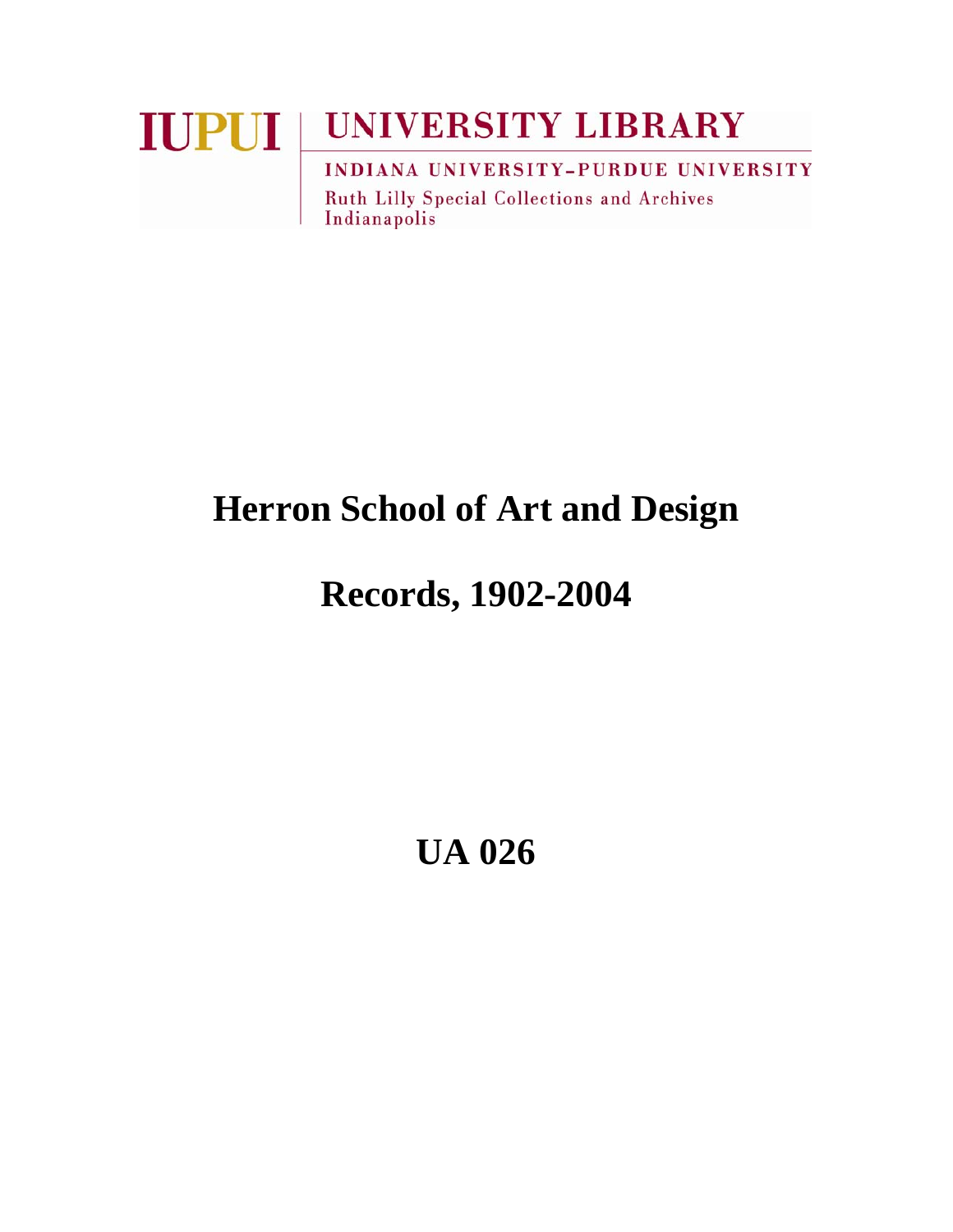### **Herron School of Art and Design Records, 1902-2004 UA 026 78.8 c.f. (76 cartons, 1 document box, and 10 flat boxes)**

### **ABSTRACT**

The Herron School of Art and Design has provided instruction in both fine and commercial art since 1902. Founded by the Art Association of Indianapolis as part of the John Herron Art Institute, the school became part of the Indiana University system in 1967 and one of the schools of IUPUI in 1969. The school's faculty, students, and alumni have won several prestigious awards and gained national recognition for their work. The school was located in buildings at  $16<sup>th</sup>$  and Pennsylvania Streets until 2005, when it moved into Eskenazi Hall on the IUPUI campus.

Records include correspondence, minutes, reports, newsletters, exhibition programs and promotional material, publications, videotapes, and glass slides.

#### **ACCESS**

This collection is open to the public without restriction. The copyright laws of the United States (Title 17, United States Code)) govern the making of photocopies or other reproductions of copyrighted material.

#### **PREFERRED CITATION**

Cite as: Herron School of Art and Design Records, 1902-2005, Ruth Lilly Special Collections and Archives, IUPUI University Library, Indiana University Purdue University Indianapolis, Indianapolis.

### **ACQUISITION**

Presented by the Herron School of Art and Design, 1975-2005. A75-10, A75-16, A76-3, A77-3, A77-8, A77-13, A79-28, A81-24, A82-8, A82-11, A82-17, A82-37, A83-26, A83-28, A84-21, A85-1, A85-18, A85-35, A86-34, A86-43, A87-18, A87-22, A87-23, A87-35, A88-35, A89-9, A90-5, A90-46, A93-18, A96-22, A2002/03-017, A2005/06- 007.

Processed by Gregory H. Mobley, October 2006.

#### **HISTORICAL NOTE**

In 1902 the Art Association of Indianapolis, organized in 1883, opened the John Herron Art Institute, which included an art school and a museum. The institute was named in honor of Indianapolis businessman John Herron (1817-1895). Herron bequeathed most of his estate to the Art Association on the condition that the association establish both an art museum and a school of art bearing his name. The association purchased Tinker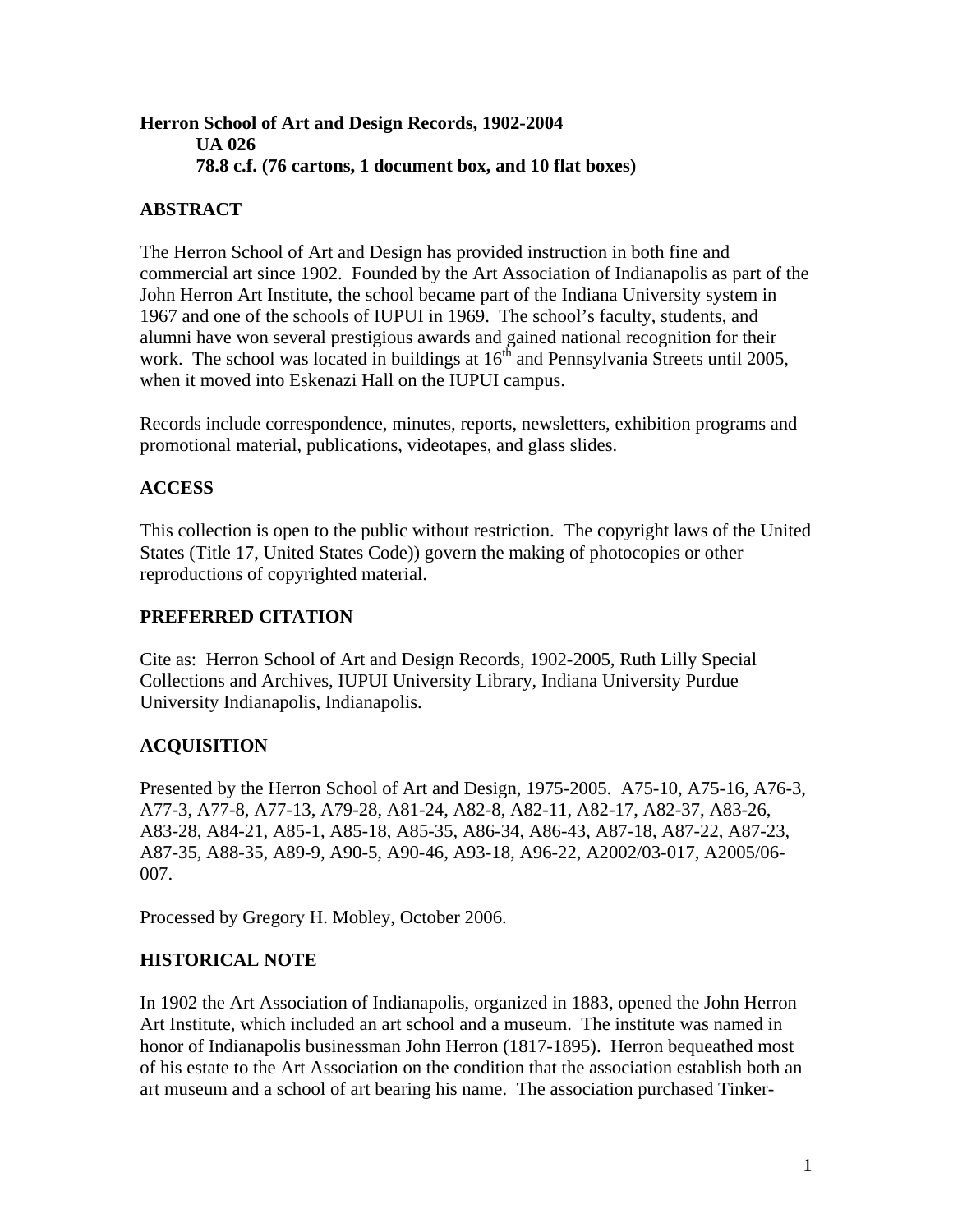Talbott Place (the former home and studio of artist T. C. Steele) at  $16<sup>th</sup>$  and Pennsylvania Streets, remodeled the building, and opened it as the home of the art association and the school of art in early 1902.

In 1905 the association broke ground for a museum building to replace Tinker-Talbott Place. Designed by the architectural firm of Vonnegut and Bohn, the museum building opened in 1906. The art school used rooms on the first floor of the museum until 1907, when a new classroom building, also designed by Vonnegut and Bohn, opened next to the museum. This building was replaced in 1928 by a new building (which became known as the Herron Main Building) designed by architect Paul Cret. A third building, Fesler Hall, was added in 1962, and the school also purchased or rented neighboring buildings for use as studios and classrooms.

In the 1960s the Art Association decided to separate the art museum from the school. After considering several options, the Art Association agreed in 1967 to merge the art school with Indiana University-Indianapolis, which became Indiana University-Purdue University Indianapolis (IUPUI) in 1969. IUPUI purchased the Herron buildings at  $16<sup>th</sup>$ and Pennsylvania Streets, and the Art Association built its new museum (which became the Indianapolis Museum of Art) on West  $38<sup>th</sup>$  Street.

The art school remained at its  $16<sup>th</sup>$  Street location until 2005, when it moved into Eskanazi Hall on the IUPUI campus. The same year the school's name was changed to the Herron School of Art and Design.

With the Herron School of Art and Design Records, the Archives is attempting to document the school's development and its role in training artists, art educators, and designers. The records kept will show the operations of the school, the activities of faculty, staff, and students, and the school's interaction with local, state, and national organizations involved in the arts and arts education.

#### **REFERENCES**

- Carper, M. Dolorita, Sister, O.S.F. "A History of the John Herron Art Institute." M.A. thesis, Butler University, 1947.
- Warkel, Harriet G., Martin F. Krause, and S. L. Berry. *The Herron Chronicle*. Indianapolis: Herron School of Art in association with Indiana University Press, 2003.

#### **RELATED MATERIALS**

Office of the Chancellor Records, 1924-2002, UA 041.

Office of the Dean of the Faculties/Executive Vice Chancellor Records, UA 044.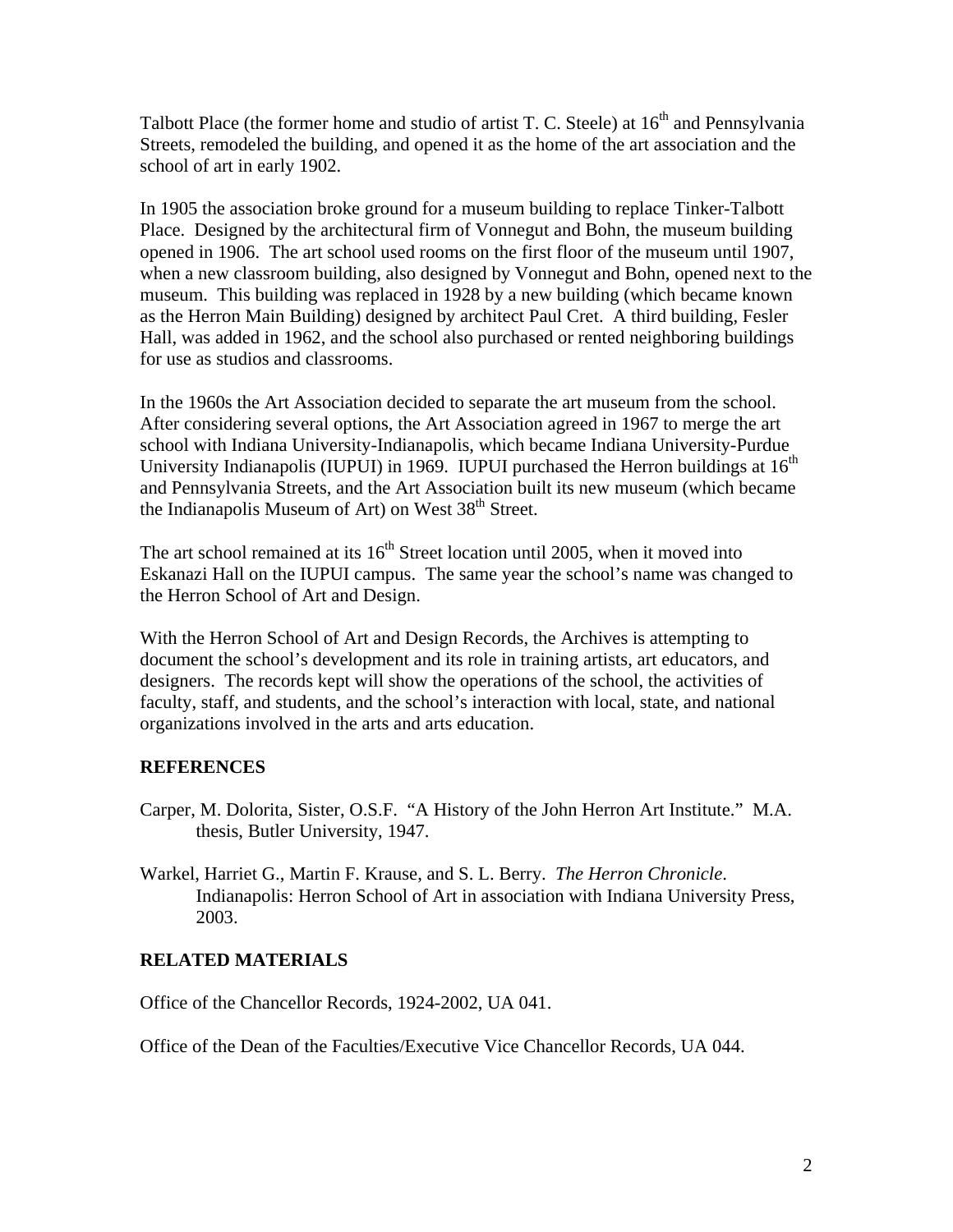#### **SCOPE AND CONTENT NOTE**

The Herron School of Art and Design records document the activities of administrators, faculty, students, and alumni, the development of the school's academic programs, its relationship with other arts, cultural, and arts education organizations in the city, state, and nation, and its role in promoting the arts in Indianapolis through exhibitions and other events. The records are divided into twelve series:

**Director/Dean Records, 1921-2002**, consist of the records of the school's chief administrative office. The position was known as director until the school's incorporation into the IU system in 1967, when the title was changed to dean. The records contain correspondence, committee minutes, and reports. The series includes records from Edna Mann Shover. While Shover's job title was principal of the art school, her duties were similar to those of the individuals who had the title of director.

**Administrative Records, 1902-2001**, contain records relating to the day-to-day operations of the school. The series includes the records of assistant deans, development officers, and other administrative personnel. The records include reports, budgets, correspondence, and minutes.

**Academic Records, 1933-1997**, contain course descriptions, syllabi, and correspondence related to Herron academic programs.

**Faculty Records, 1930-2003**, contain minutes, evaluations by students, correspondence, faculty handbooks, and newspaper articles relating to the faculty.

**Student Records, 1936-1988**, contain correspondence, student handbooks, lists of students, tuition records, and examples of student work. Student records that are more than 75 years old may be viewed without restriction.

**Alumni Records, 1922-2000**, contain lists of alumni, newsletters, correspondence from alumni, materials relating to alumni events, and minutes and correspondence relating to the Alumni Association.

**Exhibition Records, 1922-2004**, contain programs, promotional materials, and correspondence from Herron-related exhibitions. The exhibitions are classified as alumni (those featuring Herron alumni), faculty (those featuring Herron faculty members), student (those featuring Herron students), Herron (exhibitions held at Herron by artists not connected to the school), and general (exhibitions held away from Herron that could include works by Herron students, faculty, and alumni).

**Events Records, 1912-2002**, contain correspondence and promotional materials for Herron-related events, most notably the annual Honors and Awards Night ceremony and the Janus Ball fundraising event.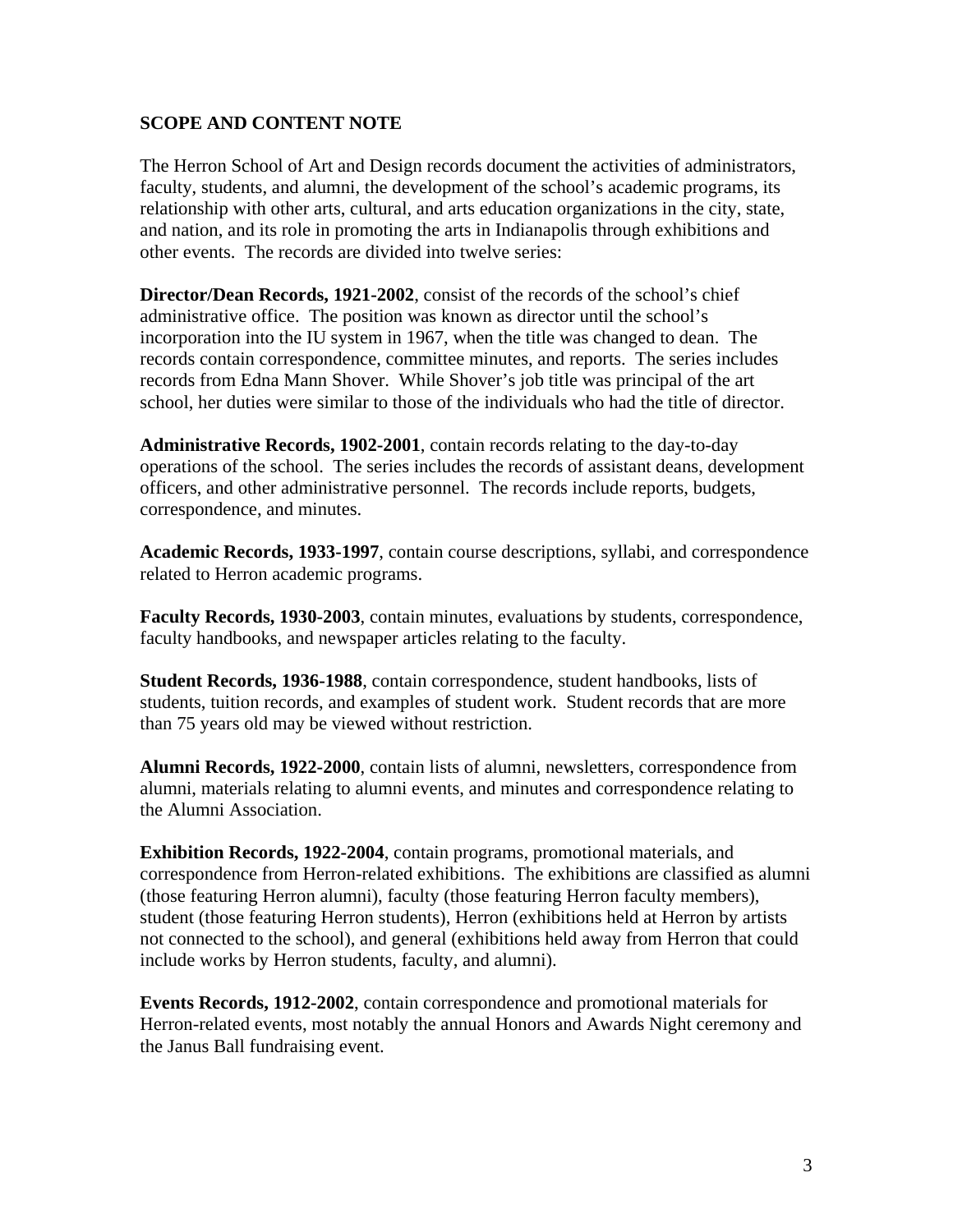**Publications Records, 1902-2002**, include school bulletins, class schedules, newsletters, and calendars.

**History Records, 1921-2002**, include newspaper articles and other publications about the history of the school.

**Art Association of Indianapolis Records, 1909-1981**, contain minutes, annual reports, newsletters, and other publications from the organization that started and operated the Herron School of Art for its fist 65 years.

**Audiovisual Records, 1902-1999**, include an audiotape from the 1975 homecoming, promotional videotapes, and glass slides that include black and white photographs of the school, paintings by Indiana artists, and buildings in Indiana. The slides of the paintings and buildings were used for instructional purposes.

#### **SERIES LIST**

| <b>CONTENTS</b>                                | <b>BOX</b>   | <b>FOLDER</b> |
|------------------------------------------------|--------------|---------------|
| Director/Dean Records, 1921-2002               |              |               |
| Edna Mann Shover Records, 1921-1933            |              |               |
| School Reports, 1921-1933                      | $\mathbf{1}$ | $1 - 13$      |
| Report to the Superintendent of Public         | 74           | $17-18$       |
| Instruction, 1922-1932                         |              |               |
| <b>Donald Mattison Records, 1933-1975</b>      |              |               |
| Accreditation, 1962-1963                       | 1            | 14            |
| North Central Association, 1956-1965           | 1            | $15 - 17$     |
| North Central Association, National            | 1            | 18-19         |
| Association of Schools of Design               |              |               |
| (NASD), 1957                                   |              |               |
| National Association of Schools of Art         | 1            | 20            |
| (NASA) Visit, 1967                             |              |               |
| Administrative Assistant Files, 1968           | 1            | 21            |
| Admission Records, 1968-1974                   |              | 22            |
| Admissions and Scholarships, 1967-1969         | 1            | $23 - 24$     |
| Advertising Art Advisory Board, 1961           |              | 25            |
| Alpha Delta Sigma, 1960                        |              | 26            |
| Alumni Association, 1955-1968                  | 1            | $27 - 30$     |
| Alumni Response to Recruitment Letter,         | 1            | 31            |
| 1963                                           |              |               |
| Amateur Artist Association of America, 1956-   | 1            | 32            |
| 1957                                           |              |               |
| American Academy in Rome, 1960-1961            | 1            | 33            |
| American Artist Articles, n.d.                 | 1            | 34            |
| American Center for Students and Artists, 1965 | 1            | 35            |
| American Council on Education, 1950-1951       | 1            | 36            |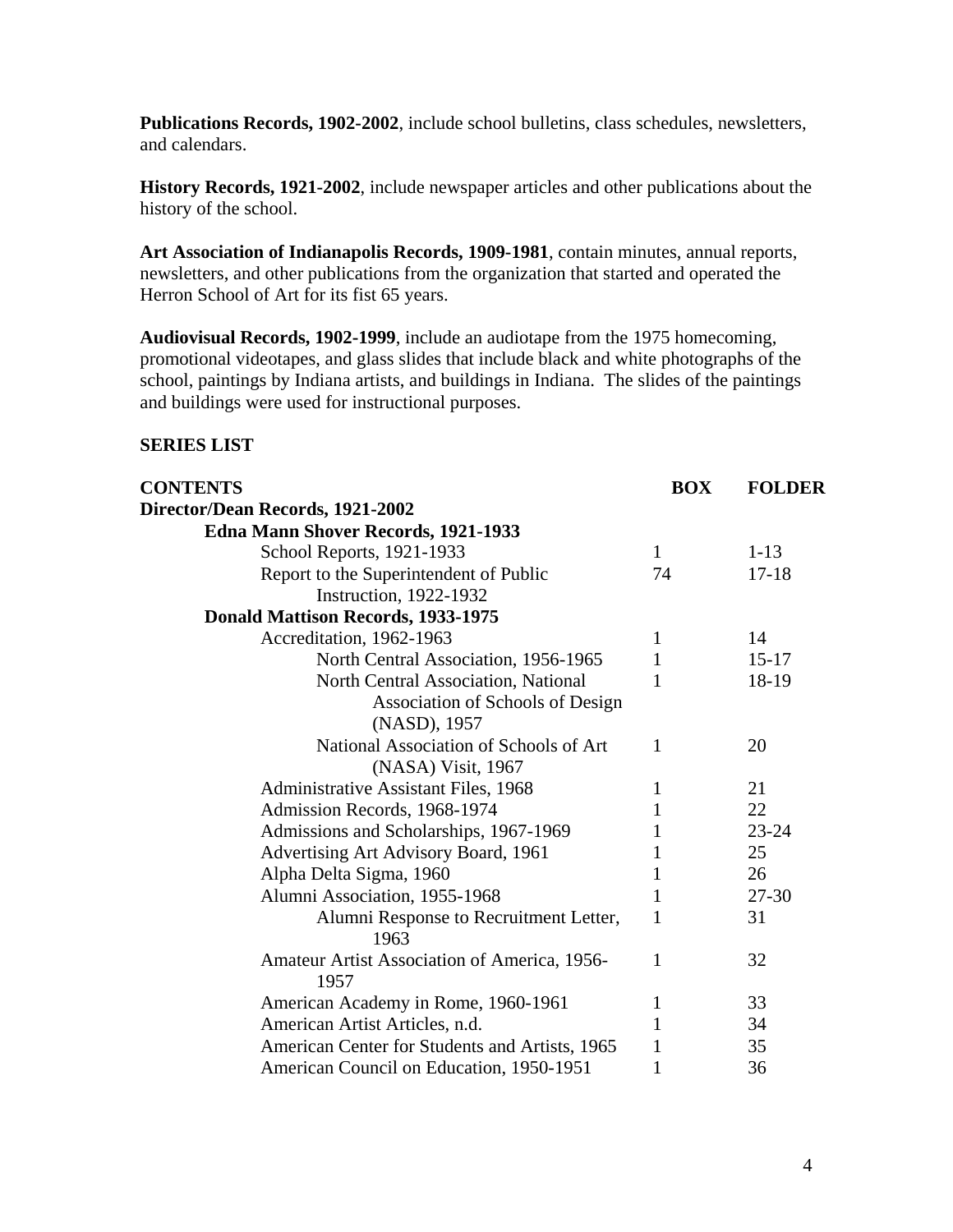| American Institute of Architects (AIA) Panel and<br>Show, 1961                    | $\mathbf{1}$   | 37             |
|-----------------------------------------------------------------------------------|----------------|----------------|
| American Society of Industrial Designers, 1958                                    | $\mathbf{1}$   | 38             |
| Annual Report, 1934-1970                                                          | $\mathbf{1}$   | $39 - 65$      |
| Antreasian, Garo, 1955-1963                                                       | $\mathbf{1}$   | 66             |
| Fine Arts Outlines, $3^{\text{rd}}$ , $4^{\text{th}}$ , and $5^{\text{th}}$ Year, | $\mathbf{1}$   | 67             |
| 1962                                                                              |                |                |
| Architectural Education, 1961                                                     | 1              | 68             |
| Architecture, 1960                                                                | $\mathbf{1}$   | 69             |
| Arkansas Arts Center, 1965                                                        | 1              | 70             |
| Art Association of Indianapolis, 1961-1964                                        | 1              | 71-74          |
| Brakeley Report, 1965                                                             | 1              | 75             |
| Employees Retirement Plan, 1963                                                   | 1              | 76             |
| Organization, 1962-1963                                                           | 1              | 77             |
| Reorganization, 1963                                                              | 1              | 78             |
| Art Education Program, 1963-1970                                                  | 1              | 79             |
| Art Experiences - Indianapolis Elementary                                         | 1              | 80             |
| Schools, 1952                                                                     |                |                |
| Art School Committee, 1945-1949                                                   | $\mathbf{1}$   | 81-82          |
| Art Schools Survey, 1961                                                          | $\mathbf{1}$   | 83             |
| Art Studies – Art for the $2^{nd}$ and $3^{rd}$ Grade by                          | $\overline{2}$ | 1              |
| Phyllis Danielson, 1967                                                           |                |                |
| Articles, ca. 1943                                                                | $\overline{c}$ | $\overline{2}$ |
| <b>Assistantship Applications, 1960</b>                                           | $\overline{2}$ | 3              |
| Bookstore, 1963-1968                                                              | $\overline{c}$ | $\overline{4}$ |
| Bronze Foundry, 1967-1970                                                         | $\overline{2}$ | 5              |
| Budget, 1936-1968                                                                 | $\overline{2}$ | $6-19$         |
| Acts (?) Ledger, 1958-1965                                                        | $\overline{2}$ | 20             |
| Budget Requests, 1967-1971                                                        | $\overline{2}$ | 21             |
| Budget Study, 1962-1971                                                           | $\overline{2}$ | $22 - 24$      |
| Equipment Requests, 1964-1965                                                     | $\overline{2}$ | 25             |
| Estimated Operating Budget, 1966-1968                                             | $\overline{2}$ | 26             |
| <b>Faculty Budget Requests, 1966</b>                                              | $\overline{c}$ | 27             |
| Financial Reports, 1963-1964                                                      | $\overline{2}$ | 28-29          |
|                                                                                   | $\overline{2}$ | 30             |
| Financial Statements, 1965-1966                                                   | $\overline{2}$ |                |
| Proposed Budget, 1967-1968                                                        | $\overline{2}$ | 31             |
| Scholarships, 1952-1965                                                           |                | 32             |
| <b>State Budget Request and Instructions,</b><br>1968                             | $\overline{2}$ | 33             |
| Buildings, 1958-1960                                                              | $\overline{c}$ | 34-35          |
| Inventory of Existing Facilities, 1957                                            | $\overline{2}$ | 36             |
| Peat House, 1960                                                                  | $\overline{c}$ | 37             |
| Whitaker House, 1959-1960                                                         | $\overline{2}$ | 38             |
| Buildings and Equipment, 1954-1957                                                | $\overline{2}$ | 39             |
| Buildings, Equipment, and Supplies, 1965-1966                                     | $\overline{2}$ | 40             |
| Buildings, Facilities, and Equipment, 1968-1969                                   | $\overline{2}$ | 41             |
|                                                                                   |                |                |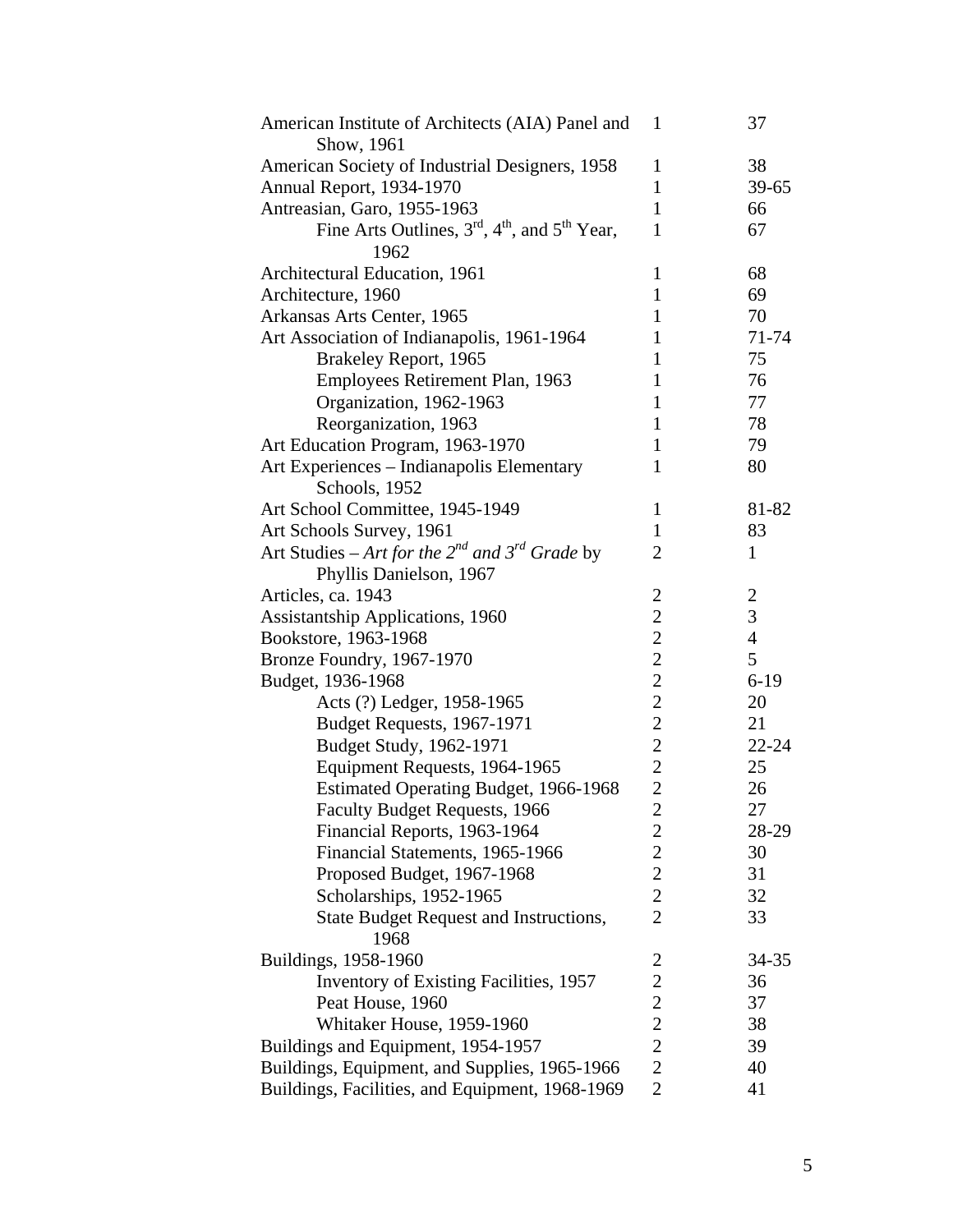| Bulletin, 1967-1968                             | $\overline{c}$ | 42             |
|-------------------------------------------------|----------------|----------------|
| Bulletin and Viewbook, 1968                     | $\overline{c}$ | 43             |
| Catalog, 1954-1958                              | $\overline{c}$ | 44-46          |
| Catalog, 1962-1968                              | 3              | $1 - 3$        |
| Ceramics Proposal, 1968                         | 3              | $\overline{4}$ |
| Chronicle, 1948-1967                            | 3              | $5 - 11$       |
| <b>Class Changes, 1958-1959</b>                 | 3              | 12             |
| Class Outlines and Projects, ca. 1963           | $\overline{3}$ | 13             |
| Class Scheduling, 1959                          | 3              | 14             |
| College Art Association of America, 1958-1965   | 3              | $15-16$        |
| Meeting, 1966                                   | $\mathfrak{Z}$ | 17             |
| <b>Survey</b> , 1963                            | $\overline{3}$ | 18             |
| College of Fine and Applied Arts, University of | 3              | 19             |
| Illinois, 1955                                  |                |                |
| Competition – Box Design, 1959-1960             | 3              | 20             |
| Correspondence, 1933-1973                       | 3              | 21-39          |
| Correspondence, n.d.                            | 77             | $\mathbf{1}$   |
| Applicants for Employment, 1966-1967            | 3              | 40             |
| Business, 1958-1971                             | 3              | 41-42          |
| Faculty, 1966-1969                              | 3              | $43 - 46$      |
| Mattison Trip, 1967                             | $\overline{4}$ | $\mathbf{1}$   |
| Models, 1966-1969                               | $\overline{4}$ | $\overline{2}$ |
| Personal, 1966-1968                             | $\overline{4}$ | 3              |
| Teacher Training, Butler University, 1933       | $\overline{4}$ | $\overline{4}$ |
| Teacher Training, Indiana University,           | $\overline{4}$ | 5              |
| 1933                                            |                |                |
| Teaching Applications, 1965-1968                | 4              | $6 - 7$        |
| Thank You Letters for Fesler Equipment,         | $\overline{4}$ | 8              |
| 1962-1963                                       |                |                |
| Counseling Brochure, n.d.                       | 4              | 9              |
| Courses, 1961                                   | 4              | 10             |
| Curriculum Committee, 1961                      | 4              | 11             |
| Dancler, Jerome – Injury, 1955                  | 4              | 12             |
| Dean Candidates, 1969                           | 4              | 13             |
| Design Magazine, 1967                           | 4              | 14             |
| Development, 1963-1965                          | $\overline{4}$ | 15             |
| Development Committee, 1965                     | 4              | 16             |
| Disney Productions, Walt, 1939-1940             | $\overline{4}$ | 17             |
| Eagerton, Robert, 1968                          | $\overline{4}$ | 18             |
| Enrollment, 1951-1958                           | 4              | 19             |
| Enrollment Study, 1968                          | $\overline{4}$ | 20             |
| Equipment, 1957, 1962-1963                      | 4              | 21-22          |
| European Tour, 1968-1969                        | $\overline{4}$ | 23             |
| Evening School, 1963, 1968-1969                 | $\overline{4}$ | $24 - 25$      |
| Events, 1962-1963                               | 4              | 26             |
| Executive Committee, 1958-1961                  | $\overline{4}$ | 27             |
|                                                 |                |                |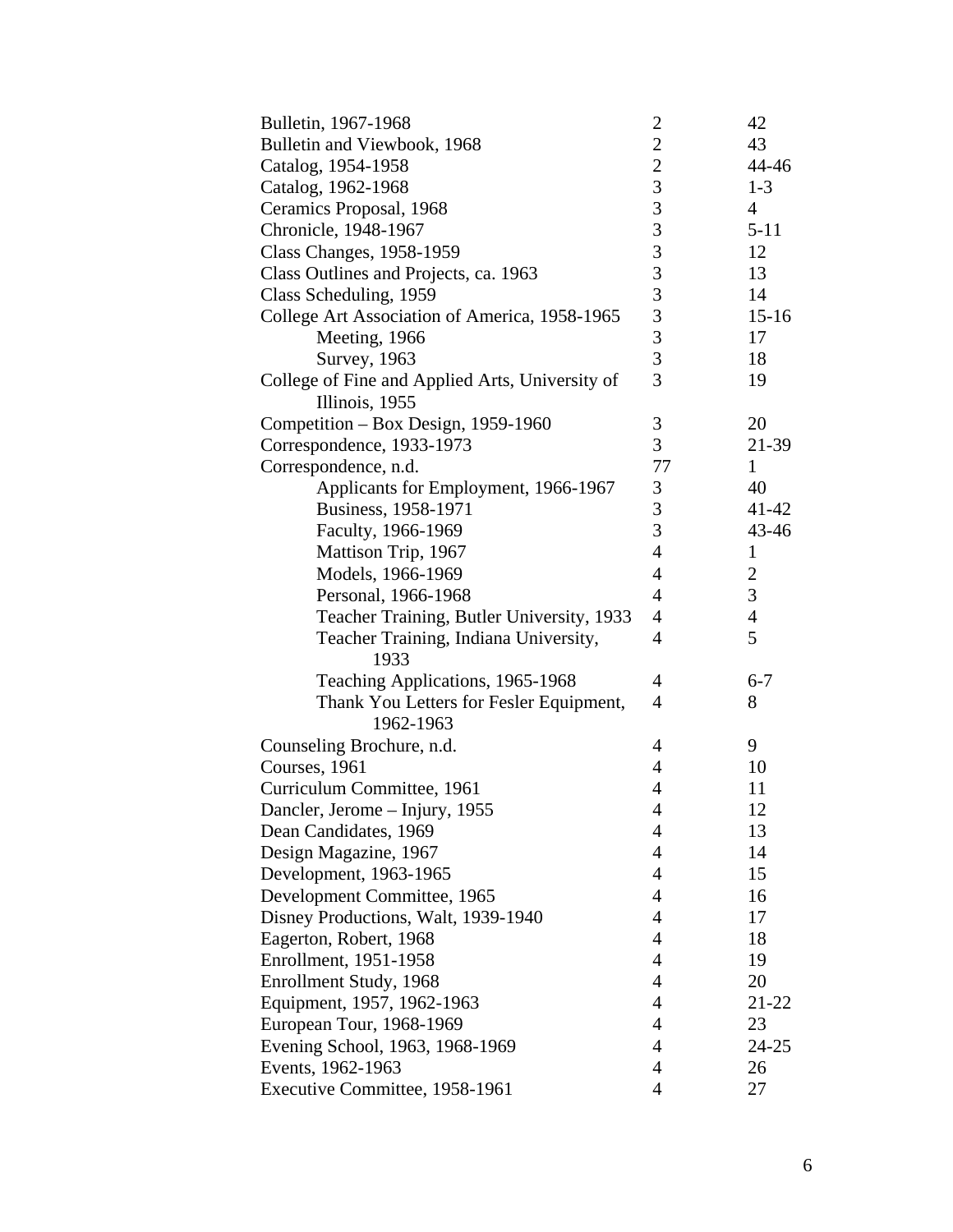| Exhibit Brochures, 1934                                  | $\overline{4}$ | 28             |
|----------------------------------------------------------|----------------|----------------|
| Exhibitions, 1959-1962                                   | $\overline{4}$ | 29             |
| Exhibitions on Loan – Traveling, 1965-<br>1967           | $\overline{4}$ | 30             |
| Objectivity in Contemporary Painting,<br>1963            | $\overline{4}$ | 31             |
| Young Printmakers, 1967-1970                             | $\overline{4}$ | 32-34          |
| Announcements, 1967                                      | $\overline{4}$ | 35             |
| Brinker, Larry, 1967                                     | $\overline{4}$ | 36             |
| Catalog, 1967                                            | $\overline{4}$ | 37             |
| Correspondence, 1967-1968                                | $\overline{4}$ | 38             |
| Entries, 1967                                            | 4              | 39             |
| Form Letters, 1967                                       | $\overline{4}$ | 40             |
| Loan Agreements, 1968                                    | $\overline{4}$ | 41             |
| Price Lists, 1967                                        | $\overline{4}$ | 42             |
| Publicity, 1967                                          | $\overline{4}$ | 43             |
| Request File, 1967                                       | $\overline{4}$ | 44             |
| Schedule, 1967                                           | $\overline{4}$ | 45             |
| Faculty Exhibit, Eastern Illinois State College,<br>1950 | $\overline{4}$ | 46             |
| Faculty Memos and Notes, 1961                            | $\overline{4}$ | 47             |
| Faculty Meeting, 1961                                    | $\overline{4}$ | 48             |
| Faculty Minutes, 1968-1970                               | $\overline{4}$ | 49             |
| Faculty Minutes and Memos - Bloomington,<br>1967-1968    | $\overline{4}$ | 50             |
| Faculty Schedules, 1961-1963                             | 4              | 51             |
| Faculty Secretary, 1969                                  | $\overline{4}$ | 52             |
| Fellowships: Assistantships, 1966-1967                   | $\overline{4}$ | 53             |
| Fesler, Caroline Marmon, 1961                            | $\overline{4}$ | 54             |
| Fesler Hall, 1960-1962                                   | $\overline{4}$ | 55             |
| Building and Equipment, 1961-1963                        | $\overline{4}$ | 56             |
| Dedication, 1962                                         | 4              | 57             |
| Equipment and Gifts, 1961-1962                           | 4              | 58             |
| Equipment Committee, 1961-1962                           | 4              | 59             |
| Plans, 1961                                              | 5              | $\mathbf{1}$   |
| Plaque, 1961                                             | 5              | $\overline{c}$ |
| Films, 1958                                              | 5              | 3              |
| Ford Foundation, 1958                                    | 5              | $\overline{4}$ |
| Founders Day, 1968-1969                                  | 5              | 5              |
| Franklin College Ceramics Program, 1968                  | 5              | 6              |
| Freese, Gordon, 1960-1961                                | 5              | 7              |
| <b>Accreditation Meeting, 1961</b>                       | 5              | 8              |
| Memos, 1961-1962                                         | 5              | 9              |
| "Fresco-Process," 1949                                   | 5              | 10             |
| Fulbright Program, 1956-1958                             | 5              | 11             |
| Fund for the Advancement of Education, 1956              | 5              | 12             |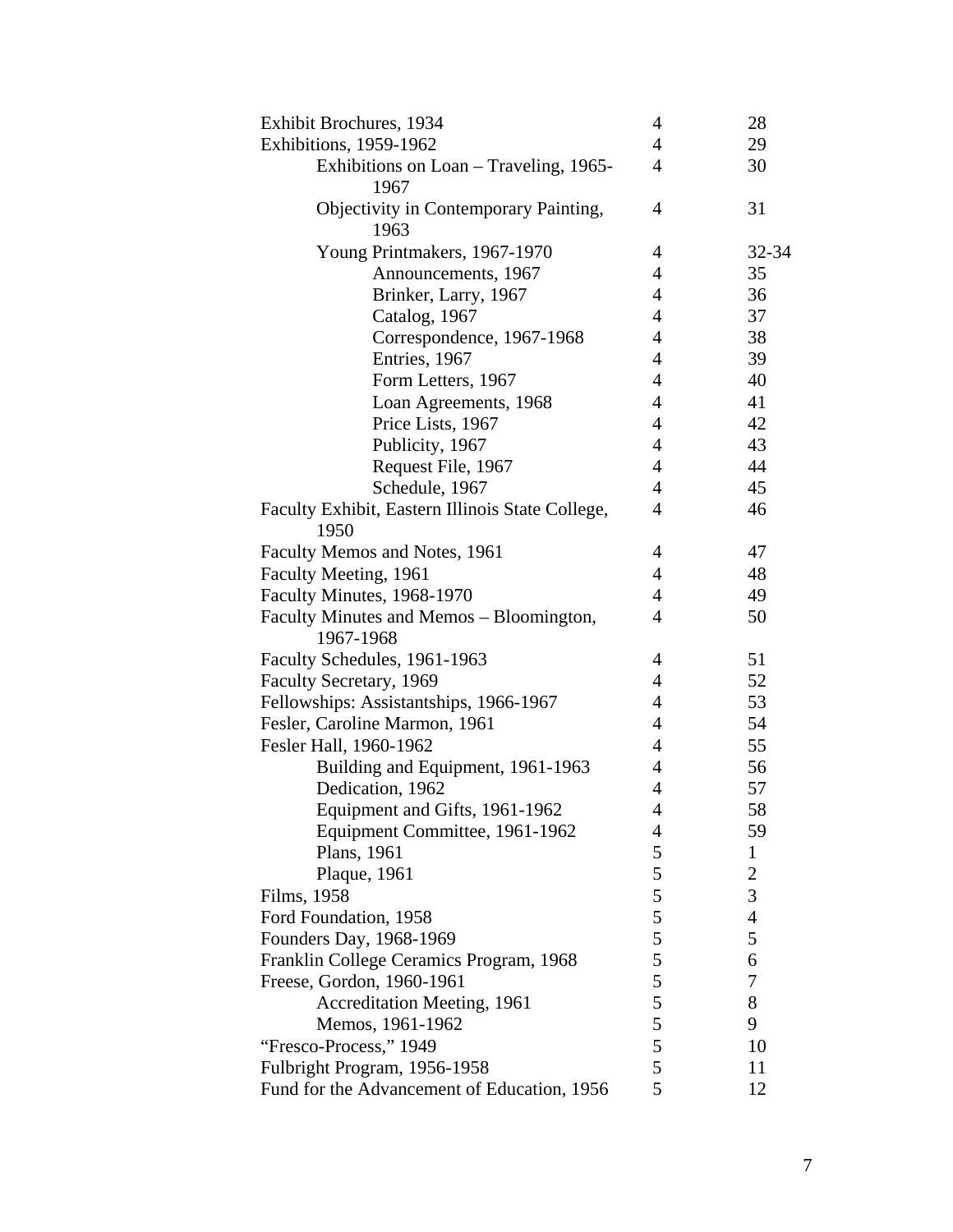| General, 1961-1962                                         | 5              | 13        |
|------------------------------------------------------------|----------------|-----------|
| Gifts, 1933-1963                                           | 5              | $14 - 15$ |
| Glosser, William, 1962-1965                                | 5              | 16        |
| Grades, 1963-1964                                          | 5              | 17        |
| Health, Education, and Welfare, Department of,<br>1966     | 5              | 18        |
| Herron Catalog, 1949                                       | 5              | 19        |
| Herron Film Strip Series, n.d.                             | 5              | 20        |
| Herron Museum Center for Art History Studies,<br>1962-1963 | 5              | 21        |
| Herron Newsletter, 1968-1970                               | 5              | $22 - 25$ |
| High School Guidance Conferences, 1936-1942                | 5              | 26        |
| High School Guidance Days, 1954-1960                       | 5              | 27        |
| Indiana Ceramic Exhibition, 1951-1952                      | 5              | 28        |
| Indiana Federation of Clubs                                | 5              | 29        |
| Indiana General Assembly, 1969                             | 5              | 30        |
| Indiana Historic Sites Survey, 1967-1968                   | 5              | 31        |
| Indiana University Committee on the Arts, 1969             | 5              | 32        |
| Indiana University-Indianapolis Committee                  | 5              | 33        |
| Meetings, 1968-1969                                        |                |           |
| Indiana University-Purdue University                       | 5              | 34        |
| Indianapolis Faculty Council, 1969                         |                |           |
| Indianapolis Development, 1966                             | 5              | 35        |
| Indianapolis Public Schools, 1964                          | 5              | 36        |
| Inner-City Program, 1968                                   | 5              | 37        |
| Johnson, Una E., 1959                                      | 5              | 38        |
| Jones, Ross, 1953                                          | 5              | 39        |
| Lacy, Gene, 1962                                           | 5              | 40        |
| Lamm, Will, 1968                                           | 5              | 41        |
| Landmarks II, 1966                                         | $\mathfrak s$  | 42        |
| Lectures, 1950-1951                                        | $\mathfrak{S}$ | 43        |
| Library, 1961                                              | 5              | 44        |
| Lilly Cemetery Memorial, 1958-1959                         | 5              | 45        |
| Lithography Equipment and Supplies, 1962-1964              | 5              | 46        |
| Lithography Proposal - Antreasian, 1959                    | 5              | 47        |
| Long Range Plans, 1951-1961                                | 5              | 48-50     |
| Lynch, Kaye, 1961                                          | 5              | 51        |
| Mailing Lists, 1970                                        | 5              | 52        |
| Mattison, Catherine – Memorial, 1961                       | 5              | 53        |
| Mattison, Donald, 1970-1975                                | 5              | 53        |
| Retirement, 1975                                           | 5              | 54        |
|                                                            | 5              | 55        |
| McDermott Gifts, 1960                                      | 5              |           |
| Memoranda, 1965-1968                                       |                | 56-57     |
| Merger with Indiana University, 1967                       | 5<br>5         | 58<br>59  |
| Metropolitan Arts Council, 1965-1966                       | 5              |           |
| Midwest College Art Conference, 1946-1965                  |                | 60-62     |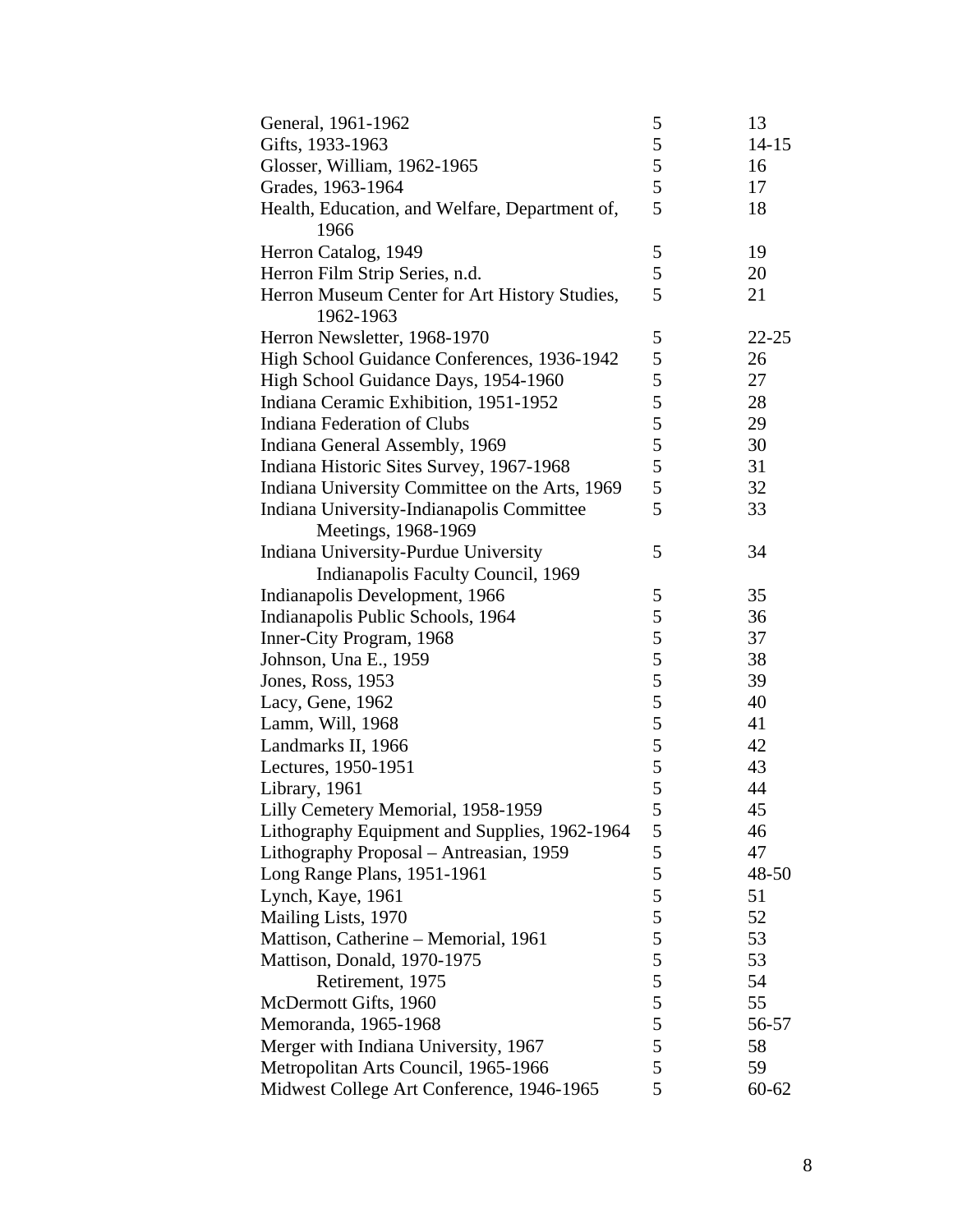| Miscellaneous, 1960-1966                                      | 5                        | 63-64          |
|---------------------------------------------------------------|--------------------------|----------------|
| Miscellaneous, 1967-1968                                      | 6                        | $\mathbf{1}$   |
| Models, 1965-1967                                             | 6                        | $\mathbf{2}$   |
| Rates of Pay, 1968                                            | 6                        | 3              |
| Mural Competition, 1958                                       | 6                        | $\overline{4}$ |
| Museum, ca. 1960s                                             | 6                        | 5              |
| Museum Building Blueprints – Chairman<br>Suggestions, 1969    | 6                        | 6              |
| Museum of Modern Art Competition for Printed<br>Fabrics, 1946 | 6                        | 7              |
| National Association of Schools of Art (NASA),<br>1963-1969   | 6                        | $8-13$         |
| Accreditation Report, 1966-1967                               | 6                        | $14 - 15$      |
| Admissions Officers Meeting, 1969                             | 6                        | 16             |
| Meeting, 1967                                                 | 6                        | 17             |
| New York Graphic Society, 1959-1960                           | 6                        | 18             |
| Newsletters, 1967                                             | 6                        | 19             |
| Notes, ca. 1962-1963                                          | 6                        | 20             |
| Open House, 1968                                              | 6                        | 21             |
| Painting Program, ca. 1961                                    | 6                        | 22             |
| Personal, 1963                                                | 6                        | 23             |
| Photography Proposal, ca. 1957                                | 6                        | 24             |
| Placement, 1960-1968                                          | 6                        | $25 - 26$      |
| Plans, 1946-1958                                              | 6                        | 27-30          |
| Press Releases, 1963-1969                                     | 6                        | 31-38          |
| Program Development, 1961                                     | 6                        | 39             |
| Projects and Articles, 1965-1967                              | 6                        | 40             |
| <b>Public Relations</b>                                       |                          |                |
| Report to the Dean, 1968-1969                                 | 6                        | $41 - 45$      |
| Rubin Report, 1961                                            | 6                        | 46             |
| Publications, 1958-1969                                       | 6                        | $47 - 51$      |
| Publicity, 1958-1961                                          | 6                        | $52 - 53$      |
| Purchasing Procedures, 1967                                   | 6                        | 54             |
| Purves, Austin, 1955                                          | 6                        | 55             |
| Recruitment and Admissions, 1962-1967                         | 6                        | 56-57          |
| Registrar, 1967-1968                                          | 6                        | 58             |
| <b>Registration Office Manuals, 1966</b>                      | 6                        | 59             |
| Riley Hospital Murals, 1958                                   | 6                        | 60             |
| Rubins, David, 1973                                           | 6                        | 61             |
| Sarasota, 1960                                                | 7                        | $\mathbf{1}$   |
| Schedules, Class and Room, 1964-1967                          | 7                        | $\overline{c}$ |
| Scholarship Classes - Junior High, 1961-1962                  | 7                        | 3              |
| Scholarship Competition, 1963                                 | 7                        | $\overline{4}$ |
| Scholarships, 1936-1946                                       | 7                        | 5              |
| Ford Foundation, 1963-1965                                    | $\overline{\mathcal{L}}$ | 6              |
| Scrapbooks, 1975                                              | 78                       | $1 - 2$        |
|                                                               |                          |                |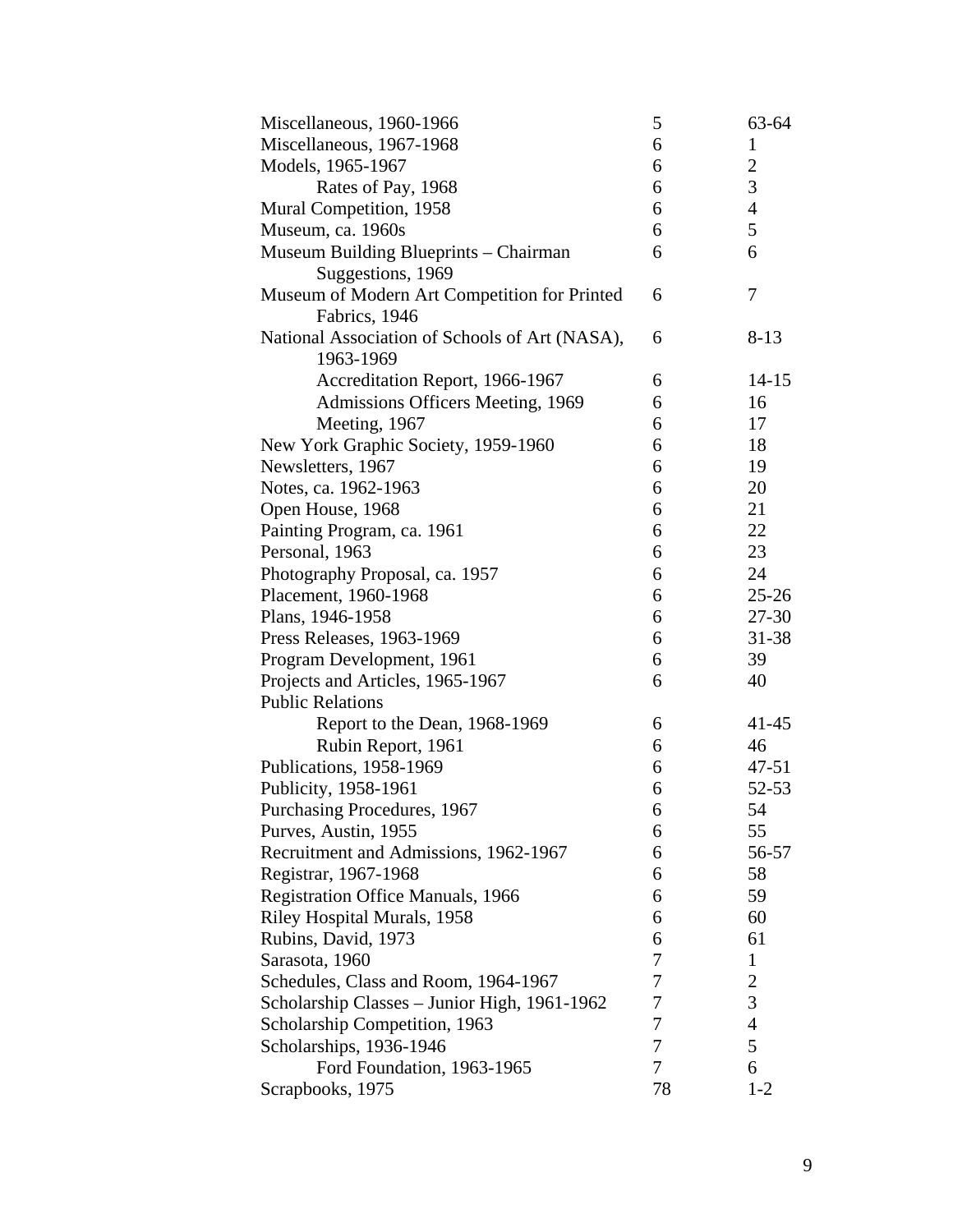| Sculpture Program – Gary Freeman, 1968            | 7      | 7       |
|---------------------------------------------------|--------|---------|
| Secretary, 1962                                   | 7      | 8       |
| Self-Survey, 1961-1962                            | 7      | $9-10$  |
| Sesquicentennial, Indiana University, 1969        | 7      | 11      |
| Shahn, Ben, 1950                                  | 7      | 12      |
| Smith, Jacob Getlar, 1956                         | 7      | 13      |
| Song for Herron, 1926                             | 7      | 14      |
| Space and Enrollment, 1958-1959                   | 7      | 15      |
| Statement of Purpose, 1957-ca. 1961               | 7      | $16-17$ |
| Student Activities, 1968-1969                     | 7      | 18      |
| Student Affairs, 1962-1967                        | 7      | 19      |
| <b>Student Career Counseling, 1968</b>            | 7      | 20      |
| Student Council, 1945                             | 7      | 21      |
| Student Exhibits, Traveling, 1951-1958            | 7      | 22      |
| Student Exhibits – U.S. Information Agency,       | 7      | 23      |
| 1955-1957                                         |        |         |
| Student Financial Aid, 1967                       | 7      | 24      |
| Student Housing Study, 1963-1964                  | 7      | 25      |
| Student Insurance, 1956-1962                      | 7      | 26      |
| Student Loan Program, 1961-1962                   | 7      | 27      |
| Student Organizations, 1958-1962                  | 7      | 28      |
| Student Orientation and Counseling, 1961-1968     | 7      | 29      |
| Student Placement, 1949-1952                      | 7      | 30-31   |
| Student Registration (Registration by Mail), 1964 | $\tau$ | 32      |
| Student Teachers, 1967-1970                       | 7      | 33      |
| Student Union Board, 1967-1968                    | 7      | 34      |
| Students, 1967-1968                               | 7      | 35      |
| Stupid, Inc., 1960                                | 7      | 36      |
| Summer School, 1958-1970                          | 7      | 37-41   |
| Supply Store, 1962                                | 7      | 42      |
| Survey for M.A. Degree, 1969                      | 7      | 43      |
| Tamarind-Herron Project, 1962-1964                | 7      | 44      |
| Taylor, John W., 1959-1960                        | 7      | 45      |
| Teacher Education, 1966                           | 7      | 46      |
| Teacher Exchange Information; Fellowships,        | 7      | 47      |
| 1965-1966                                         |        |         |
| Teaching Schedules, 1968-1969                     | 7      | 48      |
| Teaching Training, 1949-1957                      | 7      | 49      |
| Thompson, Leta, 1970                              | 7      | 50      |
| Trade Schools, National Association of, 1966      | 7      | 51      |
| Travel Information, 1960                          | 7      | 52      |
| Trustees Luncheon, 1964                           | 7      | 53      |
| U.S. Navy, 1959                                   | 7      | 54      |
| University of Art School Credits, 1961            | 7      | 55      |
| Veterans, 1955                                    | 7      | 56      |
| "Views of Indianapolis" Portfolio, 1962           | 7      | 57      |
|                                                   |        |         |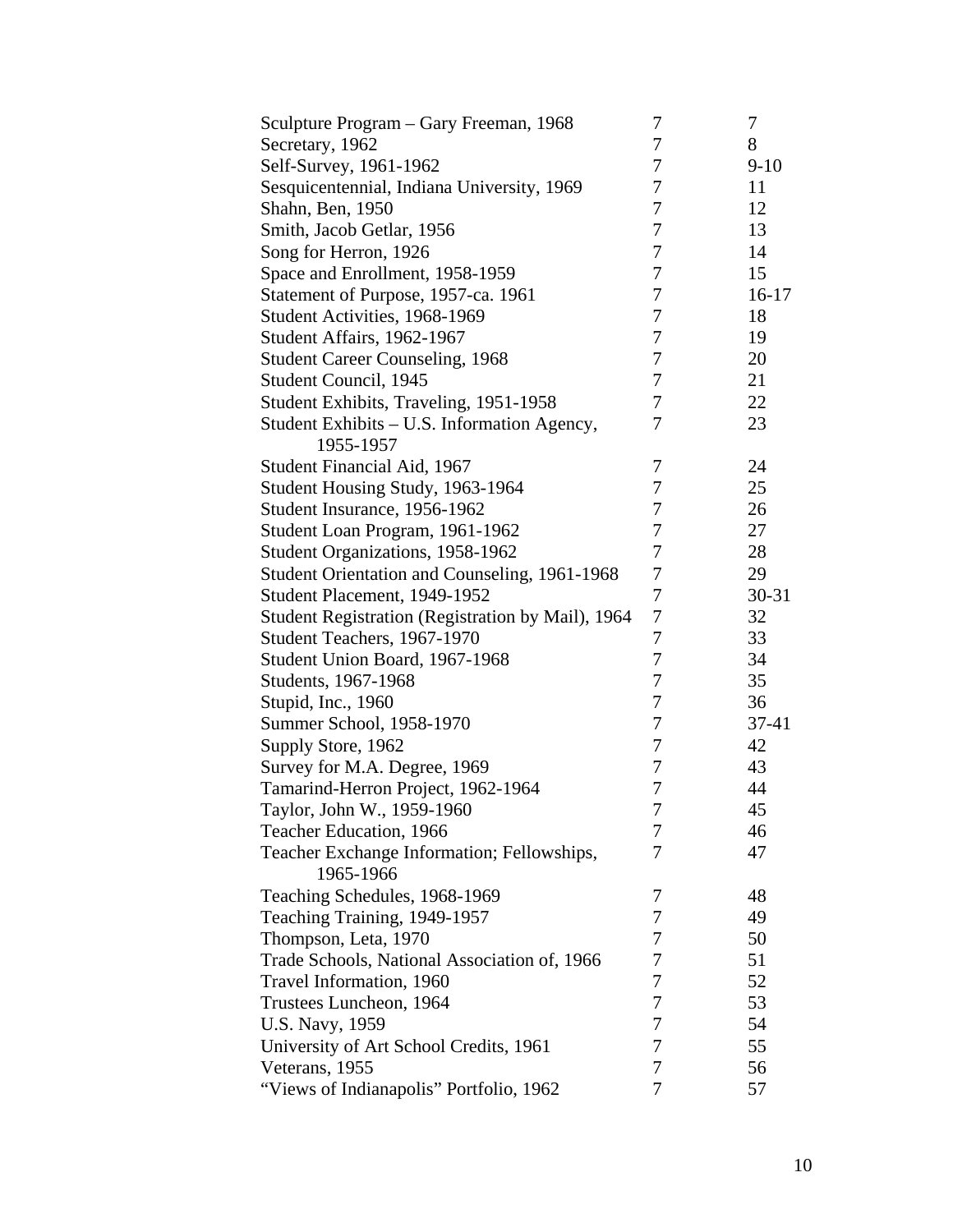| Visiting Artists, 1956                                               | 7 | 58            |
|----------------------------------------------------------------------|---|---------------|
| Visual Communication, 1962                                           | 7 | 59            |
| Brochure for Advertising Students, 1965                              | 7 | 60            |
| <b>Vocational Guidance Course, 1936</b>                              | 7 | 61            |
| Washington International Arts Letter, 1965-1967                      | 7 | 62            |
| Weber Arthur H., 1955-1956                                           | 7 | 63            |
| Woollen, Evans, 1963                                                 | 7 | 64            |
| Work-Study Accounting Reports, 1966-1967                             | 7 | 65            |
| Work-Study Agreement Forms, 1966-1967                                | 7 | 66            |
| Works by Donald Mattison, n.d.                                       | 7 | 67            |
| Benjamin DeBrie Taylor Records, 1966-1974                            |   |               |
| Academic Advising Guidelines, 1973                                   | 7 | 68            |
| Academic Planning Council, 1972-1973                                 | 7 | 69            |
| Ad Hoc Committee, 1972-1973                                          | 8 | $\mathbf{1}$  |
| Academic Policies, 1973-1974                                         | 8 |               |
| Academic Policies Statement, 1973-1974                               | 8 | $\frac{2}{3}$ |
| Academic Regulations, 1971-1974                                      | 8 | $4 - 5$       |
| Academic Vice Chancellors Vice Comm, 1973                            | 8 | 6             |
| Academics, 1970-1972                                                 | 8 | 7             |
| Accreditation, 1966-1970                                             | 8 | 8             |
| <b>Course Outlines for North Central</b>                             | 8 | 9             |
| Association Accreditation Visit,                                     |   |               |
| 1972                                                                 |   |               |
| North Central Association Report, 1971-<br>1972                      | 8 | 10            |
| <b>North Central Association University</b>                          | 8 | 11            |
| <b>Accreditation Executive</b>                                       |   |               |
| Committee, 1972                                                      |   |               |
| North Central Association Visiting Team,<br>1972-1973                | 8 | 12            |
| Administrative Committees, 1972-1973                                 | 8 | 13            |
| Admissions, 1970-1972                                                | 8 | $14 - 15$     |
| Casey, Judy, 1972-1973                                               | 8 | 16            |
| College Facts Chart, 1972-1973                                       | 8 | 17            |
| Statistics, 1972-1973                                                | 8 | 18            |
| Student Orientation, 1972-1973                                       | 8 | 19            |
| Advisory Committee, Herron School of Art,                            | 8 | 20            |
| 1971-1973                                                            |   |               |
| <b>Affirmative Action, 1973</b>                                      | 8 | 21            |
| All School Meeting, 1972                                             | 8 | 22            |
| Alumni, Herron, 1970-1973                                            | 8 | $23 - 24$     |
| Alumni Homecoming, Herron, 1972-1973                                 | 8 | $25 - 26$     |
| Alumni, IUPUI, 1972-1973                                             | 8 | 27            |
| Alumnibus, 1972-1973                                                 | 8 | 28            |
| <b>American Association of University Professors</b><br>(AAUP), 1972 | 8 | 29            |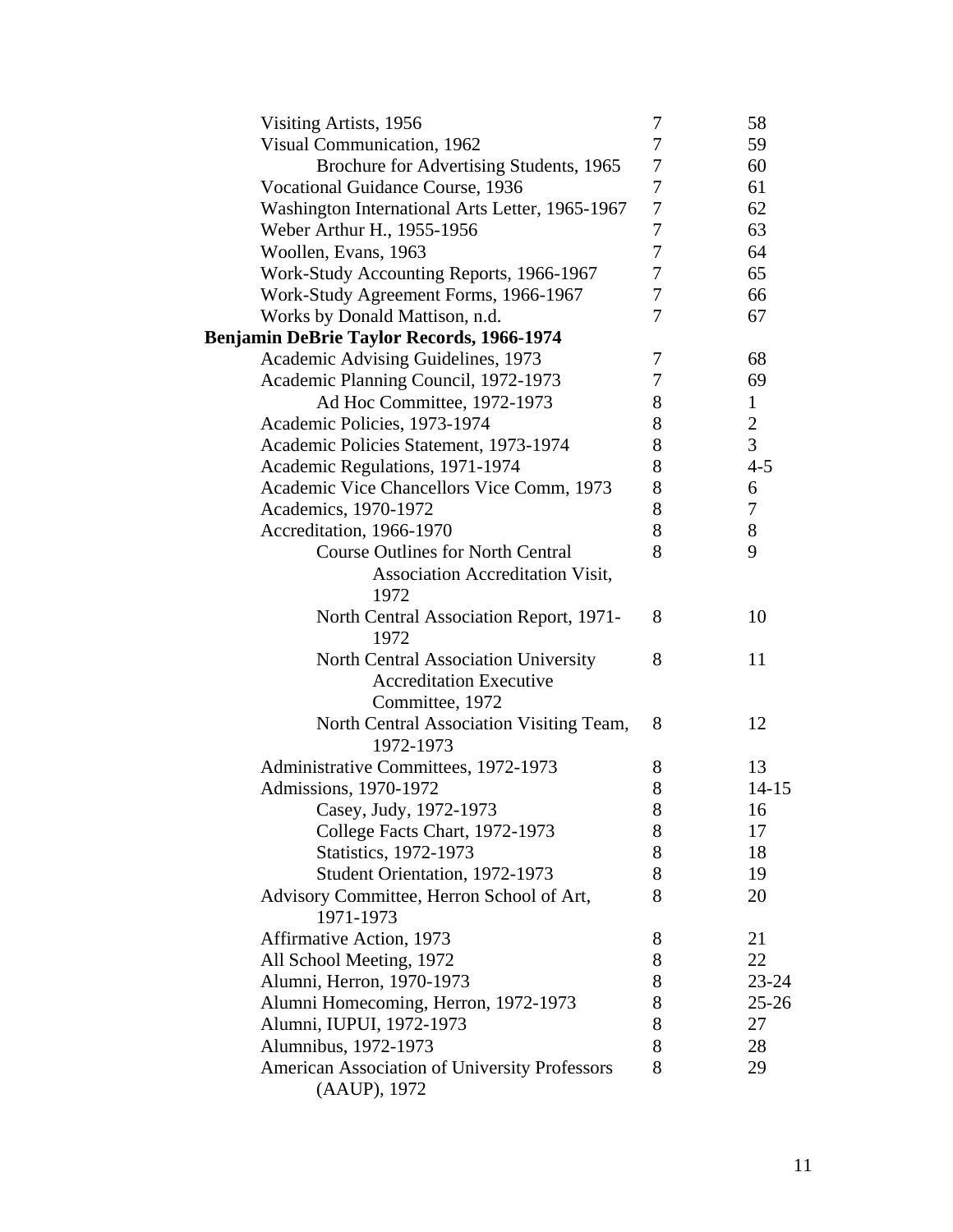| American Museum of Natural History, 1972              | 8     | 30             |
|-------------------------------------------------------|-------|----------------|
| Annual Report, 1970-1973                              | 8     | $31 - 34$      |
| Armstrong, Tim, Physical Plant, 1971-1972             | 8     | 35             |
| Art Appreciation Class Final Exam, 1972               | 8     | 36             |
| Art Directors Club of Indiana Annual Exhibition,      | 8     | 37             |
| 1973-1974                                             |       |                |
| Art Education Program, 1970-1973                      | 8     | 38-40          |
| Art Major, 1972-1973                                  | 8     | 41             |
| Bloomington, 1970-1973                                | 8     | 42             |
| Graduate Courses, 1972-1973                           | $8\,$ | 43             |
| Art History Program, 1972-1973                        | 8     | 44             |
| Candidates, 1972                                      | 8     | 45             |
| Roberson, Samuel, 1970-1973                           | 8     | 46             |
| Art Studies, Department of, 1971-1972                 | 8     | 47-48          |
| Art Studies, Department of, 1972-1973                 | 9     | $\mathbf{1}$   |
| Budget, 1972-1973                                     | 9     | $\overline{c}$ |
| Course Descriptions, 1971-1974                        | 9     | 3              |
| Meetings, 1973-1974                                   | 9     | $\overline{4}$ |
| Status Report, 1971-1972                              | 9     | 5              |
| Art Workshop for High School Students, 1972-          | 9     | 6              |
| 1973                                                  |       |                |
| Artists Club 100 <sup>th</sup> Anniversary Show, 1972 | 9     | 7              |
| Berea College Puppetry Caravan, 1972                  | 9     | 8              |
| Bookstore, 1970                                       | 9     | 9              |
| Budget, 1969-1973                                     | 9     | $10-13$        |
| <b>Concession Accounts, Hospitality</b>               | 9     | 14             |
| Expenses, 1972                                        |       |                |
| Downtown Campus Art Budget, 1971-<br>1972             | 9     | 15             |
| Faculty Requests, 1972-1973                           | 9     | 16             |
| Preparations, 1972-1973                               | 9     | 17             |
| Reports from Karl Ralph, 1971-1973                    | 9     | 18-19          |
| Special Expenditures, 1972                            | 9     | 20             |
| Special Programs, 1972-1973                           | 9     | 21             |
| Summer Sessions, 1972-1973                            | 9     | 22             |
| Buhner, Vice Chancellor John, 1970-1974               | 9     | 23             |
| Buildings – Room Usage, 1972-1973                     | 9     | 24             |
| Buildings - 1723 N. Pennsylvania St., 1970-1971       | 9     | 25             |
| Bulletin, 1971-1973                                   | 9     | 26-27          |
| Business Office, IUPUI, 1971-1974                     | 9     | 28             |
| Butler University, 1971                               | 9     | 29             |
| Byrd Hoffman Foundation, 1970-1971                    | 9     | 30             |
| Calendar, 1970-1971                                   | 9     | 31             |
| Cartooning Class, 1971-1972                           | 9     | 32             |
| Chairmen's Council, 1971-1973                         | 9     | 33-34          |
| Chancellor, Candidates for, 1973                      | 9     | 35             |
|                                                       |       |                |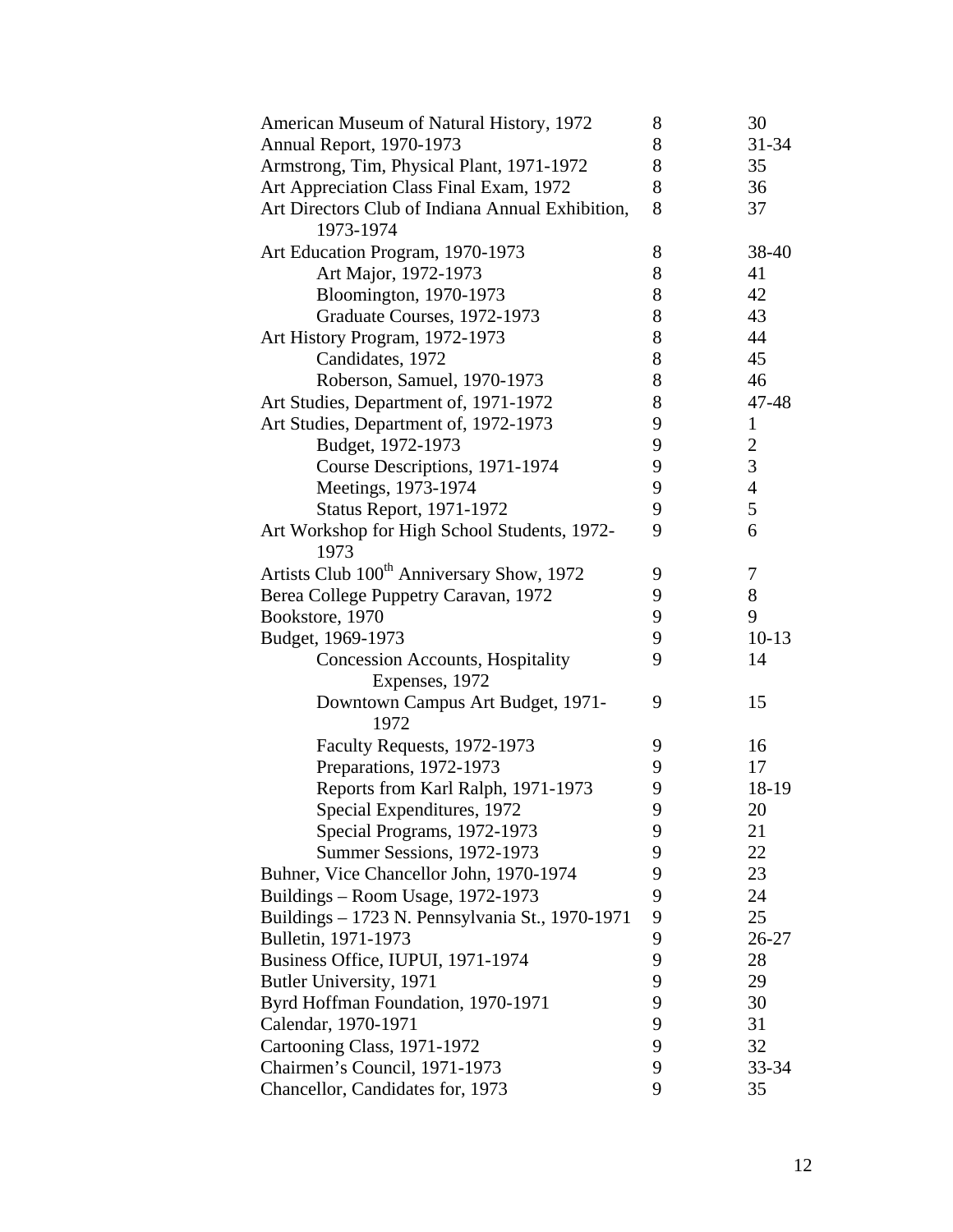| Chancellor's Advisory Committee, 1972-1973                      | 9        | 36                 |
|-----------------------------------------------------------------|----------|--------------------|
| Chancellor's Meetings, 1973                                     | 9        | 37                 |
| Channel 20 TV Show, 1973                                        | 9        | 38                 |
| <b>Chief Executive Review and Comment Process</b>               | 9        | 39                 |
| (CERC), 1973                                                    |          |                    |
| Civil Rights Data, 1972                                         | 9        | 40                 |
| Class Schedules, 1970-1972                                      | 9        | 41-42              |
| College Art Association of America, 1970-1973                   | 9        | 43-44              |
| Commencement, 1970-1973                                         | 9        | 45-47              |
| Commission on Women, 1972-1973                                  | 9        | 48                 |
| Committee for 1975, 1971-1972                                   | 9        | 49                 |
| Committee on the Arts, 1969-1971                                | 9        | 50                 |
| Community Arts Program, 1972-1973                               | 9        | 51                 |
| Mary Greene, 1971-1973                                          | 9        | 52                 |
| Saturday Afternoon Programs, 1973-1974                          | 9        | 53                 |
| Community Relations, 1970                                       | 9        | 54                 |
| Computer Operations, 1972-1973                                  | 9        | 55                 |
| Consortium for Urban Education (CUE), 1972-<br>1973             | 9        | 56                 |
| Consortium of University-Affiliated Art Schools                 | 9        | 57                 |
| (CUAS), 1972-1974                                               |          |                    |
| Constitutions, IUPUI School, 1972-1973                          | 9<br>9   | 58<br>59-61        |
| Continuing Education, 1970-1973<br>Controller, 1970             | 9        |                    |
|                                                                 | 10       | 62                 |
| Correspondence, 1970-1972                                       | 10       | $1 - 3$<br>$4 - 5$ |
| Danielson, Phyllis, 1970-1974<br>Faculty, 1970-1971             | 10       | 6                  |
|                                                                 | 10       | $\overline{7}$     |
| Faculty and Staff, 1971-1973                                    |          |                    |
| Hine, Maynard K., 1970-1973                                     | 10<br>10 | $8 - 10$<br>11     |
| IUPUI and Bloomington, 1970-1971                                | 10       | 12                 |
| Ralph, Karl, 1971-1973<br>Schlebecker, Gene, 1970               | 10       | 13                 |
|                                                                 | 10       | 14                 |
| Students, 1972<br>Course Offerings, 1971                        | 10       | 15                 |
| Curriculum, 1971-1972                                           | 10       | 16                 |
| Curriculum Problems, 1971-1972                                  | 10       | 17                 |
| Curriculum Committee, 1971-1974                                 | 10       | 18-20              |
| <b>Survey</b> , 1972                                            | 10       | 21                 |
|                                                                 |          | 22                 |
| Davis Exhibition, Harry, 1971-1972<br>Deans Meetings, 1970-1973 | 10<br>10 | $23 - 25$          |
|                                                                 | 10       | 26                 |
| Degree Programs, IU and IUPUI Inventory of,<br>1972-1973        |          |                    |
| Department Chairmen Responsibilities, 1972                      | 10       | 27                 |
| Design Departments – Other Schools, 1971                        | 10       | 28                 |
| Design from Nature Show, 1971                                   | 10       | 29                 |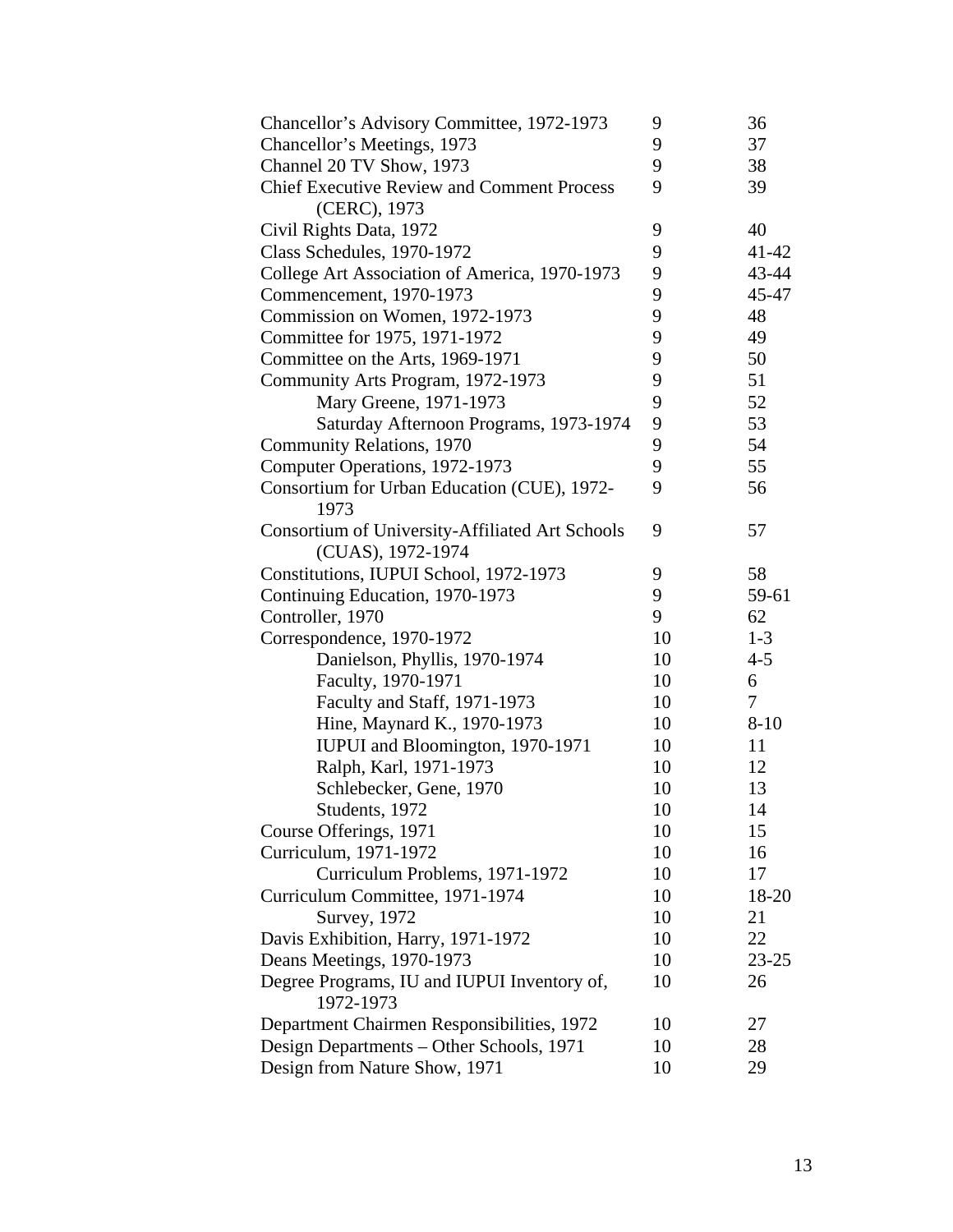| Downtown Campus, 1970-1973                  | 10 | 30-32          |
|---------------------------------------------|----|----------------|
| Budget Transfer, 1971                       | 10 | 33             |
| Duerden, Noel, 1972-1973                    | 10 | 34             |
| Eagerton, Robert, 1971-1972                 | 10 | 35             |
| Education Division, 1972-1973               | 10 | 36             |
| Elementary Composition, 1971-1972           | 10 | 37             |
| Enrollment, 1968-1973                       | 10 | 38-39          |
| Environmental Concerns Committee, 1970-1971 | 10 | 40             |
| <b>Evaluation Committee, 1972</b>           | 10 | 41             |
| Evening School, 1970-1972                   | 10 | 42             |
| Exhibitions, 1970-1972                      | 11 | $\mathbf{1}$   |
| Brochures, 1938-1982                        | 11 | $\overline{2}$ |
| Faculty, 1972                               | 11 | 3              |
| Other Schools, 1972-1973                    | 11 | $\overline{4}$ |
| Exhibitions Committee, 1971-1973            | 11 | $5 - 6$        |
| Faculty, 1970-1973                          | 11 | $\tau$         |
| Advisers, 1971-1973                         | 11 | 8              |
| Annual Review, 1972-1973                    | 11 | 9              |
| Annual Summary Report, 1969-1970            | 11 | 10             |
| Appointments Policy, IUPUI, 1970-1973       | 11 | 11             |
| Contract Letters, 1971-1974                 | 11 | $12 - 16$      |
| Contracts, Sample, 1969                     | 11 | 17             |
| Meetings, 1970-1972                         | 11 | 18-19          |
| Promotion Procedures and Forms, 1972-       | 11 | 20             |
| 1973                                        |    |                |
| Promotions, 1972                            | 11 | 21             |
| Reappointment and Tenure                    | 11 | 22             |
| Recommendations, 1970-1973                  |    |                |
| Salary Payment Schedule, 1971-1972          | 11 | 23             |
| Salary Recommendation, 1971-1972            | 11 | 24             |
| Teaching Load Statistics, 1971-1972         | 11 | 25             |
| Faculty Council, Herron, 1972-1973          | 11 | 26             |
| Financial Aid, 1970-1973                    | 11 | 27-28          |
| Financial Aids, Office of Student – Annual  | 11 | 29             |
| Report, 1972-1973                           |    |                |
| Fire Drills, 1970                           | 11 | 30             |
| First Aid and Health Care, 1967-1971        | 11 | 31             |
| Ford Foundation, 1970                       | 11 | 32             |
| Founders Day, 1971-1973                     | 11 | 33-35          |
| Galleries, 1970-1971                        | 11 | 36             |
| Gift Report, Monthly, 1967-1971             | 11 | 37             |
| Goals and Objectives (GO) Committee, 1971-  | 11 | 38             |
| 1973                                        |    |                |
| Graduates, Herron, 1971                     | 11 | 39             |
| Graduation Letters, 1972                    | 11 | 40             |
| Grants, 1970-1971                           | 11 | 41             |
|                                             |    |                |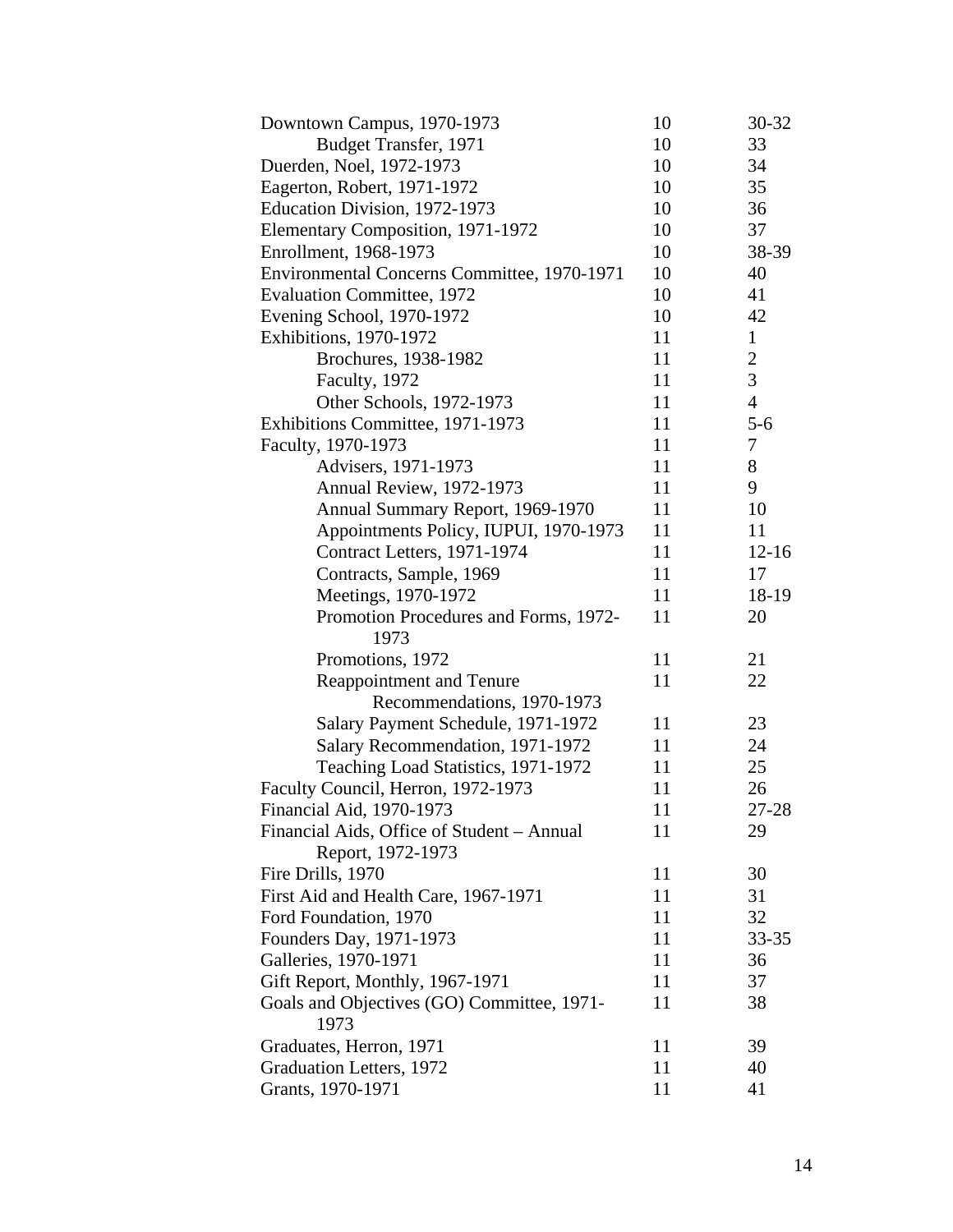| Herron Academic Structure, 1971                     | 11 | 42             |
|-----------------------------------------------------|----|----------------|
| Herron Activities, 1972-1974                        | 11 | 43             |
| Herron Art Exhibition, 1972                         | 11 | 44             |
| Herron History Exhibition, 1972                     | 11 | 45             |
| Herron Lecture Series, 1970-1971                    | 11 | 46             |
| Mailing List, 1970-1973                             | 11 | 47             |
| Hire the Handicapped Winner, 1973                   | 11 | 48             |
| History of Architecture Course Outline, 1972        | 11 | 49             |
| Honorary Degree Recommendation - Garo               | 11 | 50             |
| Antreasian, 1972                                    |    |                |
| Honors Day, 1971-1973                               | 11 | 51-53          |
| Faculty-Student Achievements, 1971                  | 11 | 54             |
| Questionnaire, 1973                                 | 11 | 55             |
| Honors and Scholarships Committee, 1972-1973        | 11 | 56             |
| Illustration, 1972                                  | 11 | 57             |
| Indiana Arts Council, 1971                          | 11 | 58             |
| Indiana Commission on Higher Education              | 11 | 59             |
| (ICHE), 1972-1973                                   |    |                |
| Indiana Legislature, 1970-1971                      | 11 | 60             |
| Indiana, Robert, 1972                               | 11 | 61             |
| Indiana Teacher Education Workshop, 1972            | 11 | 62             |
| Indiana University                                  |    |                |
| Audit Reports, 1971                                 | 11 | 63             |
| Information, 1971-1973                              | 11 | 64             |
| Indiana University-Purdue University                |    |                |
| Indianapolis (IUPUI)                                |    |                |
| Campus Data Form, 1971                              | 11 | 65             |
| Committees with Herron Representation,<br>1970-1972 | 11 | 66             |
| Committees with No Herron                           | 11 | 67             |
| Representation, 1970-1972                           |    |                |
| Educational Resources, 1972-1973                    | 11 | 68             |
| Information, 1970-1973                              | 11 | 69             |
| Management Information System, 1972-<br>1973        | 12 | 1              |
| Indianapolis Arts Committee – Fine Arts             | 12 | $\overline{2}$ |
| Advisory Committee, 1970-1971                       |    |                |
| Indianapolis Division of Planning and Zoning –      | 12 | 3              |
| Advisory Committee, 1970-1971                       |    |                |
| Indianapolis Museum of Art, 1970-1973               | 12 | $4 - 5$        |
| Board of Trustees, 1971-1972                        | 12 | 6              |
| Fine Arts Advisory Committee, 1971-                 | 12 | 7              |
| 1973                                                |    |                |
| Indianapolis Project, 1973                          | 12 | 8              |
| Indianapolis Settlements, Inc., 1970-1971           | 12 | 9              |
| Institute of International Education - National     | 12 | 10             |
|                                                     |    |                |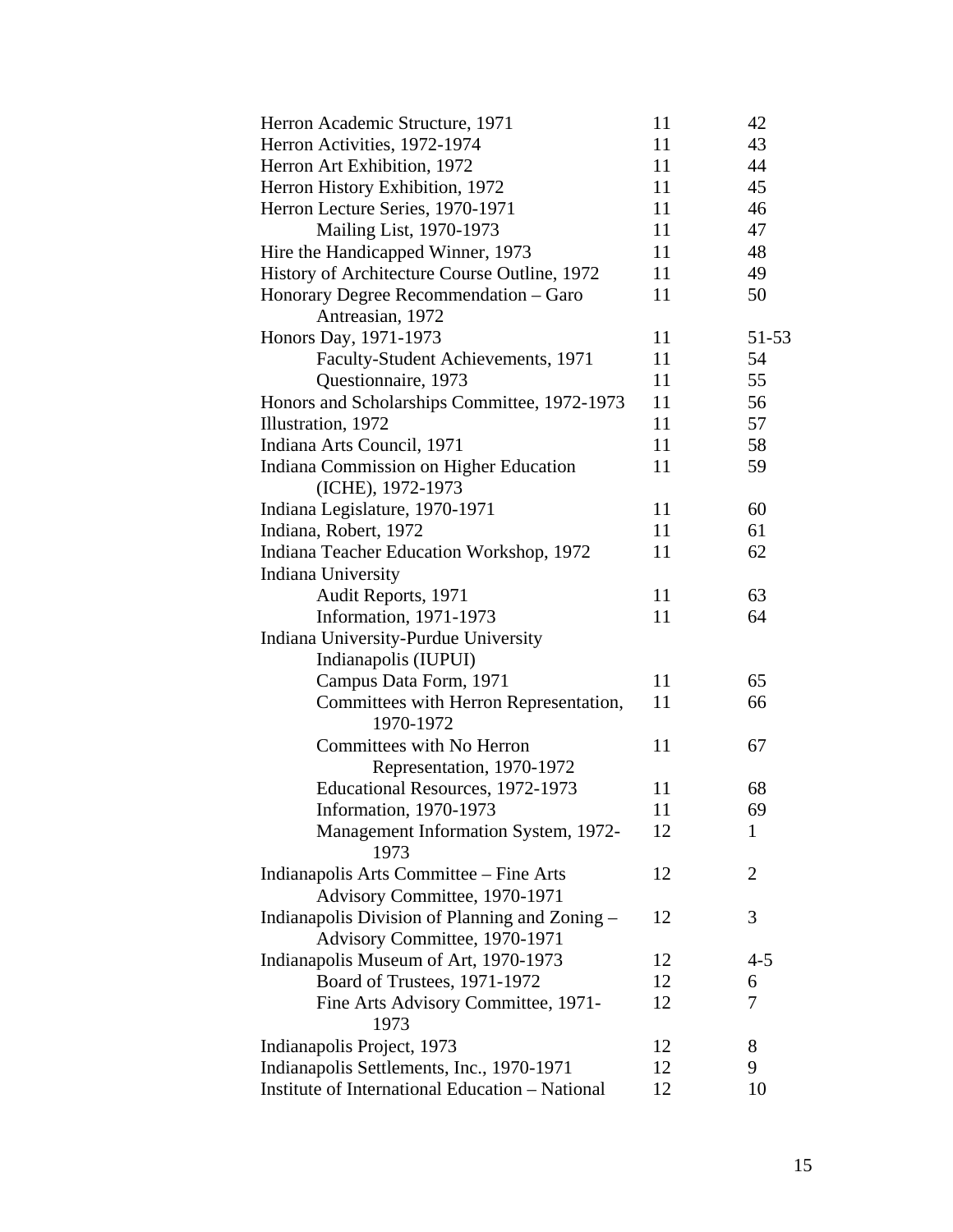| Screening Committee in the Creative Arts,<br>1972    |    |           |
|------------------------------------------------------|----|-----------|
| Insurance Policies, 1970-1971                        | 12 | 11        |
| Interview Notes from Benjamin DeBrie Taylor,         | 12 | 12        |
| 1972                                                 |    |           |
| Job Description: Assistant to the Dean, 1972         | 12 | 13        |
| Law School Art Work, 1970                            | 12 | 14        |
| Lecture Series, IUPUI, 1970-1971                     | 12 | 15        |
| Lectures at Herron, 1972-1973                        | 12 | 16        |
| Library, 1970-1973                                   | 12 | $17 - 18$ |
| Faculty Status for Librarians, 1972-1973             | 12 | 19        |
| Gifts and Grants, 1972-1973                          | 12 | 20        |
| Library Committee, 1972-1973                         | 12 | 21        |
| Long Range Planning, 1973                            | 12 | 22        |
| Mademoiselle Guest Editor Winner, 1973               | 12 | 23        |
| Magazine Advertising, 1972                           | 12 | 24        |
| Model Cities Programs, 1971-1972                     | 12 | 25        |
| Proposal, 1971                                       | 12 | 26        |
| Models, 1970-1971                                    | 12 | 27        |
| Moratorium - Administrative Staffing, 1972           | 12 | 28        |
| National Art Education Association (NAEA),           | 12 | 29        |
| 1971                                                 |    |           |
| National Association of Schools of Art (NASA),       | 12 | 30-31     |
| 1972-1973                                            |    |           |
| Correspondence, 1970-1971                            | 12 | 32        |
| Directory, 1973                                      | 12 | 33        |
| Meeting, 1971-1972                                   | 12 | $34 - 35$ |
| National Endowment for the Humanities, 1972-         | 12 | 36        |
| 1973                                                 |    |           |
| National Science Foundation, 1972-1973               | 12 | 37        |
| Newsclippings, 1970-1973                             | 12 | 38        |
| Occupational Therapy Programs, 1972                  | 12 | 39        |
| Open House, 1970-1972                                | 12 | 40-41     |
| Outstanding Educators of America, 1971-1972          | 12 | 42        |
| Outstanding Teacher Award, 1971-1972                 | 12 | 43        |
| Outside Speaking Engagements and Interviews,<br>1972 | 12 | 44        |
| Painting Class, Third Year, Dean Taylor's, 1971      | 12 | 45        |
| Parking Problems, 1970-1971                          | 12 | 46        |
| Pass-Fail Option, 1970                               | 12 | 47        |
| Personnel, 1972                                      | 12 | 48        |
| Personnel Action Procedures - Faculty, 1970-         | 12 | 49        |
| 1973                                                 |    |           |
| Photographic Exhibition, 1970-1971                   | 12 | 50        |
| Photography, 1972-1973                               | 12 | 51        |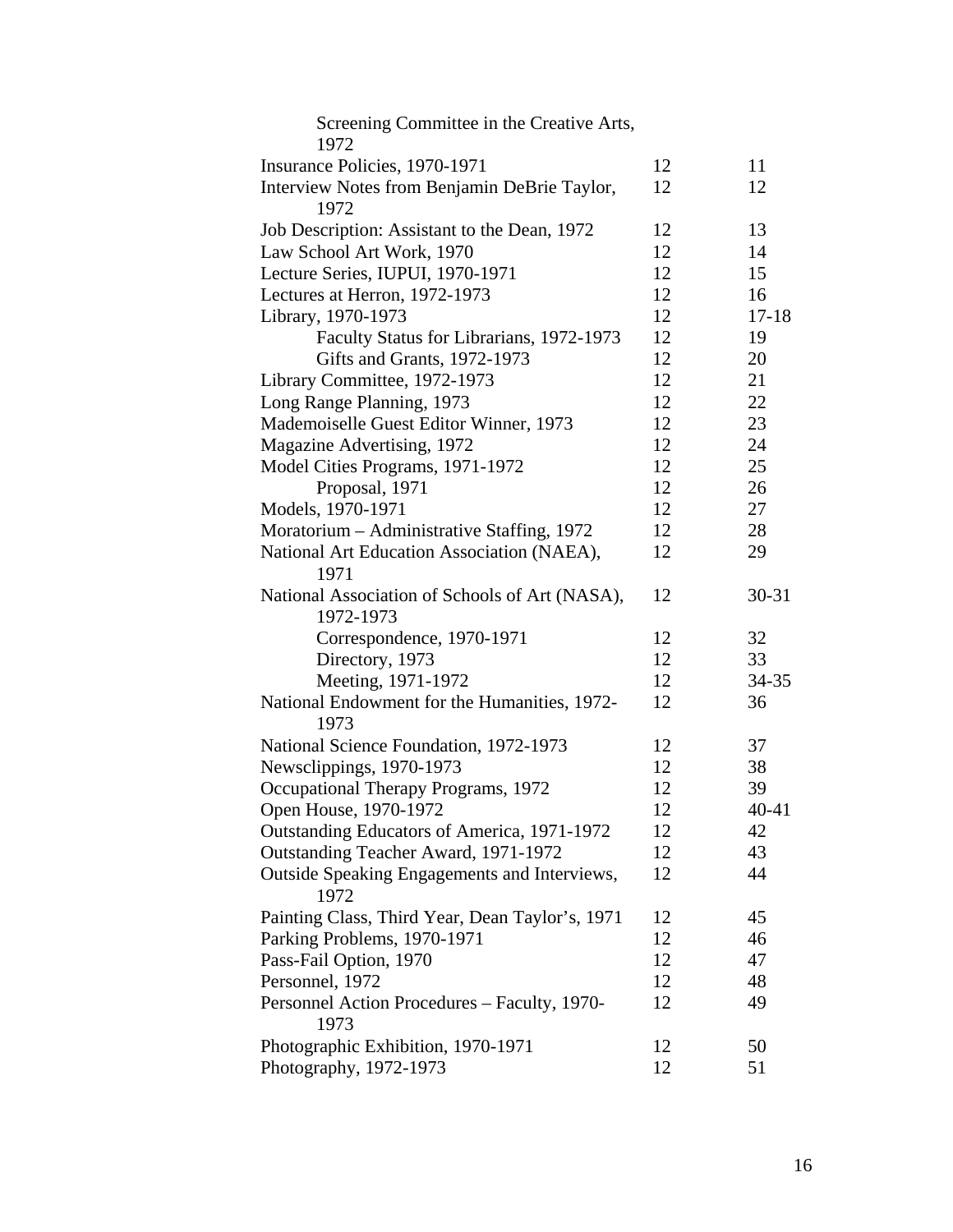| Photo-Typesetting Equipment Agreement with<br>Medical School, 1972 | 12 | 52             |
|--------------------------------------------------------------------|----|----------------|
| Physical Plant, 1972                                               | 12 | 53             |
| Physical Plant - Hine, 1970-1973                                   | 12 | 54             |
| Pre-College Art Workshop, 1971-1972                                | 12 | 55             |
| President's Council on the Humanities, 1972                        | 12 | 56             |
|                                                                    | 12 | 57             |
| Press Releases, 1971-1973                                          | 12 |                |
| Programs – Catalogue Material, 1970                                |    | 58             |
| Projects for Gifts, 1973                                           | 12 | 59             |
| Promotions Committee, 1972-1975                                    | 12 | 60             |
| Public Relations, 1970-1971                                        | 12 | 61             |
| Publication Schedules, 1971-1972                                   | 12 | 62             |
| Publications Committee Advisory Committee,<br>1973-1974            | 12 | 63             |
| Publicity, 1970-1971                                               | 12 | 64             |
| Purchasing Procedures, 1972-1973                                   | 12 | 65             |
| Recorder, 1971-1972                                                | 12 | 66             |
| Advising Procedures for Pre-Registration,<br>1972                  | 12 | 67             |
| Records and Admissions, 1969-1970                                  | 13 | $\mathbf{1}$   |
| Records Directory, 1970                                            | 13 | $\mathbf{2}$   |
| Recruitment and Hiring of Faculty and Staff,<br>1972               | 13 | $\overline{3}$ |
| Registrar, 1970-1973                                               | 13 | $4 - 6$        |
| Registration Problems and Complaints, 1972                         | 13 | 7              |
| Reporter Story, 1971                                               | 13 | 8              |
| Request for Change of Grade, 1972                                  | 13 | 9              |
| Research, Grants, and Foundations – Received,<br>1973              | 13 | 10             |
| Responsibility Release Forms (Field Trips), 1971                   | 13 | 11             |
| Salary Schedule, 1971-1972                                         | 13 | 12             |
| Saturday Afternoon Program, 1971-1972                              | 13 | 13             |
| Saturday School, 1971-1973                                         | 13 | 14             |
| Schedules, 1973                                                    | 13 | 15             |
| Scholarship Endowment Accounts Information,<br>1970-1971           | 13 | 16             |
| Scholarships                                                       |    |                |
| Awarded by Herron, 1972-1973                                       | 13 | $17 - 18$      |
| Correspondence, 1971-1972                                          | 13 | 19             |
| School Information, 1971-1972                                      | 13 | 20             |
| School Location Survey, 1972                                       | 13 | 21             |
| School Structure, n.d.                                             | 13 | 22             |
|                                                                    | 13 | 23             |
| Sculpture for Lecture Hall, 1971                                   |    |                |
| Secretarial Job Description, 1972-1973                             | 13 | 24             |
| Service Courses, 1972-1973                                         | 13 | 25             |
| Shortridge High School, 1970-1971                                  | 13 | 26             |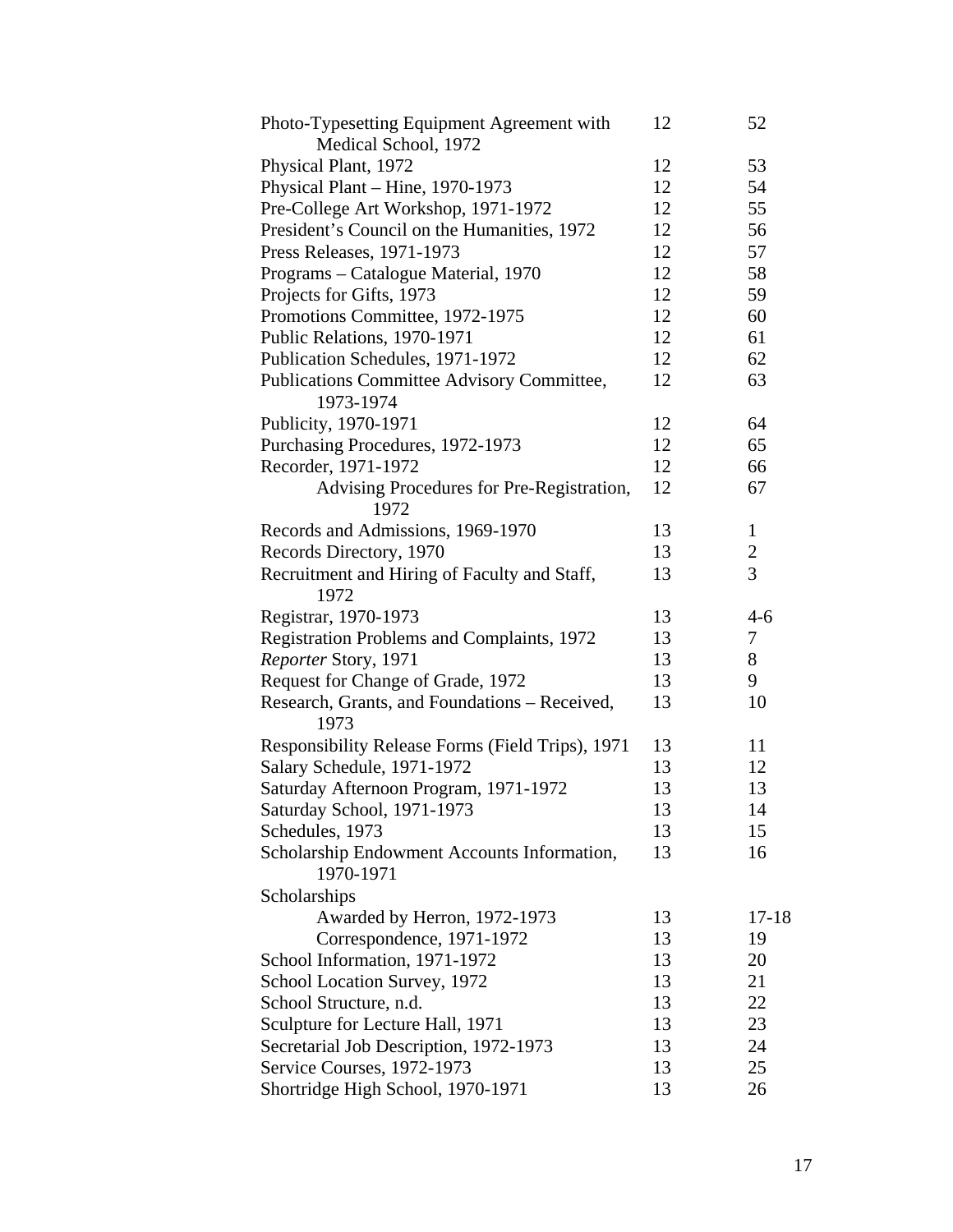| Special Requests, 1970-1971                       | 13 | 27    |
|---------------------------------------------------|----|-------|
| Speedway Competition, 1970-1971                   | 13 | 28    |
| Sponsored Programs, 1972-1973                     | 13 | 29    |
| Staff                                             |    |       |
| Job Descriptions, 1970-1973                       | 13 | 30    |
| Meetings, 1970-1973                               | 13 | 31    |
| Memos, 1972                                       | 13 | 32    |
| Performance and Salary Reviews, 1972              | 13 | 33    |
| Reappointment Letters, 1973                       | 13 | 34    |
| Vacation and Leave Requests, 1972                 | 13 | 35    |
| <b>Students</b>                                   |    |       |
| Advising, 1970-1971                               | 13 | 36    |
| Code of Conduct, n.d.                             | 13 | 37    |
| Community Activities, 1970-1972                   | 13 | 38    |
| Correspondence, 1970-1971                         | 13 | 39    |
| Directory, n.d.                                   | 13 | 40    |
| Dismissals and Probation, 1973                    | 13 | 41    |
| (RESTRICTED)                                      |    |       |
| Employment, 1971                                  | 13 | 42    |
| Employment - Work Study, 1970-1971                | 13 | 43    |
| Exhibition, 1972                                  | 13 | 44    |
| Facilities Use Certificate and Agreement,         | 13 | 45    |
| 1971                                              |    |       |
| Fee Information, 1970-1971                        | 13 | 46    |
| Film Festival, 1971-1972                          | 13 | 47    |
| Graduate Study Applications, 1971                 | 13 | 48    |
| Health Insurance and Services, 1970-1971          | 13 | 49    |
| Health Service, 1971-1972                         | 13 | 50    |
| Information, Student, 1971-1972                   | 13 | 51    |
| Orientation, 1972-1973                            | 13 | 52    |
| Student Life, 1970-1971                           | 13 | 53    |
| Student Life Committee, 1972-1973                 | 13 | 54    |
| Student Teachers, 1970-1972                       | 13 | 55    |
| Survey, 1971                                      | 13 | 56    |
| Summer Contracts, 1971-1972                       | 13 | 57-58 |
| Summer Session, 1971-1973                         | 13 | 59-62 |
| Questionnaire, 1972                               | 13 | 63    |
| Supply Store, Herron, 1970-1971                   | 13 | 64    |
| Sweany, Paul – Artists Working Tour of Europe,    | 13 | 65    |
| 1971                                              |    |       |
| Syracuse University, n.d.                         | 13 | 66    |
| Talbot Area Black Students, 1971-1972             | 13 | 67    |
| Talbot Street Art Fair, 1970                      | 13 | 68    |
| Talbot Village, 1970-1971                         | 13 | 69    |
| Talk at Homecoming, 1972                          | 13 | 70    |
| Taylor's Statements of Status of Herron School of | 13 | 71    |
|                                                   |    |       |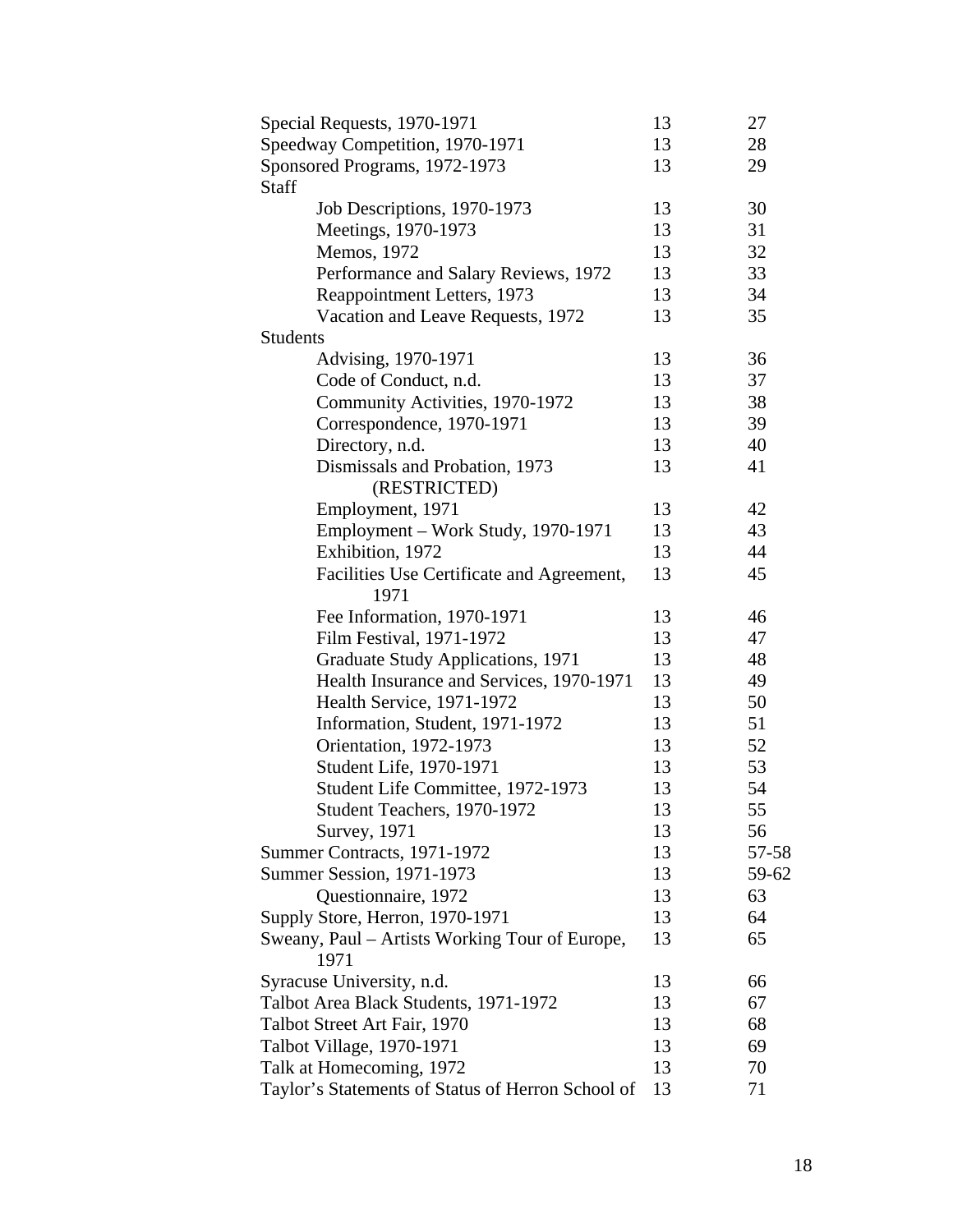| Art, 1973                                         |    |              |
|---------------------------------------------------|----|--------------|
| Telephone Company, 1970                           | 13 | 72           |
| Television - Public Service, 1971-1972            | 13 | 73           |
| Travel, Faculty, 1972-1973                        | 13 | 74           |
| Tri Kappa Fine Arts Show, 1972                    | 13 | 75           |
| Ullmann, Harrison J., 1972-1973                   | 13 | 76           |
| Undergraduate Faculty, 1971                       | 13 | 77           |
| Union Building Displays, 1970-1971                | 13 | 78           |
| University Relations Council, 1971                | 13 | 79           |
| University Surveys, 1972                          | 13 | 80           |
| Urban Walls: Cincinnati; Urban Walls:             | 13 | 81           |
| Indianapolis, 1972                                |    |              |
| Village Green Association, 1971-1972              | 13 | 82           |
| Visitations to Herron, 1973                       | 13 | 83           |
| Visiting Artists, 1970-1973                       | 13 | 84-88        |
| Visual Communication, 1971-1973                   | 13 | 89-90        |
| Space Proposals/Physical Plant Needs,             | 13 | 91           |
| 1971-1972                                         |    |              |
| Wage and Price Freeze, 1971                       | 14 | $\mathbf{1}$ |
| Weber, Arthur, 1970-1973                          | 14 | $\mathbf{2}$ |
| Williams, Maudine, 1970-1973                      | 14 | $3 - 4$      |
| Work-Study Students, 1970-1971                    | 14 | 5            |
| Yale Scholarship, 1971                            | 14 | 6            |
| Young Printmakers, 1970                           | 14 | 7            |
| <b>Arthur Weber Records, 1967-1987</b>            |    |              |
| Academic Affairs, Indiana University, 1973-1974   | 14 | 8            |
| Academic Coordinating Council, 1974-1980          | 14 | $9 - 14$     |
| Academic Credit Requirements, 1973-1974           | 14 | 15           |
| Academic Graduate Council, 1974-1975              | 14 | 16           |
|                                                   | 14 | 17           |
| Academic Appeals Committee, Herron, 1974-<br>1975 |    |              |
| Academic Planning Council, IUPUI, 1973-1974       | 14 | 18-19        |
| Academic Procedures Committee, 1975-1976          | 14 | 20           |
| Administrative Committees, IUPUI, 1973-1975       | 14 | 21-22        |
| Appointments, 1975-1977                           | 14 | $23 - 24$    |
| Administrative Job Classifications, 1980-1983     | 14 | 25           |
| Administrative Structure, 1976-1977               | 14 | 26           |
| Admissions, 1973-1984                             | 14 | 27-34        |
| Summary Reports, 1974-1978                        | 14 | 35           |
| Visitation, 1974-1975                             | 14 | 36           |
| Admissions Officer Applicants, 1974               | 14 | 37           |
| Advanced Standing Committee, 1975-1976            | 14 | 38           |
| Affirmative Action, 1976-1980                     | 14 | 39-40        |
| Affirmative Action Advisory Council, 1974-1984    | 14 | 41-46        |
| African Art - Prospective Faculty, 1975           | 14 | 47           |
| Alternate Account Manager, 1975-1980              | 14 | 48           |
|                                                   |    |              |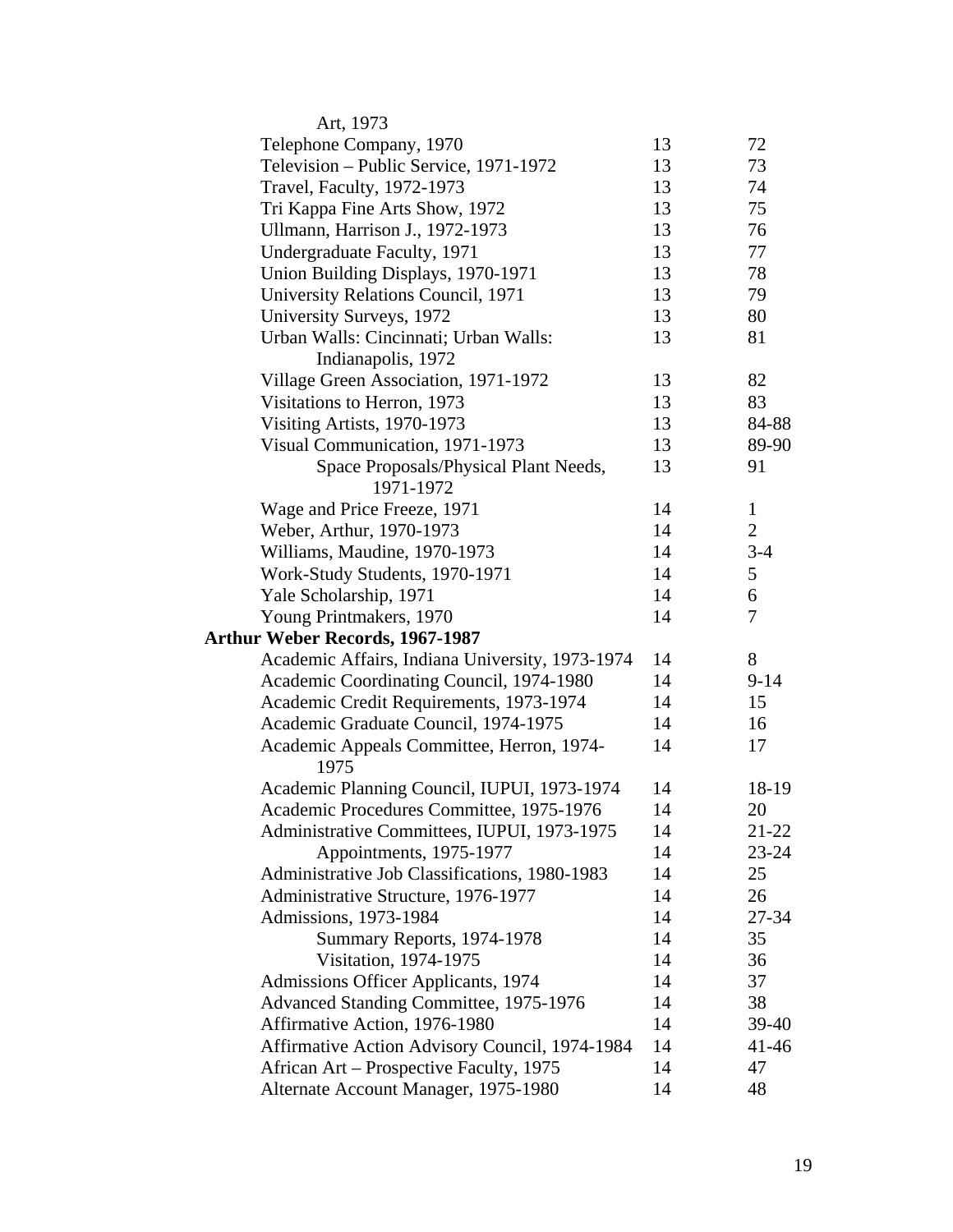| Alumni Achievements, 1975-1978                 | 14 | 49-51          |
|------------------------------------------------|----|----------------|
| Alumni Association, Herron, 1974-1978          | 14 | $52 - 54$      |
| Board Meetings, 1976-1980                      | 14 | 55-59          |
| Meetings, 1974-1976                            | 14 | 60-61          |
| <b>Sketch Class, 1978-1982</b>                 | 14 | $62 - 63$      |
| Alumnibus, 1974-1975                           | 15 | $\mathbf{1}$   |
| American Art Directory, 1973-1978              | 15 | $\overline{2}$ |
| American Artists Magazine, 1978-1979           | 15 | 3              |
| Anderson, Lela H., 1987                        | 15 | $\overline{4}$ |
| Annual Report, 1973-1980                       | 15 | $5-13$         |
| Annual Room Inventory, 1982-1984               | 15 | $14 - 15$      |
| Archives, 1975                                 | 15 | 16             |
| Art Education Program, 1975-1984               | 15 | $17 - 25$      |
| Bachelor of Art Education (BAE)-Master         | 15 | 26             |
| of Art Education (MAE), 1983                   |    |                |
| Master of Art Education (MAE), 1973-           | 15 | 27-29          |
| 1982                                           |    |                |
| Negotiations with School of Education,         | 15 | 30             |
| 1978-1979                                      |    |                |
| Positions, 1976-1980                           | 15 | $31 - 32$      |
| Problems, 1980                                 | 15 | 33             |
| Support Letters, 1979                          | 15 | 34             |
| Art Education Association of Indiana (AEAI),   | 15 | 35             |
| 1975                                           |    |                |
| Art History Program, 1977-1984                 | 15 | $36-41$        |
| Bachelor of Art Proposal, 1975-1982            | 15 | $42 - 53$      |
| Minor Proposal, 1974-1981                      | 15 | 54             |
| Position, 1982-1984                            | 15 | 55             |
| Task Force, 1975-1976                          | 15 | 56             |
| Art Institute of Chicago, 1978                 | 15 | 57             |
| Art Studies Program, 1973-1975                 | 15 | 58-59          |
| Art Teacher of the Year Award, 1974-1975       | 15 | 60             |
| Art Therapy, 1976-1977                         | 15 | 61             |
| ArtForum, 1973                                 | 15 | 62             |
| Arts Advocacy Forum, 1980                      | 15 | 63             |
| "Arts in Correction " Funding Program, 1975    | 15 | 64             |
| Attitudinal Studies, IU, Summary Report, 1974- | 15 | 65             |
| 1975                                           |    |                |
| <b>Ball State University, 1978</b>             | 15 | 66             |
| Bicentennial, U.S.                             |    |                |
| Herron Effort, 1976                            | 15 | 67             |
| Print Project, 1975                            | 15 | 68             |
| Winners, Bicentennial Logo for                 | 15 | 69             |
|                                                |    |                |
| Indianapolis Contest, 1974                     |    |                |
| <b>Bonus, Ted, 1976</b>                        | 15 | 70             |
| Bookstore Offerings, 1975                      | 15 | 71             |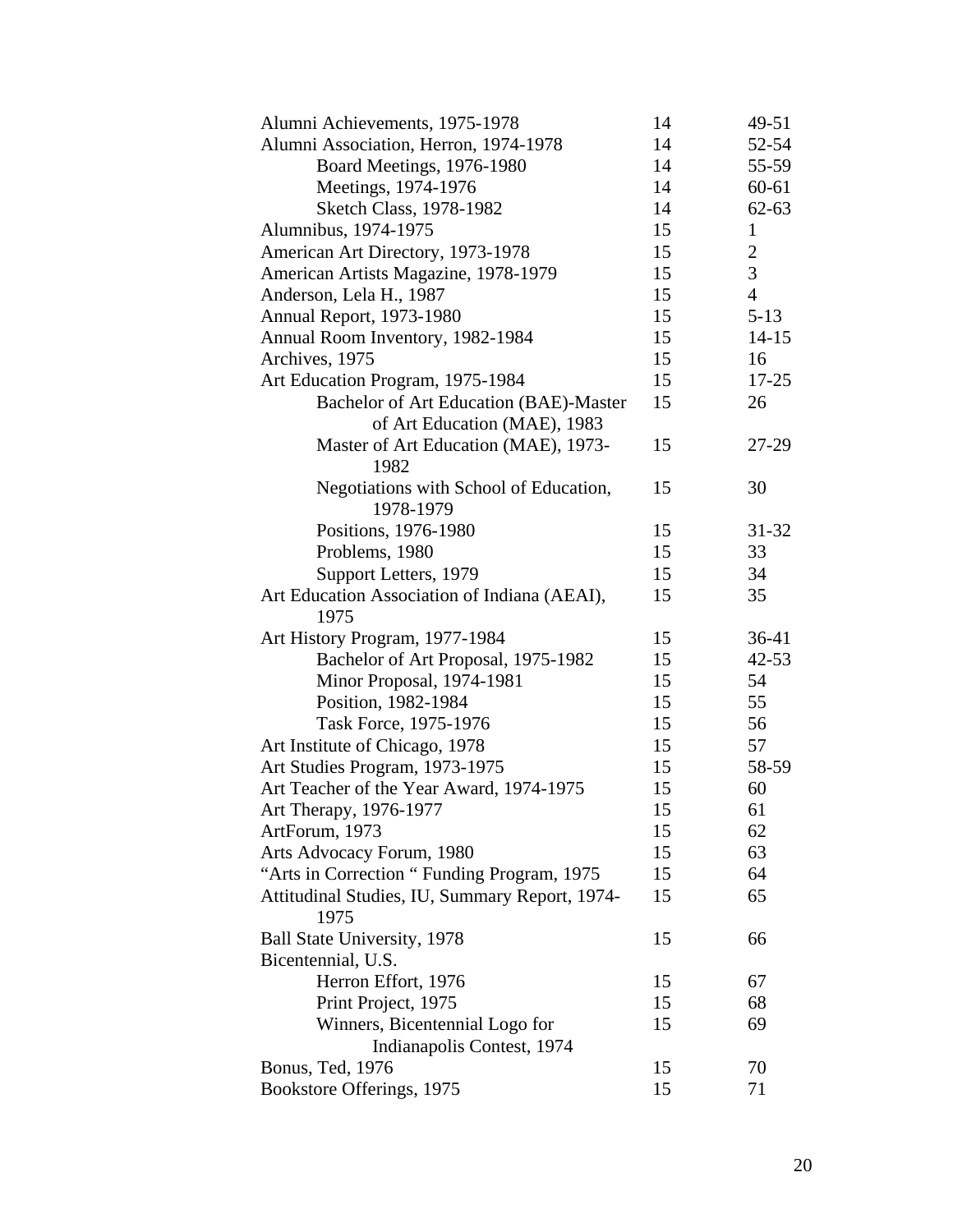| Bradford Woods, 1973-1974                       | 15 | 72           |
|-------------------------------------------------|----|--------------|
| Budget, Herron, 1974-1981                       | 15 | 73-74        |
| Approved Budget, 1973-1981                      | 16 | $1-6$        |
| Biennial Budget, 1975-1985                      | 16 | $7-10$       |
| Biennial Report, 1973-1975                      | 16 | 11           |
| Biennium Planning for 1985-1987, 1983           | 16 | 12           |
| <b>Budget Preparation, 1985</b>                 | 16 | 13           |
| Budget Tables, n.d.                             | 16 | 14           |
| Expenditures, 1974-1980                         | 16 | $15 - 20$    |
| Running Account, 1973-1974                      | 16 | 21           |
| Expenditure Curtailment, 1975                   | 16 | 22           |
| <b>Faculty Salaries</b>                         |    |              |
| Background and Information,                     | 16 | 23           |
| 1973-1976                                       |    |              |
| Full-Time and Part-Time Faculty,                | 16 | 24           |
| 1973                                            |    |              |
| Part-Time Faculty, 1974-1975                    | 16 | 25           |
| Fiscal Budget, 1974-1975                        | 16 | 26           |
| Guidelines, 1973-1980                           | 16 | 27-28        |
| Indiana Biennial Budget Information,            | 16 | 29           |
| 1973-1975                                       |    |              |
| Information, 1980-1981                          | 16 | 30           |
| Library, 1973-1974                              | 16 | 31           |
| Monthly Reports, 1980-1984                      | 16 | $32 - 34$    |
| Operating Budget, 1977-1978                     | 16 | 35           |
| Preliminary Budget Meeting, 1985                | 16 | 36           |
| Preparations, Budget, 1973-1984                 | 16 | $37 - 45$    |
| Reports, 1975                                   | 16 | 46           |
| Requests, 1973-1984                             | 16 | 47-51        |
| Research, 1979                                  | 16 | 52           |
| Special Expenses, 1980                          | 16 | 53           |
| Transfer Requests, 1975-1977                    | 16 | 54-55        |
| Transfers, 1977-1980                            | 16 | 56-58        |
| Working, 1975-1984                              | 16 | 59-61        |
| Budget, IUPUI, 1973-1975                        | 16 | 62           |
| Summary, 1973-1975                              | 16 | 63           |
| <b>Buildings</b>                                |    |              |
| Foundry, 1969-1983                              | 16 | 64           |
| Inspections, 1981-1982                          | 16 | 65           |
| Planning, New Herron Building, 1983-            | 16 | 66-67        |
| 1985                                            |    |              |
| Campus Planning, 1984-1985                      | 16 | 68           |
| Early Consensus, 1983                           | 16 | 69           |
| Separation and Purchase Documents,<br>1967-1977 | 17 | $\mathbf{1}$ |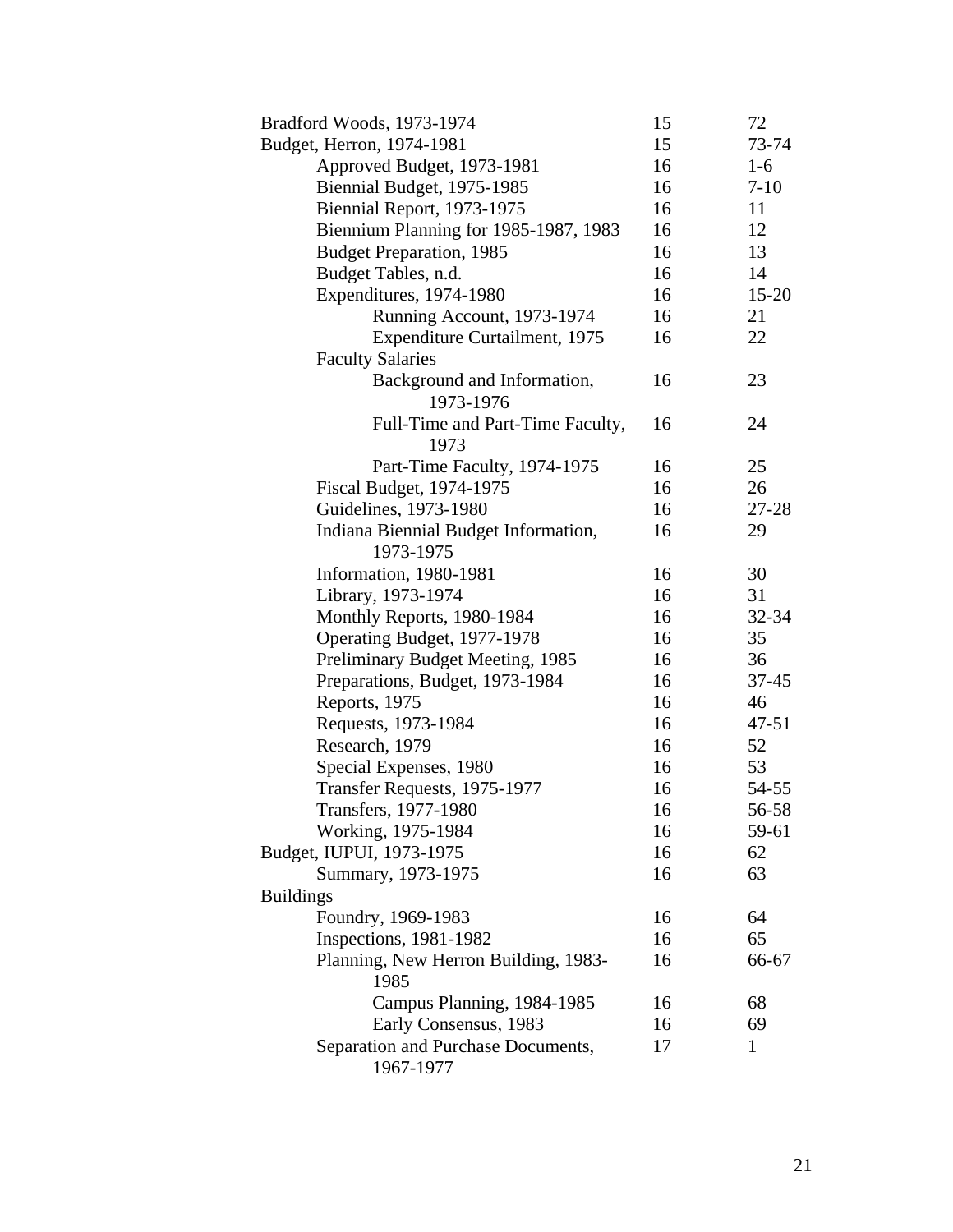| Services, Building, 1974-1975                  | 17 | $\overline{c}$ |
|------------------------------------------------|----|----------------|
| Space Needs, 1978-1979                         | 17 | 3              |
| Building Planning and Renovation Committee,    | 17 | $\overline{4}$ |
| 1975                                           |    |                |
| Bulletin, Herron, 1973-1980                    | 17 | $5-10$         |
| Bulletin Committee, 1977-1978                  | 17 | 11             |
| <b>Business Affairs Position, 1981</b>         | 17 | 12             |
| Business Practices for Artists Seminar, 1981   | 17 | 13             |
| Butler University Affiliation, 1956-1976       | 17 | 14             |
| Calendar, 1975-1976                            | 17 | 15             |
| Academic, 1975-1976                            | 17 | 16             |
| Academic Appointments, 1973-1975               | 17 | $17 - 18$      |
| Administrative Calendar, 1982-1983             | 17 | 19             |
| IUPUI Calendar, 1973-1981                      | 17 | 20             |
| Registrar, 1973-1975                           | 17 | 21             |
| Campus Development, IUPUI, 1976-1977           | 17 | 22             |
| Campus Planning, 1974-1975                     | 17 | 23             |
| Career Brochure, 1976-1977                     | 17 | 24             |
| Career Information, 1975-1976                  | 17 | 25             |
| Career Symposium, 1976                         | 17 | 26             |
| "Center for Western Studies: A Proposed Plan," | 74 | 19             |
| ca. 1984                                       |    |                |
| Central North Civic Association, 1976          | 17 | 27             |
| Ceramics, Photography, Woodworking Program,    | 17 | 28-30          |
| 1980-1984                                      |    |                |
| Ceramics Position, 1980-1981                   | 17 | 31             |
| Chancellor's Advisory Board, 1973-1974         | 17 | 32             |
| Channel 8 Television, 1977-1978                | 17 | 33             |
| Channel 13 Television, 1974                    | 17 | 34             |
| Channel 20 Television, 1974                    | 17 | 35             |
| Chronicle of Higher Education, 1974            | 17 | 36             |
| Circle City Circuit, 1978-1980                 | 17 | 37             |
| City Spirit Funding, 1975-1976                 | 17 | 38             |
| Class Schedules, 1975-1976                     | 17 | 39             |
| Clayfest, 1978                                 | 17 | 40             |
| Clerical Evaluation Project, 1983              | 17 | 41             |
| Clowes Hall Art Exhibits, 1974-1975            | 17 | 42             |
| College Art Association, 1973-1974             | 17 | 43             |
| Conferences, 1977-1984                         | 17 | 44-46          |
| Columbus Center, 1974-1977                     | 17 | 47             |
| Commencement, 1974-1984                        | 17 | 48-57          |
| Cap and Gown Information, 1978-1979            | 17 | 58             |
| Committees, IUPUI, 1975                        | 17 | 59             |
| Communications - Herron, 1976-1979             | 17 | 60             |
| Community Arts Program, 1973-1976              | 17 | 61-63          |
| Summer Programs, 1973                          | 17 | 64             |
|                                                |    |                |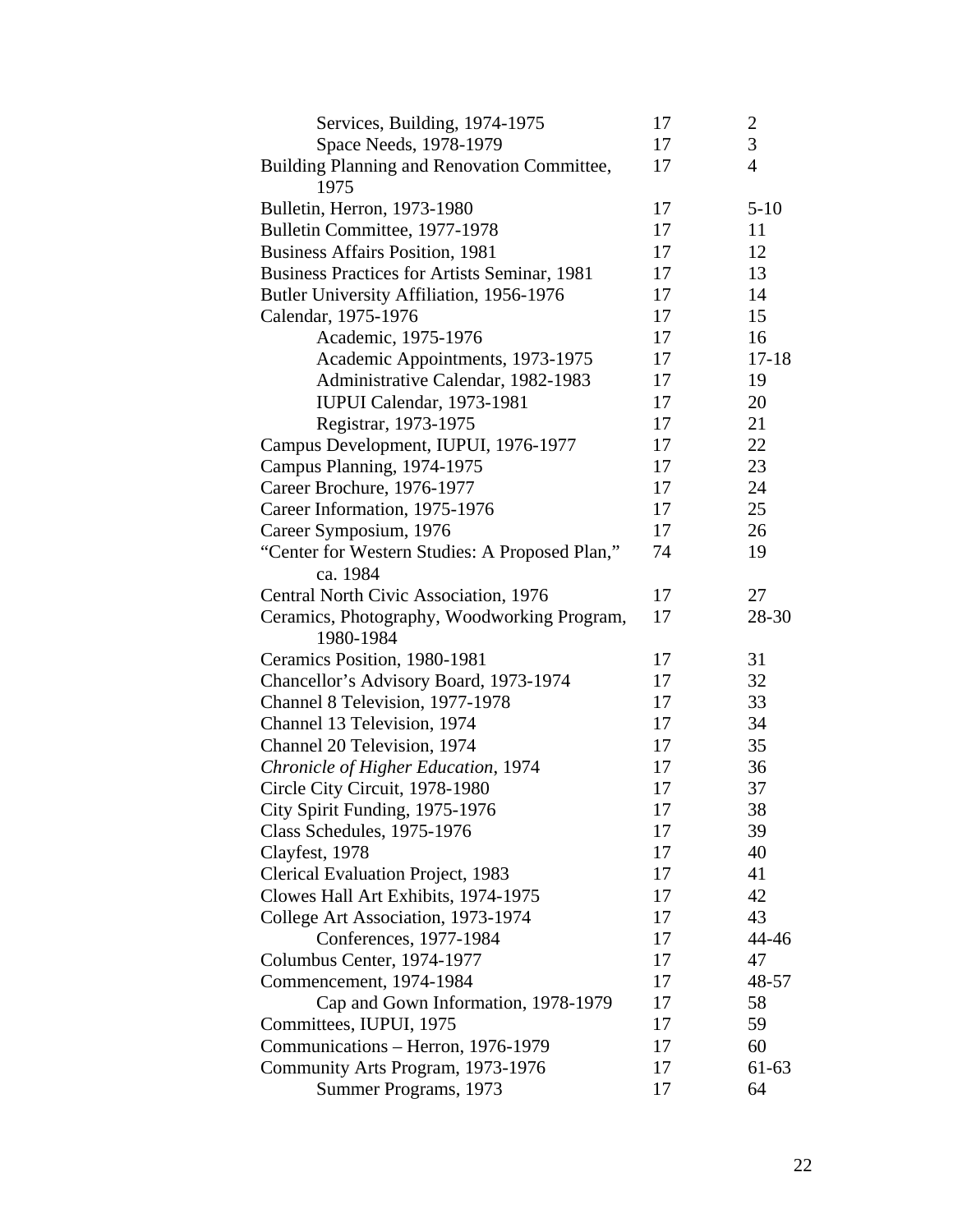| Community Education Courses - Carmel, Warren<br>Central, 1979  | 17 | 65        |
|----------------------------------------------------------------|----|-----------|
| <b>Community Services, 1981</b>                                | 17 | 66        |
| Comprehensive Employment and Training Act<br>(CETA), 1978-1980 | 17 | 67-68     |
| Computer Imagery, 1977                                         | 17 | 69        |
| Computing Services, 1976                                       | 17 | 70        |
| Confidentiality of Faculty and Student Files,<br>1974-1983     | 17 | 71        |
| Consortium for Urban Education (CUE), 1977-<br>1978            | 17 | 72        |
| Construction Technology, 1974                                  | 17 | 73        |
| Contact Publications Subcommittee, IU, 1977                    | 17 | 74        |
| Contemporary Art Society, 1973                                 | 17 | 75        |
| Continuing Education, 1973-1975                                | 17 | 76-79     |
| Ten-Year Plan, 1973                                            | 17 | 80        |
| Continuing Studies, School of, 1975-1981                       | 18 | $1 - 2$   |
| Cooperative Program, 1973                                      | 18 | 3         |
| Correspondence, 1970-1984                                      | 18 | $4 - 13$  |
| Danielson, Phyllis, 1974-1975                                  | 18 | 14        |
| Faculty, 1973                                                  | 18 | $15 - 18$ |
| Faculty and Staff, 1978-1983                                   | 18 | 19-20     |
| Herron Buildings, 1974-1976                                    | 18 | 21        |
| IUPUI, 1975-1977                                               | 18 | 22        |
| Irwin, Glenn, 1973-1984                                        | 18 | $23 - 26$ |
| Moore, Edward, 1973-1978                                       | 18 | 27        |
| Nagy, Paul, 1983-1984                                          | 18 | 28        |
| Public Officials, 1977-1980                                    | 18 | 29        |
| Ralph, Karl, 1974-1975                                         | 18 | 30        |
| Schaller, Howard, 1982-1984                                    | 18 | 31        |
| Staff, 1977-1979                                               | 18 | 32        |
| Werenko, John, 1983                                            | 18 | 33        |
| Course Change Requests, 1980                                   | 18 | $34 - 35$ |
| Course Descriptions, 1977-1978                                 | 18 | 36        |
| Course Offering Requests, 1974                                 | 18 | 37        |
| Course Proposals and Changes (All Campuses),<br>1975-1976      | 18 | 38        |
| Credit Structure, 1977-1981                                    | 18 | 39        |
| Critics Conference, 1983                                       | 18 | 40        |
| Crooks Committee Proposal, 1984                                | 18 | 41        |
| Curriculum Committee, 1974-1975                                | 18 | 42        |
| Curriculum Ideas, 1973-1975                                    | 18 | 43        |
| Custodial - Herron, 1975-1978                                  | 18 | 44        |
| Dean Candidates, 1974                                          | 18 | 45        |
| Dean's File, 1968-1976                                         | 18 | 46        |
| Dean's List, 1973-1981                                         | 19 | $1 - 3$   |
|                                                                |    |           |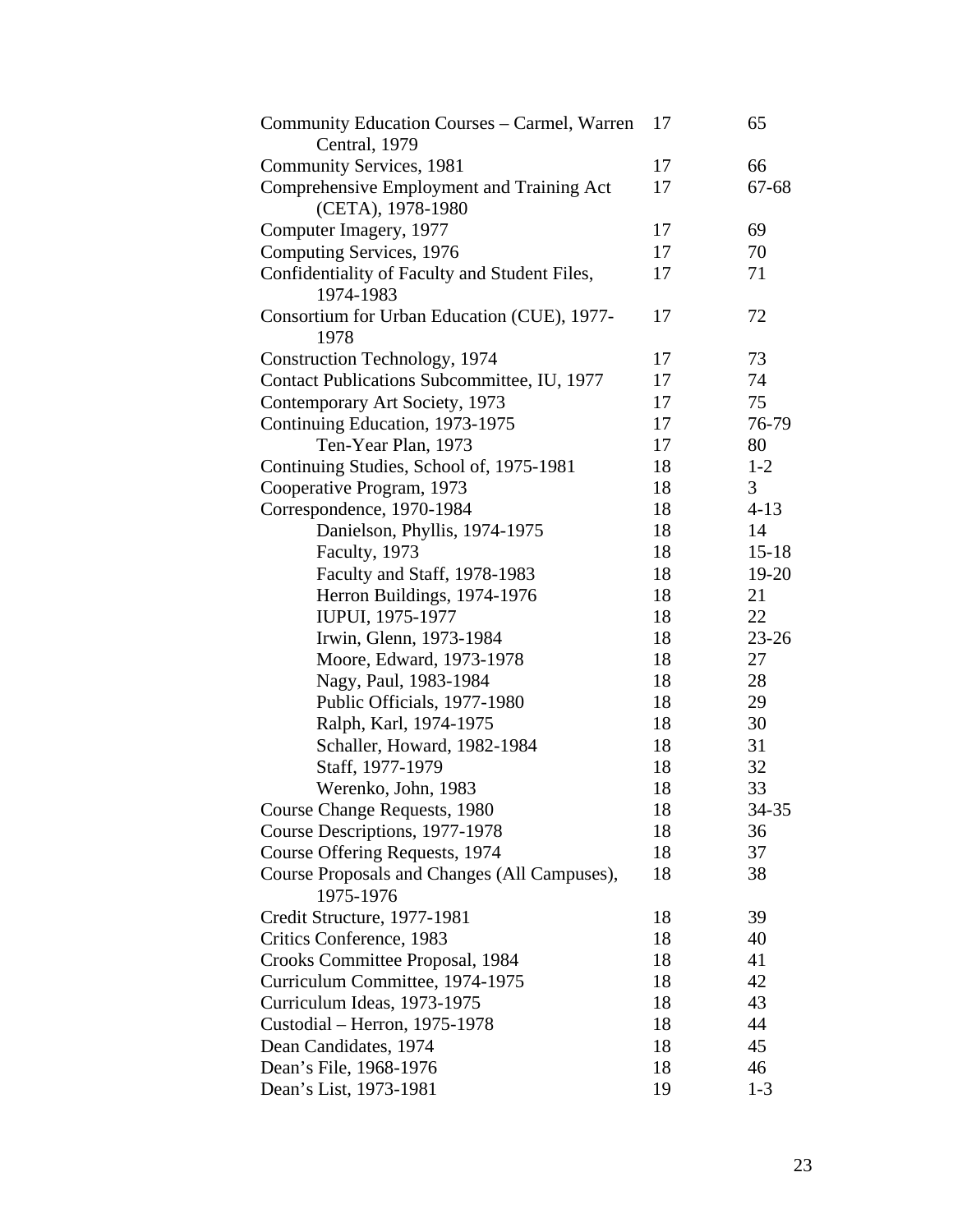| Dean's Personal Expenditures, 1976-1978                  | 19 | $\overline{4}$ |
|----------------------------------------------------------|----|----------------|
| Deans Council, 1973-1984                                 | 19 | $5-13$         |
| Deans Sub-Committee, 1979-1980                           | 19 | 14             |
| Degree Program Proposals, 1976-1982                      | 19 | $15 - 16$      |
| Department Heads, 1975                                   | 19 | 17             |
| Design Information, 1975-1976                            | 19 | 18             |
| Design Position, 1978-1979                               | 19 | 19             |
| Design Program, 1976-1980                                | 19 | $20 - 23$      |
| Diploma Format, 1975                                     | 19 | 24             |
| Distinguished Teaching Awards, 1977                      | 19 | 25             |
| Double Majors Procedures, 1974                           | 19 | 26             |
| Drawing, Painting, and Printmaking Program,<br>1978-1981 | 19 | 27             |
| Education Bulletin, IU, 1978-1979                        | 19 | 28             |
| Education, Division of, 1973-1975                        | 19 | 29-30          |
| Reappraisal, 1973-1975                                   | 19 | 31             |
| Education, School of – Report on Doctoral                | 19 | 32             |
| Studies, 1975                                            |    |                |
| Effort Reporting System, A-21, 1980-1981                 | 19 | 33             |
| Elective Course Brochures, 1977-79                       | 19 | 34-35          |
| Energy Crisis, 1973-1974                                 | 19 | 36             |
| Energy Management Action Program, 1976-1978              | 19 | 37             |
| <b>Enrollment Reports</b>                                |    |                |
| Continuing Education, 1973                               | 19 | 38             |
| Herron, 1974-1976                                        | 19 | 39-40          |
| IUPUI, 1979-1984                                         | 19 | $41 - 52$      |
| Equipment Memos, 1974                                    | 19 | 53             |
| Equipment Proposal, 1978                                 | 19 | 54             |
| Equipment Suggestions for Funding Requests,<br>1975      | 19 | 55             |
| Etching Lab, 1980                                        | 19 | 56             |
| Etching Shop, 1979                                       | 19 | 57             |
| Ethnic Cultural Conference, 1975                         | 19 | 58             |
| Evening School, 1976                                     | 19 | 59             |
| Executive Committee, 1973-1975                           | 19 | 60-61          |
| Agenda, 1973-1975                                        | 20 | $\mathbf{1}$   |
| Correspondence, 1973-1974                                | 20 | $\overline{2}$ |
| Memos, 1973-1974                                         | 20 | 3              |
| Minutes, 1973-1975                                       | 20 | $4 - 6$        |
| Exhibition Committee, 1973-1983                          | 20 | $7 - 14$       |
| <b>Exhibition Preparator</b> , 1979                      | 20 | 15             |
| <b>Exhibitions</b> , 1975-1977                           | 20 | $16-17$        |
| Facilities, Herron – Use by Outside                      | 20 | 18             |
| Organizations, 1971                                      |    |                |
| Faculty                                                  |    |                |
| Annual Review, 1974-1975                                 | 20 | 19             |
|                                                          |    |                |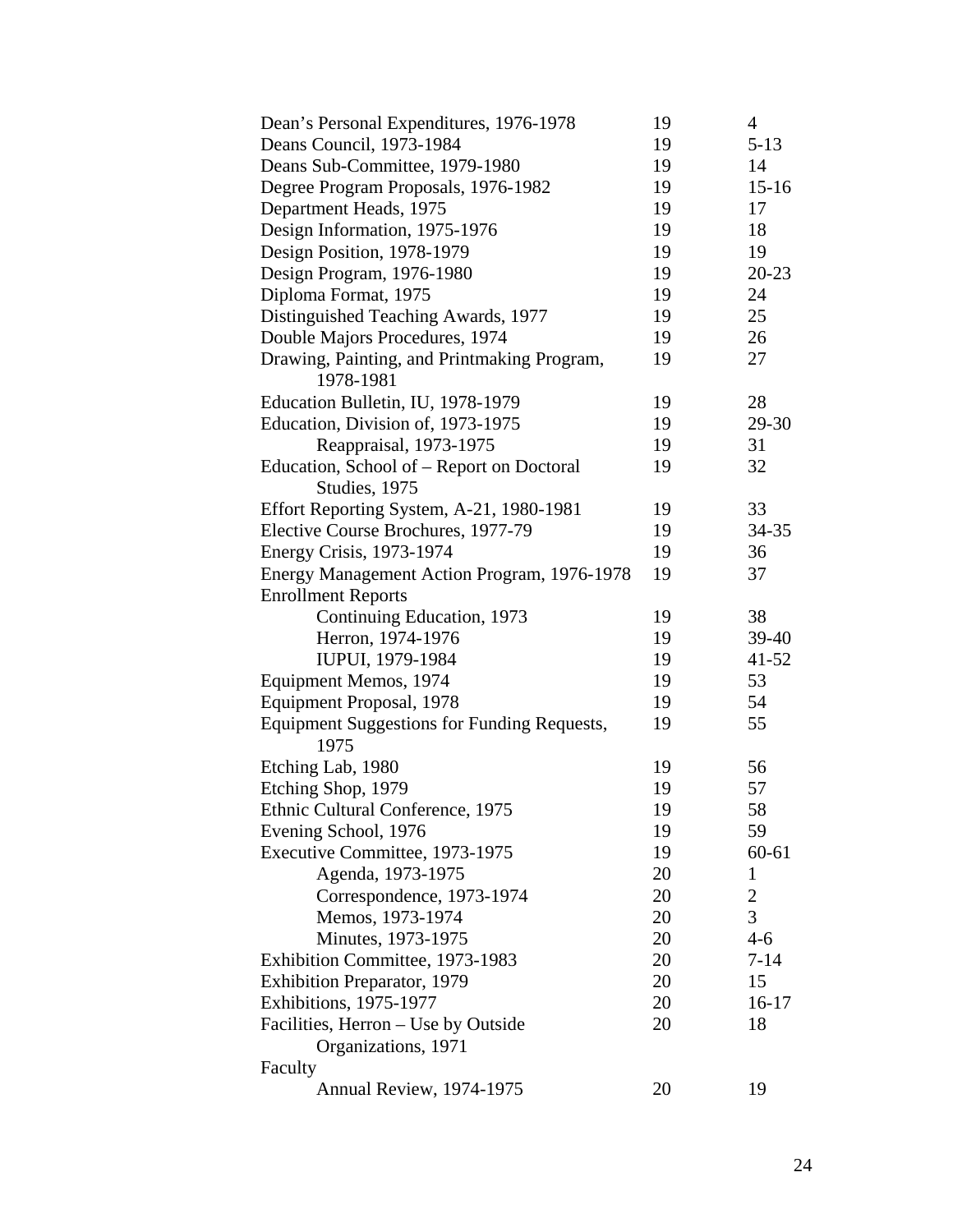| Annual Summary Report, 1972-1984                               | 20 | 20-22          |
|----------------------------------------------------------------|----|----------------|
| Catalogue, 1981                                                | 20 | 23             |
| Contract Letters - Full-Time Faculty,<br>1973-1979             | 20 | 24-29          |
| Contract Letters - Part-Time Faculty,<br>1973-1984             | 20 | 30-41          |
| <b>Contract Letters – Summer Session</b><br>Faculty, 1973-1984 | 20 | $42 - 53$      |
| Downtown Campus, n.d.                                          | 20 | 54             |
| Evaluations, 1974                                              | 20 | 55             |
| Fringe Benefits, 1975-1976                                     | 20 | 56             |
| Handbook, 1982-1983                                            | 20 | 57-58          |
| Honors and Achievements, 1972-1976                             | 20 | 59             |
| Information, 1970-1983                                         | 20 | $60 - 64$      |
| Initial Appointments, 1973-1974                                | 20 | 65             |
| Promotions, 1979-1984                                          | 20 | 66-68          |
| Prospective Faculty Members, 1973-1974                         | 20 | 69             |
| Reappointments, 1973-1984                                      | 20 | 70-81          |
| Resignation Study, 1971                                        | 20 | 82             |
| Reviews, Faculty, 1977-1978                                    | 20 | 83             |
| Sabbatical Leave, 1974-1985                                    | 20 | 84-88          |
| Salaries, 1975-1976                                            | 20 | 89             |
| Part-Time, 1980-1983                                           | 20 | 90             |
| Salary Data, 1973-1975                                         | 21 | $\mathbf{1}$   |
| <b>Salary Equity, 1976-1977</b>                                | 21 | $\overline{2}$ |
| <b>Total Compensation Figures,</b>                             | 21 | 3              |
| 1973-1977                                                      |    |                |
| Tenure                                                         |    |                |
| Applications, 1982-1983                                        | 21 | $4 - 5$        |
| Decision Cases, 1984-1985                                      | 21 | 6              |
| Recommendations, 1979-1980                                     | 21 | 7              |
| <b>Termination Statements, 1977</b>                            | 21 | 8              |
| Travel Requests, 1980-1981                                     | 21 | 9              |
| Workload Analysis, 1973-1975                                   | 21 | $10 - 11$      |
| Faculty Administrative Council, 1975-1980                      | 21 | $12 - 17$      |
| Faculty Affairs Committee, Herron, 1976-1981                   | 21 | 18             |
| Faculty Council, Herron, 1971-1984                             | 21 | 19-24          |
| <b>Constitution Bylaws, and Committee</b>                      | 21 | 25             |
| Definitions, 1968-1976                                         |    |                |
| Voting Members, 1973-1974                                      | 21 | 26             |
| Faculty Constitution and Bylaws, 1979-1984                     | 21 | 27-30          |
| Faculty Council, IUPUI, 1973-1985                              | 21 | 31-38          |
| Faculty Council, IU, 1973-1980                                 | 21 | 39-42          |
| Faculty and Staff Handbook, 1983-1984                          | 21 | 43             |
| Faculty-Staff Meeting Minutes, 1974                            | 21 | 44             |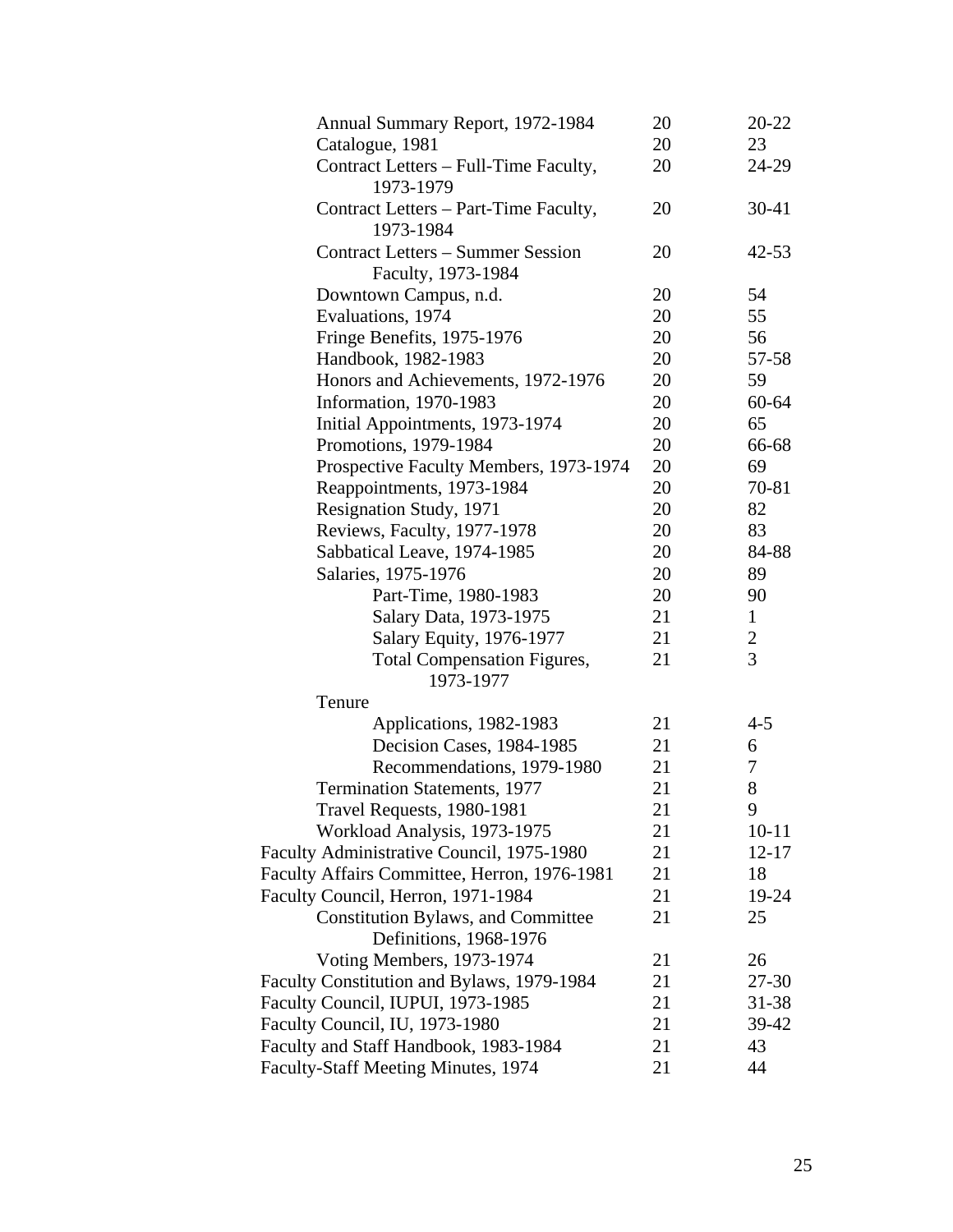| Faculty and Student Handbook Corrections and                                   | 21 | 45             |
|--------------------------------------------------------------------------------|----|----------------|
| Additions, 1979-1980                                                           |    |                |
| Faculty Studios, 1976-1977                                                     | 21 | 46             |
| Fee Rates and Policies, 1982-1983                                              | 21 | 47             |
| Fee Remissions, 1976-1982                                                      | 21 | 48             |
| Fee Remissions Committee, IUPUI, 1972-1976                                     | 21 | 49             |
| Field Trips, 1973-1984                                                         | 21 | 50             |
| Financial Aid, 1975                                                            | 21 | 51             |
| Fine Arts, Bachelor of (BFA), Requirements,<br>1976                            | 21 | 52             |
| Fine Arts, Master of (MFA) Program Proposal<br>Preparation, 1978-1979          | 22 | $\mathbf{1}$   |
| Fine Arts, Master of (MFA) Proposal, 1980-1981                                 | 22 | $\overline{2}$ |
| Fine Arts Festival, IUPUI, 1974-1975                                           | 22 | 3              |
| Fine Arts Publication, IU, 1974-1975                                           | 22 | $\overline{4}$ |
| Fire Inspection, 1979                                                          | 22 | 5              |
| Fire Safety, 1973-1974                                                         | 22 | 6              |
| Fire Safety Report, 1981                                                       | 22 | 7              |
| First Aid, 1973                                                                | 22 | 8              |
| Ford Foundation, 1972-1974                                                     | 22 | 9              |
| Fort Wayne Art School, 1973-1976                                               | 22 | 10             |
| Foundation Program, 1970-1983                                                  | 22 | $11 - 18$      |
| Foundation Faculty, 1975-1976                                                  | 22 | 19             |
| Founders Day, 1975-1984                                                        | 22 | $20-25$        |
| Friends of the Herron Gallery Board, 1981-1983                                 | 22 | $26 - 27$      |
| Fulbright-Hays Scholarship, 1978                                               | 22 | 28             |
| Fund Raising, Herron, 1972                                                     | 22 | 29             |
| Gifts and Contributions, 1971-1979                                             | 22 | $30 - 33$      |
| Goshen College - Herron Faculty Show, 1980-<br>1981                            | 22 | 34             |
| Governor's Bicentennial Year Inmate Art                                        | 22 | 35             |
| Exhibition, 1976                                                               |    |                |
| Grade Change Authorization Form, 1974                                          | 22 | 36             |
| Grade Distribution Statistics, 1982                                            | 22 | 37             |
| Graduate Minority Student Alliance, 1983                                       | 22 | 38             |
| Graduate Programs, 1970-1976                                                   | 22 | 39             |
| Graduate Studies, 1975-1977                                                    | 22 | 40             |
| Graduation List, 1974                                                          | 22 | 41             |
| Grants, 1974-1981                                                              | 22 | $42 - 46$      |
| Insight of the Black Visual Artist, 1980-<br>1981                              | 22 | 47             |
| Title VI Grant, Department of Health,<br>Education, and Welfare, 1974-<br>1975 | 22 | 48             |
| Title VI-A Grant, Department of Health,<br>Education, and Welfare, 1976        | 22 | 49             |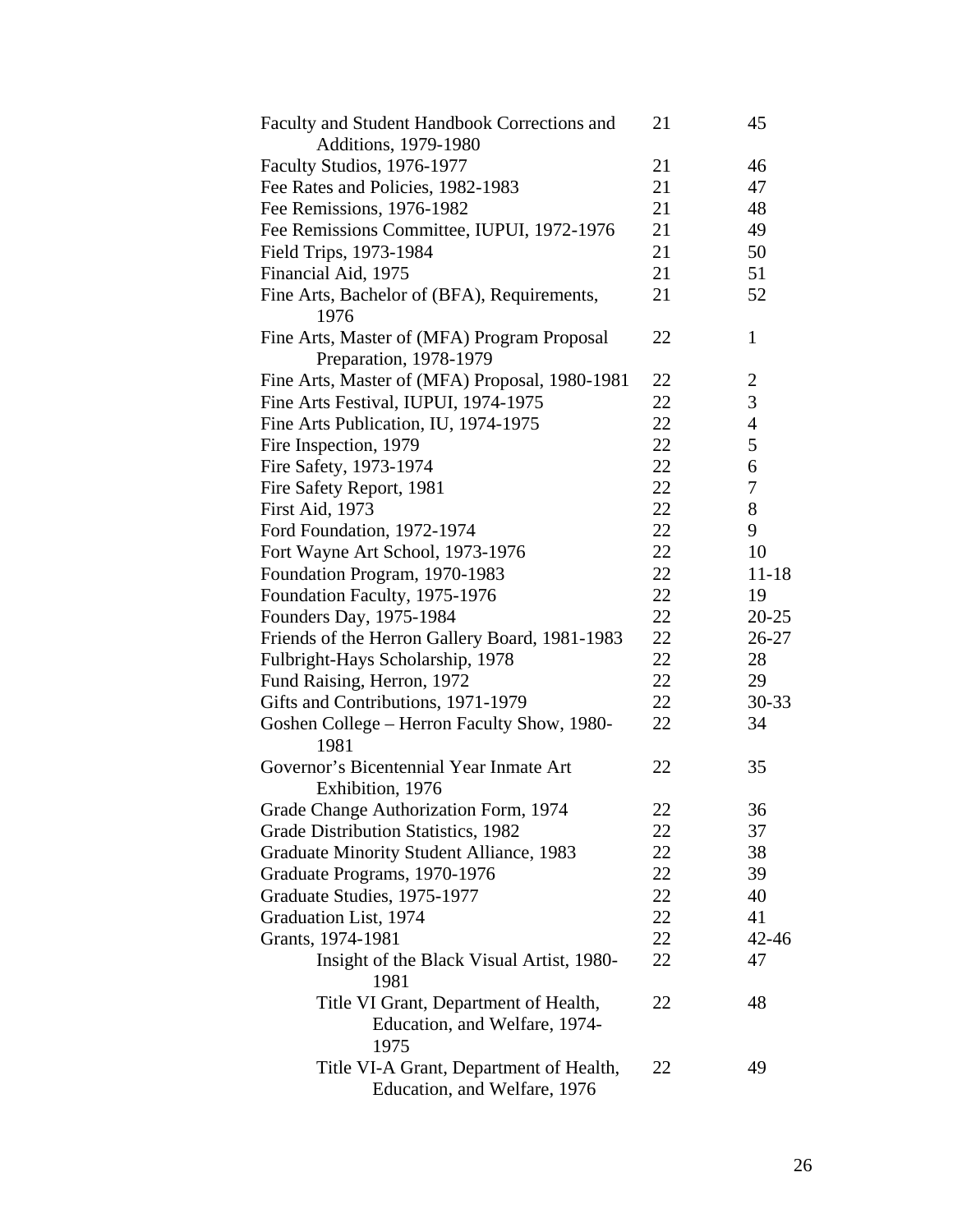| Greater Indianapolis Progress Committee                | 22 | 50             |
|--------------------------------------------------------|----|----------------|
| <b>Summer Youth Employment (Partners</b>               |    |                |
| 2000), 1984                                            |    |                |
| Health Hazards for Artists, 1982-1983                  | 22 | 51             |
| Herron Advertising, 1973                               | 22 | 52             |
| Herron Anniversary Mailing List, 1977-1978             | 22 | 53             |
| Herron Gallery, 1980-1982                              | 22 | 54             |
| Advisory Board, 1978-1980                              | 22 | 55             |
| Exhibitions, 1978-1980                                 | 22 | 56-57          |
| Grants                                                 |    |                |
| "Alternative Spaces," 1979-1980                        | 22 | 58             |
| "Artwords and Bookworks," 1978                         | 22 | 59             |
| "Chicago Alternative," 1978-1979                       | 22 | 60             |
| "History of the American Avant-                        | 22 | 61             |
| Garde Cinema," 1978                                    |    |                |
| "Midwest Concerns," 1980                               | 22 | 62             |
| "Sculpture Indiana: Breath and                         | 22 | 63             |
| Beauty," 1980-1981                                     |    |                |
| Textile Grant, 1979-1980                               | 22 | 64             |
|                                                        | 22 | 65             |
| Workshop with Dennis                                   |    |                |
| Oppenheim, 1979                                        | 23 |                |
| Information, 1980-1981                                 | 23 | $\mathbf{1}$   |
| Statistical Information, 1980-1981                     |    | $\mathbf{2}$   |
| "Herron Goes to France," 1979                          | 23 | 3              |
| Herron Future Building Plans, 1975                     | 23 | $\overline{4}$ |
| Herron 1973 Graduates – Present Positions, n.d.        | 23 | 5              |
| Herron International Film Festival, 1976-1977          | 23 | 6              |
| Herron Morton Place Association, Inc., 1979-           | 23 | 7              |
| 1983                                                   |    |                |
| Herron New Home, 1977                                  | 23 | 8              |
| Hire the Handicapped Poster Competition, 1974-<br>1977 | 23 | $9 - 12$       |
| Holidays, 1975-1979                                    | 23 | $13 - 15$      |
| Homecoming, 1979                                       | 23 | 16             |
| Honors Day, 1974-1984                                  | 23 | 17-31          |
| Honors Program at Herron, 1979-1990                    | 23 | 32             |
| Hoosier Salon, 1973-1974                               | 23 | 33             |
| Identity Program, IUPUI, 1978                          | 23 | 34             |
| Indiana Academe, 1974                                  | 23 | 35             |
| Indiana Artists Club, 1977                             | 23 | 36             |
| Indiana Artists-Teachers List, 1972                    | 23 | 37             |
| Indiana Arts Commission (IAC), 1976-1980               | 23 | 38-42          |
| <b>Community Education and Audience</b>                | 23 | 43             |
|                                                        |    |                |
| Development, 1980                                      |    |                |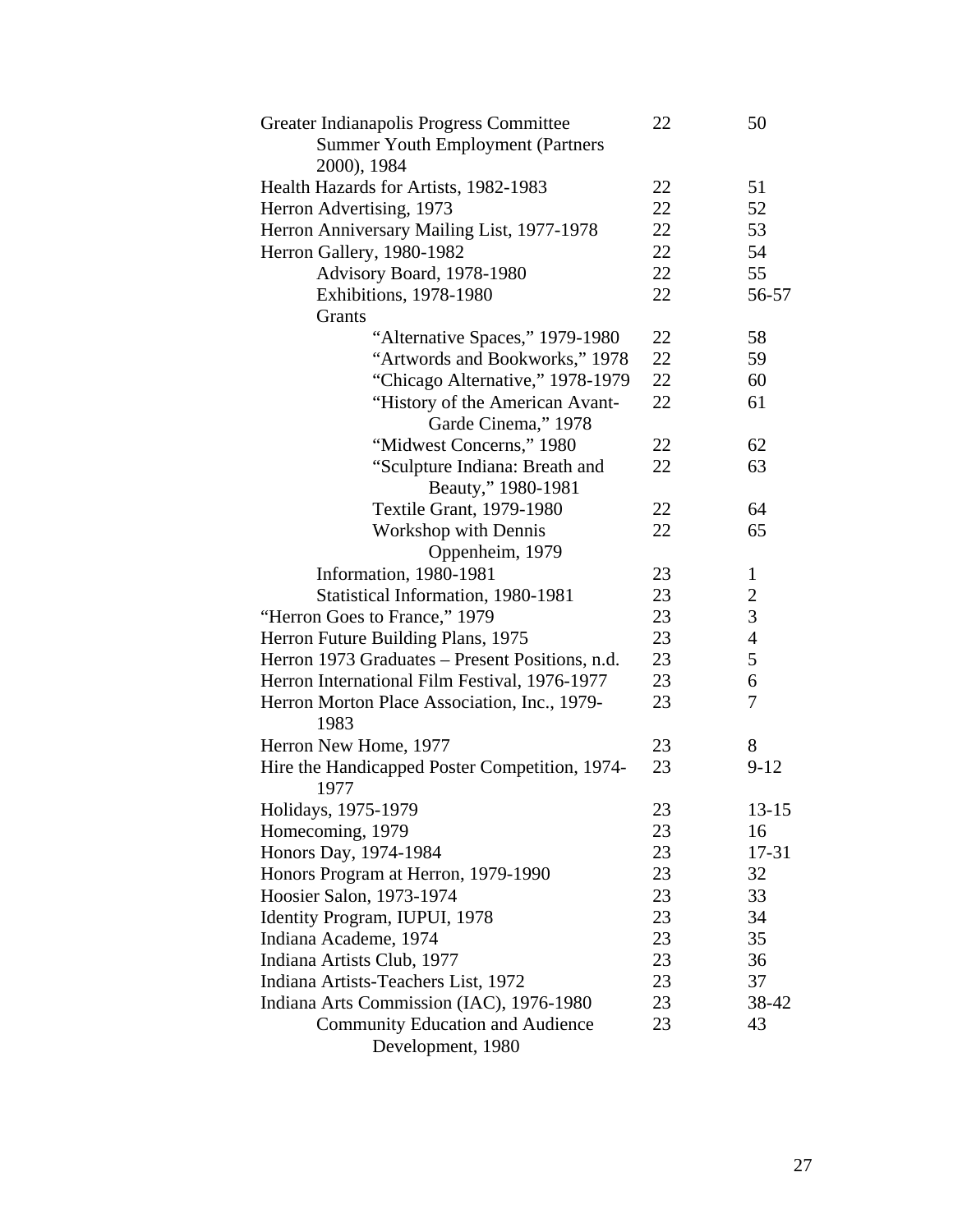| <b>Contemporary Porcelain Techniques</b><br>Workshop and Symposium, 1981- | 23 | 44        |
|---------------------------------------------------------------------------|----|-----------|
| 1982                                                                      |    |           |
| Edson, Gary – Artist/Application, 1979                                    | 23 | 45        |
| Exhibitions in Indiana, 1979                                              | 23 | 46        |
| Fiber Arts Exhibition, 1979-1980                                          | 23 | 47        |
| Herron Gallery Exhibition Program, 1979-<br>1980                          | 23 | 48        |
| History of the American Avant-Garde<br>Cinema, 1978                       | 23 | 49        |
| Indiana Artists Project, 1980-1982                                        | 23 | 50        |
| <b>Issues Surrounding Exhibition of</b>                                   | 23 | 51        |
| Contemporary Art, 1981                                                    |    |           |
| Newsletter, 1974-1975                                                     | 23 | 52        |
| Sculpture Indiana: Breath and Beauty,                                     | 23 | 53        |
| 1979-1980                                                                 |    |           |
| Workshop with Cynthia Carlson, 1980-                                      | 23 | 54        |
| 1982                                                                      |    |           |
| Workshop with Dennis Oppenheim, 1979                                      | 23 | 55        |
| Indiana Arts Insight Advisory Board, 1978-1979                            | 23 | 56        |
| Indiana Association of College Registrars and                             | 23 | 57        |
| Admissions Officers, 1974-1978                                            |    |           |
| Indiana Commission for Higher Education                                   | 23 | 58        |
| (ICHE), 1974                                                              |    |           |
| Indiana Committee for the Humanities (ICH)                                |    |           |
| Insight of the Black Visual Artist, 1980-                                 | 23 | 59        |
| 1981                                                                      |    |           |
| Porcelain: New Horizons, 1982                                             | 23 | 60        |
| Indiana University (IU)                                                   |    |           |
| Art Museum, 1982                                                          | 23 | 61        |
| Board of Trustees, 1974-1984                                              | 24 | $1 - 3$   |
| Capital Drive, 1980                                                       | 24 | 4         |
| Information, 1974-1975                                                    | 24 | 5         |
| Indiana University East – Richmond, 1977                                  | 24 | 6         |
| Indiana University-Purdue University                                      |    |           |
| Indianapolis (IUPUI)                                                      |    |           |
| Cable TV Committee, 1980-1981                                             | 24 | 7         |
| Promotions Committee, 1975-1976                                           | 24 | 8         |
| "Indianapolis 1999" Conference, 1973-1974                                 | 24 | 9         |
| Indianapolis Art League, 1976-1983                                        | 24 | $10-12$   |
| Advisory Board Executive Committee,                                       | 24 | 13        |
| 1978-1979                                                                 |    |           |
| Continuing Education Courses, 1980-<br>1985                               |    |           |
| Indianapolis Museum of Art, 1975-1979                                     | 24 | $14 - 16$ |
| Fine Arts Committee, 1983-1984                                            | 24 | 17        |
|                                                                           |    |           |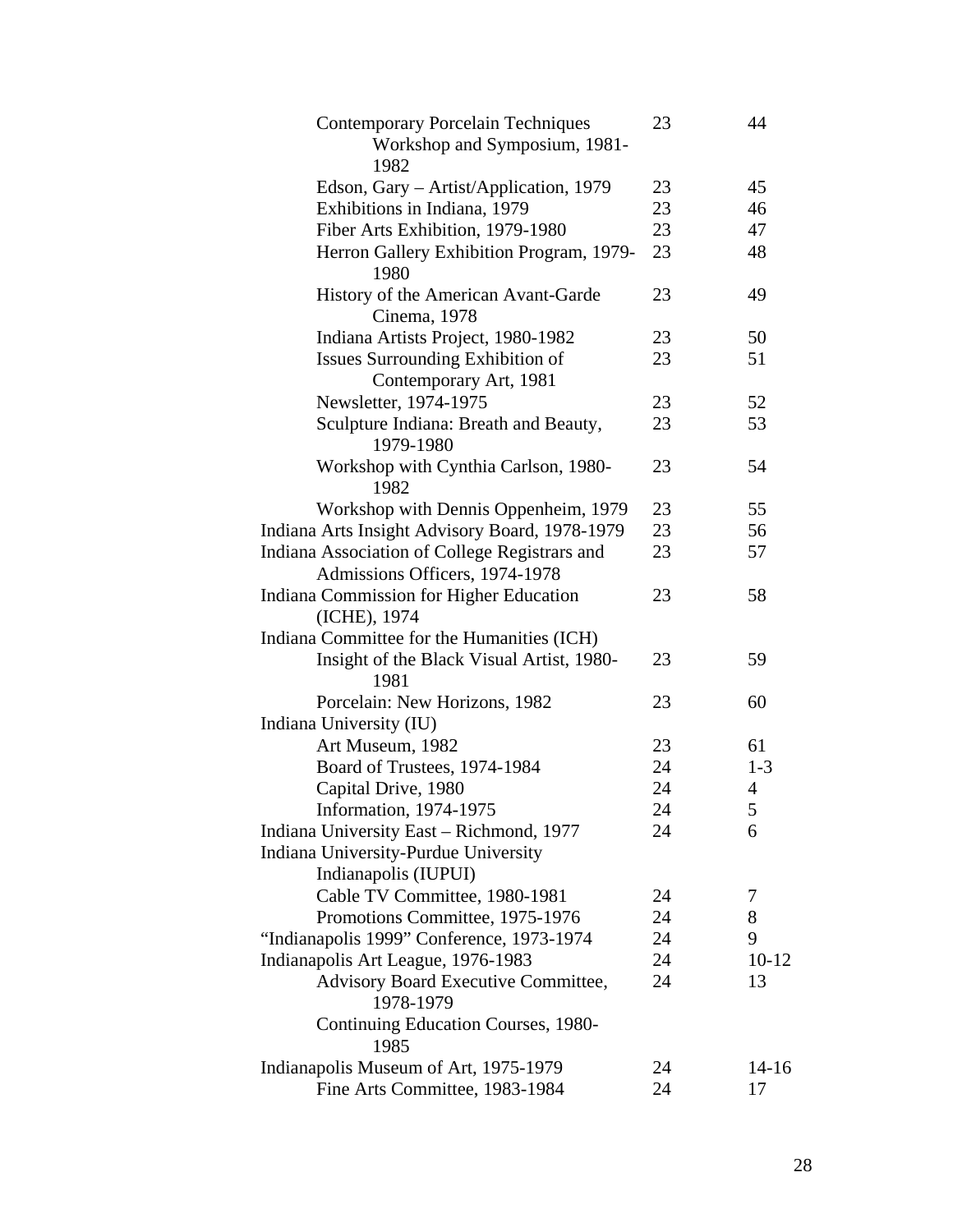| Learning Museums Program, 1976                  | 24 | 18    |
|-------------------------------------------------|----|-------|
| Wall Graphics, 1974-1975                        | 24 | 19    |
| Indianapolis Services Identification System     | 24 | 20    |
| (ISIS) Questionnaire, 1976                      |    |       |
| Information Services, IUPUI, 1975-1978          | 24 | 21    |
| Informational Seminar on Collective Bargaining, | 24 | 22    |
| 1980                                            |    |       |
| Institute for Humanities Research, 1982-1985    | 24 | 23    |
| Committee of Overseers, 1983-1985               | 24 | 24    |
| <b>Instructional Computer Proposal, 1980</b>    | 24 | 25    |
| <b>Instructional Media Systems</b> , 1974       | 24 | 26    |
| <b>Instructional Systems Technology, 1981</b>   | 24 | 27    |
| Insurance, Staff and Faculty, and Taxes and     | 24 | 28    |
| TIAA/CREF, 1972-1979                            |    |       |
| Inter-Departmental Communication, 1974          | 24 | 29    |
| <b>Inter-Museum Promotional Action Team</b>     | 24 | 30    |
| (IMPACT), 1983                                  |    |       |
| International Affairs, 1972-1983                | 24 | 31    |
| International Programs, 1974-1975               | 24 | 32    |
| Items Suggested for the School, 1977            | 24 | 33    |
| Job Descriptions, 1974-1978                     | 24 | 34-37 |
| $Jury - Requests, 1977$                         | 24 | 38    |
| Landscaping, Herron, 1973                       | 24 | 39    |
| Learning in the City, 1975                      | 24 | 40    |
| Learning Resources at IUPUI, 1975-1979          | 24 | 41    |
| Lectures and Convocations, 1977                 | 24 | 42    |
| Lectures and Convocations Committee, 1976-      | 24 | 43    |
| 1979                                            |    |       |
| Legal Services, IUPUI, 1975                     | 24 | 44    |
| Liberal Arts, School of, 1978-1982              | 24 | 45    |
| Fall Workshop, 1974                             | 24 | 46    |
| Librarians Salaries, 1974-1975                  | 24 | 47    |
| Library, Herron, 1973-1984                      | 24 | 48-50 |
| Information, 1975-1976                          | 24 | 51    |
| Library Committee, 1976-1977                    | 24 | 52    |
| Library Standards, 1976                         | 24 | 53    |
| Library, University, 1979                       | 24 | 54    |
| Lilly Endowment Faculty Open Fellowships,       | 24 | 55    |
| 1975-1976                                       |    |       |
| Lilly Mansion, 1974-1975                        | 24 | 56    |
| Lockefield Gardens, 1976                        | 24 | 57    |
| Long Range Plans, 1973-1979                     | 24 | 58-62 |
| Long Range Planning, IUPUI, 1981-1982           | 24 | 63    |
| "Looking at Indianapolis," 1975                 | 24 | 64    |
| Lost and Found, 1981-1983                       | 24 | 65    |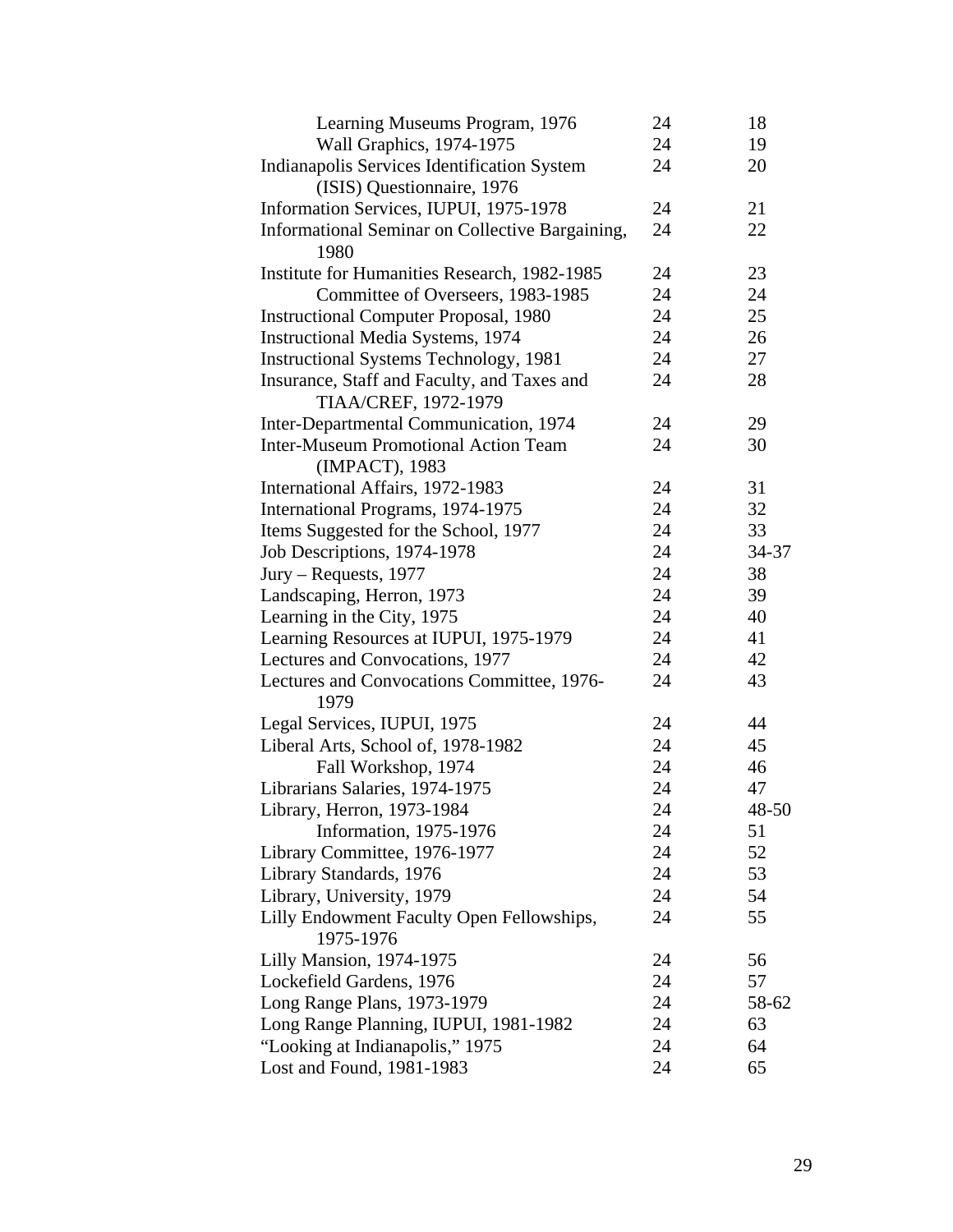| Mademoiselle Magazine Guest Editor                          | 24 | 66-67          |
|-------------------------------------------------------------|----|----------------|
| Competition, 1975-1976                                      |    |                |
| "Making Herron Visible" by Henry Aguet, 1979                | 24 | 68             |
| Mailing Labels, IUPUI Personnel, 1975                       | 25 | $\mathbf{1}$   |
| Management Information System, 1973-1974                    | 25 | $\mathbf{2}$   |
| Marian College/Herron Relations, 1975-1976                  | 25 | 3              |
| Marson Ltd. Original Oriental Art, 1976-1983                | 25 | $\overline{4}$ |
| Mattison Scholarship Fund Alumni Appeal, 1975               | 25 | 5              |
| Mayor's Advisory Council for Cultural Affairs,<br>1978-1983 | 25 | 6              |
| Metropolitan Arts Council, 1978-1979                        | 25 | 7              |
| Mid-America College Art Association, 1974-<br>1977          | 25 | $8 - 10$       |
| Museology Programs, 1980-1981                               | 25 | 11             |
| Museum Building, 1970-1979                                  | 25 | 12             |
| National Admissions Conference Report, 1973                 | 25 | 13             |
| National Association of Schools of Art (NASA),              | 25 | 14-22          |
| 1973-1984                                                   |    |                |
| <b>Accreditation Self-Study Report, 1977</b>                | 25 | $23 - 27$      |
| Accreditation Visit, 1977-1981                              | 25 | 28-29          |
| Annual Meeting, 1975-1980                                   | 25 | $30 - 33$      |
| Annual Report, 1979-1980                                    | 25 | 34             |
| National Association of Schools of Art and                  |    |                |
| Design (NASAD)                                              |    |                |
| Accreditation Revisitation, 1977-1982                       | 25 | 35             |
| Accreditation Self-Study Report, 1982-<br>1984              | 26 | $1 - 2$        |
| Annual Report, 1982-1983                                    | 26 | $3 - 4$        |
| Convention, 1983                                            | 26 | 5              |
| National Crafts Planning Project, 1981                      | 26 | 6              |
| National Endowment for the Arts (NEA), 1978                 | 26 | 7              |
| "Alternative Spaces," 1979-1983                             | 26 | 8              |
| Art Critics Fellowship Grant – Carol                        | 26 | 9              |
| Adney, 1979                                                 |    |                |
| Cooperative Exhibitions Applications,<br>1980               | 26 | 10             |
| King, Patrick - Travel/Study Fellowship,<br>1979            | 26 | 11             |
| Photography Exhibition Aid, 1979-1980                       | 26 | 12             |
| National Endowment for the Humanities (NEH),                | 26 | 13             |
| 1974-1975                                                   |    |                |
| National Gallery of Art, 1973                               | 26 | 14             |
| National Portfolio Day, 1984                                | 26 | 15             |
| National Register of Historic Places, 1975                  | 26 | 16             |
| National Scholastic Honorary, 1974                          | 26 | 17             |
| National Science Foundation, 1975                           | 26 | 18             |
|                                                             |    |                |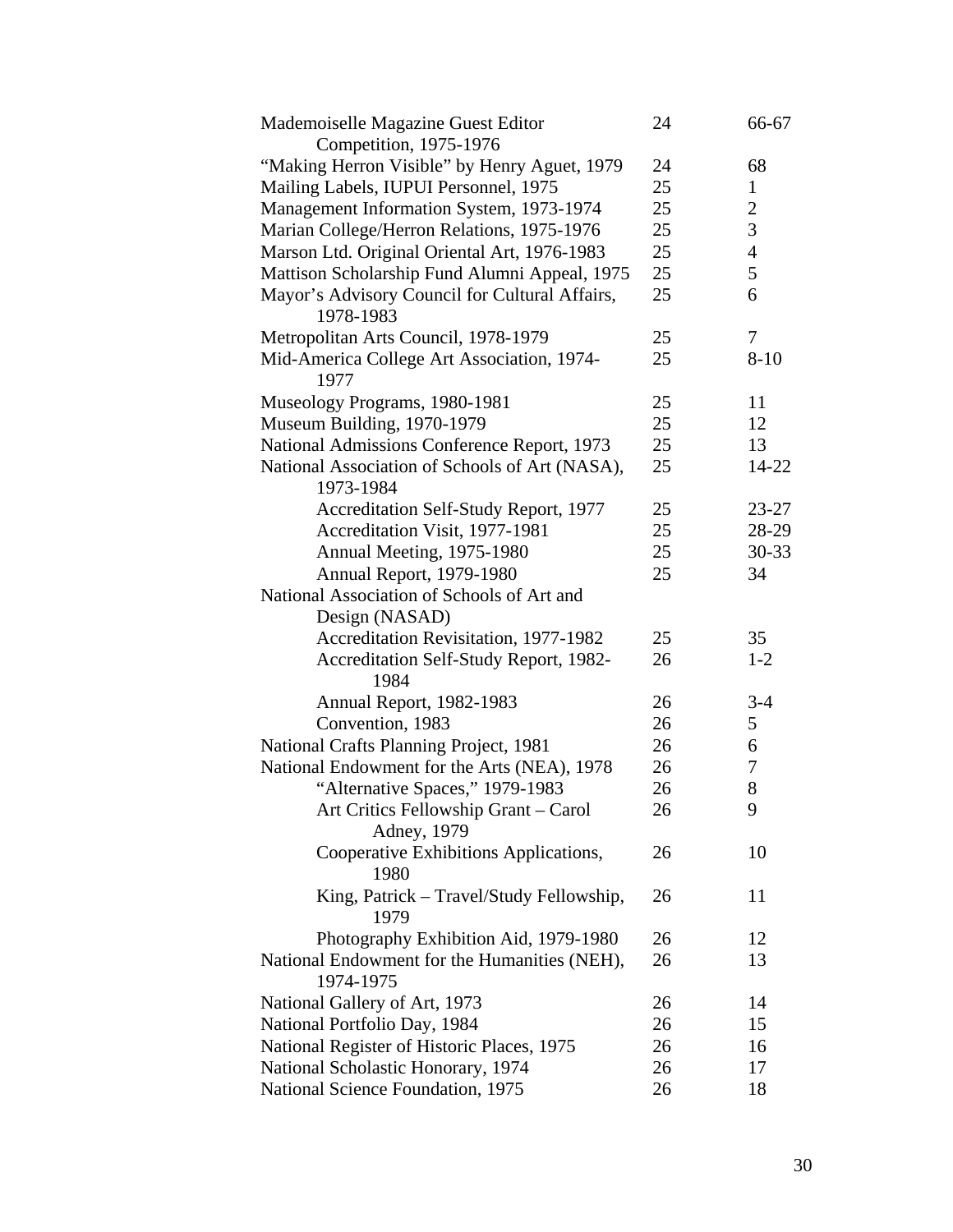| New Arts Magazine, 1978                                       | 26 | 19             |
|---------------------------------------------------------------|----|----------------|
| New Courses and Course Changes, Proposed -<br>IU, 1974-1975   | 26 | 20             |
| New Degree Program, Letters of Intent Proposals,<br>1973-1974 | 26 | 21             |
| New Degree Program Request Format, 1977                       | 26 | 22             |
| New Programs, 1974-1976                                       | 26 | 23             |
| News Bureau Format, 1975-1977                                 | 26 | 24             |
| Newspaper Clippings, 1975-1983                                | 26 | 25-31          |
| Open House, 1973-1982                                         | 26 | $32 - 40$      |
| Organization, Herron, 1975-1980                               | 26 | 41             |
| Organization Charts, Herron, 1973-1981                        | 26 | 42             |
| Organization Preparation, Herron, 1968-1976                   | 26 | 43             |
| Organizational Structure, 1971                                | 26 | 44             |
| Orientation, Faculty, 1976-1983                               | 26 | $45 - 53$      |
| Orientation, Student, 1973-1983                               | 26 | 54-59          |
| Painting Program, 1976-1980                                   | 26 | $60 - 62$      |
| Painting, Printmaking, and Drawing Program,<br>1982-1984      | 26 | 63-64          |
| Painting Position, 1976-1977                                  | 26 | 65             |
| Parking and Temporary Permits, 1972-1979                      | 27 | $\mathbf{1}$   |
| Parking Permits, 1974-1976                                    | 27 | $\overline{2}$ |
| Parks Department, 1973-1976                                   | 27 | 3              |
| Part-Time Faculty Survey, 1975-1976                           | 27 | $\overline{4}$ |
| Philadelphia Art Alliance - Paul Cret Exhibition,<br>1973     | 27 | 5              |
| Photo Lab, 1980-1982                                          | 27 | 6              |
| Photo Records, Herron, 1976                                   | 27 | 7              |
| Photographic Slide Production, In-House, 1974-<br>1975        | 27 | 8              |
| Photography Document, 1974                                    | 27 | 9              |
| Photography Position, 1976-1981                               | 27 | $10-12$        |
| Photos - Students, 1976-1977                                  | 27 | 13             |
| Physical Plant, 1970-1985                                     | 27 | 14-20          |
| Placement Testing, English and Math, 1982-1983                | 27 | 21             |
| Plus, Minus Grades, Faculty Response, 1977                    | 27 | 22             |
| Policy on Access to Academic Employee                         | 27 | 23             |
| Records, 1983-1984                                            |    |                |
| Pre-College Art Workshop, 1974-1982                           | 27 | 24-30          |
| Press Releases, 1972-1980                                     | 27 | $31 - 34$      |
| Saturday School, 1981-1982                                    | 27 | 35             |
| Printing and Duplication, 1977-1982                           | 27 | 36             |
| Printmaking Program, 1979-1980                                | 27 | 37             |
| Printmaking Position, 1977-1979                               | 27 | 38-39          |
| Professional Practice Programs, 1974-1977                     | 27 | 40-41          |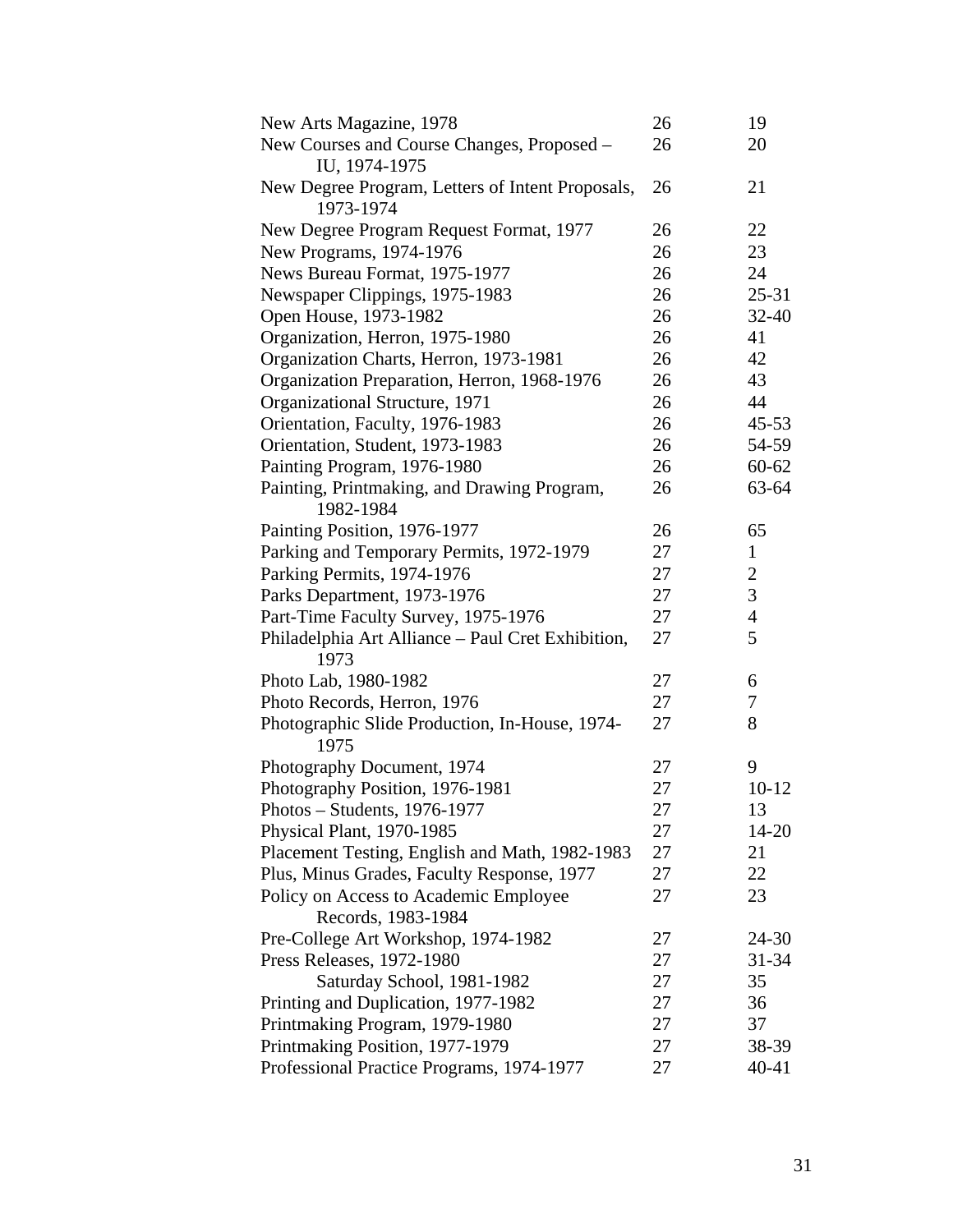| Program Coordinators, 1983-1984                      | 27 | 42             |
|------------------------------------------------------|----|----------------|
| Monthly Meetings, 1983-1984                          | 27 | 43             |
| Program Information Day, 1979                        | 27 | 44             |
| Promotions Committee, Herron, 1976-1981              | 27 | 45-47          |
| Promotions Procedures, 1972-1980                     | 27 | 48-50          |
| Property Management System, 1981                     | 27 | 51             |
| Public Affairs and Grant Development, 1975-<br>1982  | 27 | $52 - 53$      |
| Public Affairs and Grants Position, 1980-1982        | 27 | 54-55          |
| Public Affairs and Grants Procedures, 1982-1983      | 27 | 56             |
| Publication Regulations, 1975-1976                   | 27 | 57             |
| Publications, 1973-1981                              | 27 | 58-61          |
| Publications, Herron and IUPUI, 1970s                | 27 | $62 - 64$      |
| Publications, Herron and IUPUI, 1970s                | 28 | $\mathbf{1}$   |
| Publications                                         |    |                |
| Costs and Cost Control, 1974-1975                    | 28 | 2              |
| Federal Guidelines, 1975                             | 28 | 3              |
| Mailing, 1976-1977                                   | 28 | $\overline{4}$ |
| Schedules, Timetables, and Proposals,                | 28 | 5              |
| 1975-1976                                            |    |                |
| Publications Committee, 1974-1977                    | 28 | 6              |
| Publications Committee, IU, 1978-1980                | 28 | 7              |
| Purchase Order Procedures, 1981                      | 28 | 8              |
| Rainbow Competition, 1977-1982                       | 28 | 9              |
| Recorder, Herron, 1973-1977                          | 28 | 10             |
| Recruiting Brochure, 1971-1974                       | 28 | 11             |
| Recruiting Effort, 1975-1977                         | 28 | 12             |
| Faculty and Affirmative Action Reports,<br>1974-1975 | 28 | 13             |
| Recruiting, IUPUI, 1975                              | 28 | 14             |
| Reference Letters, 1974                              | 28 | 15             |
| Register, IU, 1974-1975                              | 28 | 16             |
| Registrar, IUPUI, 1973-1978                          | 28 | 17-19          |
| Registration, IUPUI, 1978-1980                       | 28 | 20             |
| Religious Studies, 1974-1975                         | 28 | 21             |
| Renovation – Buildings, 1978-1981                    | 28 | $22 - 24$      |
| Renovation – Revised Program of Space Needs,<br>1979 | 28 | 25             |
| Reorganization, IUPUI, 1974                          | 28 | 26             |
| Request for Reimbursement, 1985                      | 28 | 27             |
| Research and Advanced Studies, 1971-1975             | 28 | 28             |
| Research Assistants' Salaries, 1976                  | 28 | 29             |
| Research and Sponsored Programs, 1976-1980           | 28 | 30-32          |
| Ryder, Jack, 1973-1974                               | 28 | 33             |
| Sabbatical Leave, 1974-1978                          | 28 | 34-36          |
| Sagamore, 1980-1981                                  | 28 | 37             |
|                                                      |    |                |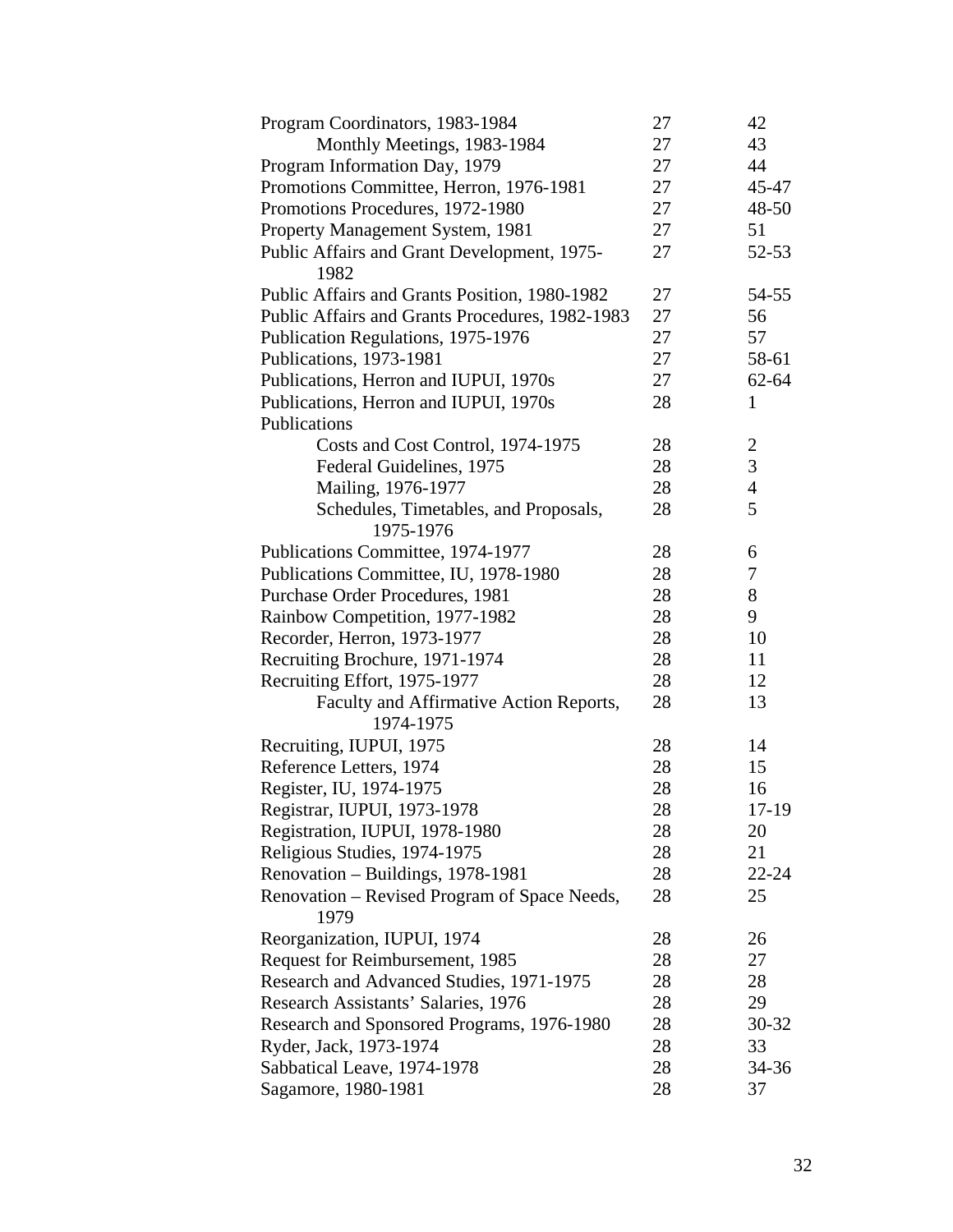| St. Vincent's Hospital Project, 1974         | 28 | 38        |
|----------------------------------------------|----|-----------|
| Salary Equity, 1974-1976                     | 28 | 39-42     |
| Sample Announcements, 1974                   | 28 | 43        |
| Saturday School, 1974-1984                   | 28 | $44 - 50$ |
| Schedules, Faculty, 1973-1980                | 28 | 51-71     |
| Schedules, Faculty, 1981-1984                | 29 | $1 - 11$  |
| Scheduling Classes, 1973                     | 29 | 12        |
| Scheduling Procedures, 1973                  | 29 | 13        |
| Scholarship Committee, 1976-1979             | 29 | $14 - 16$ |
| Scholarship Competition Schedules, 1973      | 29 | 17        |
| Scholarship Competition Winners, 1973        | 29 | 18        |
| Scholarship Fund, 1981                       | 29 | 19        |
| Scholarship Information, 1978-1980           | 29 | $20 - 21$ |
| Scholarships and Awards, 1975-1979           | 29 | $22 - 35$ |
| Scholarships and Awards, 1979-1981           | 30 | $1 - 7$   |
| Easley's Winery Design Competition,          | 30 | 8         |
| 1980-1981                                    |    |           |
| Marks Memorial Scholarship Fund,             | 30 | 9         |
| Robert P., 1979-1980                         |    |           |
| Meehan Scholarships, Florence Palmer,        | 30 | 10        |
| 1976                                         |    |           |
| Nominations, 1977-1980                       | 30 | $11 - 13$ |
| Not Financed by Herron, 1974-1975            | 30 | 14        |
| Pennington Scholarship Fund, Judith,         | 30 | 15        |
| 1977                                         |    |           |
| Procedures, 1976                             | 30 | 16        |
| Stout Scholarship, 1973-1977                 | 30 | 17        |
| Tri-Kappa, 1979                              | 30 | 18        |
| School Arts Magazine, 1975                   | 30 | 19        |
| School Closings Policy, 1973-1978            | 30 | 20        |
| Sculpture, Michigan Street Campus, 1974-1977 | 30 | 21        |
| Sculpture Program, 1976-1981                 | 30 | $22 - 23$ |
| Sculpture Position, 1976-1983                | 30 | 24-27     |
| Search and Screen Committees, 1972-1974      | 30 | 28        |
| Security, 1973-1981                          | 30 | 29-31     |
| Lighting, 1976                               | 30 | 32        |
| Parking, 1979-1980                           | 30 | 33        |
| Security Reports, 1973-1983                  | 30 | $34 - 35$ |
| Students Using Buildings After Hours,        | 30 | 36        |
| 1980-1981                                    |    |           |
| Service Courses, 1975-1976                   | 30 | 37        |
| Shortridge High School – School of the       | 30 | 38-40     |
| Performing Arts, 1978-1983                   |    |           |
| Skowhegan School of Painting and Sculpture,  | 30 | 41        |
| 1978-1982                                    |    |           |
| Slide Collection, 1970-1975                  | 30 | 42        |
|                                              |    |           |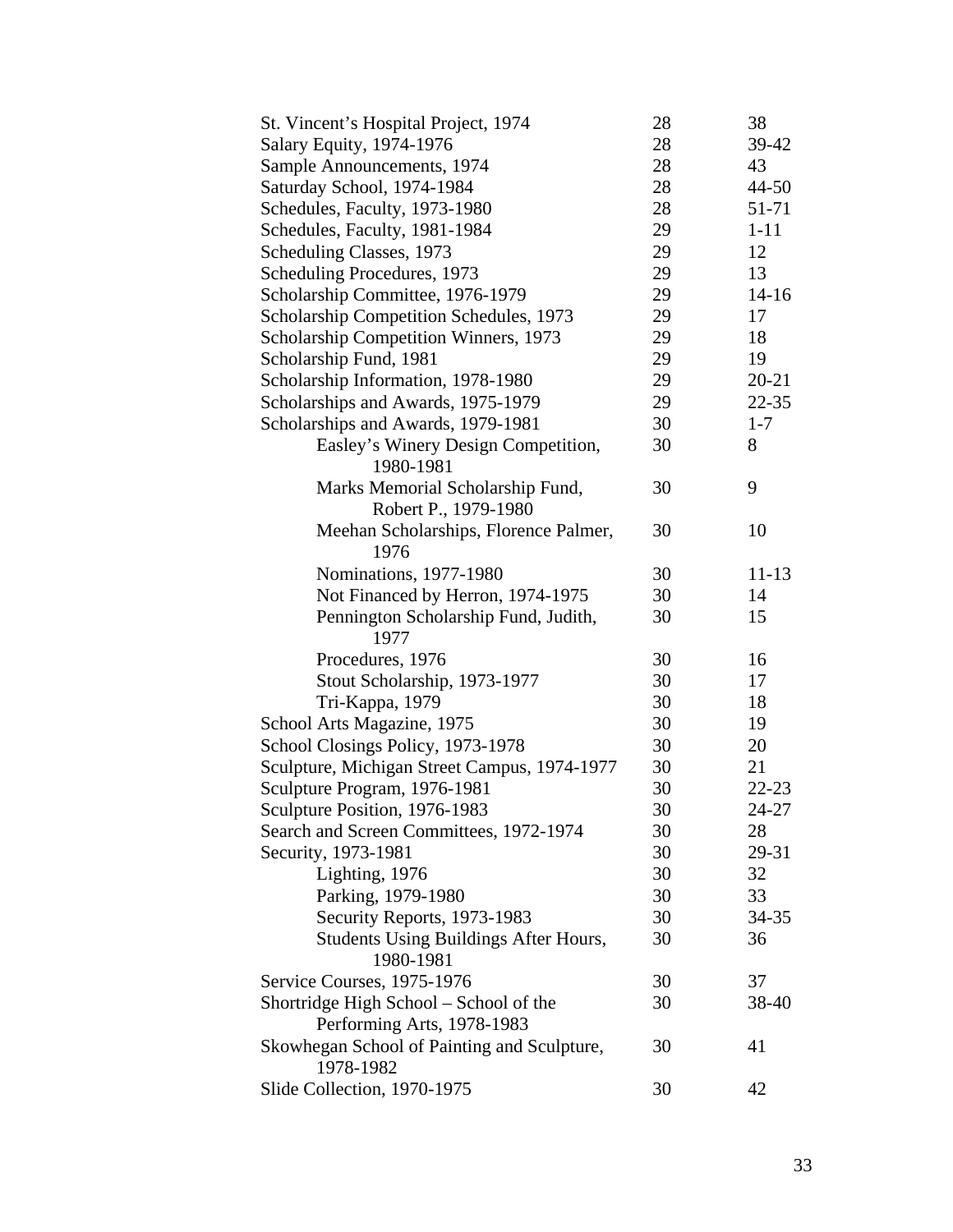| Smoking Questionnaire, 1974                     | 30 | 43             |
|-------------------------------------------------|----|----------------|
| "Some Facts About the Herron School of Art" by  | 30 | 44             |
| Art Weber, 1983                                 |    |                |
| Space Inventory by Department, 1982             | 30 | 45             |
| Speakers Service, 1975-1978                     | 30 | 46             |
| Special Account – 16-700-25, 1975               | 30 | 47             |
| Staff Affairs Committee, IUPUI, 1974-1976       | 30 | 48             |
| Staff Council, IUPUI, 1982                      | 30 | 49             |
| Staff Meetings, 1973-1974                       | 30 | 50             |
| Staff Recruitment, 1975-1976                    | 30 | 51             |
| Stain Glass Replies, 1976                       | 30 | 52             |
| Standardized Stationery Policy, IU, 1980-1984   | 30 | 53             |
| Student Advisory Board, 1978-1982               | 30 | 54             |
| Student Affairs Committee, 1974-1982            | 30 | 55             |
| Student Association, 1977-1984                  | 30 | 56             |
| Student Housing, 1979                           | 30 | 57             |
| Student Senate, Herron, 1983-1984               | 30 | 58             |
| Student Services, IUPUI, 1971-1977              | 30 | 59             |
| <b>Students</b>                                 |    |                |
| Achievement, 1976-1978                          | 30 | $60 - 61$      |
| <b>Activities</b> , 1980-1981                   | 30 | 62             |
| Admissions Workshop, 1974-1975                  | 30 | 63             |
| Advisors, 1975-1976                             | 30 | 64             |
| Exhibition, 1974                                | 30 | 65             |
| Fees, 1973-1977                                 | 30 | 66             |
| Form Letters, 1971-1973                         | 30 | 67             |
| Grievances/Complaints, 1977                     | 30 | 68             |
| (RESTRICTED)                                    |    |                |
| Handbook, 1979-1981                             | 30 | 69-70          |
| Handbook, 1981-1984                             | 31 | $1 - 3$        |
| Late Hours, 1983                                | 31 | $\overline{4}$ |
| Origin Index, Student, 1975-1976                | 31 | 5              |
| Problems, 1975-1981 (RESTRICTED)                | 31 | $6 - 7$        |
| Retention, 1979-1980                            | 31 | 8              |
| Summer in France – Art History, 1983            | 31 | 9              |
|                                                 | 31 | 10             |
| Summer Session, 1974-1975                       |    |                |
| Coordination, 1976-1978                         | 31 | 11-12          |
| Offerings, 1975                                 | 31 | 13             |
| Questionnaire, 1975                             | 31 | 14             |
| <b>Survey</b> , 1977                            | 31 | 15             |
| Supplemental Pay, 1975-1977                     | 31 | 16             |
| Task Force for the Evaluation of the Herron Art | 31 | 17             |
| History Program, 1975                           |    |                |
| Teacher of the Year Award, 1973                 | 31 | 18             |
| Teaching Awards, All University, 1973-1974      | 31 | 19             |
| Telephone – Long Distance, 1976                 | 31 | 20             |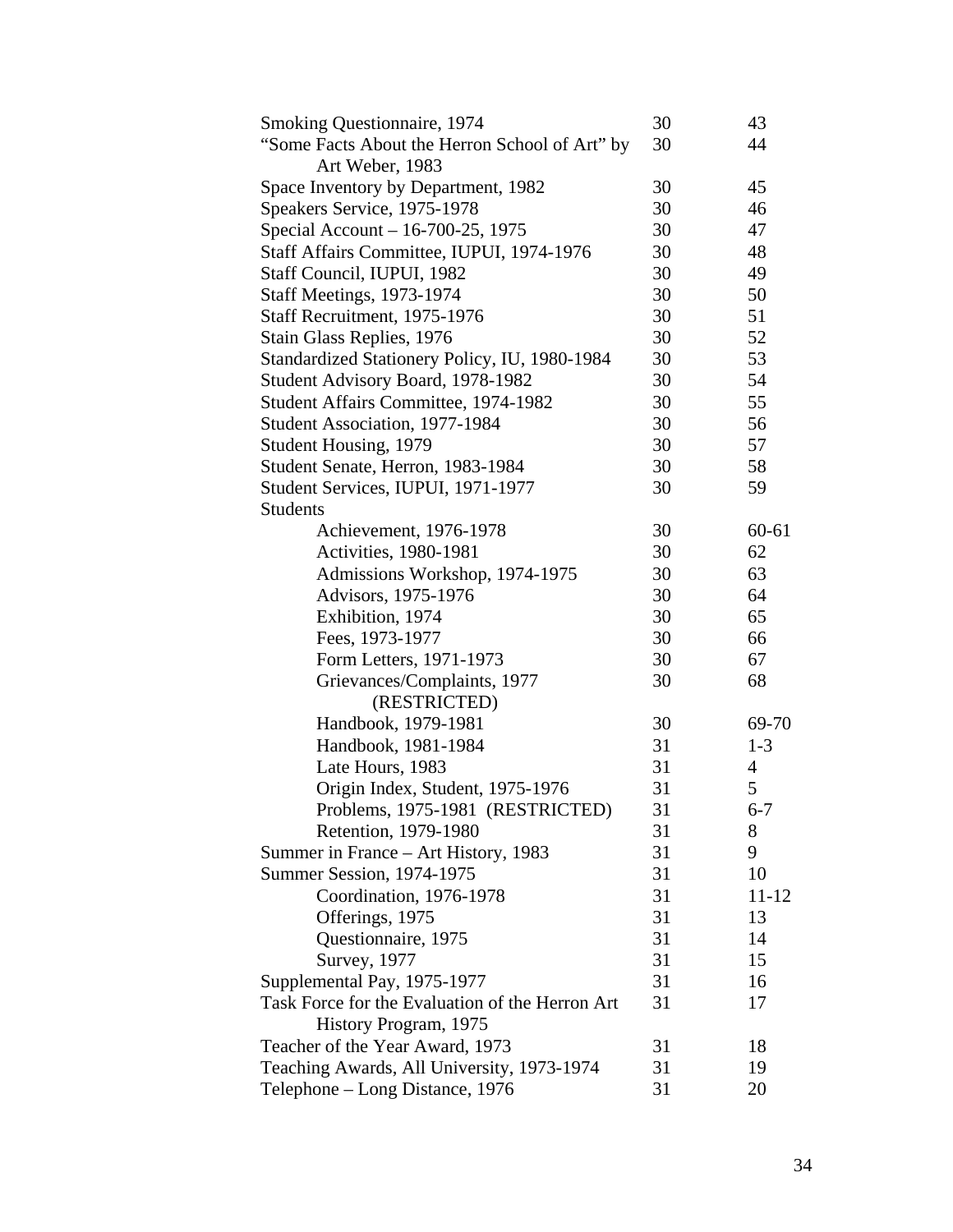| Television for Higher Education "Workshop<br>'75," 1975    | 31 | 21        |
|------------------------------------------------------------|----|-----------|
| Tenure Analysis, 1975                                      | 31 | 22        |
| Tenure Committee, 1973-1981                                | 31 | $23 - 25$ |
| Tenure Procedures, 1975-1979                               | 31 | $26 - 27$ |
| Theft Reports, 1975                                        | 31 | 28        |
| Title VI-A, Category I and II Grant Requests,<br>1977-1978 | 31 | 29        |
| TRACI (To Recognize the Advancement of                     | 31 | 30        |
| Culture in Indianapolis) Award                             |    |           |
| Nomination for Herron Gallery, 1979                        |    |           |
| <b>Transportation Services, 1981</b>                       | 31 | 31        |
| Tri Kappa Competition, 1974-1976                           | 31 | 32-33     |
| Typesetting, Photo, 1978-1979                              | 31 | 34        |
| Typographic Calendars, 1974-1979                           | 31 | 35-38     |
| Typography Position, 1982-1983                             | 31 | 39        |
| Undergraduate Academic Coordinating Council,               | 31 | 40        |
| 1982-1983                                                  |    |           |
| Unionization, 1972                                         | 31 | 41        |
| United Way Campaign, 1973-1979                             | 31 | 42-47     |
| University Committees, 1977-1984                           | 31 | $48 - 50$ |
| University Division Policy Advisory Committee,             | 31 | 51        |
| 1984                                                       |    |           |
| University Police Activity Report, 1983-1984               | 31 | 52        |
| Urban Universities, 1976-1979                              | 31 | 53        |
| Urban Walls, 1975-1976                                     | 31 | 54        |
| Vice President's Representation Fund, 1974-1976            | 31 | 55        |
| Video, 1976-1977                                           | 31 | 56        |
| Video Application Survey Sheet, 1976                       | 31 | 57        |
| Video Resources Committee, 1976-1978                       | 31 | 58        |
| "Views and Reviews," 1974                                  | 31 | 60        |
| Visiting Artists, 1975-1979                                | 31 | 61-65     |
| Visiting Artists Committee, 1973-1976                      | 31 | 66-67     |
| Visiting Artist Log, 1977-1978                             | 31 | 68        |
| Visiting Committee, Herron, 1972-1975                      | 31 | 69        |
| Visiting Professorship, 1975                               | 31 | 70        |
| Visual Communication Program, 1973-1983                    | 31 | 71-74     |
| Board of Consultants, 1975                                 | 31 | 75        |
| Calendar, 1980                                             | 31 | 76        |
| Information, 1975-1976                                     | 31 | 77        |
| Position, 1981-1984                                        | 31 | 78-82     |
| Visiting Faculty Applications, 1982                        | 31 | 83        |
| Von Schlegell Sculpture Information, 1980-1981             | 31 | 84        |
| Wall Mural - Law School, 1975-1976                         | 31 | 85        |
| Weekend College, 1977-1982                                 | 31 | 86-91     |
| Wehr, Paul, 1975                                           | 31 | 92        |
|                                                            |    |           |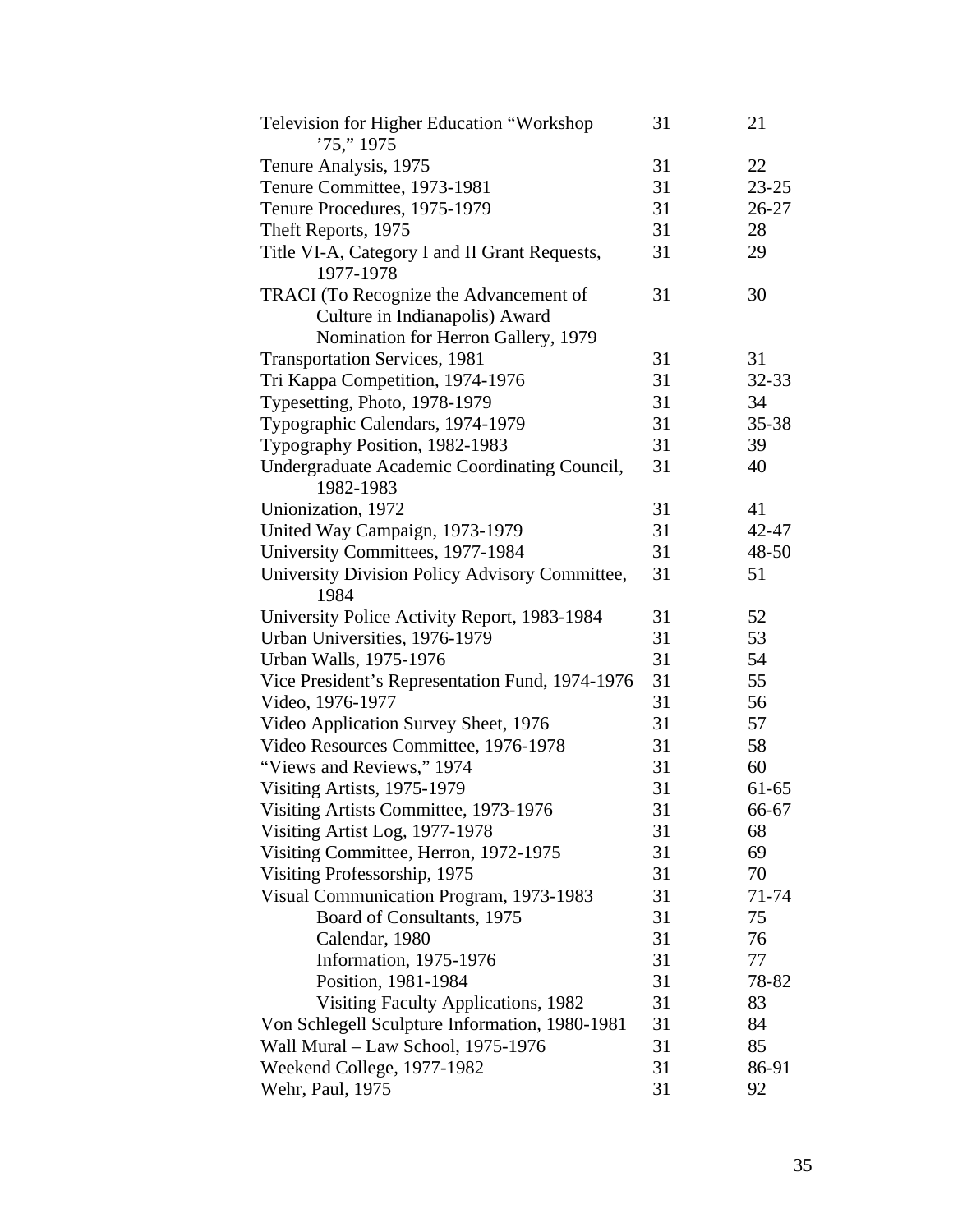| Work-Study Students, 1971-1975                   | 31 | 93                       |
|--------------------------------------------------|----|--------------------------|
| Workload Analysis, 1981                          | 31 | 94                       |
| World Art Market Conference, 1976                | 31 | 95                       |
| Yale Summer School, 1974-1984                    | 31 | 96-97                    |
| Yearbook, IUPUI – "The Graduate Record,"<br>1979 | 31 | 98                       |
| William Voos Records, 1972-1999                  |    |                          |
| Academic Affairs Committee, 1985-1991            | 32 | $\mathbf{1}$             |
| Academic Appointments Calendar, 1986-1987        | 32 | $\overline{2}$           |
| Administrative Computing, 1985-1986              | 32 | 3                        |
| Administrative Concerns (Herron), 1989-1991      | 32 | $\overline{4}$           |
| Administrative Staff Meetings, 1989-1991         | 32 | 5                        |
| Administrative Titles (Campus), 1987             | 32 | 6                        |
| Admissions, 1986-1991                            | 32 | $7 - 12$                 |
| Admissions Committee, 1985-1986                  | 32 | 13                       |
| Advising (Herron), 1985-1989                     | 32 | 14                       |
| Advisors, Foundation, 1987-1991                  | 32 | $15-16$                  |
| Affirmative Action, 1986-1991                    | 32 | $17 - 21$                |
| Affirmative Action Advisory Committee, 1987-     | 32 | 22                       |
| 1988                                             |    |                          |
| Alumni Association, 1985-1986                    | 32 | 23                       |
| Alumni Information, 1986-1991                    | 32 | $24 - 26$                |
| Alumni Sketch Class, 1987-1988                   | 32 | 27                       |
| Amax Coal Company, 1986-1987                     | 32 | 28                       |
| American Art Directory, 1986                     | 32 | 29                       |
| Anderson, Lela Habel, Estate of, 1987            | 32 | 30                       |
| Annual Reports, 1985-1994                        | 32 | $31-39$                  |
| Art Education Program, 1986-1995                 | 32 | $40 - 43$                |
| Art History Program, 1986-1995                   | 32 | 44-47                    |
| Art Inventory, IUPUI, 1984-1995                  | 32 | 48                       |
| Artist-in-Residence, 1985                        | 32 | 49                       |
| Artrain - Union Station, 1986                    | 32 | 50                       |
| Arts Center Project, 1986-1990                   | 32 | 51-52                    |
| Planning, 1989-1990                              | 32 | 53                       |
| Arts Council of Indianapolis, 1989-1999          | 32 | 54                       |
| Grants, 1989-1990                                | 32 | 55-56                    |
| Assessment, 1988-1989                            | 32 | 57                       |
| Assessment, 1989-1994                            | 33 | $1 - 2$                  |
| Grant, 1990-1991                                 | 33 | 3                        |
| <b>Assessment Committee, 1991</b>                | 33 | $\overline{\mathcal{A}}$ |
| Assessment Sub-Committee, 1993                   | 33 | 5                        |
| Audio-Visual Equipment, 1987                     | 33 | 6                        |
| Basel-Indianapolis Sister Cities, 1989-1994      | 33 | 7                        |
| Beering Award, Steven C., 1986                   | 33 | 8                        |
| Black Indiana Artists Exhibition, 1987-1988      | 33 | 9                        |
| Blackheath School of Art, 1987-1988              | 33 | 10                       |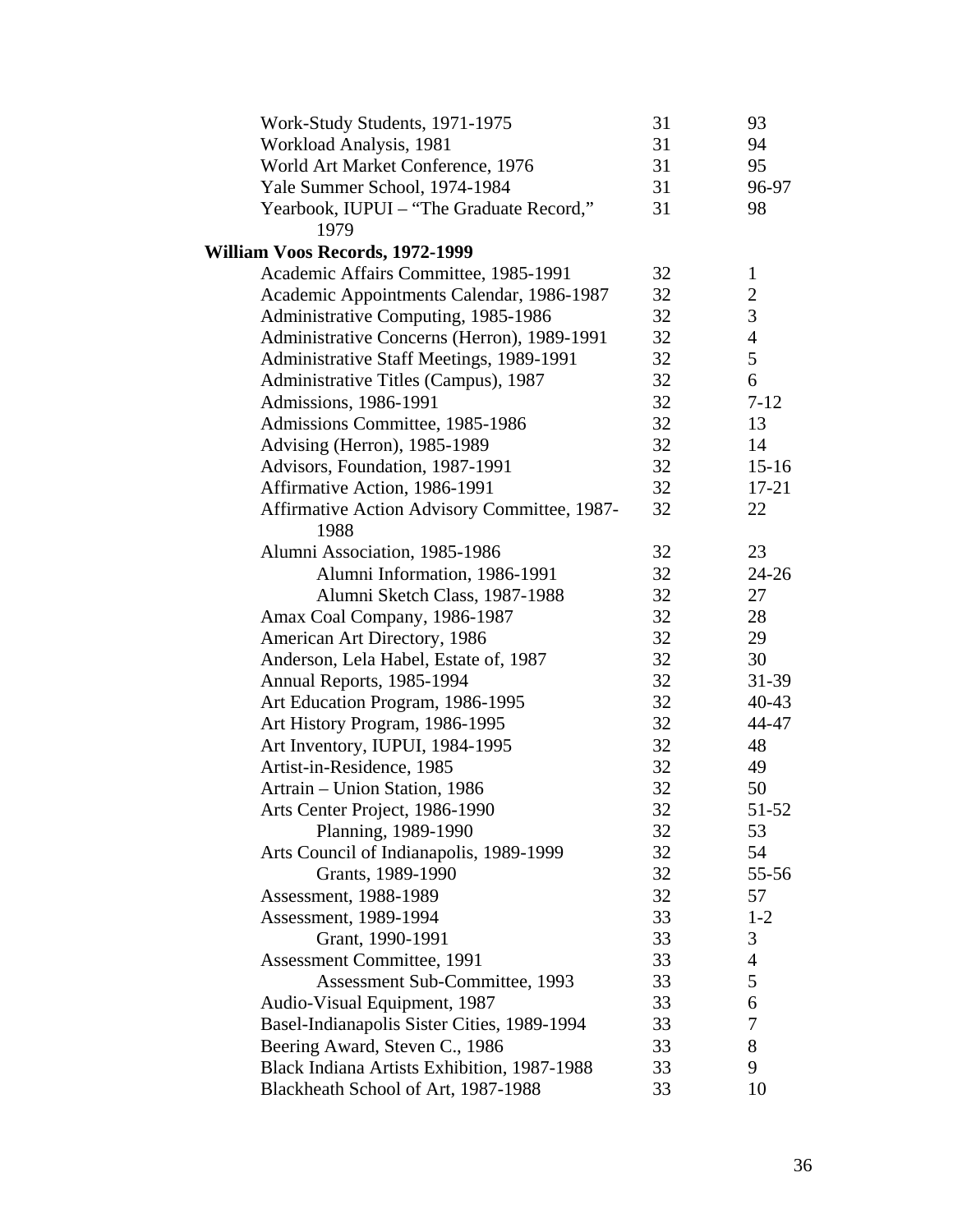| Bookstore, 1986-1991                        | 33 | 11        |
|---------------------------------------------|----|-----------|
| Budget, 1987-1990                           | 33 | $12 - 15$ |
| Administration, 1986-1987                   | 33 | 16        |
| Proposal, 1987                              | 33 | 17        |
| Questionnaires (Big Ten), 1986-1987         | 33 | 18        |
| Reports, 1986-1991                          | 33 | $19-20$   |
| Building Safety, 1989-1992                  | 33 | $21 - 22$ |
| Bulletin, Herron, 1986-1990                 | 33 | 23        |
| Calendar of Events, IUPUI, 1987-1988        | 33 | 24        |
| California Institute of the Arts Internship | 33 | 25        |
| Program, 1987                               |    |           |
| Campus Arts Committee, 1990-1993            | 33 | 26        |
| Career Awareness Day, 1986-1987             | 33 | 27        |
| Career and Employment Services, 1988        | 33 | 28        |
| Cathedral Arts, 1988                        | 33 | 29        |
| Ceramics, 1986                              | 33 | 30        |
| Check Request Approval, 1988                | 33 | 31        |
| Chicago Art Review, 1988                    | 33 | 32        |
| Children's Museum, 1986-1987                | 33 | 33        |
| Christmas Party, 1986                       | 33 | 34        |
| Chronicle, 1987-1993                        | 33 | 35        |
| City Centre – Roof Top Project, 1994-1995   | 33 | 36        |
| Clayfest, 1988                              | 33 | 37        |
| Coalition of Indianapolis Artists, 1988     | 33 | 38        |
| College Art Association – CAA Newsletter,   | 33 | 39        |
| 1989-1991                                   |    |           |
| College Facts Chart, 1986                   | 33 | 40        |
| Commencement, 1986-1987                     | 33 | 41        |
| Comite Conjunto Hispano-Norteamericano,     | 33 | 42        |
| 1988-1990                                   |    |           |
| Computer Graphics, 1988                     | 33 | 43        |
| Computer Services, 1990-1991                | 33 | 44        |
| Computers - Instructional, 1985-1991        | 33 | 45        |
| Consortium on Urban Education (CUE), 1993   | 33 | 46        |
| Continuing Studies, 1986-1987               | 33 | 47-48     |
| Classroom Schedules, 1988-1990              | 33 | 49-54     |
| Coordinators, 1986-1987                     | 33 | 55        |
| Coordinators Meetings, 1987-1988            | 33 | 56        |
| Core Artist Fellowship, 1986                | 33 | 57        |
| Correspondence, 1986-1989                   | 33 | 58-60     |
| Correspondence, 1989-1993                   | 34 | $1 - 5$   |
| Bepko, Gerald, 1989-1991                    | 34 | 6         |
| Ehrlich, Thomas, 1989-1991                  | 34 | 7         |
| James, Jr., A. Everette, 1991               | 34 | 8         |
| Faculty, 1986-1991                          | 34 | $9 - 11$  |
| New Building, 1985                          | 34 | 12        |
|                                             |    |           |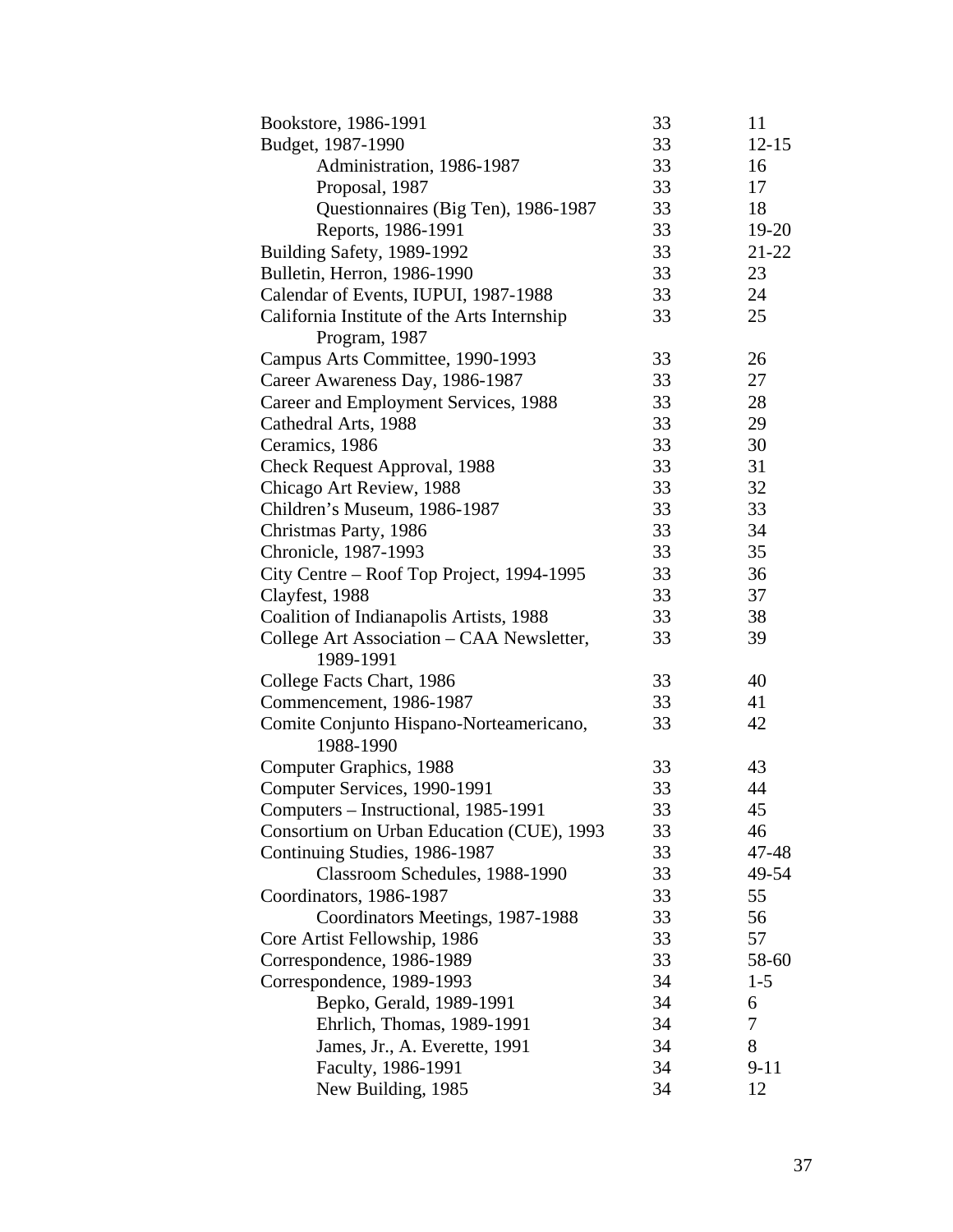| Plater, William, 1988-1991                           | 34 | $13 - 14$      |
|------------------------------------------------------|----|----------------|
| Staff, 1987-1988                                     | 34 | 15             |
| Tempel, Eugene, 1990-1991                            | 34 | 16             |
| Council of Deans, 1986-1987                          | 34 | 17             |
| Council on Undergraduate Learning, 1988-1989         | 34 | 18             |
| Course Cancellations, 1987-1988                      | 34 | 19             |
| Credits for Herron Students, 1986-1987               | 34 | 20             |
| Curriculum Committee, 1985-1987                      | 34 | 21             |
| Curriculum Review, 1987-1988                         | 34 | 22             |
| Dean's List, 1987                                    | 34 | 23             |
| Development, 1986-1990                               | 34 | $24 - 26$      |
| Development Plan, 1989-1990                          | 34 | 27             |
| Disabled Student Services, 1988-1991                 | 34 | 28             |
| Distinguished Teaching Awards, 1987                  | 34 | 29             |
| Economic Development, 1988                           | 34 | 30             |
| <b>Educational Opportunity Fellowship, 1987</b>      | 34 | 31             |
| Enrollment Reports, 1986-1991                        | 34 | $32 - 36$      |
| Equipment Requests, 1986-1990                        | 34 | $37 - 40$      |
| Ethical Standards and Practices Case Studies,        | 34 | 41             |
| 1987                                                 |    |                |
| Evaluation, 1990-1991                                | 34 | 42             |
| Exhibition Committee, 1986-1991                      | 34 | $43 - 45$      |
| Exhibition Schedule, 1986-1987                       | 34 | 46             |
| Exhibitions, 1986-1990                               | 34 | $47 - 50$      |
| Faculty                                              |    |                |
| Contract Letters, 1986                               | 35 | $\mathbf{1}$   |
| Contract Letters, Part-Time Faculty, 1986            | 35 | $\overline{2}$ |
| Enrichment, 1983-1991                                | 35 | 3              |
| <b>Grants</b> , 1991                                 | 35 | $\overline{4}$ |
| Information, 1987-1990                               | 35 | $5 - 7$        |
| Meetings, 1985-1991                                  | 35 | 8              |
| Needs and Proposals, 1987-1990                       | 35 | 9              |
| Opportunities, 1988                                  | 35 | 10             |
| Overload, 1986                                       | 35 | 11             |
| Public Relations, 1987                               | 35 | 12             |
| Retreat, 1986                                        | 35 | 13             |
| Sabbatical Leaves, 1991-1993                         | 35 | $14 - 18$      |
| Salary Survey (Big Ten), 1986                        | 35 | 19             |
| Summer Session, 1987                                 | 35 | 20             |
| Faculty Council, Herron, 1986-1993                   | 35 | 21             |
| Faculty Council, IUPUI, 1985-1987                    | 35 | $22 - 23$      |
| Faculty Council, University                          | 35 | $24 - 25$      |
| Faculty Exchange Program, 1993                       | 35 | 26             |
| Faculty and Staff Relations Committee, 1986-<br>1987 | 35 | 27             |
| Fee/Rate Listing, IUPUI, 1986-1987                   | 35 | 28             |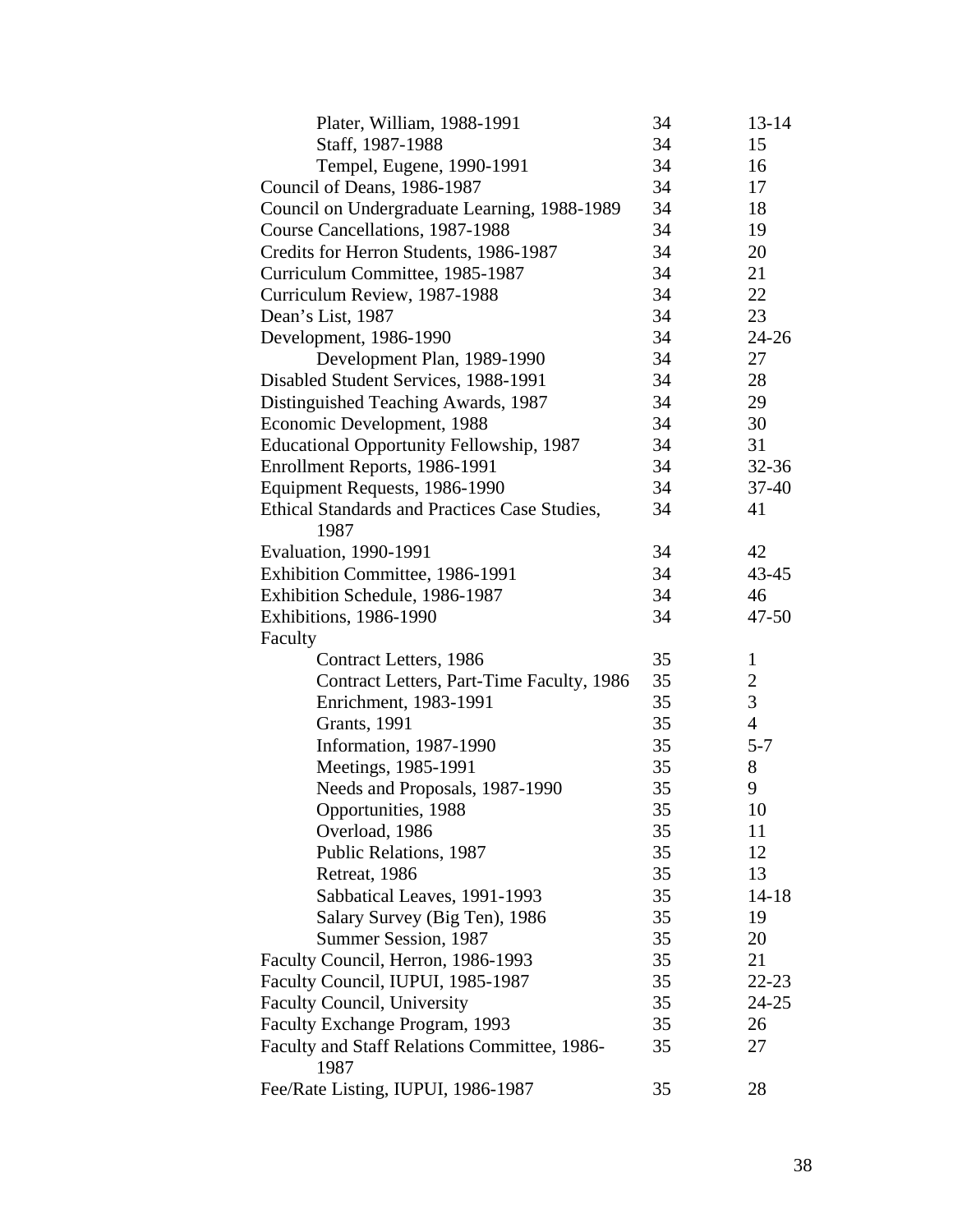| Fee Remissions, 1990                          | 35 | 29             |
|-----------------------------------------------|----|----------------|
| Fellowships, 1987-1988                        | 35 | 30             |
| Fesler Building, 1985                         | 35 | 31             |
| Field Trips - Reservation Information, 1991   | 35 | 32             |
| Five-Year Plan, ca. 1988                      | 74 | 20             |
| Focus on Art, 1988                            | 35 | 33             |
| Fort Harrison Project, 1992                   | 35 | 34             |
| Foundation Program, 1986-1991                 | 35 | 35-39          |
| Founders Day, 1987-1988                       | 35 | 40-41          |
| Foundry, 1978-1993                            | 35 | 42             |
| Friends of the Herron Gallery                 |    |                |
| Board Meetings, 1988-1991                     | 35 | 43             |
| Future Committee, 1989-1990                   | 35 | 44             |
| Fulbright/Foreign Government Awards, 1985     | 35 | 45             |
| Fulbright Applicants, 1993                    | 35 | 46             |
| Future Space 2010, Indianapolis Downtown,     | 35 | 47             |
| 1990-1991                                     |    |                |
| General Education, 1994                       | 35 | 48             |
| Gerontology Certificate Program, 1987         | 35 | 49             |
| Glassell School of the Museum of Fine Arts -  | 35 | 50             |
| Core Fellowship Program, 1985                 |    |                |
| Graduate Fellowships and Traineeships, 1990-  | 35 | 51             |
| 1994                                          |    |                |
| Graduate Program, Proposed, 1986              | 35 | 52             |
| Graduate School, IU Reports, 1983-1986        | 35 | 53             |
| Graduate Student, 1994                        | 35 | 54             |
| Graduate Student Academic Stipends, 1987-1989 | 35 | 55             |
| Graham Foundation, 1985                       | 35 | 56             |
| Grantline, 1986-1990                          | 35 | 57-60          |
| Grants, 1987-1988                             | 35 | 61             |
| Grant Possibilities – City of Indianapolis,   | 35 | 62             |
| 1988-1990                                     |    |                |
| Lannan Foundation -                           | 36 | $\mathbf{1}$   |
| Floatinghouse/Deadman, 1989                   |    |                |
| Lilly Endowment Grant, 1992                   | 36 | $\overline{2}$ |
| National Endowment for the Arts (NEA)         | 36 | $3-4$          |
| Visual Artists Forum, 1991-1993               |    |                |
| Past Grants, 1987-1989                        | 36 | 5              |
| Rejected, 1985-1989                           | 36 | 6              |
| Graphic Reproductions, 1994-1995              | 36 | 7              |
| Greater Indianapolis Progress Committee       | 36 | 8              |
| (GIAC), 1987                                  |    |                |
| Herron Buildings, 1989-1992                   | 36 | 9              |
| Talbot Street Houses, 1972-1988               | 36 | 10             |
| Herron Gallery, 1986-1991                     | 36 | $11 - 14$      |
| Task Force, 1986                              | 36 | 15             |
|                                               |    |                |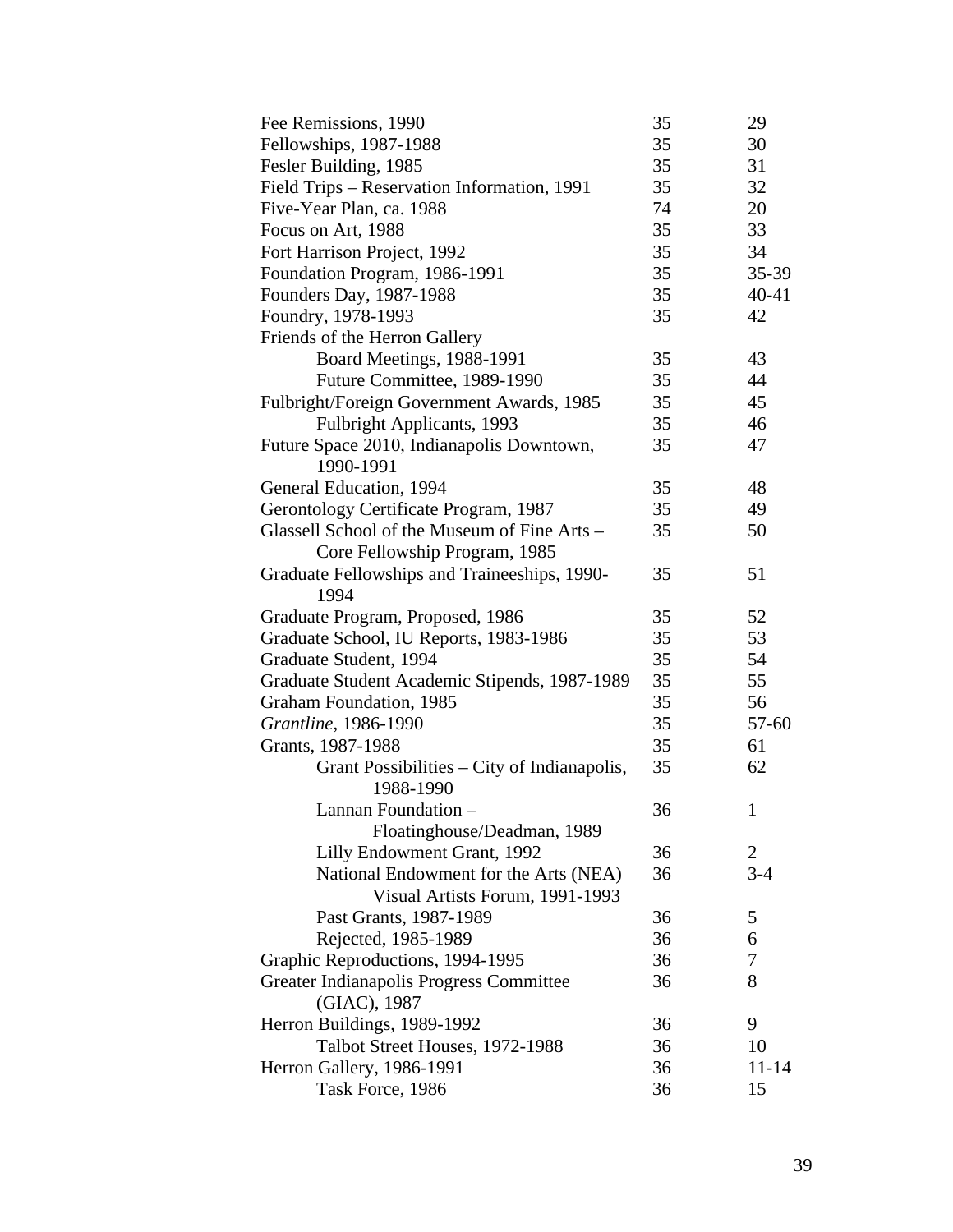| Hewlett Proposal, 1994                                         | 36 | 16             |
|----------------------------------------------------------------|----|----------------|
| Hickman and Associates, 1989-1990                              | 36 | 17             |
| High School Art Teachers' Reception, 1986                      | 36 | 18             |
| Hine Award, Maynard K., 1988                                   | 36 | 19             |
| Honorary Degree Programs, 1988-1992                            | 36 | 20             |
| Honors and Awards Day, 1987-1994                               | 36 | $21 - 26$      |
| Honors Convocation, IUPUI, 1989                                | 36 | 27             |
| Honors Program, IUPUI, 1979-1987                               | 36 | 28             |
| Hugh O'Brian Youth Foundation (HOBY)                           | 36 | 29             |
| Advisory Committee, 1985-1986                                  |    |                |
| Humanities Institute Advisory Committee, 1986-<br>1987         | 36 | 30             |
| Illinois, University of, 1988                                  | 36 | 31             |
| Inauguration of Thomas Ehrlich, 1987                           | 36 | 32             |
| Impact Statement, 1987-1988                                    | 36 | 33             |
| Indiana Advocates for the Arts, 1986-1991                      | 36 | 34-37          |
| Indiana Arts Commission, 1987-1996                             | 36 | 38-42          |
| Grants, 1989-1992                                              | 37 | $1 - 2$        |
| Indiana Commission for Higher Education                        | 37 | 3              |
| (ICHE), 1986-1990                                              |    |                |
| Program Evaluation, 1979-1987                                  | 37 | $\overline{4}$ |
| Responses, 1986                                                | 37 | 5              |
| Indiana Conference of Higher Education, 1986                   | 37 | 6              |
| Indiana Crafts Continuum, 1985                                 | 37 | 7              |
| Indiana Experience (Union Station), 1987-1988                  | 37 | 8              |
| Indiana State University Graduate Programs,                    | 37 | 9              |
| 1985                                                           |    |                |
| Indiana University Board of Trustees, 1986-1988                | 37 | $10-12$        |
| <b>Indiana University Foundation</b>                           |    |                |
| Presidential Search, 1987                                      | 37 | 13             |
| Statement of Accounts, 1987                                    | 37 | 14             |
| <b>IUPUI Mission Project, 1985</b>                             | 74 | 21             |
| Indiana Vocational Technical College                           | 37 | 15             |
| (IVTC/IVY Tech), 1988                                          |    |                |
| Indianapolis Area Broadcasters, 1987                           | 37 | 16             |
| Indianapolis Art League, 1985-1988                             | 37 | $17 - 18$      |
| Indianapolis Arts Council, 1987                                | 37 | 19             |
| Indianapolis Chamber of Commerce, 1987-1993                    | 37 | $20 - 21$      |
| Indianapolis Consortium of Arts Administrators,<br>1989-1991   | 37 | 22             |
| Indianapolis Council for International Visitors,<br>Inc., 1988 | 37 | 23             |
| Indianapolis Cultural Consortium (ICC), 1986-<br>1987          | 37 | 24             |
| Indianapolis Museum of Art, 1985-1993                          | 37 | $25 - 27$      |
| Fine Arts Committee, 1986-1989                                 | 37 | 28-29          |
|                                                                |    |                |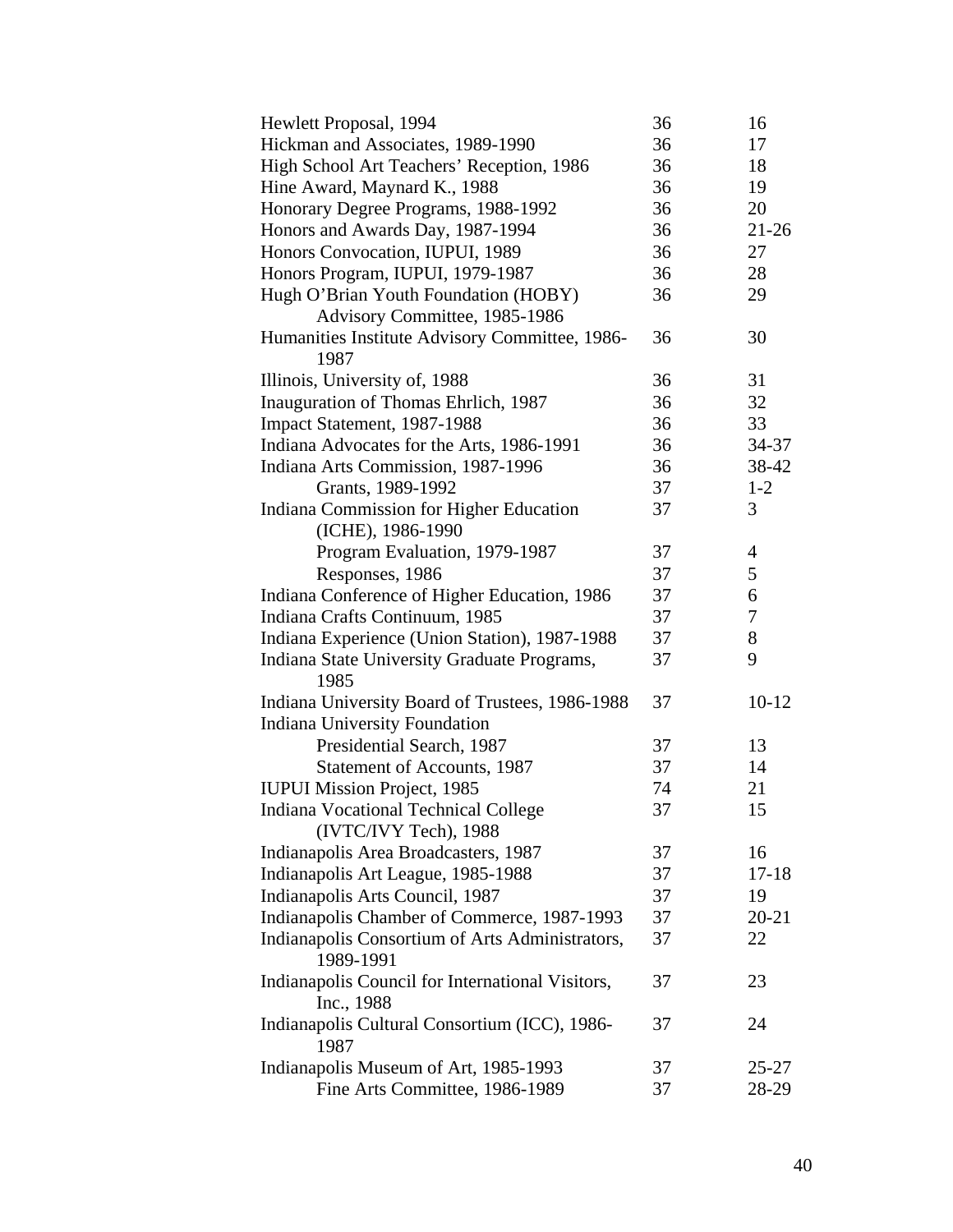| Post Modernism Course, 1990-1991                 | 37 | 30        |
|--------------------------------------------------|----|-----------|
| Institute for Advanced Study, 1986-1988          | 37 | 31        |
| Institute for Advanced Studies in Art and Design | 74 | 22        |
| and Archive of the American Art School,          |    |           |
| 1987-1989                                        |    |           |
| Institute for Humanities Advisory Committee,     | 37 | 32        |
| 1987-1988                                        |    |           |
| Institute for the Study of Sports in Society at  | 37 | 33        |
| <b>IUPUI</b> , 1988                              |    |           |
| Institutional Distinctiveness Survey, n.d.       | 37 | 34        |
| <b>Instructional Effort Report, 1988</b>         | 37 | 35        |
| International Affairs-Bloomington, 1983-1987     | 37 | 36        |
| International Programs, 1987                     | 37 | 37        |
| <b>International Student Services, 1987</b>      | 37 | 38        |
| International Student Services, IUPUI, 1985-1987 | 37 | 39        |
| Irwin Scholar Program, 1988                      | 37 | 40        |
| Janus Ball, 1990-1991                            | 37 | $41 - 42$ |
| Job Descriptions and Position Announcements,     | 37 | 43        |
| 1981-1989                                        |    |           |
| Joint Committee on Learning, 1994                | 37 | 44        |
| Lab Fees, Herron, 1987                           | 37 | 45        |
| Language Courses, 1988                           | 37 | 46        |
| Late Hours for Students, 1985-1988               | 37 | 47-48     |
| Learning Resources, 1986-1988                    | 37 | 49-50     |
| Learning Technologies, Office of, 1989           | 37 | 51        |
| Liberal Arts, School of, 1987-1988               | 37 | $52 - 53$ |
| Library, Herron, 1986-1987                       | 37 | $54 - 55$ |
| Library, Herron, 1987-1990                       | 38 | $1 - 3$   |
| Lilly Endowment Open Faculty Fellowship          | 38 | $4 - 5$   |
| Program, 1986-1988                               |    |           |
| List Management Service, 1987                    | 38 | 6         |
| Madame Walker Urban Life Center, Inc., 1985      | 38 | 7         |
| Mailing Labels, 1988                             | 38 | 8         |
| Maintenance, 1986-1990                           | 38 | $9 - 13$  |
| Marion County Profile, 1992                      | 38 | 14        |
| Marion County Youth Services Project, 1986-      | 38 | 15        |
| 1987                                             |    |           |
| Matsushita Foundation, 1986                      | 38 | 16        |
| Media Projects, 1987                             | 38 | 17        |
| Mid-American College Art Association, 1987-      | 38 | 18        |
| 1988                                             |    |           |
| Midterm Grade Reports, 1987                      | 38 | 19        |
| Moore Award, Edward C., 1987                     | 38 | 20        |
| National Art Museum of Sport (NAMOS), 1987-      | 38 | 21-22     |
| 1993                                             |    |           |
|                                                  |    |           |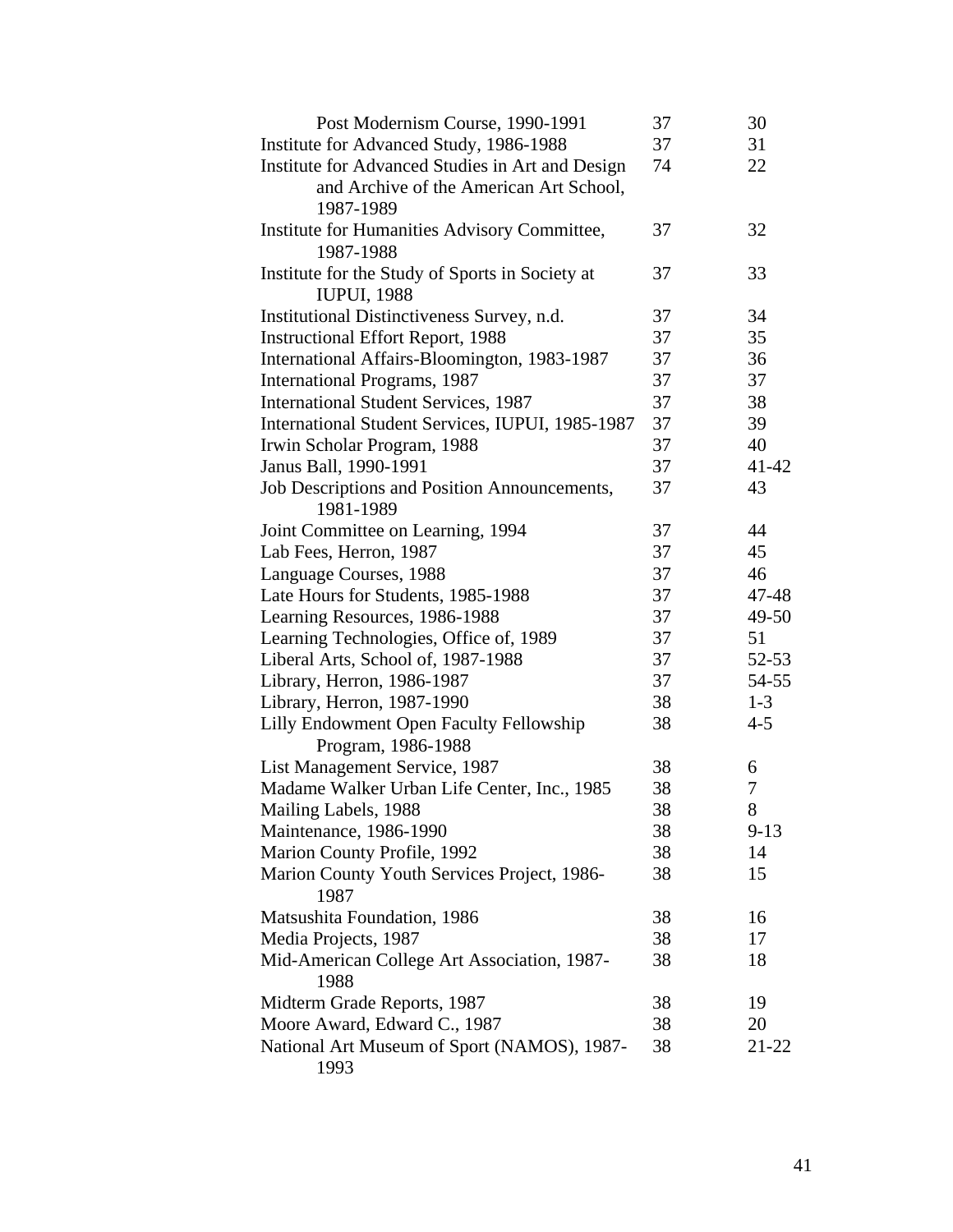| National Endowment for the Arts (NEA), 1990-<br>1991      | 38 | 23        |
|-----------------------------------------------------------|----|-----------|
| Floatinghouse/Deadman, 1988                               | 38 | 24        |
| Jaar Installation, 1988                                   | 38 | 25        |
| Kane Exhibition, 1990-1991                                | 38 | 26        |
| Torres, 1987-1990                                         | 38 | 27        |
| Visual Artists Forum, 1989-1990                           | 38 | 28        |
| National Endowment for the Humanities (NEH),              | 38 | 29        |
| 1987                                                      |    |           |
| National Guild of Community Schools of Art,               | 38 | 30        |
| 1992                                                      |    |           |
| National Portfolio Day, 1987-1993                         | 38 | 31        |
| National Society of Arts and Letters, 1986-1987           | 38 | 32        |
| Network Committee, IUPUI, 1987                            | 38 | 33        |
| New Course Requests, 1987                                 | 38 | 34        |
| New Courses and Course Changes, 1987                      | 38 | 35        |
| New Employee Orientation Schedule, 1985-1986              | 38 | 36        |
| News Media, 1985                                          | 38 | 37        |
| Newsletters, 1987                                         | 38 | 38        |
| Non-Art Major Position, 1987-1988                         | 38 | 39        |
| North Central Association of Colleges and                 | 38 | 40        |
| Schools (NCA), 1986-1987                                  |    |           |
| Evaluation, 1991-1993                                     | 38 | 41        |
| Self-Study, 1992                                          | 38 | 42        |
| Objectives/Priorities, 1985-1988                          | 38 | 43        |
| Occupational Therapy Program, 1984                        | 38 | 44        |
| Open House, 1987-1988                                     | 38 | $45 - 46$ |
| Orientation, Faculty, 1987-1989                           | 38 | 47-48     |
| <b>Outstanding Scholars Recognition Luncheon,</b><br>1987 | 38 | 49        |
| Painting, Printmaking, and Drawing, 1986-1988             | 38 | $50 - 51$ |
| Pan American Games, 1987                                  | 38 | 52        |
| Documentation Competition, 1987                           | 38 | 53        |
| Mural Project, 1987                                       | 38 | 54        |
| Visual Communication, 1986                                | 38 | 55        |
| Papermaking, 1988                                         | 38 | 56        |
| Partnerships 2000, 1984                                   | 38 | 57        |
| Partnership for Statewide Education, 1992-1993            | 38 | 58        |
| Payroll Concerns, 1986-1988                               | 38 | 59        |
| Penn Arts Building, 1976-1995                             | 38 | 60        |
| Pennsylvania Place Apartments Poster Contest,             | 38 | 61        |
| 1986                                                      |    |           |
| Penrod Society, 1987-1992                                 | 38 | 62        |
| Person to Person Week, 1988                               | 38 | 63        |
| Photography Program, 1984-1987                            | 38 | 64        |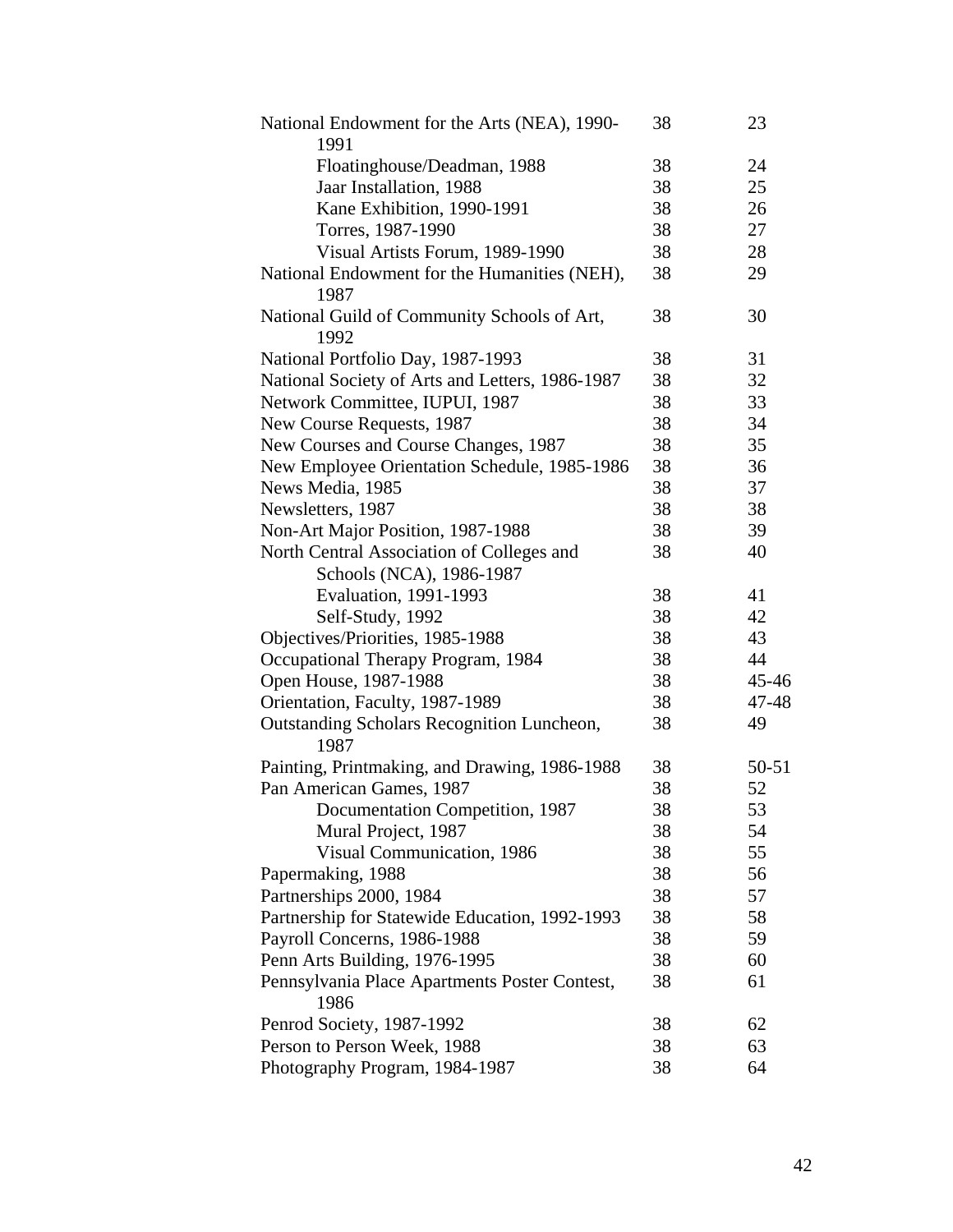| Photography Facility, 1993-1994               | 38 | 65-66          |
|-----------------------------------------------|----|----------------|
| 1802 N. Illinois Street, 1980-1992            | 38 | 67             |
| Photography Position, 1986-1987               | 38 | 68-70          |
| Physical Plant, 1987-1988                     | 38 | 71             |
| Placement Testing, 1988                       | 38 | 72             |
| Planning Committee for the Arts, 1988-1990    | 38 | 73-74          |
| Police Activity Reports, 1986-1987            | 38 | 75             |
| Portfolio Day and Careers in Art, 1985-1989   | 38 | 76             |
| Pre-College Art Workshop, 1986-2000           | 38 | 77-78          |
| Printmaking Search and Screen, 1986-1987      | 38 | 79             |
| Program Effectiveness, 1986                   | 38 | 80             |
| Program Review and Assessment Subcommittee,   | 38 | 81             |
| 1993-1994                                     |    |                |
| Promotion Process, 1986-1987                  | 38 | 82             |
| Registrar (Recorder), 1985-1986               | 39 | $\mathbf{1}$   |
| Remedial Education, IUPUI, 1986               | 39 | $\overline{2}$ |
| Research and Graduate Development, 1987       | 39 | 3              |
| Research and Sponsored Programs, 1988-1994    | 39 | $4 - 6$        |
| Resumes, 1986-1988                            | 39 | 7              |
| Room Inventory, 1987-1988                     | 39 | $8-9$          |
| Rose, Dottie, 1987                            | 39 | 10             |
| Saturday School, 1987-1988                    | 39 | 11             |
| Schedules, 1987-1991                          | 39 | $12 - 21$      |
| Scholarships, Herron, 1988                    | 39 | 22             |
| Scholastic Art Awards, 1988                   | 39 | 23             |
| Search and Screen, IUPUI Positions, 1987-1988 | 39 | 24             |
| Security, 1986-1988                           | 39 | $25 - 26$      |
| Self-Study Report, 1992                       | 39 | 27-28          |
| Service Learning, Office of, 1993             | 39 | 29             |
| Space Inventory, 1986                         | 39 | 30             |
| Space Planning Task Force, 1984-1987          | 39 | 31             |
| Speaker and Program Guide, IUPUI, 1986        | 39 | 32             |
| Special Media Projects, 1987-1988             | 39 | 33             |
| Staff Council, IUPUI, 1986-1987               | 39 | 34             |
| Staff Performance Evaluation, 1985-1988       | 39 | 35             |
| Student Activities, 1986-1987                 | 39 | 36             |
| Student Affairs Committee, 1985-1988          | 39 | 37             |
| Student Problems, 1986-1988                   | 39 | 38-39          |
| Student Research, 1987-1988                   | 39 | 40             |
| Summer Session, 1986-1988                     | 39 | $41 - 43$      |
| Summer School in France, 1986-1987            | 39 | 44             |
| Talbot Street Art Fair, 1987                  | 39 | 45             |
| Task Force on University Organization, 1986   | 39 | 46             |
| Tax Information, 1986                         | 39 | 47             |
| Teachers Reception, 1987-1988                 | 39 | 48             |
| Tenure Committee, IUPUI, 1987                 | 39 | 49             |
|                                               |    |                |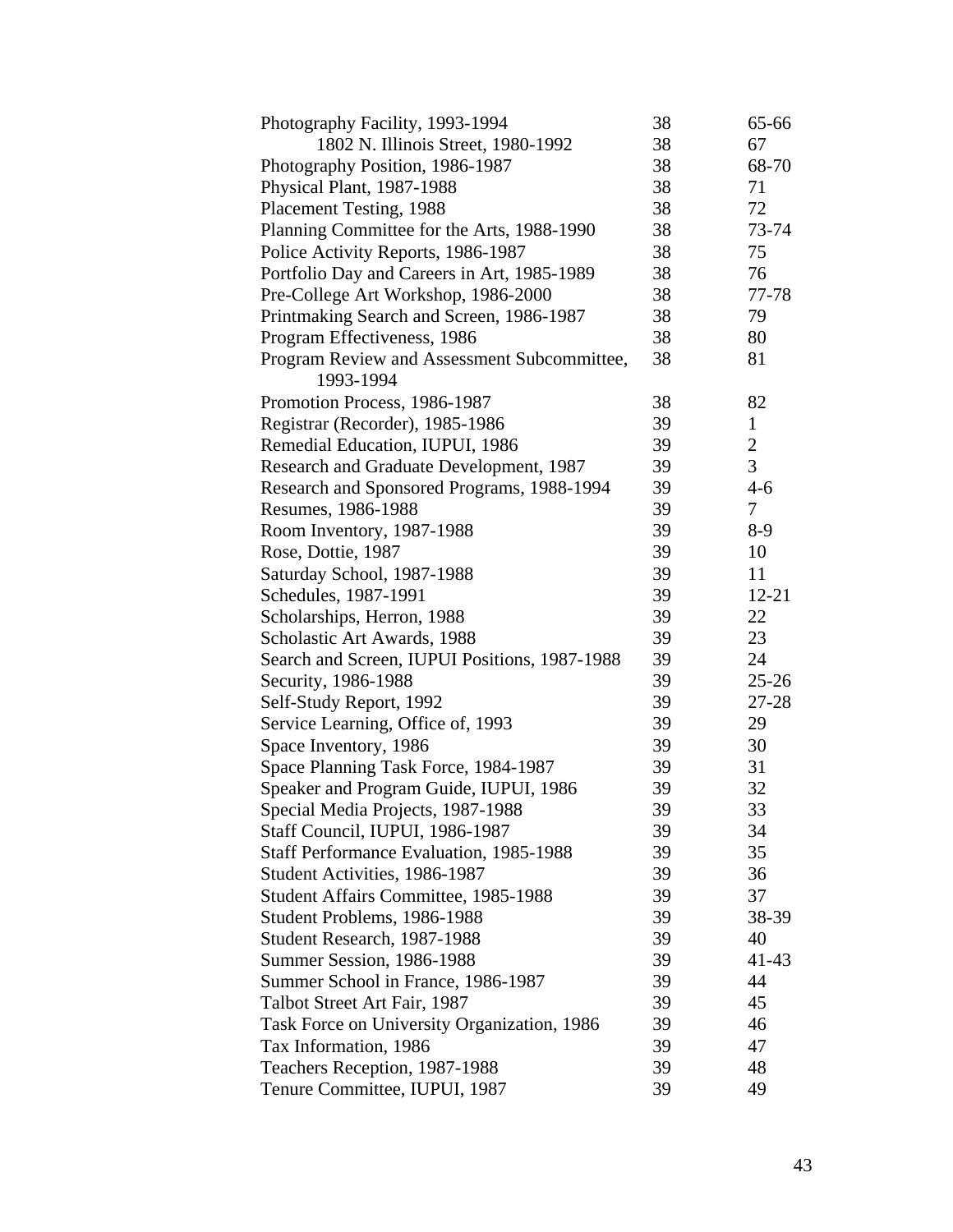| Tenure Guidelines, 1985-1988                    | 39 | $50 - 51$      |
|-------------------------------------------------|----|----------------|
| Tenure Information, 1986-1987                   | 39 | 52             |
| Testing, 1986                                   | 39 | 53             |
| Transit System, IUPUI, 1987                     | 39 | 54             |
| Transition Committee for New President, 1987    | 39 | 55             |
| Travel, Faculty, 1987-1988                      | 39 | 56             |
| Undergraduate Learning, 1989-1990               | 39 | 57-58          |
| Undergraduate Opportunities, 1986-1987          | 39 | 59             |
| United Way, 1987                                | 39 | 60             |
| Vice President-IUPUI, Search and Screen         | 39 | 61             |
| Proposal for, 1986                              |    |                |
| Vice President's Monthly Newsletter, 1987-1988  | 39 | 62             |
| Viewbook, Herron, 1986-1987                     | 39 | 63             |
| Vincennes University, 1986-1987                 | 39 | 64             |
| Visiting Artist Program, 1987-1988              | 39 | 65             |
| Visiting Artist Program, 1991-1992              | 40 | $\mathbf{1}$   |
| Visiting Artist Committee, 1988-1990            | 40 | $\overline{2}$ |
| Visual Communication Program, 1986-1988         | 40 | $3-4$          |
| Volunteerism Throughout the World (Faculty      | 40 | 5              |
| Seminar), 1987                                  |    |                |
| Weekend College, 1986-1987                      | 40 | 6              |
| Weesner, Theodore M., 1993                      | 40 | 7              |
| Whistler Award Committee, Charles L., 1983-     | 40 | 8              |
| 1984                                            |    |                |
| White River State Park Arts Festival, 1984-1985 | 40 | 9              |
| Yale Summer School of Music and Art, 1987-      | 40 | $10 - 11$      |
| 1988                                            |    |                |
| "Year of the Home" Project, 1988                | 40 | 12             |
| <b>Robert Shay Records, 1985-1998</b>           |    |                |
| Academic Affairs Committee, 1992-1997           | 40 | 13             |
| Academic Deans, 1994-1996                       | 40 | 14             |
| Administrative Review, 1992-1995                | 40 | 15             |
| Affirmative Action, 1992-1998                   | 40 | 16             |
| Alumni Association, 1992-1997                   | 40 | 17             |
| Annual Report, 1997-1998                        | 40 | 18             |
| Art History Minor, 1997                         | 40 | 19             |
| Associate of Arts Degree, 1996                  | 40 | 20             |
| Capacity Model, 1994-1996                       | 40 | 21             |
| Ceramic and Sculpture Facility, 1996            | 40 | 22             |
| China Trip, 1997-1998                           | 40 | 23             |
| Conflict of Interest, 1995-1996                 | 40 | 24             |
| Curriculum Changes, 1997                        | 40 | 25             |
| Dean Search and Screen, 1994                    | 40 | 26             |
| Dean's List, 1985-1997                          | 40 | 27             |
| Facilities Requests, 1995-1996                  | 40 | 28             |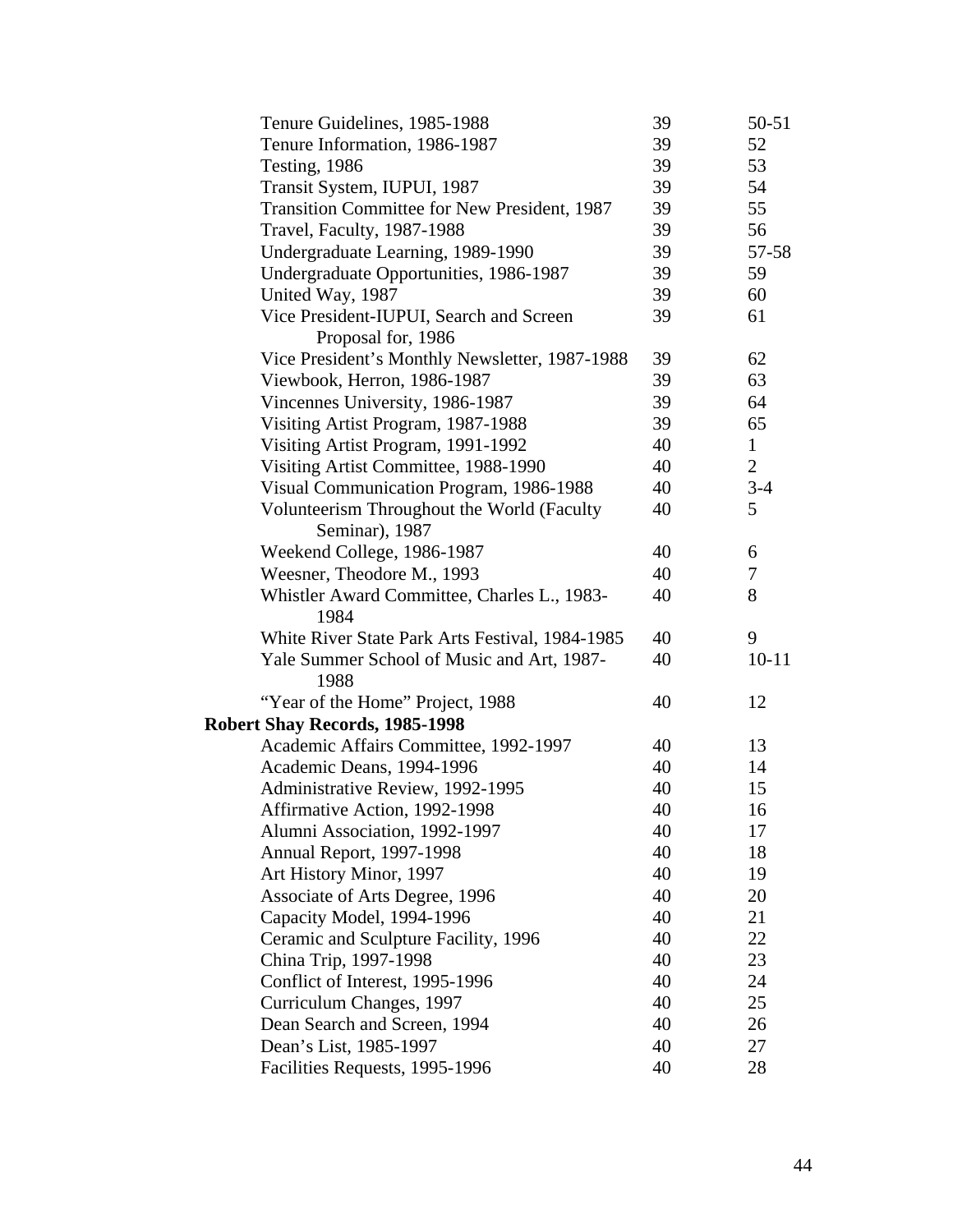| Faculty                                                |    |                |
|--------------------------------------------------------|----|----------------|
| Bonus Ballots, 1996                                    | 40 | 29             |
| Development Grants, 1993-1996                          | 40 | 30             |
| Financial Difficulties upon Faculty, 1996              | 40 | 31             |
| Part-Time, 1995                                        | 40 | 32             |
| Recruiting, 1997                                       | 40 | 33             |
| Survey Research Brief, 1996                            | 40 | 34             |
| Faculty Affairs Committee, Herron, 1990-1997           | 40 | 35             |
| Fine Arts Division, 1991-1994                          | 40 | 36             |
| Future Park, 1996                                      | 40 | 37             |
| Going All the Way, 1996                                | 40 | 38             |
| Herron Development Program Review, 1997                | 40 | 39             |
| Herron Buildings Meetings, 1996                        | 40 | 40             |
| Herron/Law Building Project, 1994-1995                 | 40 | 41             |
| Herron Program Review, 1997                            | 40 | 42             |
| <b>IUPUI History</b> , 1997                            | 74 | 23             |
| Indiana Vocational Technical College                   | 40 | 43             |
| (IVTC/IVY Tech), 1991-1993                             |    |                |
| Indianapolis Consortium for the Arts, 1997             | 40 | 44             |
| Indianapolis Development Council, 1996                 | 40 | 45             |
| Information Technology, 1997                           | 40 | 46             |
| Integrated Technologies, 1989-1997                     | 40 | 47             |
| Interior Design - Purdue, 1997                         | 40 | 48             |
| International Programs, 1994-1996                      | 40 | 49             |
| Lab Fees, 1988-1998                                    | 40 | 50             |
| Law School Marketing Study, 1995                       | 40 | 51             |
| Library Search and Screen, 1998                        | 41 | $\mathbf{1}$   |
| Lilly Retention Project, 1997                          | 41 | $\overline{2}$ |
| Limestone Sculpture Proposal, 1995-1996                | 41 | 3              |
| Mentoring Surveys, 1995-1997                           | 41 | $4 - 5$        |
| Minority Faculty Search Foundation, 1993-1995          | 41 | 6              |
| Mowrey Trust, Helen, 1994-1996                         | 41 | $\tau$         |
| Museum Studies Program, 1992-1994                      | 41 | 8              |
| National Council for Education in the Ceramic          | 41 | 9              |
| Arts (NCECA), 1996                                     |    |                |
| Personnel Information - Job Descriptions,              | 41 | 10             |
| Payroll, 1996                                          |    |                |
| Planning for Learning, 1997                            | 41 | 11             |
| Research and Sponsored Programs, 1995-1997             | 41 | 12             |
| Self-Study, Herron, 1997                               | 41 | 13             |
| Special Events Coordinator, 1997                       | 41 | 14             |
| Strategic Direction Proposal, 1995-1997                | 41 | 15             |
| Undergraduate Learning, 1993-1997                      | 41 | 16             |
| Visual Communication - Faculty Position, 1996-<br>1997 | 41 | 17             |
|                                                        |    |                |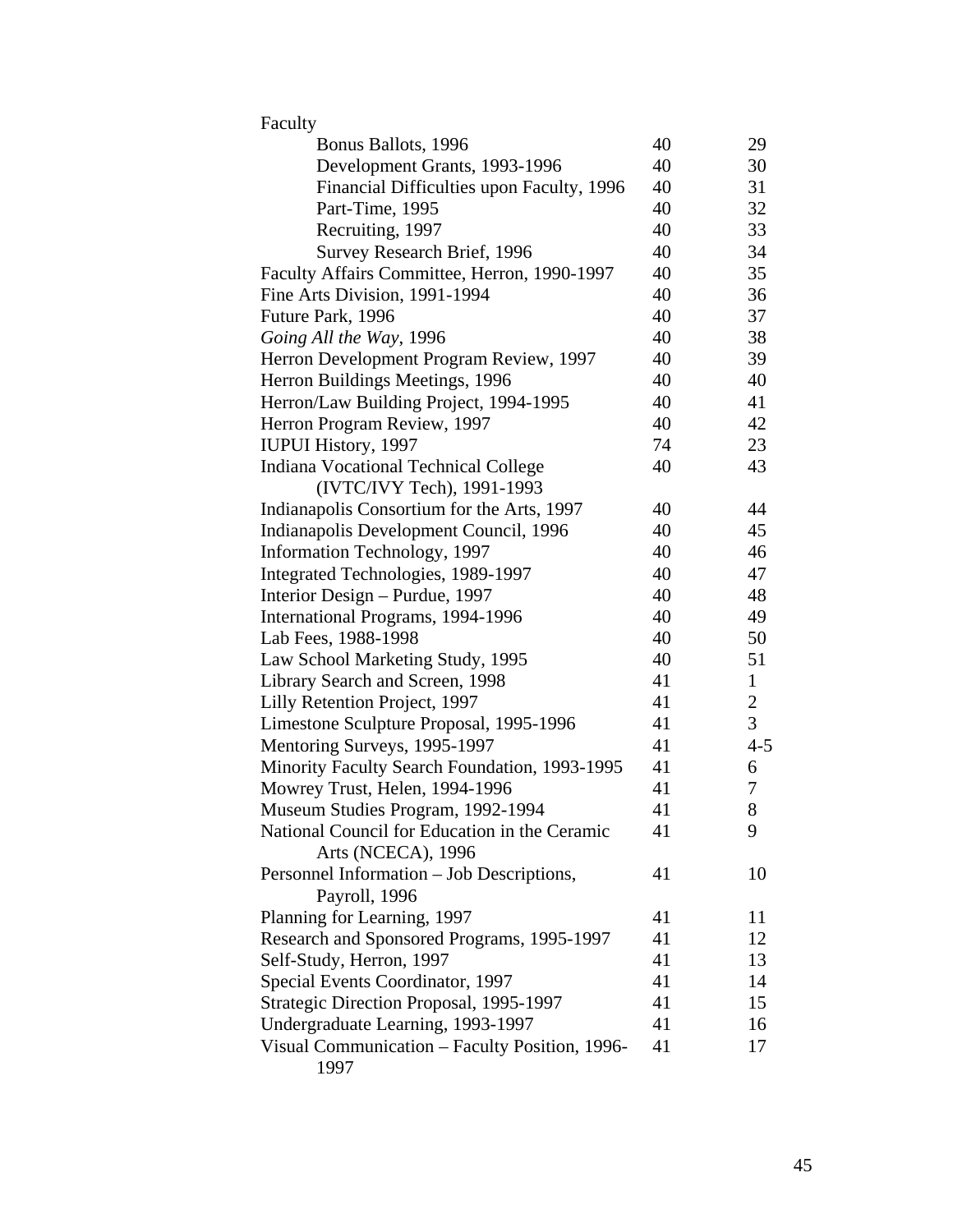| Valerie Eickmeier Records, 1990-2002                                              |    |           |
|-----------------------------------------------------------------------------------|----|-----------|
| Annual Reports, 1999-2002                                                         | 41 | 18        |
| Art Council Of Indianapolis, 1990-2000                                            | 41 | 19        |
| Artist Directory, 1999-2000                                                       | 41 | 20        |
| Arts Organizations Directory, 1998-1999                                           | 41 | 21        |
| <b>Budget Planning Report, 2001</b>                                               | 41 | 22        |
| Campus Facilities Services, 1998                                                  | 41 | 23        |
| College Art Association (CAA) Conference,<br>2001-2002                            | 41 | $24 - 25$ |
| Correspondence, 1999                                                              | 41 | 26        |
| Dean Search, 1999                                                                 | 41 | 27        |
| Development, 1998                                                                 | 41 | 28        |
| Disability Accommodation Procedures, 1999                                         | 41 | 29        |
| Emergency Procedures Handbook, 1990                                               | 41 | 30        |
| Empty Bowl Program/Benefit, 2001<br>Faculty                                       | 41 | 31        |
| Evaluations from Past Professors, 2001                                            | 41 | 32        |
| Meeting Minutes, 1999-2002                                                        | 41 | 33        |
| Reappointments, 1999-2000                                                         | 41 | 34        |
| Faculty Council, IUPUI, 1999                                                      | 41 | 35        |
| Faculty and Senior Staff Development, Office of,<br>2000-2002                     | 41 | 36        |
| Friends of Herron, 2000                                                           | 41 | 37        |
| Graduating Student Questionnaire, 1997-1998                                       | 41 | 38        |
| Grant Application Forms, 1998-1999                                                | 41 | 39        |
| Indiana University                                                                |    |           |
| Fact Book, 1998-1999                                                              | 41 | 40        |
| Style Guide, 1998                                                                 | 41 | 41        |
| Indiana University-Purdue University                                              | 41 | 42        |
| Indianapolis (IUPUI) – Style Guide, 1999                                          |    |           |
| <b>Instructional Effort Reports, 2001</b>                                         | 41 | 43        |
| Marion County Election Board, 1999                                                | 41 | 44        |
| Mejean, Denise, 1998                                                              | 41 | 45        |
| Metropolitan Indianapolis Government Directory,<br>1999                           | 41 | 46        |
| National Association of Schools of Art and<br>Design (NASAD) Annual Meeting, 2001 | 41 | 47        |
| Payroll and Salary Information, 1998-2000                                         | 41 | 48        |
| Position Listings, 1995-1998                                                      | 41 | 49        |
| Price Information and Reference Material, 1999-<br>2000                           | 41 | 50        |
| Public Relations Director, 1998                                                   | 41 | 51        |
| Resumes, 2001                                                                     | 41 | 52        |
| Schedules, 1999                                                                   | 41 | 53        |
| Sculpture and Ceramics, Departments of, 1998-<br>1999                             | 41 | 54        |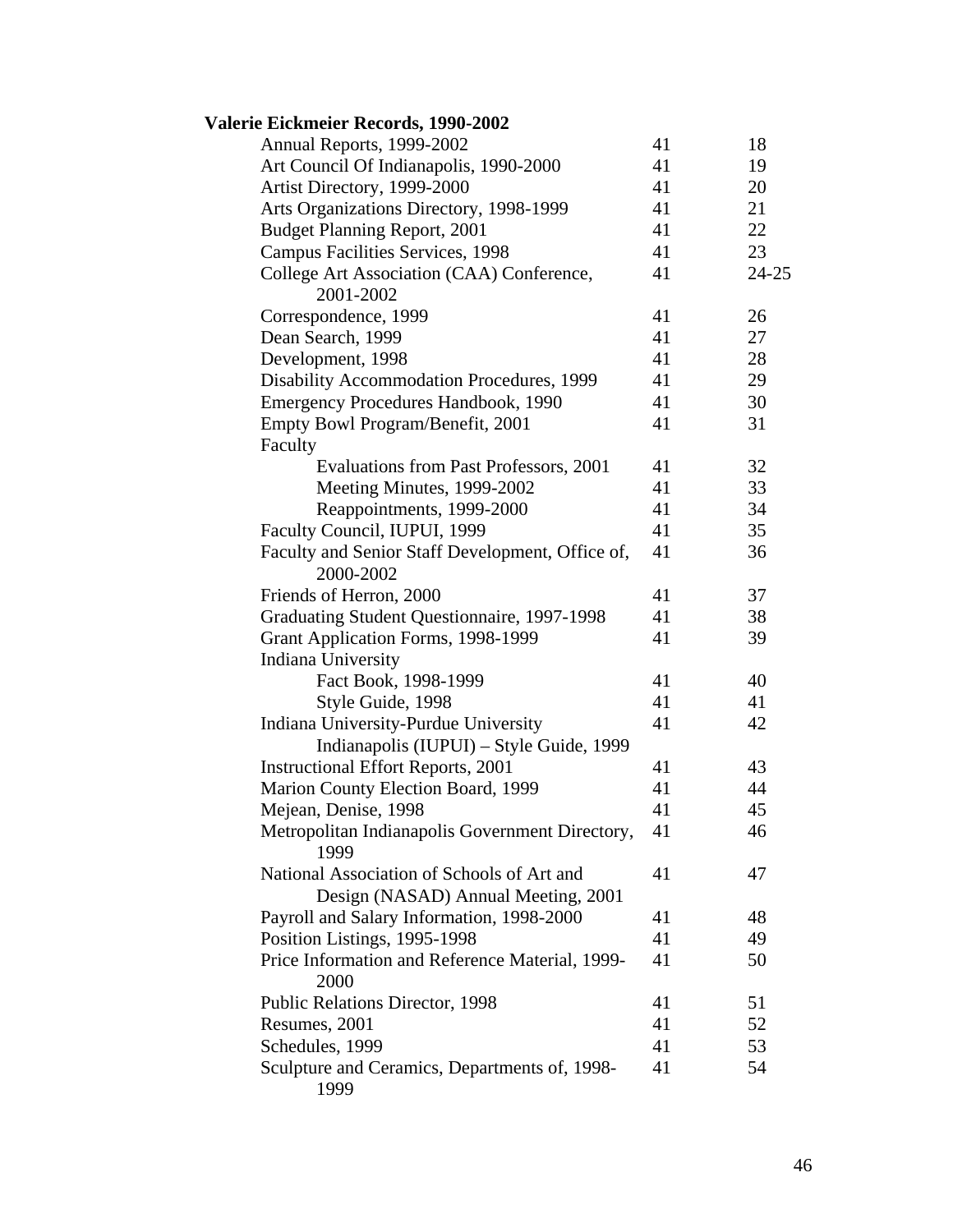| Search and Screen Procedures, 1999                    | 41 | 55             |
|-------------------------------------------------------|----|----------------|
| University College Student Manual, 1999-2000          | 41 | 56             |
| <b>Administrative Records, 1902-2001</b>              |    |                |
| Academic Affairs Committee, 1965-1993                 | 42 | $1 - 5$        |
| Academic Counseling, 1977                             | 42 | 6              |
| Academic Information, 1981-1982                       | 42 | $\tau$         |
| Academic Organization Committee, IUPUI, 1970-1971     | 42 | 8              |
| Academic Planning Council, 1971-1972                  | 42 | $9-10$         |
| Academic Procedure Manual, 1981                       | 42 | $11 - 12$      |
| Academic Procedures Committee, IUPUI, 1974-1981       | 42 | $13 - 14$      |
| Academic Regulations, Herron, 1971-1972               | 42 | 15             |
| Accreditation Procedures, 1979-1984                   | 42 | 16             |
| Administrative Calendar, 1980-1981                    | 42 | 17             |
| Administrative Council, 1978-1980                     | 42 | 18             |
| Administrative Manual, ca. 1960                       | 42 | 19             |
| Administrative Review, 1981                           | 42 | 20             |
| Administrators, Faculty, and Students, 1924-1933      | 42 | $21 - 22$      |
| Admissions Committee, 1968-1987                       | 42 | $23 - 24$      |
| Admissions Portfolio Review, 1971-1981                | 42 | 25             |
| Admissions and Student Statistics, 1982-1983          | 42 | 26             |
| Advance Standing Committee, 1971-1976                 | 42 | 27             |
| Affirmative Action, 1975-1982                         | 42 | 28             |
| African American Network, 1996-1997                   | 42 | 29             |
| Alumni, Herron, 1968                                  | 42 | 30             |
| Alumni Association, Herron, 1949-1972                 | 42 | 31             |
| Alumni Board, 1977-1982                               | 42 | 32             |
| Membership Committee, 1971                            | 42 | 33             |
| Alumni and Faculty Artwork, 1979-1981                 | 42 | 34             |
| Alumni Publications, 1961-1965                        | 43 | $\mathbf{1}$   |
| American Art Clay Company (AMACO), 1970-1973          | 43 | $\overline{2}$ |
| Ceramic and Metal Workshops, 1967-1969                | 43 | $3 - 5$        |
| American Association of University Professors (AAUP), | 43 | 6              |
| 1967-1974                                             |    |                |
| Annual Reports, 1960-1979                             | 43 | $7 - 10$       |
| Departmental Annual Reports, 1970-1971                | 43 | 11             |
| Areas of Need Case Statement, 1996                    | 43 | 12             |
| Art Advisory Committee, 1987                          | 43 | 13             |
| Art Association of Indianapolis, 1959-1965            | 43 | $14 - 15$      |
| Articles of Association, Bylaws, and Covenants        | 43 | 16             |
| with Indiana University, 1963-1966                    |    |                |
| Leases, 1966-1967                                     | 43 | $17 - 18$      |
| Meetings about Transferring Herron to Indiana         | 43 | 19             |
| University, 1966-1967                                 |    |                |
| Publications, 1902-1962                               | 43 | 20             |
| Schedule of Meetings, 1960-1961                       | 43 | 21             |
| Art Center Planning Committee, 1983-1991              | 43 | 22             |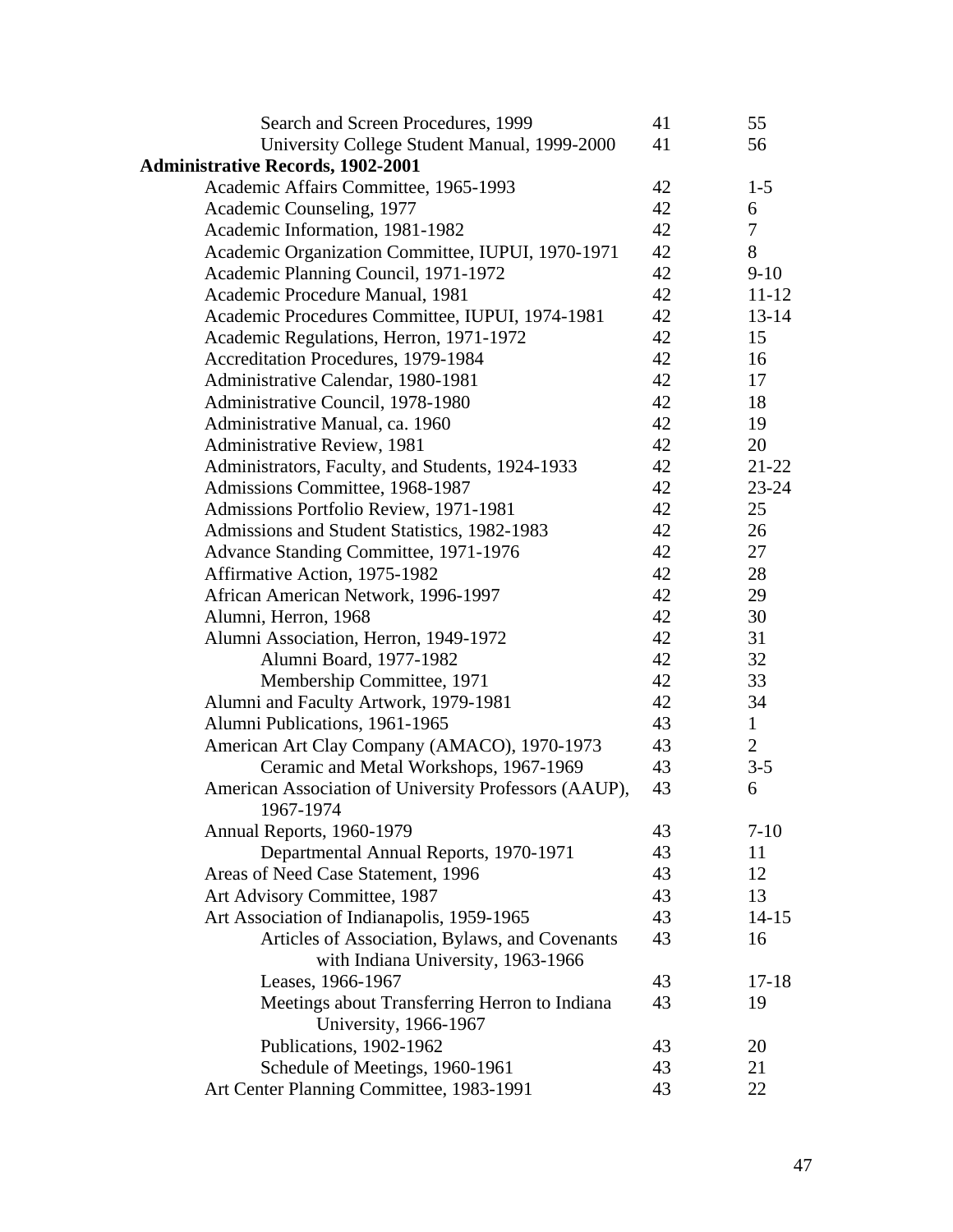| Art Classes at Cavanaugh Hall Questionnaire, 1970-1973 | 43 | 23             |
|--------------------------------------------------------|----|----------------|
| Art Education, Department of, 1973-1980                | 43 | $24 - 25$      |
| Steering Committee, 1980-1982                          | 43 | 26             |
| Master of Art Education (MAE) Degree,                  | 43 | 27             |
| Requirements for, 1958                                 |    |                |
| Art Education, Indiana University Indianapolis, 1968   | 43 | 28             |
| Art History and General Studies, Bachelor of Fine Arts | 43 | 29             |
| Requirements in, 1976                                  |    |                |
| Art Object Inventory, IUPUI, 1984                      | 43 | 30             |
| Art Rooms in Cavanaugh Hall, 1967-1972                 | 43 | 31             |
| Art Schools, Bulletins from, 1955-1957                 | 43 | 32             |
| Art Schools, Publications from, 1996-1998              | 43 | 33             |
| Art Studies Department - Memoranda, 1971-1975          | 43 | 34             |
| Arts Administration Master of Arts Program, 1970       | 43 | 35             |
| Arts Alive Festival – "Imagine That," 1992             | 43 | 36             |
| Arts Council of Indianapolis, 1997-1998                | 43 | 37             |
| Arts Indiana, 1992                                     | 43 | 38             |
| Artwork and Artists for Herron, List of, n.d.          | 43 | 39             |
| Assistant Dean's Annual Report, 1988-1989              | 43 | 40             |
| Attendance Survey Results, 1963                        | 43 | 41             |
| Bepko, Gerald - State of the Campus Address, 1997      | 44 | $\mathbf{1}$   |
| Bicentennial Information, 1974                         | 44 | $\overline{2}$ |
| Bookstore, Cavanaugh and Herron, 1970-1986             | 44 | 3              |
| Budget, 1963-1992                                      | 44 | $4 - 10$       |
| Account Numbers, 1967-1969                             | 44 | 11             |
| Art Association Equipment Gift, 1970                   | 44 | 12             |
| Arts Development Account, 1988                         | 44 | 13             |
| Fund Accounts, 1989                                    | 44 | 14             |
| Herron Concessions Account, 1970-1971                  | 44 | 15             |
| <b>Historical</b> , 1992-1998                          | 44 | 16             |
| Library Acquisitions Fund, 1970                        | 44 | 17             |
| Needs and Developments, 1969-1972                      | 44 | 18             |
| Preparation, 1979-1980                                 | 44 | 19             |
| Requests, 1963-1970                                    | 44 | 20             |
| Requests and Transfers, 1971                           | 44 | 21             |
| St. Regis Paper Company Gift, 1970                     | 44 | 22             |
| Transfers, 1969-1970                                   | 44 | 23             |
| Budget, Development                                    |    |                |
| Budget Report-California Trip, 1991-1995               | 44 | 24             |
| Budget Report-New York Trip, 1992                      | 44 | 25             |
| Reports, 1994-1995                                     | 44 | 26-27          |
| Update, 1996                                           | 44 | 28             |
| Building Committee-Downtown Campus, 1965-1971          | 44 | 29-31          |
| Building Committee-IUPUI, 1969-1970                    | 44 | 32             |
| Building, Space, and Exhibition Committee, 1968        | 44 | 33             |
| Buildings, 1965-1966                                   | 44 | 34             |
|                                                        |    |                |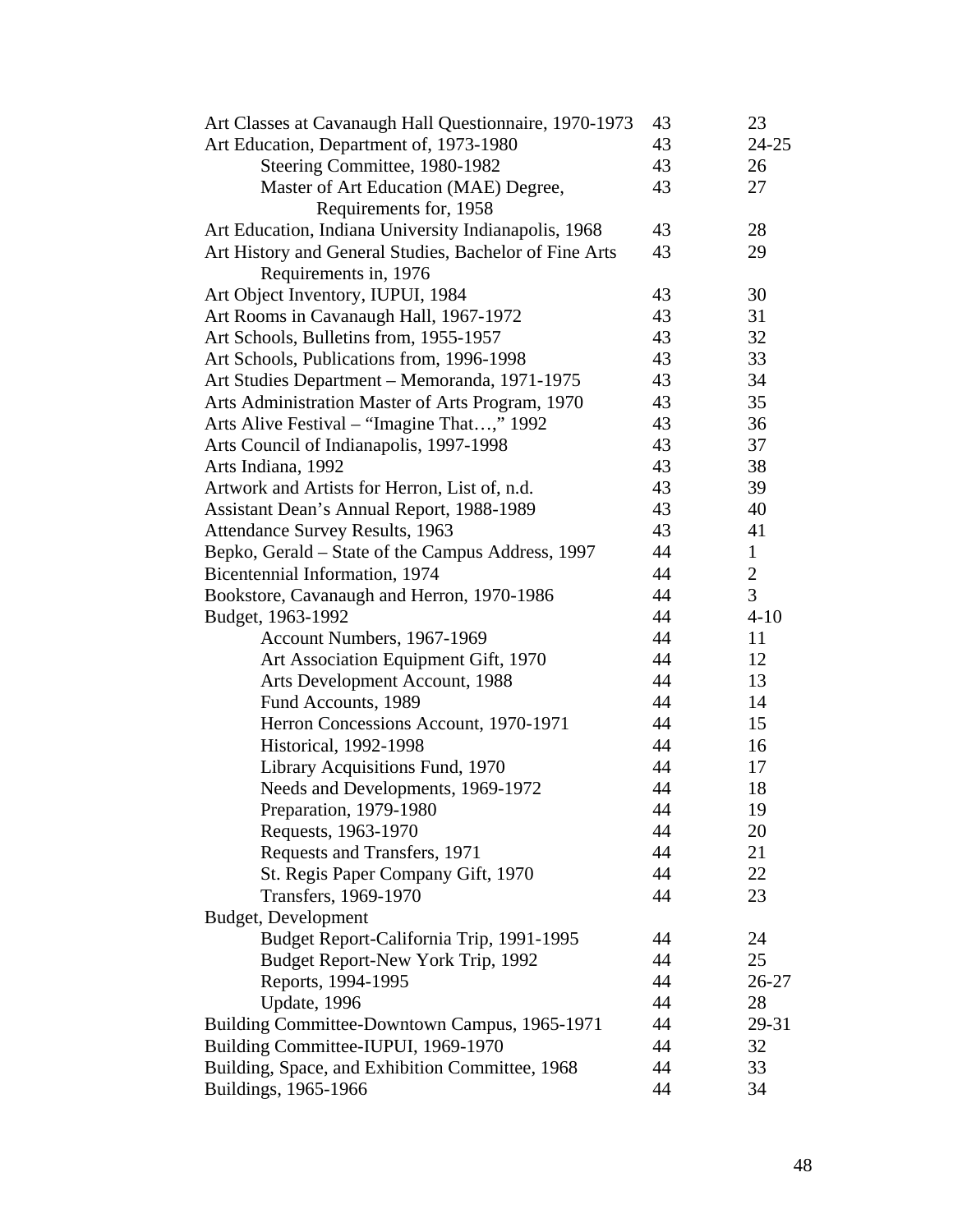| Correspondence about New Building, 1929                           | 44 | 35           |
|-------------------------------------------------------------------|----|--------------|
| Dedication of New Building, 1929                                  | 44 | 36           |
| Equipment for New Building, 1929                                  | 44 | 37           |
| Sculpture and Ceramics, Departments of, 1998                      | 44 | 38-40        |
| Specifications for New Building, 1928                             | 44 | 41           |
| Bulletin, Downtown Campus, 1971-1972                              | 44 | 42           |
| Bulletins, 1971-1972                                              | 44 | 43           |
| Business Office-Memoranda, 1975-1985                              | 44 | 44           |
| <b>Butler University</b>                                          |    |              |
| Butler Affiliation Plan/State-Herron Plan, 1938-<br>1958          | 44 | 45           |
| Butler Bill, 1968-1970                                            | 45 | $\mathbf{1}$ |
| Butler-Herron Meeting, 1958                                       | 45 | $\mathbf{2}$ |
| Butler-Herron Teacher Education Agreements,<br>1941-1958          | 45 | 3            |
| Butler Students, Material for, 1966                               | 45 | 4            |
| California Trip, 1999                                             | 45 | 5            |
| Campus Arts Committee, 1988-1993                                  | 45 | 6            |
| Capital Campaign, 1991                                            | 74 | 27           |
| Campus Campaign, 1993                                             | 45 | $\tau$       |
| Capital Campaign Brochure, 1991                                   | 45 | 8            |
| Career Counseling, 1975-1981                                      | 45 | 9            |
| Cataloging of Slides and Reproductions, 1972-1987                 | 45 | 10           |
| Center for the Arts, IUPUI, 1990                                  | 45 | 11           |
| Ceramics, 1961                                                    | 45 | 12           |
| Ceramics Program Fund, 1988-1989                                  | 45 | 13           |
| Certification, 1931-1932                                          | 45 | 14           |
| Chancellor Search and Screen, 1968                                | 45 | 15           |
| <b>Advisory Committee</b> , 1968                                  | 45 | 16           |
| Chicago Portfolio Day, 1980                                       | 45 | 17           |
| Christmas Card List, 1972                                         | 45 | 18           |
| Chronicle, 1961-1966                                              | 45 | 19           |
| Circle Centre Mall Roof Mural, 1995-1997                          | 45 | $20 - 22$    |
| Class Scheduling, 1967-1973                                       | 45 | 23           |
| Classes, 1981                                                     | 45 | 24           |
| Clayfest, 1982                                                    | 45 | 25           |
| <b>Collect Communications Plan, 1998</b>                          | 45 | 26           |
| College Housing Loan Program, ca. 1966                            | 45 | 27           |
| College Library Resources Program, 1966                           | 45 | 28           |
| Columbus Center, 1976-1977                                        | 45 | 29           |
| Lecturers, 1970-1981                                              | 45 | 30           |
| Commencement, 1963-1982                                           | 45 | 31-32        |
| Commission for Downtown, Inc., The, 1989                          | 45 | 33           |
| Committee and Administration Reports to the Faculty,<br>1964-1972 | 45 | 34           |
| Committee on Scholastic Standing, 1968                            | 45 | 35           |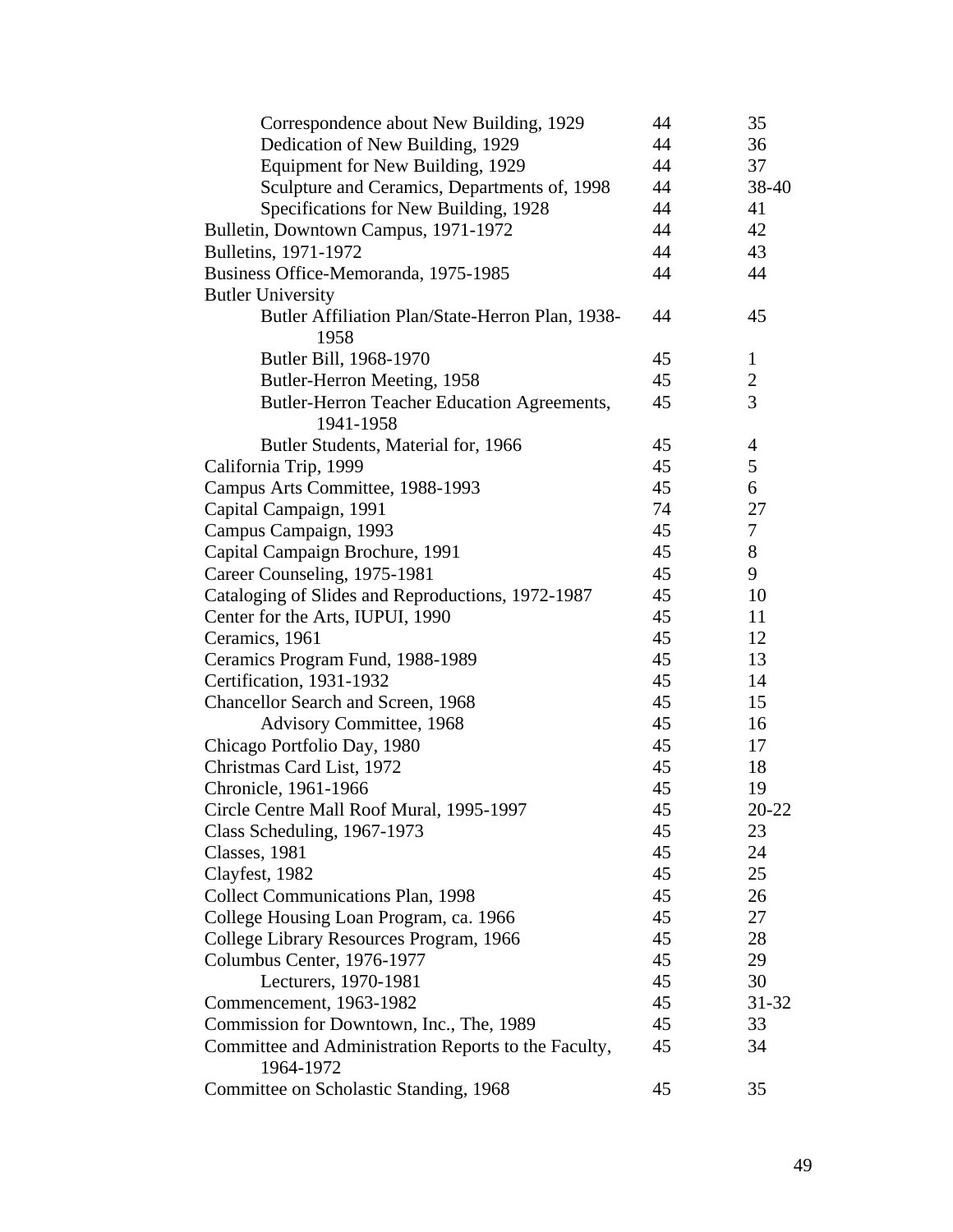| Committee on Structure, 1971-1972                                | 45 | 36             |
|------------------------------------------------------------------|----|----------------|
| Committee to Review Graduate Education, 1968-1969                | 45 | 37             |
| Committee to Study the Development of Undergraduate              | 45 | 38             |
| Education, 1968-1969                                             |    |                |
| Committees, Herron, 1968                                         | 45 | 39             |
| Committees, IUPUI, 1979-1983                                     | 45 | 40             |
| Communications Services, IUPUI, 1980                             | 45 | 41             |
| Communications Committee, IUPUI, 1992                            | 45 | 42             |
| Community Arts Program, 1973-1974                                | 45 | 43             |
| Community Service, 1981-1982                                     | 45 | 44             |
| Community Service Report, 1981                                   | 45 | 45             |
| Comprehensive Employment and Training Act (CETA),<br>1980-1982   | 45 | 46             |
| Computer Study - Faculty Questionnaire, ca. 1968                 | 45 | 47             |
| Computers, 1991-1993                                             | 45 | 48             |
| Concert Brochures/Programs, 1973-1979                            | 45 | 49             |
| Conference Mandate, 1989                                         | 46 | $\mathbf{1}$   |
| Constitution, New Organization, 1979-1980                        | 46 | $\overline{2}$ |
| Continuing Education Weekly Enrollment, 1972-1973                | 46 | $\overline{3}$ |
| Corporate and Foundation Development Seminar, 1991               | 46 | $\overline{4}$ |
| Correspondence, 1967-1982                                        | 46 | $5 - 7$        |
| Acknowledgement of Gifts, 1979-1983                              | 46 | 8              |
| Business Affairs, 1979-1981                                      | 46 | 9              |
| Chairmen and Coordinators, Downtown Campus,<br>1969-1970         | 46 | 10             |
| Council on Post-Secondary Accreditation, 1979                    | 46 | 11             |
| Faculty, 1968-1981                                               | 46 | 12             |
| Gasaway, Yvonne, 1974-1977                                       | 46 | 13             |
| Health, Education, and Welfare, Department of,<br>1965-1971      | 46 | 14             |
| Hudnut, William H., III, 1976-1978                               | 46 | 15             |
| Interdepartmental, 1968-1969                                     | 46 | 16             |
| Liberal Arts, School of, 1972-1979                               | 46 | 17             |
| Staff, 1970-1971                                                 | 46 | 18             |
| Werenko, John, 1982-1987                                         | 46 | 19             |
| Council for Advancement and Support of Education                 | 46 | 20             |
| (CASE), 1991-1997                                                |    |                |
| Counseling, 1971-1972                                            | 46 | 21             |
| Counseling Forms and Information, 1969-1973                      | 46 | 22             |
| <b>Course Cost Analysis</b>                                      |    |                |
| Guidelines, n.d.                                                 | 46 | 23             |
| Liberal Arts Courses in Art History B.A., 1981                   | 46 | 24             |
| Course Descriptions, 1972-1983                                   | 46 | $25 - 27$      |
| Course Offerings, Indiana University Indianapolis, 1966-<br>1968 | 46 | 28             |
| Courses in Fund Raising, 1999-2001                               | 46 | 29             |
|                                                                  |    |                |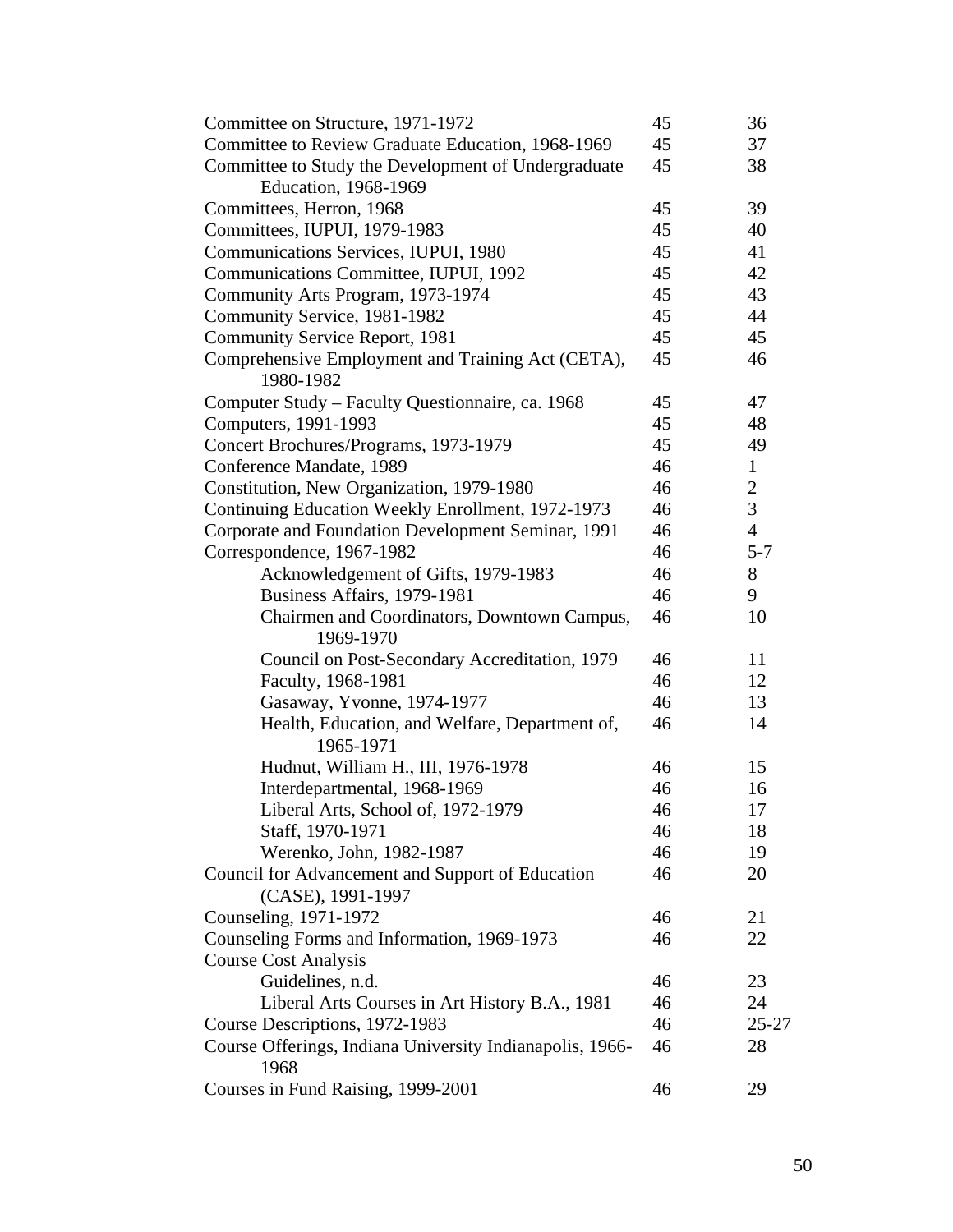| Crafts Program, 1980                                  | 46 | 30             |
|-------------------------------------------------------|----|----------------|
| Credit Hour Survey, 1979-1980                         | 46 | 31             |
| Credit Hours Study and Charts, 1974-1980              | 46 | 32             |
| Credits, Transfer of, 1979                            | 46 | 33             |
| Crime, Herron, 1997-2000                              | 46 | 34             |
| Cultural Arts Gallery, 1998                           | 46 | 35             |
| Curriculum – All Degrees, n.d.                        | 46 | 36             |
| Curriculum Committee, 1968-1975                       | 46 | 37-38          |
| Curriculum Review, Herron, 1986                       | 46 | 39             |
| Dean Search and Screen, 1969-1970                     | 47 | $\mathbf{1}$   |
| Dean Search and Screen, 1984-1985                     | 47 | $2 - 4$        |
| Deans Council, 1971-1982                              | 47 | $5 - 6$        |
| Degrees, 1927-1964                                    | 47 | $\tau$         |
| Development, IUPUI, 1966-1974                         | 47 | 8              |
| Development Ideas, 1993                               | 47 | 9              |
| Development Office                                    |    |                |
| Review, 1997                                          | 47 | 10             |
| Santa Fe Trip, 1998                                   | 47 | 11             |
| Development Officer's Records, 1989-1996              | 47 | 12             |
| Directories, Artist and Arts Organizations, 1997-1998 | 47 | 13             |
| Downtown Campus Self-Survey, 1964-1965                | 47 | 14             |
| Downtown Campus Space Allocations, 1968               | 47 | 15             |
| Eastern Indiana College Fair, 1977-1980               | 47 | 16             |
| Education, School of, Annual Report, 1996-1997        | 47 | 17             |
| Education, U.S. Office of, 1960-1966                  | 47 | 18             |
| Educational Assistance Programs Committee, 1980-1981  | 47 | 19             |
| Educational Policies Committee IUPUI, 1969-1970       | 47 | $20 - 24$      |
| Educational Policy and Curriculum Committee, 1972     | 47 | 25             |
| Employees Retirement Plan/Student Insurance Plan,     | 47 | 26             |
| 1963-1970                                             |    |                |
| Employment Search, 1968-1970                          | 47 | 27             |
| English Composition, 1980-1981                        | 47 | 28             |
| English W001, 1980-1981                               | 47 | 29             |
| Enrollment, 1933-1969                                 | 74 | $24 - 26$      |
| Enrollment, 1945-1973                                 | 47 | 30-32          |
| Enrollment, 1972-1991                                 | 48 | $1 - 2$        |
| Projections, 1970                                     | 48 | 3              |
| Records, 1968-1980                                    | 48 | $\overline{4}$ |
| Reports, 1981                                         | 48 | $5 - 7$        |
| Indiana Registrars Association, 1953-                 | 48 | 8              |
| 1969                                                  |    |                |
| <b>Statistics</b> , 1994-2000                         | 48 | 9              |
| Evaluation of Faculty and Teaching, 1969-1970         | 48 | 10             |
| Evaluation-Structure Committee, 1972-1976             | 48 | 11             |
| Events, 1931-1980                                     | 48 | 12             |
| Executive Committee, Herron, 1973-1974                | 48 | $13 - 15$      |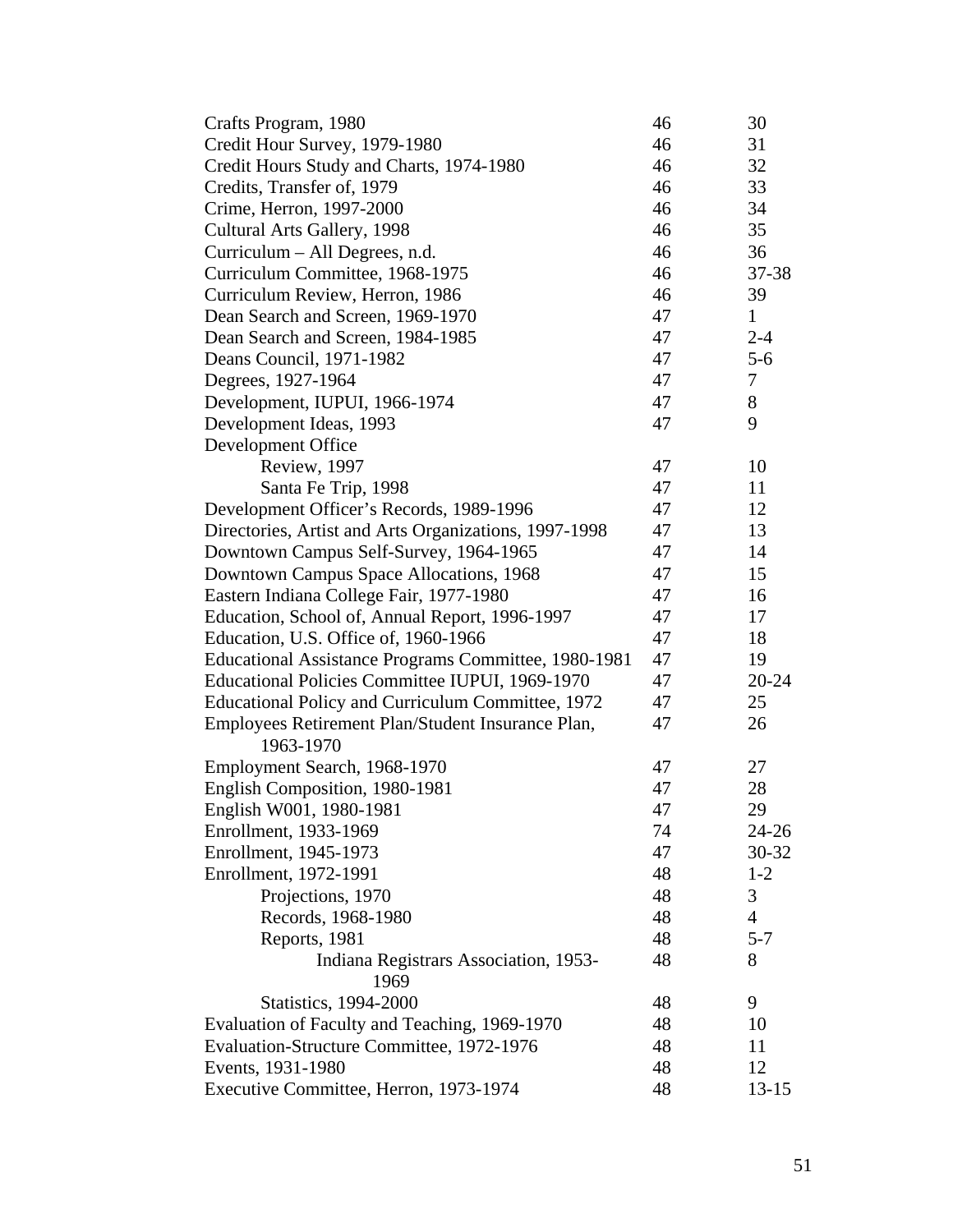| <b>Exhibition Committee, 1981-1987</b>        | 48 | 16           |
|-----------------------------------------------|----|--------------|
| <b>Exhibitions</b> , 1925-1982                | 48 | 17-21        |
| Announcements and Invitations, 1974-1977      | 48 | 22           |
| External, 1952-1972                           | 48 | 23           |
| General, 1968-1969                            | 48 | 24           |
| 75 <sup>th</sup> Anniversary Exhibition, 1972 | 48 | 25           |
| External Affairs, 1995-1997                   | 48 | $26 - 27$    |
| Advisory Council, 1997-1998                   | 48 | 28           |
| Coordinating Council, 1998                    | 48 | 29           |
| Faculty, 1923-1976                            | 48 | $30 - 36$    |
| Academic Position, 1970                       | 49 | $\mathbf{1}$ |
| Advisor's Guide, 1969                         | 49 | $\mathbf{2}$ |
| <b>Annual Review Process, 1979</b>            | 49 | 3            |
| Appointments, 1967-1981                       | 49 | $4 - 6$      |
| Committee on Awards for Teaching, 1969        | 49 | $\tau$       |
| Contracts, 1958-1959                          | 49 | 8            |
| Correspondence, 1961-1962                     | 49 | 9            |
| Dean of Instruction, 1963                     | 49 | 10           |
| Evaluation and Annual Review, 1976-1977       | 49 | 11           |
| Evaluations by Department Chairs, 1968        | 49 | 12           |
| Faculty Quiz, 1970                            | 49 | 13           |
| Hospitalization and Retirement Plans, 1957    | 49 | 14           |
| Information Meetings, 1981-1982               | 49 | 15           |
| Information Sheets, 1965                      | 49 | 16           |
| Lists, 1972                                   | 49 | 17           |
| Memoranda, 1968-1987                          | 49 | 18-19        |
| New Faculty, 1960-1961                        | 49 | 20           |
| Official Register, 1968                       | 49 | 21           |
| Part-Time Faculty, 1981-1982                  | 49 | 22           |
| Part-Time Faculty, Letters to, 1970           | 49 | 23           |
| Photography Position, 1980-1981               | 49 | 24           |
| Promotions Committee, 1981-1982               | 49 | 25           |
| Publicity, 1970                               | 49 | 26           |
| Rank, 1967-1970                               | 49 | 27           |
| Reappointments, 1981-1982                     | 49 | 28           |
| Retired-Emeritus, 1976                        | 49 | 29           |
| Sabbatical Leaves, 1980                       | 49 | 30           |
| Salary Reports, 1972-1974                     | 49 | 31           |
| Schedules, 1958-1973                          | 49 | 32-38        |
| Sculpture Position, 1967                      | 49 | 39           |
| Teacher Applications, 1965                    | 49 | 40           |
| Teacher Prospects, 1962-1973                  | 49 | $41 - 45$    |
| Teachers, 1964-1965                           | 49 | 46           |
| Teaching Loads, Reports on, 1964-1968         | 49 | 47           |
| Tenure Committee, 1981                        | 49 | 48           |
| <b>Visual Communication Position, 1981</b>    | 49 | 49           |
|                                               |    |              |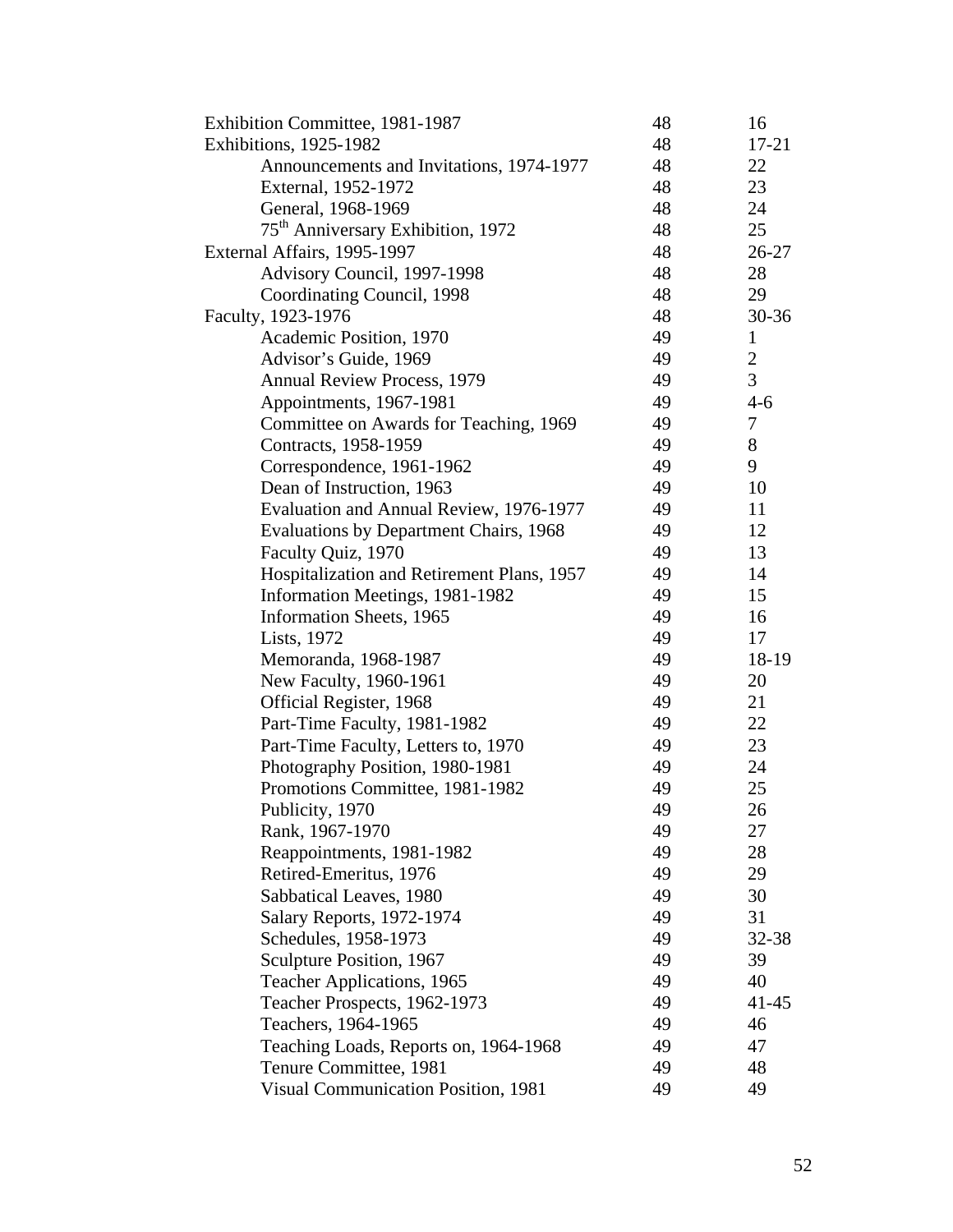| Faculty Administrative Council, Herron, 1978-1979            | 49 | 50             |
|--------------------------------------------------------------|----|----------------|
| Faculty Board of Review, 1984                                | 49 | 51             |
| Faculty Council, IUPUI, 1981-1983                            | 50 | $1 - 3$        |
| Agenda and Attachments, 1977-1978                            | 50 | $\overline{4}$ |
| Faculty Council, University, 1969-1983                       | 50 | 5              |
| Faculty Meetings, IUPUI, 1971                                | 50 | 6              |
| Faculty Secretary, 1979-1981                                 | 50 | 7              |
| Faculty and Staff Telephone Numbers, 1972-1995               | 50 | 8              |
| Faculty/Staff Handbook, 1977-1982                            | 50 | $9-10$         |
| Fee Courtesy, 1969                                           | 50 | 11             |
| Fee Tables, 1969-1970                                        | 50 | 12             |
| Fesler, Caroline Marmon, 1976                                | 50 | 13             |
| Fesler Hall Dedication, 1962                                 | 50 | 14             |
| Financial Aid, 1968-1981                                     | 50 | 15             |
| Bank Loans for Students, 1964                                | 50 | 16             |
| Central Loans, 1969                                          | 50 | 17             |
| <b>Educational Opportunity Grants, 1966</b>                  | 50 | 18             |
| Grants and Loans, 1966-1967                                  | 50 | 19             |
| School Awards, 1967-1970                                     | 50 | 20             |
| State Scholarship Commission of Indiana College              | 50 | 21             |
| Student Loan Program, 1966                                   |    |                |
| Financial Aid and G.I. Benefits, 1975-1980                   | 50 | 22             |
| Financial Aids Committee, 1969-1971                          | 50 | 23             |
| Fine Arts Department                                         |    |                |
| Memoranda, 1970-1971                                         | 50 | 24             |
| Program and Curriculum Development, 1962-<br>1967            | 50 | 25             |
| Program Development, 1967-1970                               | 50 | 26             |
| Proposal for Herron Takeover of School of                    | 50 | 27             |
| Liberal Arts Fine Arts Department, 1971                      |    |                |
| Fine Arts, Master of (MFA), 1980                             | 50 | 28             |
| Fine Arts Requirements in Liberal Arts, 1970-1972            | 50 | 29             |
| Finke, Mary, 1959                                            | 50 | 30             |
| Focus Groups, 1998                                           | 50 | 31             |
| Ford Award and Report, 1969                                  | 50 | 32             |
| Ford Foundation, 1963-1969                                   | 50 | 33             |
| Fort Wayne Higher Education Week, 1976-1980                  | 50 | 34             |
| Foundation Department, 1976-1981                             | 50 | 35             |
| Foundation Research, 1991-1997                               | 50 | 36             |
| Alumni/Foundation Information System Report                  | 50 | 37             |
| Request Form, 1996                                           |    |                |
| Direct Mail Checklist, n.d.                                  | 50 | 38             |
| Founders Day, 1981                                           | 50 | 39             |
| Fountain County Courthouse Murals, 1940                      | 50 | 40             |
| Fraser Memorial Summer Travel Fund, Rev. A. G.,<br>1983-1996 | 50 | 41             |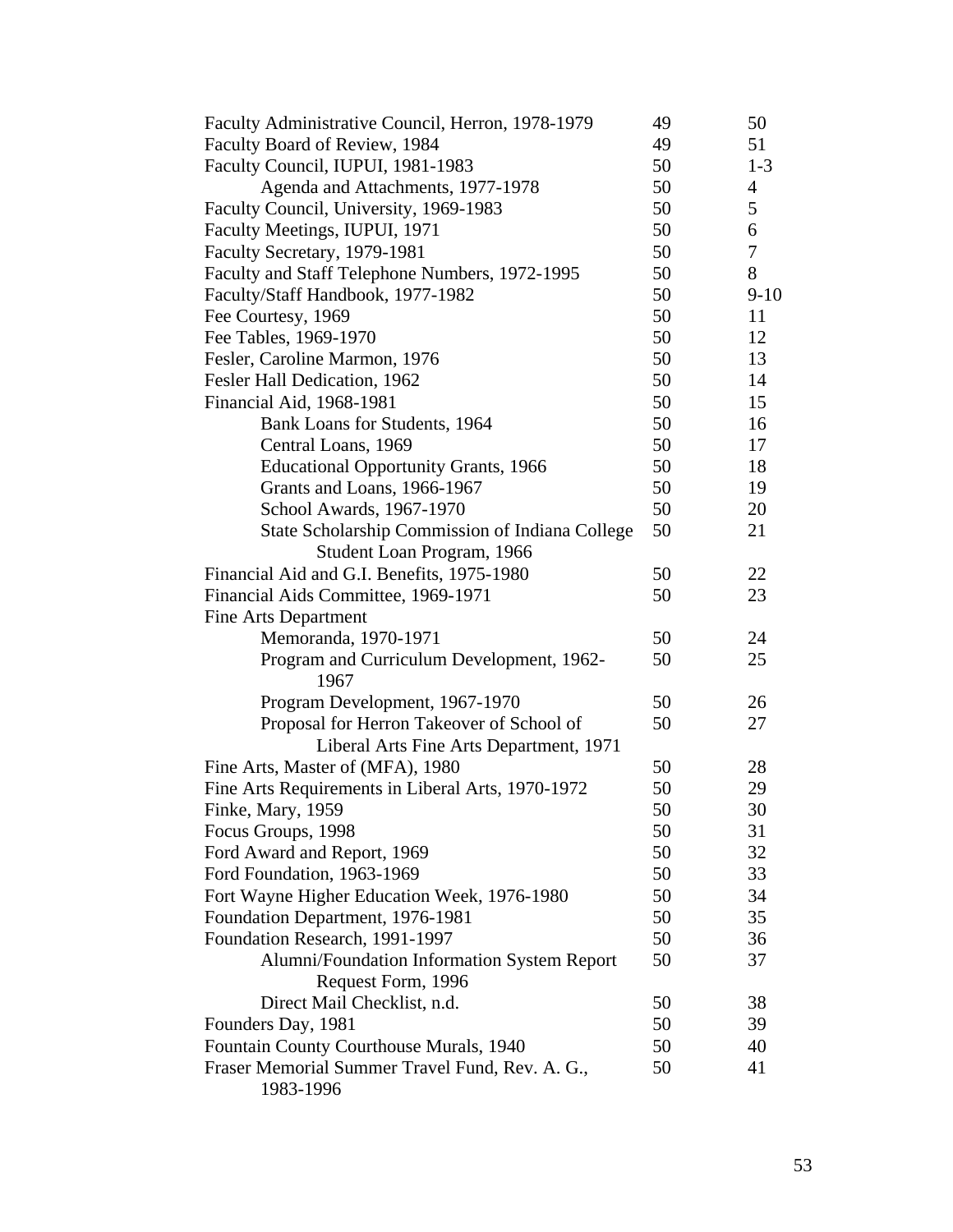| Fraser, Ian, 1977-1994                                 | 50 | $42 - 45$    |
|--------------------------------------------------------|----|--------------|
| Friends of Herron, 1990-1992                           | 51 | $\mathbf{1}$ |
| Board, 1990-1999                                       | 51 | $2 - 3$      |
| Board Manual, 1997-1998                                | 51 | $4 - 5$      |
| Board Meetings, 1994-1998                              | 51 | $6-9$        |
| Membership, 1996-1998                                  | 51 | 10           |
| Membership Campaigns, 1981-1995                        | 51 | 11           |
| Friends of Herron Gallery – Board and Committees,      | 51 | 12           |
| 1989-1990                                              |    |              |
| Fund Raising, 1989-1995                                | 51 | 13           |
| Annual Campaign, 1991                                  | 51 | 14           |
| Annual Fund Mail Appeal, 1985-1999                     | 51 | $15 - 22$    |
| <b>Annual Fund Mailing Samples, 1984</b>               | 51 | 23           |
| Annual Fund Renewal Mailing, 1996                      | 51 | 24           |
| Appeals, 1981-1987                                     | 51 | 25           |
| Donor Christmas Cards, 1987-1989                       | 51 | 26           |
| Donor Renewal, 1987                                    | 51 | 27           |
| General Electric Foundation, 1965                      | 51 | 28           |
| Herron Gallery Renewals, 1989                          | 51 | 29           |
| <b>IUPUI Combined Appeal, 1994-1995</b>                | 51 | 30           |
| Report, 1988-1989                                      | 51 | 31           |
| Tax Deductions, 1988                                   | 51 | 32           |
| Telefund, 1997                                         | 52 | $1-4$        |
| Fund Raising Cycle, Questionnaire on, 1991             | 52 | 5            |
| Gift Donors, 1996-1997                                 | 52 | 6            |
| Gift-in-Kind Transmittal Form, 1994                    | 52 | 7            |
| Gift Letters to Herron, 1987                           | 52 | $8\,$        |
| Global Expertise Network for Industries, Universities, | 52 | 9            |
| and Scholars (GENIUS), 1997                            |    |              |
| Goals and Objectives (GO) Committee, 1972              | 52 | 10           |
| Going All the Way Filming at Herron, 1996              | 52 | 11           |
| Governmental Regulations, 1980                         | 52 | 12           |
| Grade Distribution Reports, 1981-1982                  | 52 | 13           |
| Graduate Credit in Undergraduate Courses,              | 52 | 14           |
| Requirements for, 1966                                 |    |              |
| Graduate Degree, Reports about, 1963                   | 52 | 15           |
| Graduate Program, 1957                                 | 52 | 16           |
| Graduate School, 1970-1971                             | 52 | 17           |
| Graduates, Herron, 1991-1995                           | 52 | 18           |
| Graduation, 1934-1961                                  | 52 | 19-20        |
| Grants, 1969-1991                                      | 52 | 21-22        |
| Equipment and Materials, 1966                          | 52 | 23           |
| Grant for Equipment and Materials to Improve           | 52 | 24           |
| Undergraduate Instruction, 1967                        |    |              |
| Grants and Financial Assistance, 1966-1976             | 52 | 25           |
| Graphic Designs by Herron Students, 1972-1975          | 52 | 26           |
|                                                        |    |              |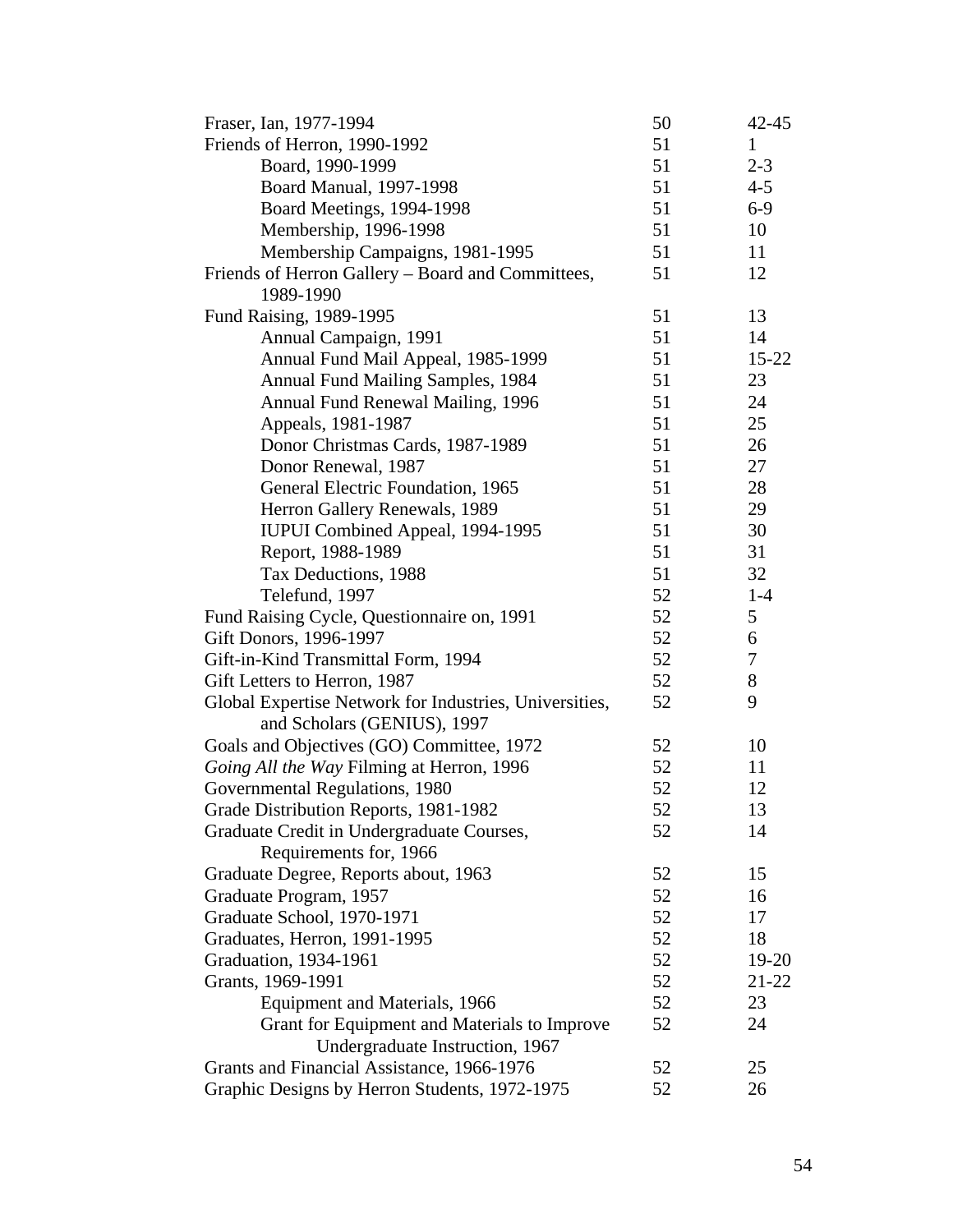| Graphics, n.d.                                          | 52 | 27        |
|---------------------------------------------------------|----|-----------|
| Green Sheet, 1974-1975                                  | 52 | 28        |
| Gropp, Noreitta, 1970-1971                              | 52 | 29        |
| Hallmark Cards, 1979-1981                               | 52 | 30        |
| Handbook on Grading, 1963                               | 52 | 31        |
| Herron School of Art, 1943-1980                         | 52 | 32        |
| Herron Community Performing Arts, 1974                  | 52 | 33        |
| Herron Credit, Letters from Butler, Indiana, and Purdue | 52 | 34        |
| Universities Concerning Acceptance of, 1966-            |    |           |
| 1967                                                    |    |           |
| "Herron Happenings," 1967                               | 52 | 35        |
| Herron Faculty Committee Report, 1973                   | 52 | 36        |
| <b>Herron Gallery</b>                                   |    |           |
| <b>Advisory Committee</b> , 1980                        | 52 | 37        |
| Long-Range Planning Group, 1988                         | 52 | 38        |
| Memoranda, 1980                                         | 52 | 39        |
| <b>Herron Gallery Funds</b>                             |    |           |
| Account Statements, 1987-1988                           | 52 | 40        |
| Gifts, 1989                                             | 52 | 41        |
| Herron General Funds – Gifts, 1989                      | 52 | 42        |
| Herron Information, 1943-1980                           | 52 | 43        |
| Herron-Morton Place Association, 1990                   | 52 | 44        |
| HerronMortonNews, 1998                                  | 52 | 45        |
| Herron Retreat, 1986                                    | 52 | 46        |
| Herron Undergraduate Student Survey, 1971               | 52 | 47        |
| Higher Education Facilities Act of 1963                 | 52 | 48        |
| Homecoming, 1972-1976                                   | 52 | 49        |
| Honors and Scholarship Committee, 1969-1974             | 52 | 50        |
| Hoosier Salon, 1999                                     | 52 | 51        |
| Housing, 1966                                           | 52 | 52        |
| Human Resources Administration, IUPUI, 1997-2001        | 52 | 53        |
| Immigration and Naturalization Service - School's       | 52 | 54        |
| Approval for Non-Immigrant Students, 1953-              |    |           |
| 1966                                                    |    |           |
| Income – Fees, $1968-1969$                              | 52 | 55        |
| Indiana Academy, 1979                                   | 52 | 56        |
| Indiana Advisory Commission on Academic Facilities,     | 52 | 57        |
| 1964                                                    |    |           |
| Indiana Alumni Magazine, 1973                           | 52 | 58        |
| Indiana Artists Club, 1964                              | 52 | 59        |
| Indiana Arts Commission, 1970-1971                      | 52 | 60        |
| Indiana Association of Collegiate Registrars and        | 52 | $61 - 62$ |
| Admissions Officers (IACRAO), 1965                      |    |           |
| Indiana Chapter of Fund Raising Executives (ICFRE),     | 52 | 63        |
| 1991-1998                                               |    |           |
| Membership Directory, 1996-1997                         | 52 | 64        |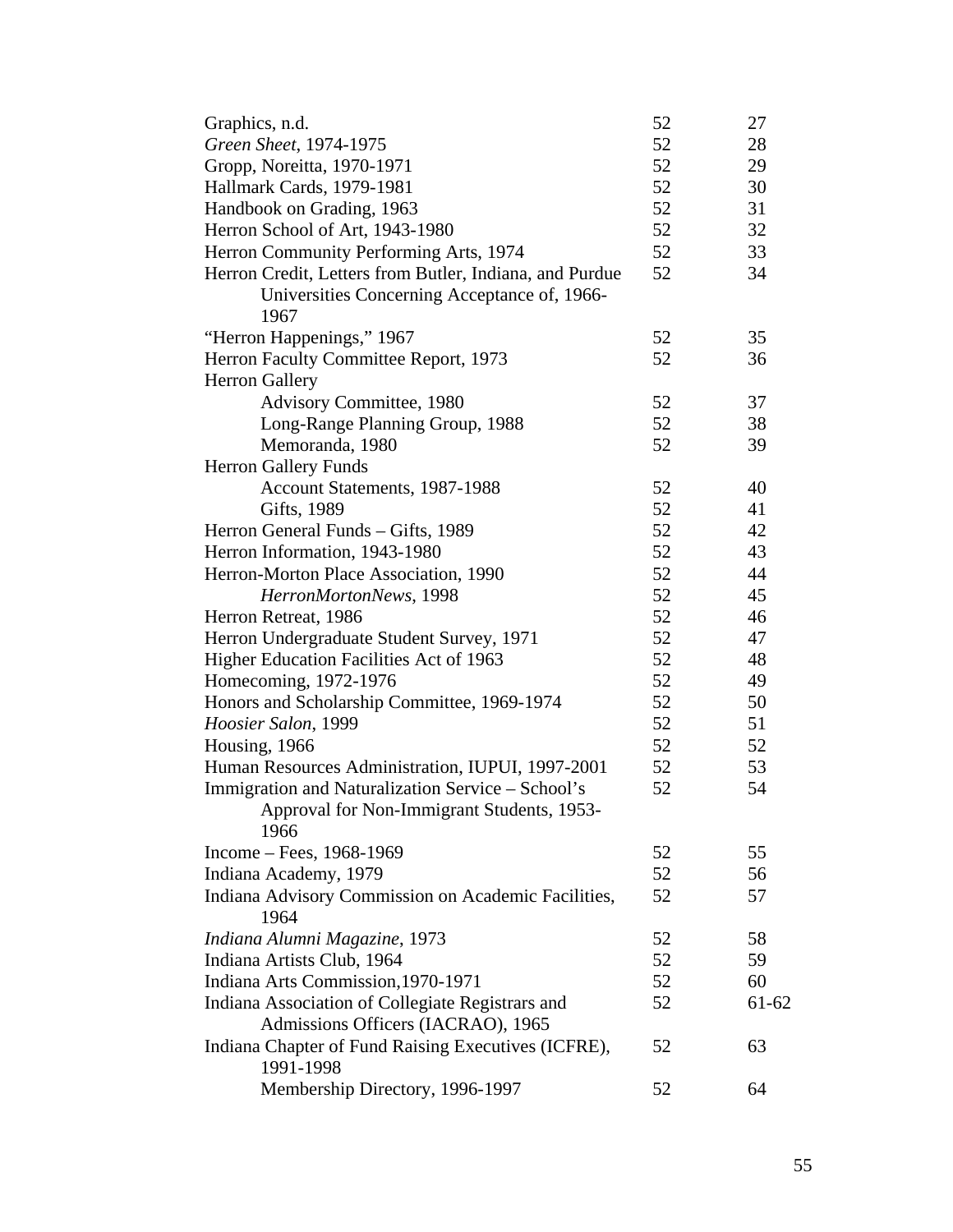| Indiana Committee for the Humanities, 1987              | 52       | 65             |
|---------------------------------------------------------|----------|----------------|
| IDA Review (Indiana Donors Alliance), 1997-1998         | 53       | $\mathbf{1}$   |
| Indiana Humanities Council, 1997                        | 53       | $\overline{2}$ |
| Indiana Repertory Theatre, 1994                         | 53       | 3              |
| Indiana State Board of Education, 1933-1961             | 53       | $4 - 5$        |
| Indiana State Department of Public Instruction, 1960-   | 53       | 6              |
| 1964                                                    |          |                |
| Indiana State Financing of Higher Education, 1968-1969  | 53       | 7              |
| Indiana State Department of Revenue, 1971               | 53       | 8              |
| Indiana State Museum, 1998                              | 53       | 9              |
| Indiana University                                      |          |                |
| Alumni, 1970                                            | 53       | 10             |
| Art Museum Dedication Committee, 1981-1982              | 53       | 11             |
| IU Facts, 1968-1998                                     | 53       | $12 - 13$      |
| Reorganization Plan of Elvis Stahr, 1968                | 53       | 14             |
| Trustees, Board of, 1970-1998                           | 53       | $15 - 16$      |
| Herron Packet Sent to Board of Trustees,                | 53       | 17             |
| 1978                                                    |          |                |
| Indiana University Foundation                           |          |                |
| Philanthropic Investments, 1968                         | 53       | 18             |
| Report, 1989-1990                                       | 53       | 19             |
| Telefund Automation, 1996-1997                          | 53       | 20             |
| Indiana University Indianapolis (IUI) Master Plan, 1968 | 53       | 21             |
| IUI Research Institute of the Indiana University        | 53       | 22             |
| Foundation, 1968                                        |          |                |
| Indiana University Medical Center - Human Subjects for  | 53       | 23             |
| Clinical Research, 1968                                 |          |                |
| Indiana University Press, 1993-1997                     | 53       | 24             |
| Indiana University-Purdue University Indianapolis       |          |                |
| (IUPUI)                                                 |          |                |
| Brochures, 1970                                         | 53       | 25             |
| Budget Information, 1993-1994                           | 53       | 26             |
| Histories and Basic Institutional Data, 1971-1972       | 53       | 27             |
| IUPUI Facts, ca. 1990                                   | 53       | 28             |
| <b>IUPUI</b> Partnerships, 1999                         | 53       | 29             |
| <b>IUPUI</b> Week, 1971-1972                            | 53       | 30             |
| Mission, 1997                                           | 53       | 31             |
| Performance Report, 1997                                | 53       | 32             |
| Indianapolis Art League, 1976-1982                      | 53       | 33             |
| Advisory Board, 1979-1982                               | 53       | 34             |
| Indianapolis Consortium of Arts Administrators, 1997-   | 53       | 35             |
| 2000                                                    |          |                |
|                                                         |          |                |
| Indianapolis Development Council, 1991-1994             | 53<br>53 | 36-38          |
| Charitable Gift Annuities, 1992                         |          | 39             |
| Indianapolis Magazine, 1977-1980                        | 53       | 40             |
| Indianapolis Museum of Art                              |          |                |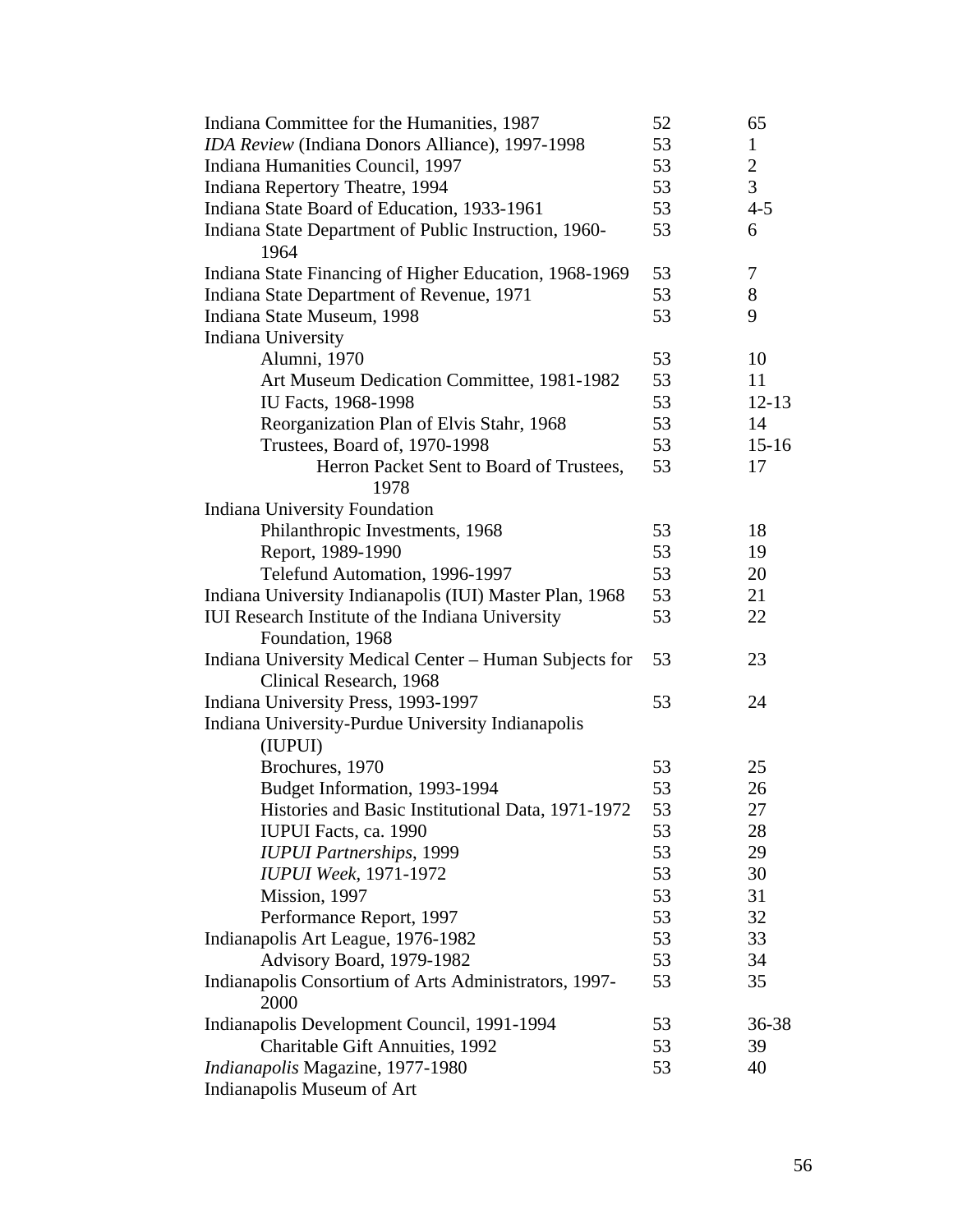| Centennial Committee, 1982                          | 53 | 41             |
|-----------------------------------------------------|----|----------------|
| Fine Arts Committee Correspondence, 1981-1983       | 53 | 42             |
| Fine Arts Committee Meetings, 1981-1983             | 53 | 43-46          |
| History, 1973                                       | 53 | 47             |
| Oldfields Gift, 1967                                | 53 | 48             |
| Indianapolis Public Schools (IPS) - Summer Training | 54 | $\mathbf{1}$   |
| Achieves Results (STAR) Program, 1981-1982          |    |                |
| Indianapolis Zoo, 1973-1974                         | 54 | $\overline{c}$ |
| Indy's Child Article, 1989                          | 54 | 3              |
| Information Services, 1977                          | 54 | $\overline{4}$ |
| Information Sheets: Manuals and Regulations, 1965   | 54 | 5              |
| <b>Inland Container</b> , 2001                      | 54 | 6              |
| Institutional Planning, Herron, 1969-1979           | 54 | $\overline{7}$ |
| Insurance, Property, 1970                           | 54 | $8\,$          |
| Exhibitions, 1970                                   | 54 | 9              |
| Interim Programs, 1966                              | 54 | 10             |
| Internet 2, 1999                                    | 54 | 11             |
| Italy Trip, 1981                                    | 54 | 12             |
| Job Activity Questionnaire, 1995                    | 54 | 13             |
| <b>Job Descriptions</b>                             |    |                |
| Administrative Positions, 1975-1992                 | 54 | 14             |
| Classifications, 1980                               | 54 | 15             |
| Kendall School of Design, 1980                      | 54 | 16             |
| Lacy Film, n.d.                                     | 54 | 17             |
| Lain Drafting College, 1948-1949                    | 54 | 18             |
| Law Campaign Information                            |    |                |
| Annual Reports, School of Law, 1995-1997            | 54 | 19             |
| Brochure, ca. 1995                                  | 54 | 20             |
| Herron/Law Project, 1995                            | 54 | 21             |
| Law Graduates in Central Indiana, 1997              | 54 | 22             |
| Law School Donor Dinner, Herron Students'           | 54 | 23             |
| Involvement in, 1997                                |    |                |
| Learn and Shop, 1980-1981                           | 54 | 24             |
| Lecture Series, 1970-1971                           | 54 | 25             |
| Legislation, Federal and State, 1965-1966           | 54 | 26             |
| Liberal Arts Publications, School of, 1996          | 54 | 27             |
| Library, Herron, 1968-1996                          | 54 | 28-29          |
| Annual Report, 1980-1981                            | 54 | 30             |
| Lewis, David V., 1972-1977                          | 54 | 31             |
| Librarian Position, 1970                            | 54 | 32             |
| Library, Downtown Campus                            |    |                |
| Acquisitions, 1963-1968                             | 54 | $33 - 35$      |
|                                                     | 54 | 36             |
| Communications and Handouts, 1968-1970              | 54 | 37             |
| Serials Held by the Library, 1965-1971              | 54 |                |
| Library, Lilly, 1960                                |    | 38             |
| Library, University                                 |    |                |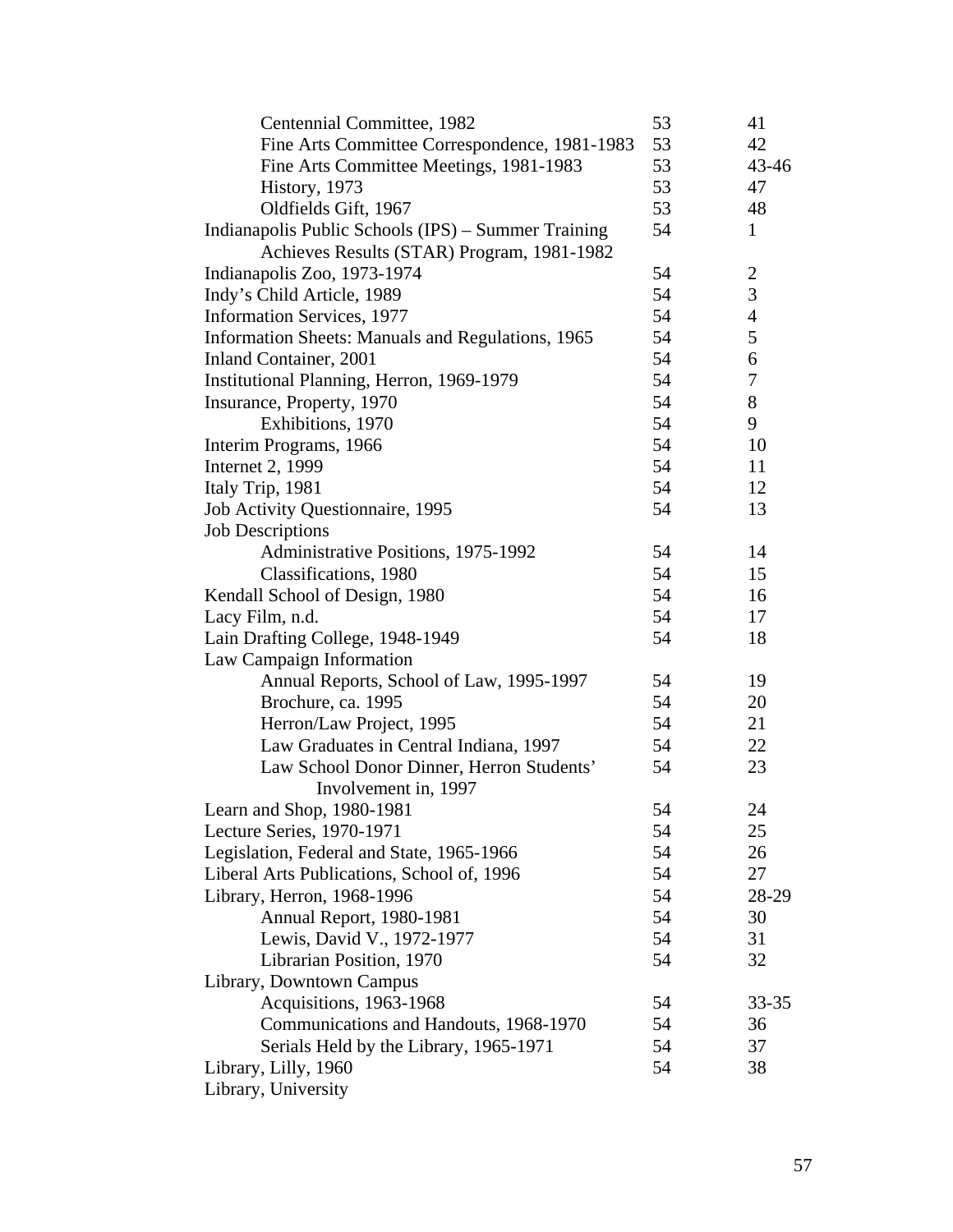| Art Exhibits, 1995                                                       | 54 | 39             |
|--------------------------------------------------------------------------|----|----------------|
| Vision for Excellence, 1990                                              | 54 | 40             |
| Library Committee, Herron, 1971-1978                                     | 54 | 41             |
| Mail Services, IUPUI, 1998                                               | 54 | 42             |
| Mailings, 1970                                                           | 54 | 43             |
| Maintenance of Office Machines, 1970                                     | 54 | 44             |
| Manpower Administration, U.S. Department of Labor,<br>1966               | 54 | 45             |
| Marketing Herron, 1991                                                   | 54 | 46             |
| Marketing and Communications Plan, 1990                                  | 54 | 47             |
| Marketing Plan, 1997                                                     | 54 | 48             |
| Master Course Inventory, 1980                                            | 54 | 49             |
| Master of Fine Art and Teacher Training, 1937-1949                       | 54 | 50             |
| Master Plan for Development, IUPUI, 1980-1990                            | 54 | 51             |
| Mathew, Neil, 1979-1985                                                  | 55 | $1 - 2$        |
| Memoranda, 1968-1985                                                     | 55 | $\mathfrak{Z}$ |
| Mattison, Donald, 1934-1975                                              | 55 | $4 - 5$        |
| Marbaugh Engineering Supply Co., 1994                                    | 55 | 6              |
| Mary Milliken Memorial Fund, 1970                                        | 55 | $\tau$         |
| Mayer, Henrik Martin, 1973                                               | 55 | 8              |
| Mayer Memorial Fund, 1972-1973                                           | 55 | 9              |
| Media, 1971                                                              | 55 | 10             |
| Medicine, School of, 1996-1997                                           | 55 | 11             |
| Meetings – Herron, Downtown Campus, and IU-                              | 55 | 12             |
| Bloomington, 1967-1970                                                   |    |                |
| Memoranda, 1966-1984                                                     | 55 | 13             |
| Merger with Indiana University                                           |    |                |
| Affiliation Agreement between Herron and Butler<br>University, 1961-1967 | 55 | 14             |
| Affiliation Study, 1965                                                  | 55 | 15             |
| Agreement between IU and the Art Association,<br>1966-1967               | 55 | 16             |
| Art Association Lease of Buildings and Contracts<br>with IU, 1967-1970   | 55 | 17             |
| Cooperative Plans of IU and the Art Association,<br>1965-1966            | 55 | 18             |
| Faculty Essays on the Question of Herron's<br><b>Future</b> , 1964       | 55 | 19             |
| IU Press Release, 1967                                                   | 55 | 20             |
| Neil Matthew Research, 1966-1981                                         | 55 | 21             |
| Mid-America College Art Association (MACAA) -                            | 55 | 22             |
| Conference, 1985                                                         |    |                |
| Milliken Award, 1952-1960                                                | 55 | 23             |
| Mission Statement, IUPUI, 1986                                           | 55 | 24             |
| Modeling Class, 1996                                                     | 55 | 25             |
| Murata, Hiroshi, 1966                                                    | 55 | 26             |
|                                                                          |    |                |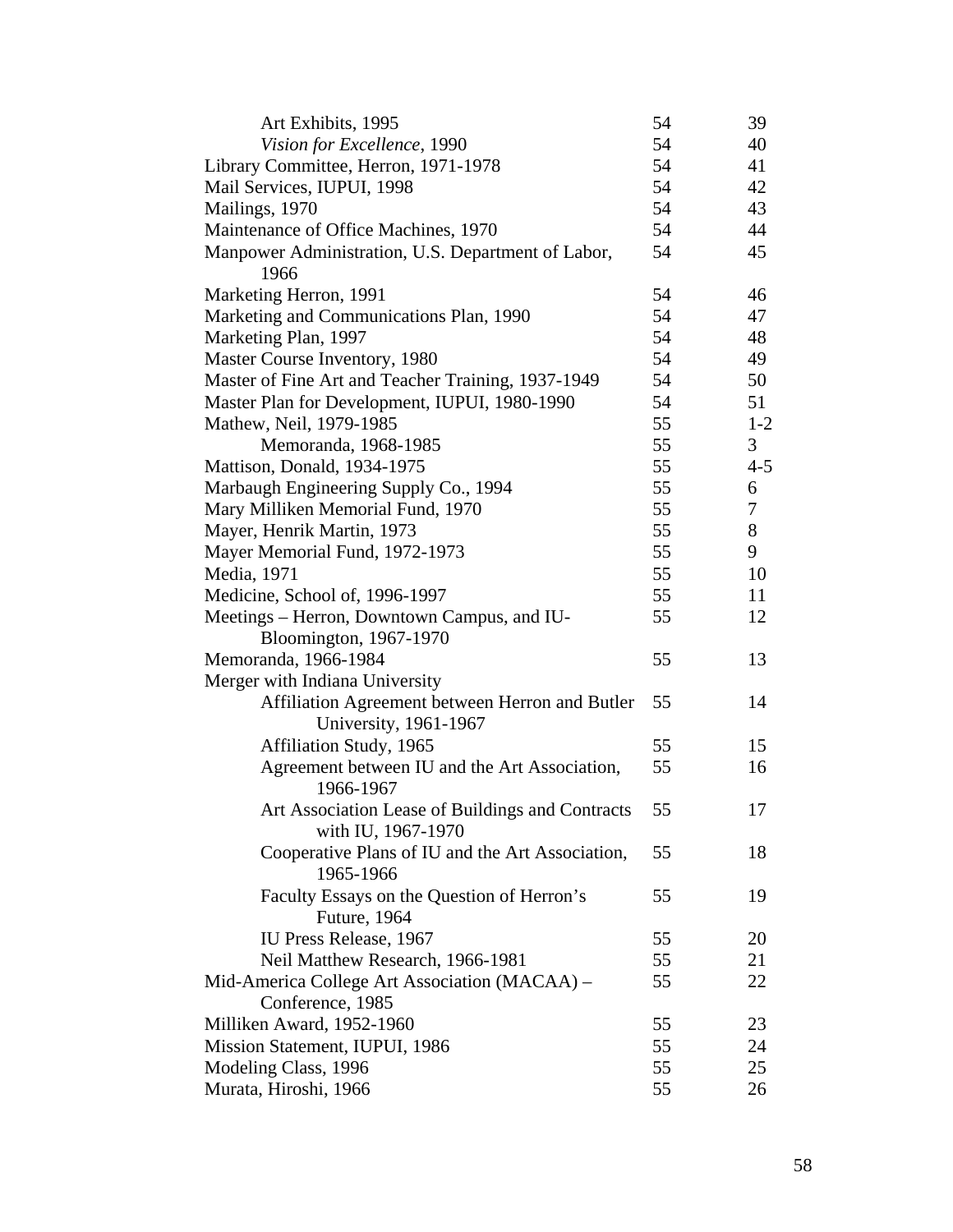| Museum Move/Herron Takeover by Indiana University,      | 55 | 27             |
|---------------------------------------------------------|----|----------------|
| 1967-1968                                               |    |                |
| National Art Education Association (NAEA), 1966-1967    | 55 | 28             |
| National Association of Schools of Art (NASA), 1961-    | 55 | 29-31          |
| 1975                                                    |    |                |
| Accreditation, 1961-1982                                | 55 | 32-34          |
| Accreditation Form, 1965                                | 55 | 35             |
| <b>Accreditation Materials, 1977</b>                    | 55 | 36             |
| Admissions Conference and Portfolio Days,<br>1976-1979  | 55 | 37             |
| Annual Report, 1981-1982                                | 55 | 38             |
| Board Reports, 1966-1967                                | 55 | 39             |
| Brochures, 1966                                         | 55 | 40             |
| Constitution and Handbook, 1965-1966                    | 55 | 41             |
| Directories, 1961-1970                                  | 55 | 42             |
| Evaluation Report and Responses, 1966                   | 55 | 43             |
| Meetings, 1977-1981                                     | 55 | 44-46          |
| Membership Directories, 1975-1981                       | 56 | $\mathbf{1}$   |
| Publications, 1973-1981                                 | 56 | $\overline{2}$ |
| Reference Books/Instructors' Lists, 1966                | 56 | 3              |
| National Association of Schools of Art and Design       | 56 | $\overline{4}$ |
| (NASAD), 1982                                           |    |                |
| National Council for Accreditation of Teacher Education | 56 | 5              |
| (NCATE) – Evaluation Committee, 1970                    |    |                |
| National Council of Art Administrators, 1973-1974       | 56 | 6              |
| National Council of the Arts in Education, 1966         | 56 | 7              |
| National Endowment for the Arts (NEA) Grants, 1997      | 56 | 8              |
| National Society of Fund Raising Executives (NSFRE),    | 56 | $9-10$         |
| 1995-1997                                               |    |                |
| National Sports Festival, 1981-1982                     | 56 | 11             |
| New Cupboard, 1983                                      | 56 | 12             |
| New Positions Guidelines, 1975-1979                     | 56 | 13             |
| News Bureau, 1970-1979                                  | 56 | 14             |
| News Items, 1969-1993                                   | 56 | $15-16$        |
| Faculty, 1972-1976                                      | 56 | 17             |
| Newsclipping Service, 1970-1971                         | 56 | 18             |
| Newsletter, Material for Herron, 1968                   | 56 | 19             |
| Newsletters, Other, 1970                                | 56 | 20             |
| Newspaper Clippings, 1933-1990                          | 56 | 21-38          |
| Newspaper Clippings, 1986-1989                          | 57 | $1 - 2$        |
| Alumni, 1974-1977                                       | 57 | 3              |
| Art, 1977                                               | 57 | 4              |
| Faculty and Staff, 1974-1977                            | 57 | 5              |
| <b>Obituaries</b> , 1981-1988                           | 57 | 6              |
| Programs, 1974-1977                                     | 57 | 7              |
| School and Faculty, 1980-1982                           | 57 | 8              |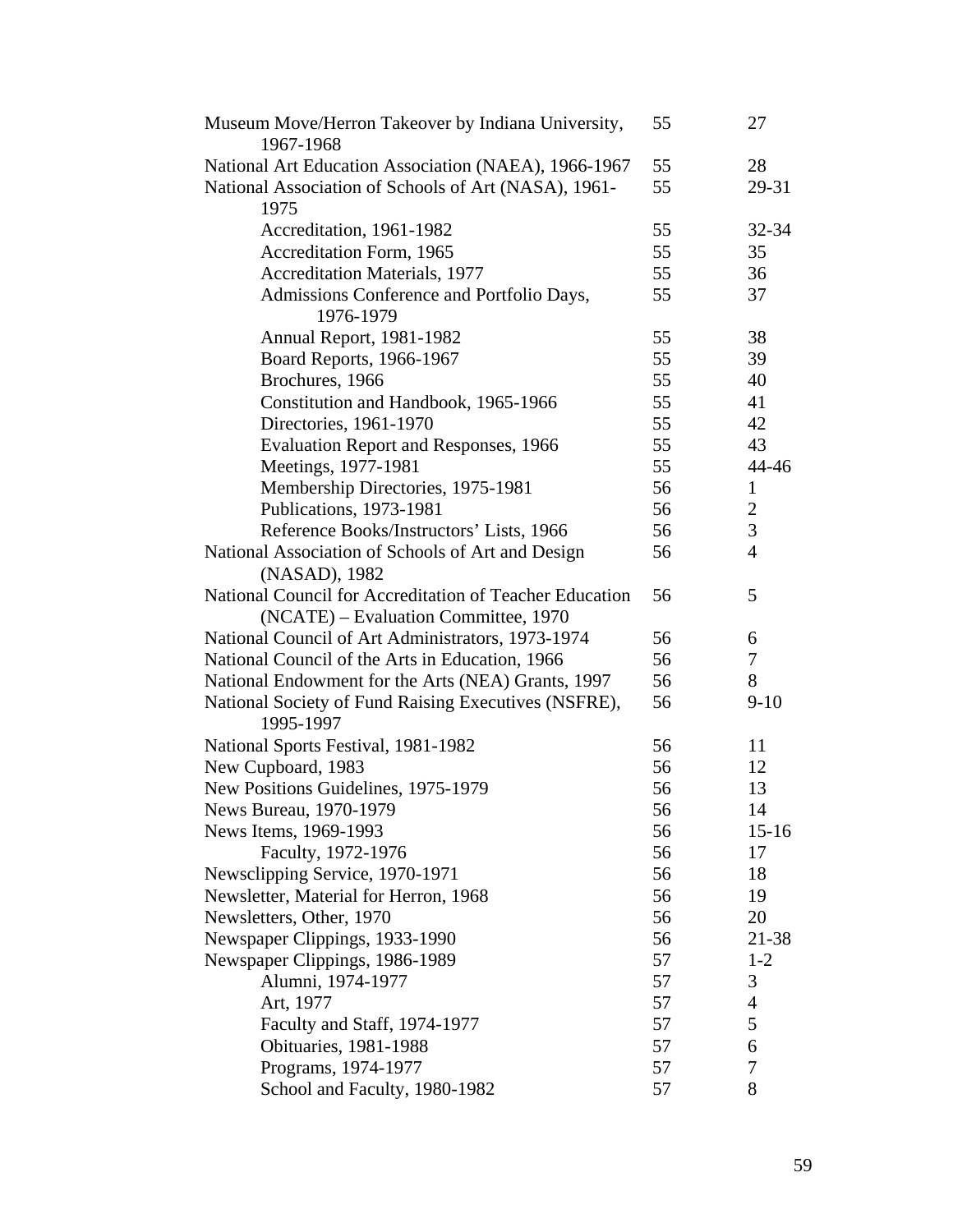| Students, 1974-1976                                 | 57 | 9         |
|-----------------------------------------------------|----|-----------|
| North Central Association (NCA)                     |    |           |
| Accreditation, 1991-1992                            | 57 | $10 - 11$ |
| <b>Accreditation Material, 1972</b>                 | 57 | 12        |
| Accreditation Report, 1963                          | 57 | 13        |
| Accreditation Self-Study, 1982                      | 57 | 14        |
| Status Report on the Herron School of Art, 1963     | 57 | 15        |
| Notes and Ideas, 1969-1970                          | 57 | $16-17$   |
| Nursing, School of $-$ <i>Pulse</i> , 1998          | 57 | 18        |
| O'Hara Classes, 1937-1938                           | 57 | 19        |
| Open House, 1970-1981                               | 57 | $20 - 23$ |
| Organizational Chart, IUPUI, 1979-1981              | 57 | 24        |
| Organizational Manual, Indiana University, 1984     | 57 | $25 - 27$ |
| Parking, n.d.                                       | 57 | 28        |
| Pay Advices, 1967-1968                              | 57 | 29        |
| Peterson's Guides, 1980-1981                        | 57 | 30        |
| Philanthropy Workshops at University Library, 1997  | 57 | 31        |
| Photography, 1961-1966                              | 57 | 32        |
| Photography Bachelor of Fine Arts (BFA) Program,    | 57 | 33        |
| 1978                                                |    |           |
| Photography Survey, 1982                            | 57 | 34        |
| Placement Advisory Committee, 1976-1978             | 57 | 35        |
| Plan for Assessment of Student Achievement, 1994    | 57 | 36        |
| Planning                                            |    |           |
| Five-Year Plan, 1989-1991                           | 57 | 37        |
| Long-Range, 1982-1983                               | 57 | 38        |
| New Herron Building, 1983-1985                      | 57 | 39        |
| Planning and Institutional Improvement – Annual     | 57 | 40        |
| Report, 1994                                        |    |           |
| Porcelain Project, 1981-1982                        | 57 | 41        |
| Position Description Questionnaire, 1977            | 57 | 42        |
| Practice Teaching, Herron Students Doing, 1966-1967 | 57 | 43        |
| Practice Teaching, Information Concerning, 1965     | 57 | 44        |
| Pre-College Art Workshop, 1973                      | 57 | 45        |
| Pre-College Waiver Letters, 1979-1980               | 57 | 46        |
| Press Releases and Publicity, 1958-1969             | 57 | 47-49     |
| Press Releases and Publicity, 1970-2000             | 58 | $1 - 2$   |
| Professional Practice Program, IUPUI, 1978-1980     | 58 | 3         |
| Program Coordinators Meeting, 1981                  | 58 | 4         |
| Program Development – Ceramics, Photography,        | 58 | 5         |
| Woodworking Design, 1984                            |    |           |
| Program Information, 1978-1982                      | 58 | 6         |
| Program Review, Herron, 1997                        | 58 | 7         |
| Property Appraisal, Herron, 2001                    | 58 | 8         |
| Prospect Assignment, Request for, 1997              | 58 | 9         |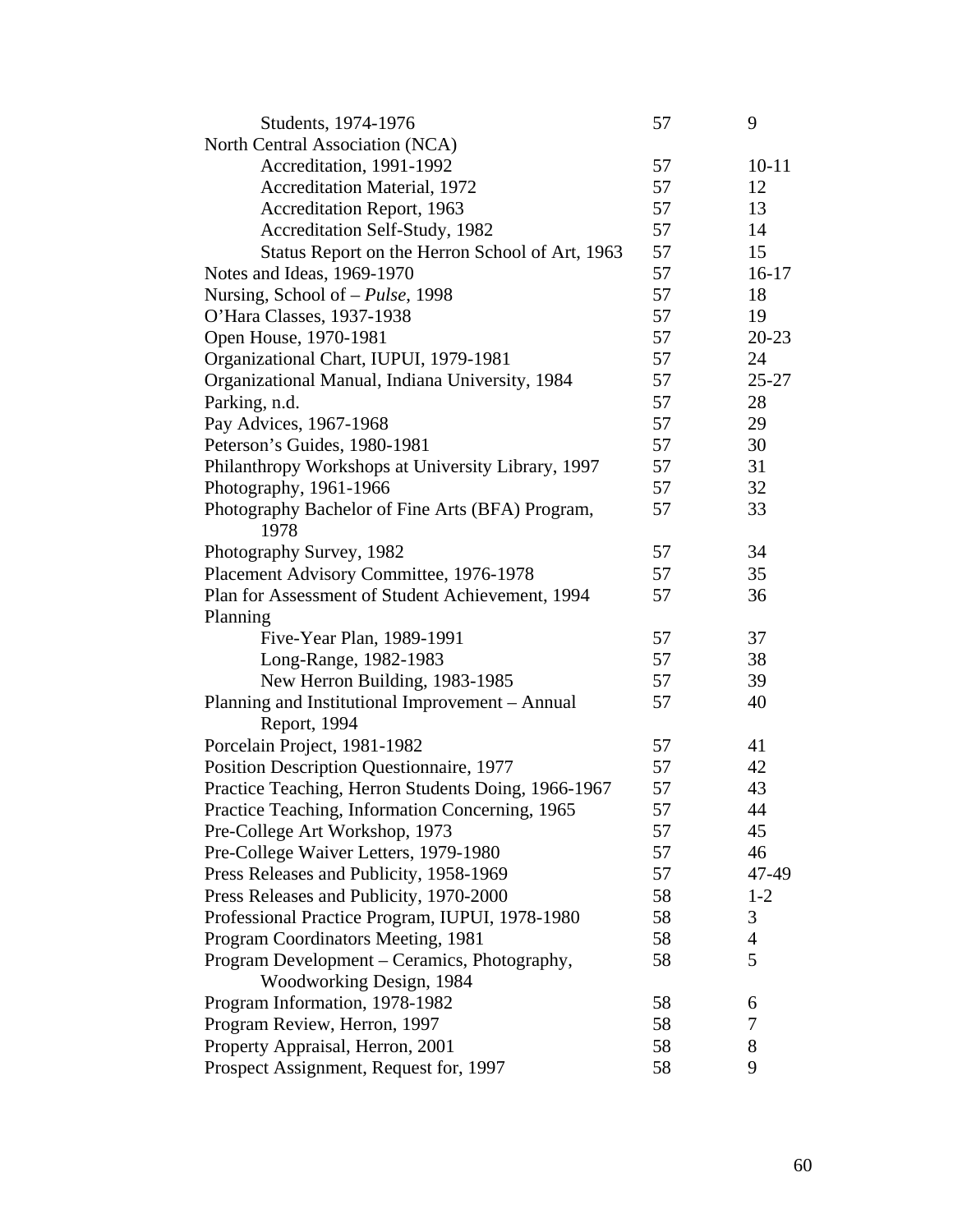| Prospect Management Program Review Report, 1989-<br>1990     | 58 | 10             |
|--------------------------------------------------------------|----|----------------|
| Prospect Research Request Form, 1996                         | 58 | 11             |
| Public Affairs and Grants, 1978-1987                         | 58 | 12             |
| Public Relations, 1954-1996                                  | 58 | $13 - 17$      |
| ArtTimes 90, 1992-1993                                       | 58 | 18             |
| Indianapolis Magazine, 1977                                  | 58 | 19             |
| Public Relations/Marketing/Development Plan, 1995-           | 58 | 20             |
| 1996                                                         |    |                |
| Publication Information, 1971-1974                           | 58 | 21             |
| Publications Committee, 1974-1975                            | 58 | 22             |
| Publicity Flier, 1993-1994                                   | 58 | 23             |
| Questionnaire Forms and Results, 1973                        | 58 | 24             |
| Recorder, 1971-1972                                          | 58 | 25             |
| Recorder's Office – Registration, 1974-1987                  | 58 | 26             |
| Recording and Registration Functions, 1977                   | 58 | 27             |
| Recruitment Policies and Forms, 1965-1974                    | 58 | 28             |
| Recruitment and Retention Committee, IUPUI, 1980-            | 58 | 29             |
| 1981                                                         |    |                |
| Recycling, 1990                                              | 58 | 30             |
| Registrar, 1971                                              | 58 | 31             |
| Registration, 1975-1981                                      | 58 | 32             |
| Registration for Butler Students, Information on, n.d.       | 58 | 33             |
| Renovation, 1978                                             | 58 | 34             |
| Resource Access Project, 1998                                | 58 | 35             |
| Research and Creative Activity, 1987-1990                    | 58 | 36             |
| Resources and Planning Committee, IUPUI, 1977-1979           | 58 | 37             |
| Retention Committee, Herron, 1979-1980                       | 59 | $\mathbf{1}$   |
| Room Schedule Sheets and Maps of Rooms, 1973                 | 59 | $\overline{2}$ |
| Room Scheduling Advisory Committee, IUPUI, 1980-<br>1981     | 59 | 3              |
| Route Sheets, Research and Sponsored Programs, 1978-<br>1980 | 59 | 4              |
| Salary Data, 1975-1977                                       | 59 | 5              |
| Sales and Service, General, 1968-1969                        | 59 | 6              |
| Satellite Programs Task Force, 1976-1980                     | 59 | 7              |
| Saturday School, 1989-1998                                   | 59 | 8              |
| Cindy Borgmann Notes, n.d.                                   | 59 | 9              |
| Schedules, 1962-1998                                         | 59 | $10 - 21$      |
| Scheduling Information, 1979                                 | 59 | 22             |
| Schlebecker, Gene, 1967-1970                                 | 59 | 23             |
| Scholarship Awards, 1922-1964                                | 59 | 24-27          |
| Scholarship Funds, 1966-1969                                 | 59 | 28             |
| Scholarships, 1921-1994                                      | 59 | 29-38          |
| Accounts, 1984-1988                                          | 59 | 39             |
| Alliance, 1968-1970                                          | 59 | 40             |
|                                                              |    |                |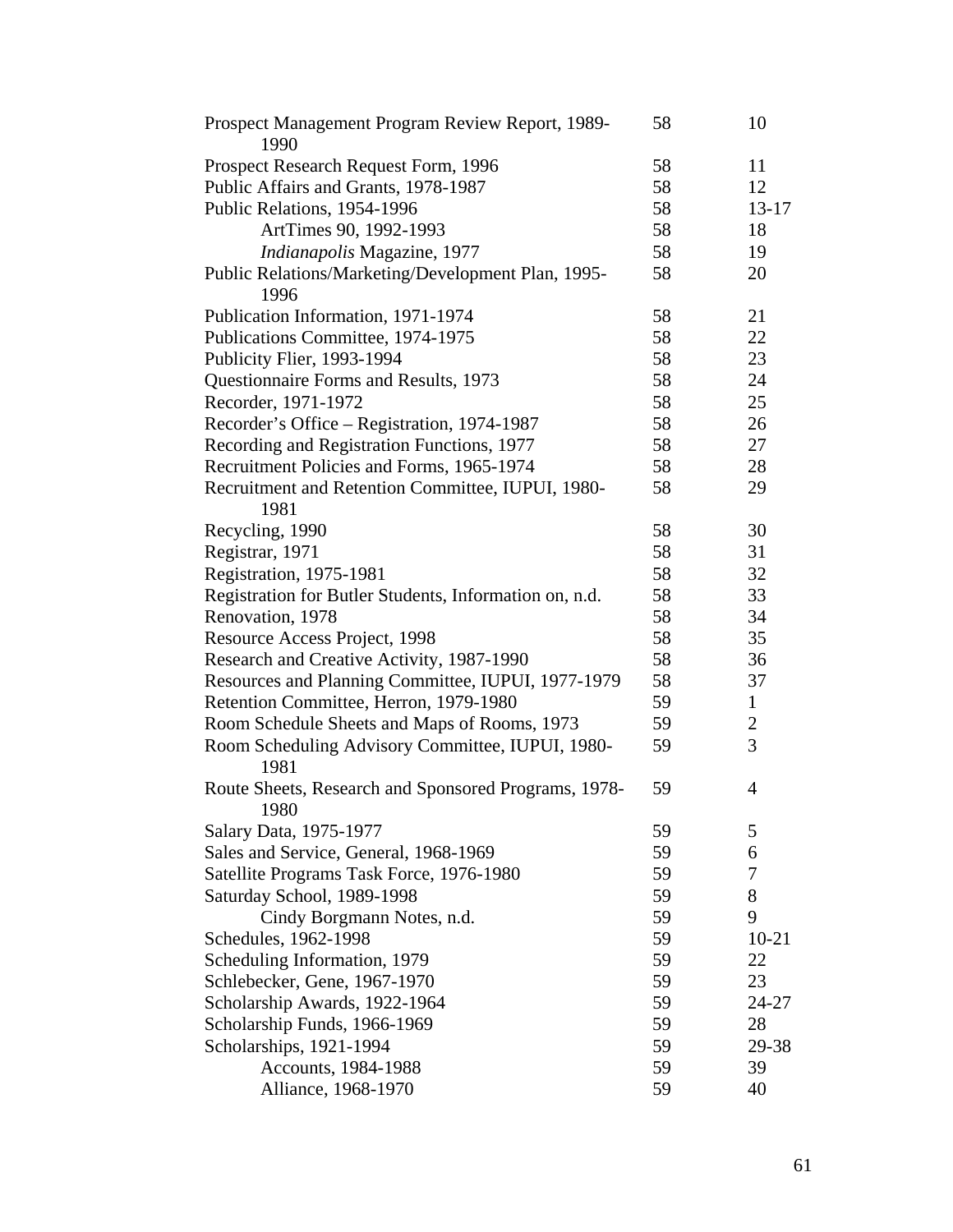| Alumni, 1968-1969                              | 59 | 41             |
|------------------------------------------------|----|----------------|
| American Art Clay Company, 1989                | 59 | 42             |
| Architectural Center Bookstore, 1989           | 60 | $\mathbf{1}$   |
| Art Association, 1966-1970                     | 60 | $2 - 3$        |
| Bartlett Scholarship, William B., 1989         | 60 | $\overline{4}$ |
| Bates, Inc., 1989                              | 60 | 5              |
| Berkshire Painting Award, Robert, 1989         | 60 | 6              |
| Borders Bookstore, 1989                        | 60 | 7              |
| Bratton Scholarships, 1989                     | 60 | 8              |
| Broadbent Scholarship, Adah, 1990              | 60 | 9              |
| Burgess Scholarship, Ken, 1989-1990            | 60 | 10             |
| Coler Scholarship, 1968-1970                   | 60 | 11             |
| County Scholarships, 1919-1930                 | 60 | 12             |
| Dabbs Charitable Annuity, Elizabeth, 1993-1994 | 60 | 13             |
| Donations to Scholarship Funds, 1963-1965      | 60 | 14             |
| Firehouse Colorlab, 1989                       | 60 | 15             |
| Ford Scholarship, 1968-1970                    | 60 | 16             |
| Grimes Scholarship, Florence, 1985-1989        | 60 | 17             |
| Hulman "500" Posters, Anton, 1988-1989         | 60 | 18             |
| Indiana Artist-Craftsman Award, 1979-1989      | 60 | 19             |
| Landers Scholarship, 1968-1970                 | 60 | 20             |
| Lilly Scholarship, Evan F., 1987-1995          | 60 | 21             |
| Lynn Scholarship, 1969-1970                    | 60 | 22             |
| Mattison Scholarship, Donald, 1995             | 60 | 23             |
| Michaels Stores, 1989                          | 60 | 24             |
| Milliken Recipients, 1991                      | 60 | 25             |
| Modern Photo, 1989                             | 60 | 26             |
| Northwest Lumber, 1989                         | 60 | 27             |
| Platz, Mary n.d.,                              | 60 | 28             |
| Rubins Scholarship Fund, David K., 1985-1986   | 60 | 29             |
| Scholarship Endowment Funds, 1990-1998         | 60 | $30 - 31$      |
| Scholarships and Trust Funds, 1967-1970        | 60 | 32             |
| Stout Scholarship, 1968-1970                   | 60 | 33             |
| Superior Distributing, 1989                    | 60 | 34             |
| Van Sickle Scholarship, Joseph, 1988-1991      | 60 | 35             |
| Veitor Scholarship, 1984-1988                  | 60 | 36             |
| Weimar Typesetting, 1989                       | 60 | 37             |
| Wells Scholars, Herman B, 1989                 | 60 | 38             |
| Wolcott Bequest, 1988-1989                     | 60 | 39             |
| Yeager Memorial Scholarship, Charles G., 1988- | 60 | 40             |
| 1989                                           |    |                |
| Yearly Estimates of Scholarship Funds, 1963-   | 60 | 41             |
| 1970                                           |    |                |
| Scholarships and Financial Aid, 1967-1970      | 60 | 42             |
| <b>Scholastic Standing Committee, 1968</b>     | 60 | 43             |
| School Activities, 1969                        | 60 | 44             |
|                                                |    |                |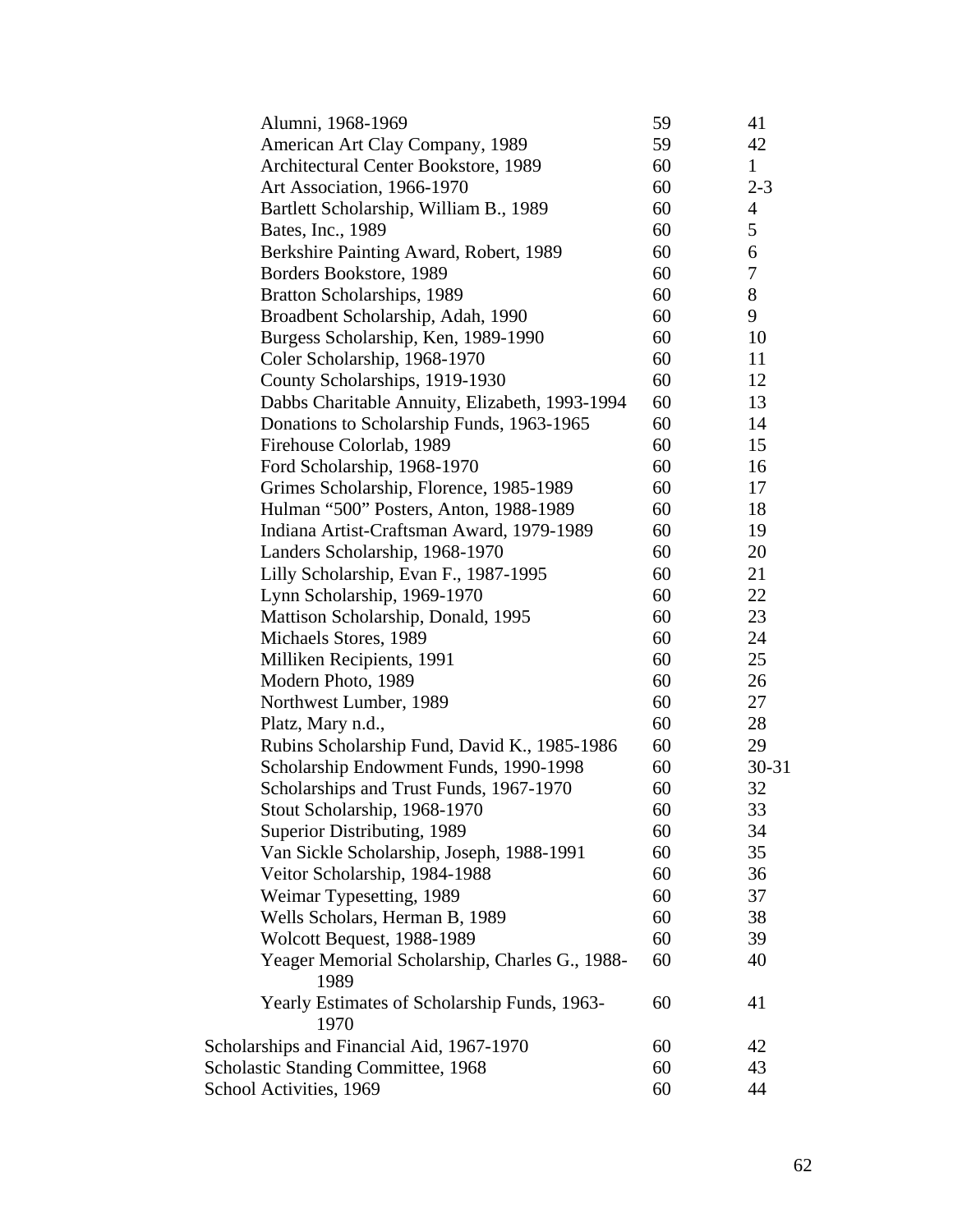| School Plan Resource Book, 1993                     | 60 | 45             |
|-----------------------------------------------------|----|----------------|
| Science, School of – Catalyst, 1996                 | 60 | 46             |
| Sculpture, 1973-1981                                | 60 | 47             |
| Selective Service, 1971                             | 60 | 48             |
| Self-Study, 1982                                    | 60 | 49-50          |
| Self-Study Narrative, First Draft, 1992             | 60 | 51             |
| Senior Yearbook, 1965-1968                          | 60 | 52             |
| Service Course Requests, Allied Health and Columbus | 60 | 53             |
| Center, 1971-1972                                   |    |                |
| Shortridge High School – Performing Arts Advisory   | 60 | 54             |
| Committee, 1981-1982                                |    |                |
| Shover, Edna Mann, 1924-1929                        | 60 | 55             |
| Signage Committee, IUPUI, 1977-1978                 | 60 | 56             |
| "Song for the Art School of the John Herron Art     | 60 | 57             |
| Institute," 1926                                    |    |                |
| South Bend-St. Joseph County College Fair, 1980     | 60 | 58             |
| Space Information/Loss of CA 405, 1978-1982         | 60 | 59             |
| Special Students, 1958                              | 60 | 60             |
| Stahr, Special Report by President Elvis, 1968      | 60 | 61             |
| Staff, Herron, 1977-1979                            | 60 | 62             |
| Staff Council, IUPUI, 1995-1997                     | 61 | $\mathbf{1}$   |
| Staff Information, 1981-1982                        | 61 | $\overline{c}$ |
| Staff Meeting, 1961                                 | 61 | 3              |
| State Scholarship Commission of Indiana, 1966       | 61 | $\overline{4}$ |
| Stewardship Letter, 1986                            | 61 | 5              |
| Stewart Center Gallery – Purdue, 1999               | 61 | 6              |
| <b>Strategic Directions, 1996</b>                   | 61 | 7              |
| Student Activities Committee, 1968-1969             | 61 | 8              |
| Student Advisory Board, 1980-1981                   | 61 | 9              |
| Student Affairs, 1978-1988                          | 61 | 10             |
| Student Affairs Committee, Herron, 1972-1986        | 61 | $11 - 13$      |
| Student Employment, 1976-1978                       | 61 | 14             |
| Student Handbook, 1982-1983                         | 61 | 15             |
| Student Life, 1962-1970                             | 61 | 16             |
| Student Organization Account, 1968-1969             | 61 | 17             |
| <b>Student Policies, 1968</b>                       | 61 | 18             |
| Student Services, 1971                              | 61 | 19             |
| Students, 1970-1971                                 | 61 | 20             |
| Students, Information for, n.d.                     | 61 | 21             |
| Summer Jobs with Indiana, 1969-1970                 | 61 | 22             |
| <b>Summer Session Questionnaire, 1972</b>           | 61 | 23             |
| Support Staff Workshop, 1991                        | 75 | $\mathbf{1}$   |
| Syllabi, Herron, 1969-1972                          | 61 | 24             |
| Syllabi and Course Outlines, 1972                   | 61 | 25             |
| Talbot Gallery, 1967                                | 61 | 26             |
| Talbot Village, 1970                                | 61 | 27             |
|                                                     |    |                |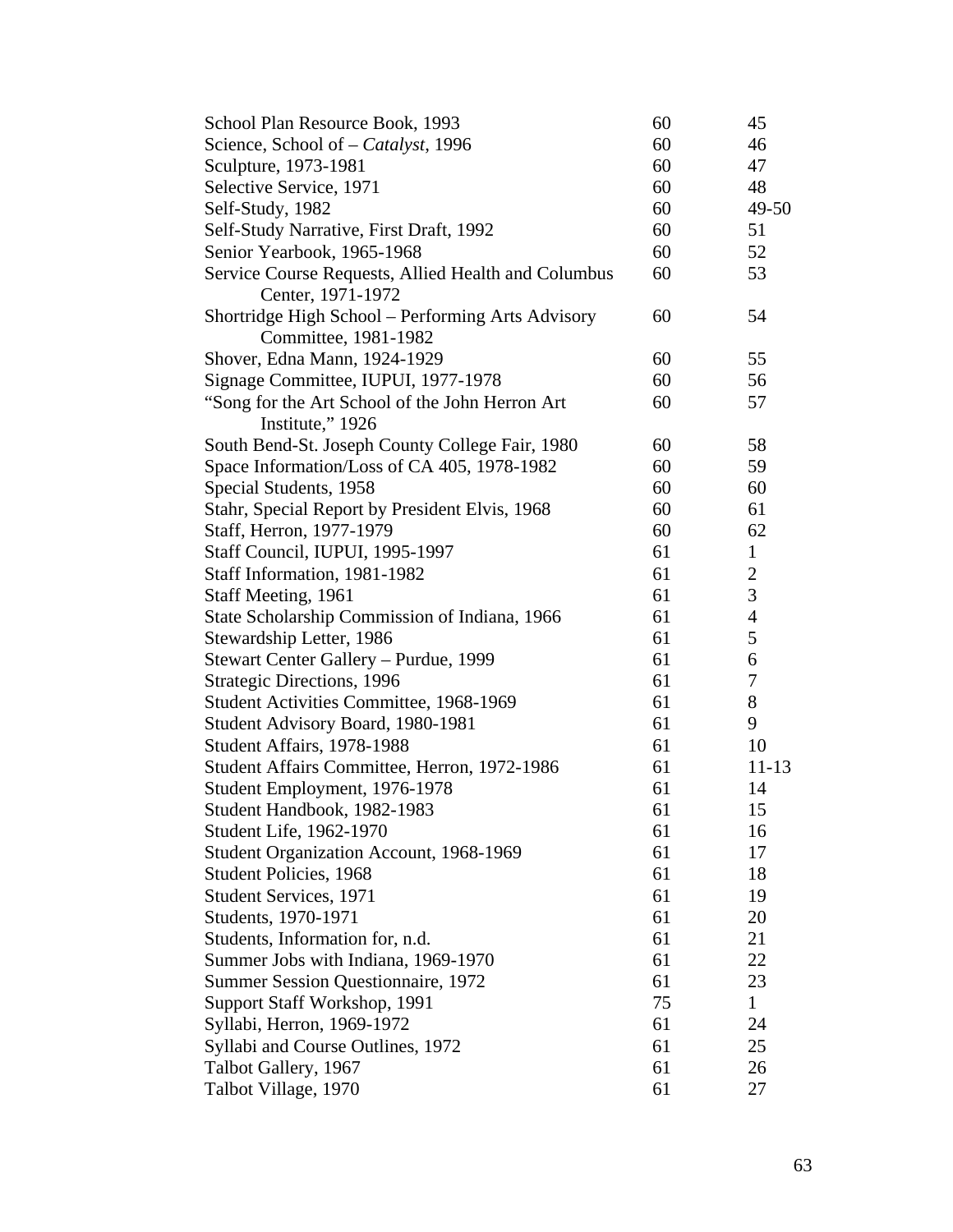| <b>Talent Utilization Through Educational Opportunity</b>    | 61 | 28 |
|--------------------------------------------------------------|----|----|
| Resources (TUTEOR), 1967                                     |    |    |
| Taylor, Benjamin DeBrie, 1970                                | 61 | 29 |
| Teacher Certification Program, Proposed Revision of,         | 61 | 30 |
| 1961-1964                                                    |    |    |
| <b>Teacher Education</b>                                     |    |    |
| Guide for Herron Students on Third Year, 1966-<br>1967       | 61 | 31 |
| Herron's Status with the State of Indiana, 1956-<br>1969     | 61 | 32 |
| Old Plan for, 1958                                           | 61 | 33 |
| Programs for Butler Students in Arts and Crafts,             | 61 | 34 |
| 1964                                                         |    |    |
| State Approval, 1962-1964                                    | 61 | 35 |
| <b>Teacher Training</b>                                      |    |    |
| Butler University, 1924-1933                                 | 61 | 36 |
| Course, 1923-1940                                            | 61 | 37 |
| Indiana University, 1923-1933                                | 61 | 38 |
| Teaching, Bulletins on, 1937-1958                            | 61 | 39 |
| "Teaching Art in the Public Schools," 1965                   | 61 | 40 |
| Teaching and Room Schedules, 1966-1967                       | 61 | 41 |
| Telephone, 2000                                              | 61 | 42 |
| Tenure Committee, Herron, 1974                               | 61 | 43 |
| Tenure, Promotion, and Sabbatical Information, 1965-<br>1986 | 61 | 44 |
| Tippecanoe College Fair, Purdue University, 1980             | 61 | 45 |
| Title VI (Notes), 1966                                       | 61 | 46 |
| Transcripts Sent to Butler for Teacher Education             | 61 | 47 |
| Students, 1965-1966                                          |    |    |
| Travel, 1979-1980                                            | 61 | 48 |
| Typography, 1978                                             | 61 | 49 |
| Undergraduate Academic Coordinating Council, 1981-<br>1982   | 61 | 50 |
| Undergraduate Education Center (UEC), 1997                   | 61 | 51 |
| United Student Aid (USA) Funds, 1963-1969                    | 61 | 52 |
| University College, 1998                                     | 61 | 53 |
| University Directives, 1969-1971                             | 61 | 54 |
| University Division – Advisory Committee, 1975-1981          | 61 | 55 |
| University Structure, Documents Related to, 1970-1975        | 61 | 56 |
| Utilization Analysis/Goals and Timetable Form, 1980          | 61 | 57 |
| Vacations, 1968-1970                                         | 61 | 58 |
| Veterans Accreditation, 1968                                 | 61 | 59 |
| <b>Veterans Administration</b>                               |    |    |
| Approval for Training Under Public Law 550,<br>1952-1960     | 61 | 60 |
| Army Contracts, 1947-1963                                    | 61 | 61 |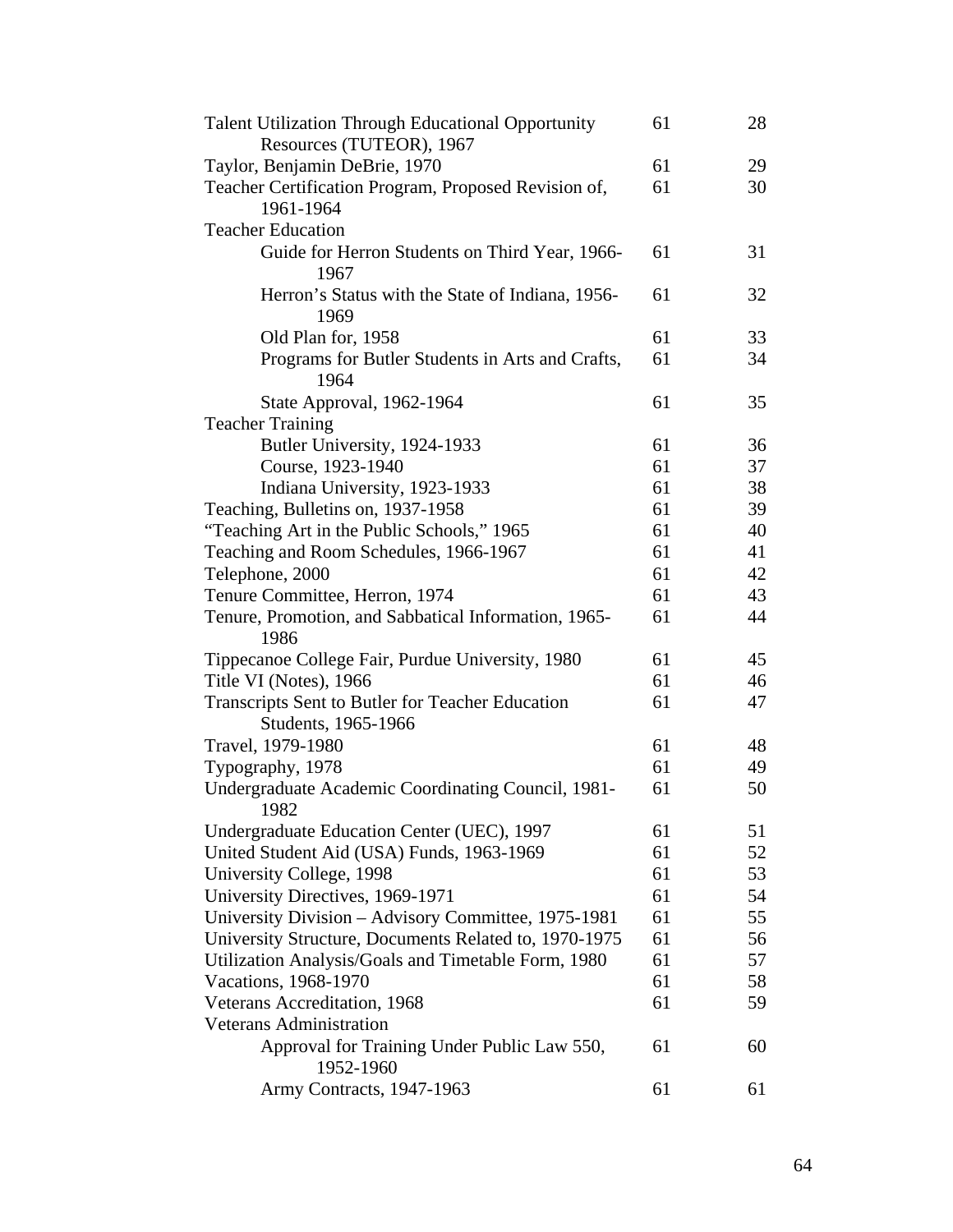| Contracts, 1944-1960                                 | 61 | 62                      |
|------------------------------------------------------|----|-------------------------|
| "Contracts and Payments for the Education or         | 62 | $\mathbf{1}$            |
| Training of Veterans in Schools, Colleges,           |    |                         |
| and Universities," 1950                              |    |                         |
| Forms, 1952-1961                                     | 62 | $\overline{\mathbf{c}}$ |
| Public Laws 16 and 346 Contracts, 1954-1955          | 62 | 3                       |
| Regulations - Public Law 550, 1952-1964              | 62 | $\overline{4}$          |
| Veterans Enrollment Lists, 1946-1953                 | 62 | 5                       |
| Visiting Artist Committee, 1989-1990                 | 62 | 6                       |
| Visiting Artist Fund, 1987-1989                      | 62 | $\tau$                  |
| Visiting Artists, 1964-2000                          | 62 | $8 - 14$                |
| Visiting Artists, 1991                               | 76 | $\mathbf{1}$            |
| Corporate Sponsorship Proposal, 1990-1991            | 62 | 15                      |
| Fliers, n.d.                                         | 62 | 16                      |
| Visual Communication Program, 1980-1982              | 62 | 17                      |
| Position, 1970                                       | 62 | 18                      |
| Volunteer Recruitment, 1997                          | 62 | 19                      |
| Von Schlegell Sculpture, 1972-1979                   | 62 | 20                      |
| Voos, William - Memoranda, 1985-1986                 | 62 | 21                      |
| Web Page, Herron, 1997                               | 62 | 22                      |
| Weber, Arthur, 1971-1975                             | 62 | 23                      |
| Memoranda, 1975-1985                                 | 62 | 24                      |
| Weekend College, 1980                                | 62 | 25                      |
| Well House Society, 2000                             | 62 | 26                      |
| White River State Park, 1999                         | 75 | $\overline{2}$          |
| <b>Wolcott Award, 1960-1968</b>                      | 62 | $27 - 34$               |
| Women, Higher Education, and the Law, 1972           | 62 | 35                      |
| Woodworking Fund, 1986-1988                          | 62 | 36                      |
| Work-Study, 1966-1971                                | 62 | $37-40$                 |
| World War I Veterans, 1922-1924                      | 62 | 41                      |
| Academic Records, 1933-1997                          |    |                         |
| Advertising Art Advisory Board, 1959-1961            | 62 | 42                      |
| Advertising Art Courses, 1958-1964                   | 62 | 43-45                   |
| Adverising Art Courses, 1961-1966                    | 75 | 3                       |
| Art Education, Master of, 1979                       | 75 | $\overline{4}$          |
| Art History Courses, 1954-1983                       | 62 | 46-47                   |
| Art Professions, n.d.                                | 62 | 48                      |
|                                                      | 62 | 49                      |
| Cartoon Courses, n.d.                                |    |                         |
| Class Syllabi, 1963-1964                             | 75 | 5                       |
| Commercial Art Courses, 1935-1953                    | 62 | 50-56                   |
| Commercial Art Courses, 1957-1963                    | 75 | 6                       |
| Commercial Course Suggestions, n.d.                  | 62 | 57                      |
| Commercial Drawing and Fashion Illustration Courses, | 62 | 58                      |
| 1963-1964                                            |    |                         |
| <b>Communications Courses, 1965</b>                  | 62 | 59                      |
| Composition Courses, 1933-1963                       | 62 | 60-71                   |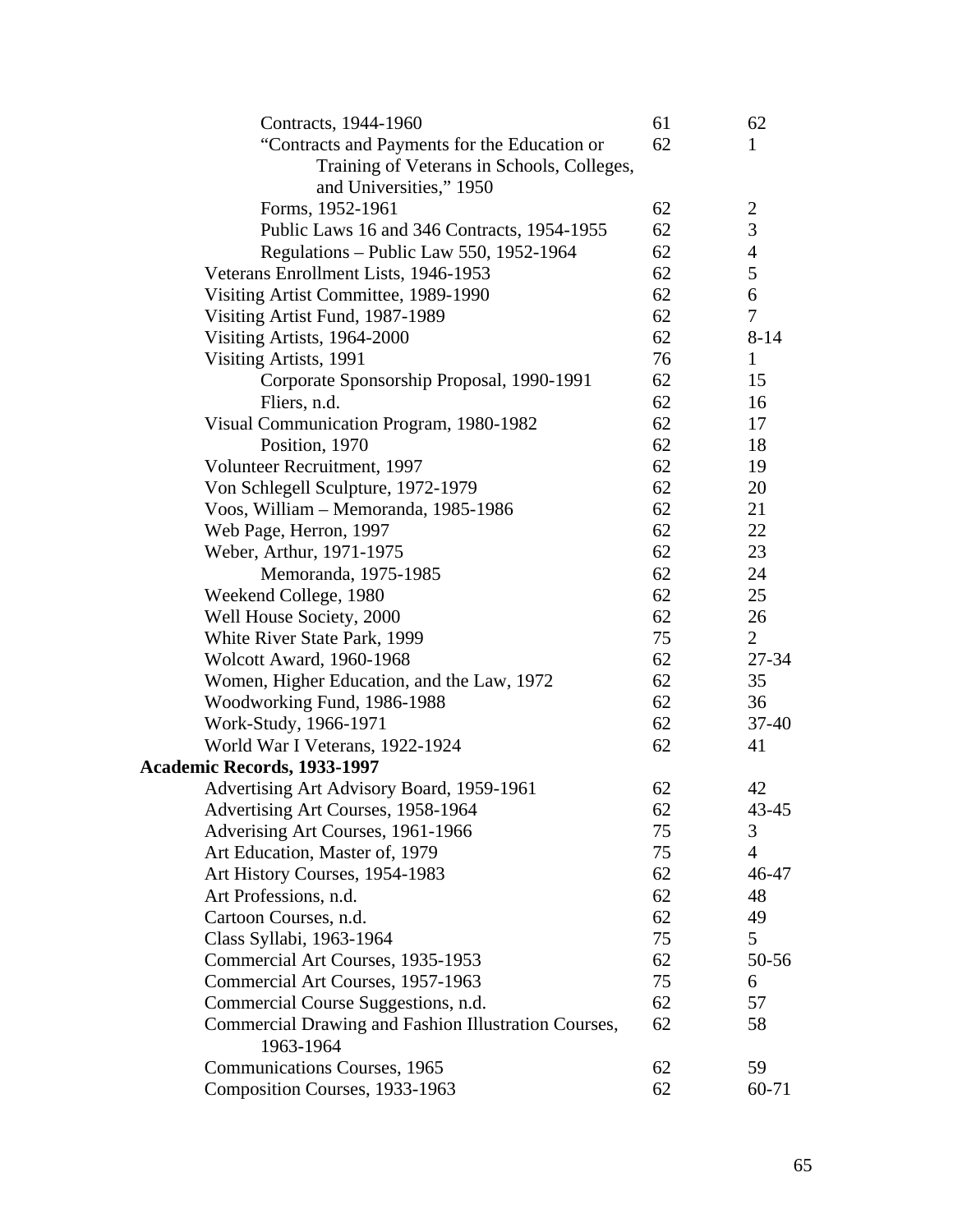| Courses – Loads, Enrollment, Schedule, and Curriculum, | 63 | $\mathbf{1}$   |
|--------------------------------------------------------|----|----------------|
| 1964-1965                                              |    |                |
| <b>Curriculum Considerations, 1966</b>                 | 63 | $\mathbf{2}$   |
| Curriculum Development, 1957-1963                      | 63 | 3              |
| Departments, 1966-1967                                 | 63 | $\overline{4}$ |
| Design Courses, 1949-1967                              | 63 | $5 - 15$       |
| Design Courses, 1955-1960                              | 75 | $\tau$         |
| Design and Commercial Art Courses, 1950                | 63 | 16             |
| Drawing Courses, 1963-1966                             | 63 | $17 - 18$      |
| <b>English Composition Courses, 1964</b>               | 63 | 19             |
| Evening School Courses, 1965-1966                      | 63 | 20             |
| Film Courses, 1968                                     | 63 | 21             |
| Fine Arts Courses, 1963-1964                           | 63 | 22             |
| Grades, 1968                                           | 63 | 24             |
| Interior Decorating Course, 1952                       | 63 | 25             |
| Interrelation of the Arts, 1954-1955                   | 63 | 26             |
| Lithography Courses, 1949-1966                         | 63 | 27-28          |
| Mural Courses, 1949-1956                               | 63 | 29-30          |
| Painting Courses, 1946-1965                            | 63 | $31 - 34$      |
| Painting, History of, 1951-1965                        | 63 | $35 - 36$      |
| Perspective Courses, 1964-1965                         | 63 | $37 - 38$      |
| Photography Courses, 1964-1966                         | 63 | $39-40$        |
| Proposed Academic Program - 4-Year Degree, 1966        | 63 | 41             |
| Psychology, Introduction to, 1964                      | 63 | 42             |
| Saturday High School Class, n.d.                       | 63 | 43             |
| Sculpture Courses, 1961-1966                           | 63 | 44             |
| Sculpture Facilities, n.d.                             | 63 | 45             |
| Teacher Education Course, 1964                         | 63 | 46             |
| Travel Programs, 1997                                  | 63 | 47             |
| <b>Visual Communication Courses, 1966</b>              | 63 | 48             |
| Watercolor Class, 1956                                 | 75 | 8              |
| Woodblock Course, 1964-1965                            | 63 | 49             |
| Faculty Records, 1930-2003                             |    |                |
| Aguet, Henry – Sabbatical Leave Report, 1985           | 63 | 50             |
| Davis, Harry, 1965                                     | 75 | 12             |
| <b>Evaluations by Students</b>                         |    |                |
| Baber, Lance, 1987-1993                                | 63 | 51-52          |
| Brown, Paul, 1987-1988                                 | 63 | 53             |
| Burford, Stanley, 1984                                 | 63 | 54             |
| Differding, Paula, 1985                                | 63 | 55             |
| Doherty, Dornith, 1988                                 | 63 | 56             |
| Eickmeier, Valerie, 1986                               | 63 | 57             |
| Fraser, Ian, 1987                                      | 63 | 58             |
| Haines, Charles, 1998                                  | 63 | 59             |
| Herron Faculty, 1995                                   | 63 | 60             |
| Manetta, Ed, 1998                                      | 63 | 61             |
|                                                        |    |                |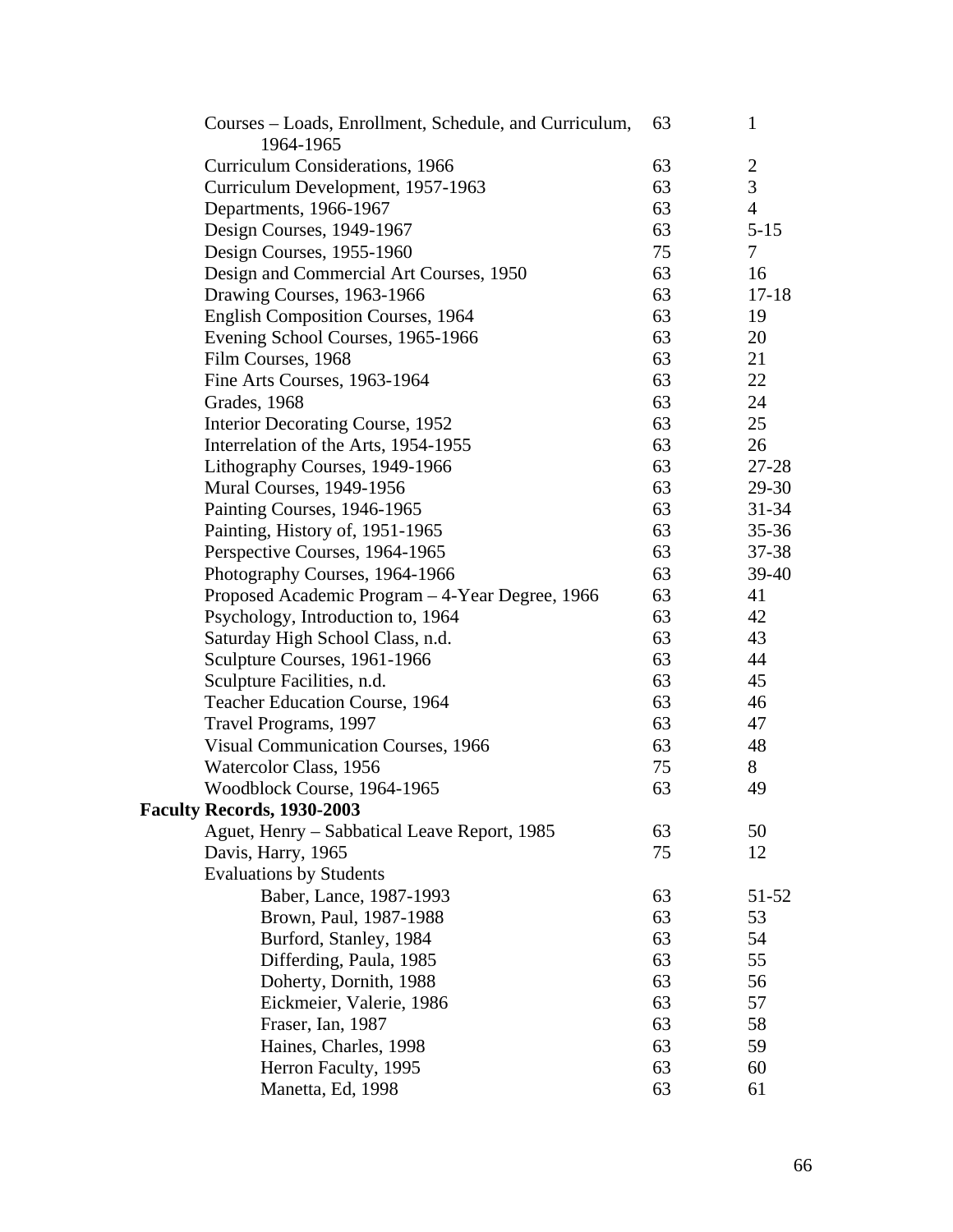| Mannheimer, Steve, 1984-1985                 | 63 | $62 - 63$      |
|----------------------------------------------|----|----------------|
| Michal, Karl, 1986                           | 63 | 64             |
| Miles, Lori, 2001-2002                       | 63 | 65             |
| Part-Time Faculty, 1996                      | 63 | 66             |
| Patterson, Richard, 1997                     | 63 | 67             |
| Royce, Jan, 1997                             | 63 | 68             |
| Scoates, Chris, 1986                         | 63 | 69             |
| Springer, Annemarie, 1985-1987               | 63 | 70             |
| Taylor, William, 1985-1986                   | 63 | 71             |
| Tenebaum-Aguet, Jan, 1985                    | 63 | 72             |
| Wolff, Kevin, 1997-2003                      | 63 | 73             |
| Faculty, Herron, 1930-1990                   | 63 | 74             |
| Reappointments, 1996                         | 63 | 75             |
| Faculty Affairs Committee, Herron, 1972-1973 | 63 | 76             |
| Faculty Affairs Committee, Herron, 1979-1996 | 64 | $1 - 5$        |
| Faculty Council, Herron, 1957-1997           | 64 | $6 - 27$       |
| Agendas, 1970-1973                           | 64 | 28             |
| Constitution and Bylaws, 1968-1971           | 64 | 29             |
| Faculty Council, IUI, 1968                   | 64 | 30             |
| Faculty Handbook, Herron, 1977-1993          | 64 | $31 - 32$      |
| Mannheimer, Steve, 1992-1999                 | 65 | $1 - 2$        |
| Mentoring Survey, 1996                       | 65 | 3              |
| Rehe, Rolf, 1974-1976                        | 65 | $\overline{4}$ |
| Rubins, David, 1973-1997                     | 65 | 5              |
| Teaching Excellence Recognition Award (TERA) |    |                |
| Aguet, Henry, 1998                           | 65 | 6              |
| Baber, Lance, 1998                           | 65 | $\tau$         |
| Borgman, Cindy, 1998                         | 65 | 8              |
| Burford, Stanley, 1998                       | 65 | 9              |
| Dickey, Stephanie, 1998                      | 65 | 10             |
| Differding, Paula, 1998                      | 65 | 11             |
| Doddoli, Adolfo, 1998                        | 65 | 12             |
| Eagerton, Robert, 1998                       | 65 | 13             |
| Eickmeier, Valerie, 1998                     | 65 | 14             |
| Fierke, Peg, 1998                            | 65 | 15             |
| Freeman, Gary, 1998                          | 65 | 16             |
| Law, Aaron, 1998                             | 65 | 17             |
| Mannheimer, Steve, 1998                      | 65 | 18             |
| Nordgulen, Eric, 1998                        | 65 | 19             |
| O'Connell, Kathleen, 1998                    | 65 | 20             |
| Richardson, Mark, 1998                       | 65 | 21             |
| Roberson, Samuel, 1998                       | 65 | 22             |
| Robertson, Jean, 1998                        | 65 | 23             |
| Schreiber, Rachel, 1998                      | 65 | 24             |
| Tenenbaum, Jan, 1998                         | 65 | 25             |
| Tennant, Philip, 1998                        | 65 | 26             |
|                                              |    |                |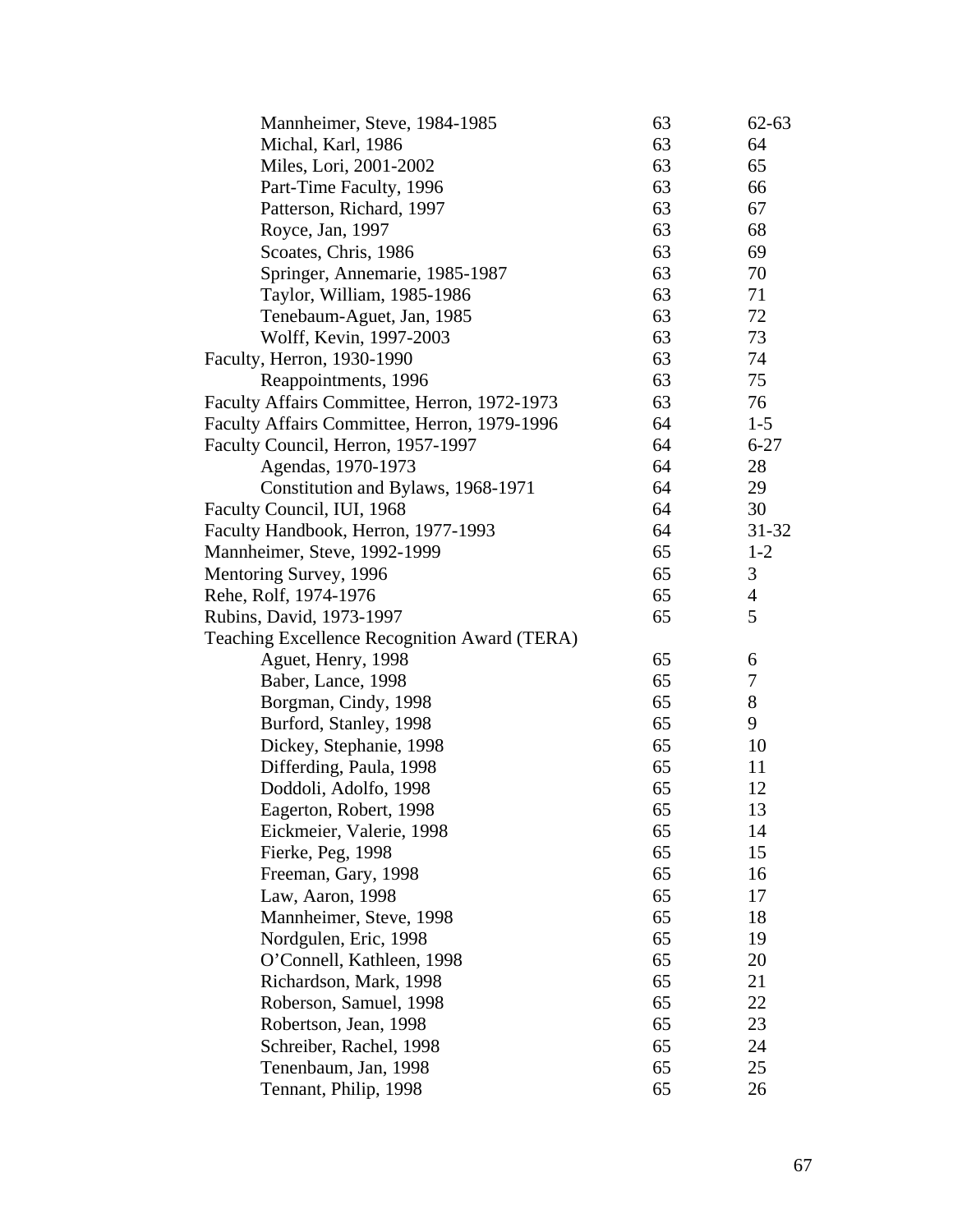| 28<br>Wolff, Kevin, 1998<br>65<br>Student Records, 1936-1988<br>Student Handbooks, 1980-1988<br>65<br>29-30<br>Correspondence<br>Banta, David, 1959<br>31<br>65<br>32<br>65<br>Barnett, Mary Alice, 1949<br>Baugher, Norman, 1960-1961<br>65<br>33<br>65<br>34<br>Bennett, Dixie, 1970<br>65<br>35<br>Camp, Larry, 1961<br>65<br>36<br>Davis, Harry, 1938-1945<br>37<br>Engle, Frank, 1936-1949<br>65<br>38<br>65<br>Hopper, Floyd, 1940<br>Jones, Clifford, 1937-1940<br>65<br>39<br>40<br>Kantzer, H. M., ca. 1944<br>65<br>65<br>41<br>Lee, Jared, 1964-1968<br>42<br>65<br>Lohman, Robert, 1942<br>Martin, Gail, 1939<br>65<br>43<br>65<br>44<br>Miller, Albert, 1950<br>65<br>Parks, Robert, 1943<br>45<br>65<br>46<br>Peterson, Lois, 1947<br>47<br>Prout, George, 1939-1940<br>65<br>48<br>65<br>Ratcliffe, Martha, 1949<br>Savidge, Henrietta, 1941<br>65<br>49<br>Van Sickle, Robert, 1941<br>65<br>50<br>65<br>51<br>Weaver, Robert, 1938-1941<br>52<br>65<br>Zimmerman, Paul, 1947-1967<br>Register, 1902-1923<br>76<br>$2-9$<br>Roll Book, 1920-1925<br>76<br>10<br>76<br>11<br>Cash Accounts, 1902-1906<br>Cash Accounts, 1909-1922<br>77<br>$2 - 4$<br>76<br>12<br>Student Accounts, 1912-1918<br>76<br>13<br>Student Loans, 1942<br><b>Student Work</b><br>53<br>Hire the Handicapped Posters, 1973-1979<br>65<br>Honors and Awards Night Items, n.d.<br>75<br>$13 - 14$<br>Storbridge Special Service Story, ca. 1955<br>14<br>76<br>Typographic Calendars, 1974-1983<br>65<br>54-55<br>Visual Communication, 1955-1979<br>66<br>$1 - 2$<br>Wright, Rose Helen, ca. 1943-1944<br>76<br>$15 - 18$<br>Alumni Records, 1922-2000<br>Alumni Association, 1949-2000<br>$3-6$<br>66<br>Brochure, ca. 1925-ca. 1995<br>7<br>66<br>Constitution, 1969-1975<br>8<br>66<br>9<br>Minutes, 1968-1988<br>66 | Tisnado, Jim, 1998                 | 65 | 27 |
|----------------------------------------------------------------------------------------------------------------------------------------------------------------------------------------------------------------------------------------------------------------------------------------------------------------------------------------------------------------------------------------------------------------------------------------------------------------------------------------------------------------------------------------------------------------------------------------------------------------------------------------------------------------------------------------------------------------------------------------------------------------------------------------------------------------------------------------------------------------------------------------------------------------------------------------------------------------------------------------------------------------------------------------------------------------------------------------------------------------------------------------------------------------------------------------------------------------------------------------------------------------------------------------------------------------------------------------------------------------------------------------------------------------------------------------------------------------------------------------------------------------------------------------------------------------------------------------------------------------------------------------------------------------------------------------------------------------------------------------------------------------------------------------------------------------|------------------------------------|----|----|
|                                                                                                                                                                                                                                                                                                                                                                                                                                                                                                                                                                                                                                                                                                                                                                                                                                                                                                                                                                                                                                                                                                                                                                                                                                                                                                                                                                                                                                                                                                                                                                                                                                                                                                                                                                                                                |                                    |    |    |
|                                                                                                                                                                                                                                                                                                                                                                                                                                                                                                                                                                                                                                                                                                                                                                                                                                                                                                                                                                                                                                                                                                                                                                                                                                                                                                                                                                                                                                                                                                                                                                                                                                                                                                                                                                                                                |                                    |    |    |
|                                                                                                                                                                                                                                                                                                                                                                                                                                                                                                                                                                                                                                                                                                                                                                                                                                                                                                                                                                                                                                                                                                                                                                                                                                                                                                                                                                                                                                                                                                                                                                                                                                                                                                                                                                                                                |                                    |    |    |
|                                                                                                                                                                                                                                                                                                                                                                                                                                                                                                                                                                                                                                                                                                                                                                                                                                                                                                                                                                                                                                                                                                                                                                                                                                                                                                                                                                                                                                                                                                                                                                                                                                                                                                                                                                                                                |                                    |    |    |
|                                                                                                                                                                                                                                                                                                                                                                                                                                                                                                                                                                                                                                                                                                                                                                                                                                                                                                                                                                                                                                                                                                                                                                                                                                                                                                                                                                                                                                                                                                                                                                                                                                                                                                                                                                                                                |                                    |    |    |
|                                                                                                                                                                                                                                                                                                                                                                                                                                                                                                                                                                                                                                                                                                                                                                                                                                                                                                                                                                                                                                                                                                                                                                                                                                                                                                                                                                                                                                                                                                                                                                                                                                                                                                                                                                                                                |                                    |    |    |
|                                                                                                                                                                                                                                                                                                                                                                                                                                                                                                                                                                                                                                                                                                                                                                                                                                                                                                                                                                                                                                                                                                                                                                                                                                                                                                                                                                                                                                                                                                                                                                                                                                                                                                                                                                                                                |                                    |    |    |
|                                                                                                                                                                                                                                                                                                                                                                                                                                                                                                                                                                                                                                                                                                                                                                                                                                                                                                                                                                                                                                                                                                                                                                                                                                                                                                                                                                                                                                                                                                                                                                                                                                                                                                                                                                                                                |                                    |    |    |
|                                                                                                                                                                                                                                                                                                                                                                                                                                                                                                                                                                                                                                                                                                                                                                                                                                                                                                                                                                                                                                                                                                                                                                                                                                                                                                                                                                                                                                                                                                                                                                                                                                                                                                                                                                                                                |                                    |    |    |
|                                                                                                                                                                                                                                                                                                                                                                                                                                                                                                                                                                                                                                                                                                                                                                                                                                                                                                                                                                                                                                                                                                                                                                                                                                                                                                                                                                                                                                                                                                                                                                                                                                                                                                                                                                                                                |                                    |    |    |
|                                                                                                                                                                                                                                                                                                                                                                                                                                                                                                                                                                                                                                                                                                                                                                                                                                                                                                                                                                                                                                                                                                                                                                                                                                                                                                                                                                                                                                                                                                                                                                                                                                                                                                                                                                                                                |                                    |    |    |
|                                                                                                                                                                                                                                                                                                                                                                                                                                                                                                                                                                                                                                                                                                                                                                                                                                                                                                                                                                                                                                                                                                                                                                                                                                                                                                                                                                                                                                                                                                                                                                                                                                                                                                                                                                                                                |                                    |    |    |
|                                                                                                                                                                                                                                                                                                                                                                                                                                                                                                                                                                                                                                                                                                                                                                                                                                                                                                                                                                                                                                                                                                                                                                                                                                                                                                                                                                                                                                                                                                                                                                                                                                                                                                                                                                                                                |                                    |    |    |
|                                                                                                                                                                                                                                                                                                                                                                                                                                                                                                                                                                                                                                                                                                                                                                                                                                                                                                                                                                                                                                                                                                                                                                                                                                                                                                                                                                                                                                                                                                                                                                                                                                                                                                                                                                                                                |                                    |    |    |
|                                                                                                                                                                                                                                                                                                                                                                                                                                                                                                                                                                                                                                                                                                                                                                                                                                                                                                                                                                                                                                                                                                                                                                                                                                                                                                                                                                                                                                                                                                                                                                                                                                                                                                                                                                                                                |                                    |    |    |
|                                                                                                                                                                                                                                                                                                                                                                                                                                                                                                                                                                                                                                                                                                                                                                                                                                                                                                                                                                                                                                                                                                                                                                                                                                                                                                                                                                                                                                                                                                                                                                                                                                                                                                                                                                                                                |                                    |    |    |
|                                                                                                                                                                                                                                                                                                                                                                                                                                                                                                                                                                                                                                                                                                                                                                                                                                                                                                                                                                                                                                                                                                                                                                                                                                                                                                                                                                                                                                                                                                                                                                                                                                                                                                                                                                                                                |                                    |    |    |
|                                                                                                                                                                                                                                                                                                                                                                                                                                                                                                                                                                                                                                                                                                                                                                                                                                                                                                                                                                                                                                                                                                                                                                                                                                                                                                                                                                                                                                                                                                                                                                                                                                                                                                                                                                                                                |                                    |    |    |
|                                                                                                                                                                                                                                                                                                                                                                                                                                                                                                                                                                                                                                                                                                                                                                                                                                                                                                                                                                                                                                                                                                                                                                                                                                                                                                                                                                                                                                                                                                                                                                                                                                                                                                                                                                                                                |                                    |    |    |
|                                                                                                                                                                                                                                                                                                                                                                                                                                                                                                                                                                                                                                                                                                                                                                                                                                                                                                                                                                                                                                                                                                                                                                                                                                                                                                                                                                                                                                                                                                                                                                                                                                                                                                                                                                                                                |                                    |    |    |
|                                                                                                                                                                                                                                                                                                                                                                                                                                                                                                                                                                                                                                                                                                                                                                                                                                                                                                                                                                                                                                                                                                                                                                                                                                                                                                                                                                                                                                                                                                                                                                                                                                                                                                                                                                                                                |                                    |    |    |
|                                                                                                                                                                                                                                                                                                                                                                                                                                                                                                                                                                                                                                                                                                                                                                                                                                                                                                                                                                                                                                                                                                                                                                                                                                                                                                                                                                                                                                                                                                                                                                                                                                                                                                                                                                                                                |                                    |    |    |
|                                                                                                                                                                                                                                                                                                                                                                                                                                                                                                                                                                                                                                                                                                                                                                                                                                                                                                                                                                                                                                                                                                                                                                                                                                                                                                                                                                                                                                                                                                                                                                                                                                                                                                                                                                                                                |                                    |    |    |
|                                                                                                                                                                                                                                                                                                                                                                                                                                                                                                                                                                                                                                                                                                                                                                                                                                                                                                                                                                                                                                                                                                                                                                                                                                                                                                                                                                                                                                                                                                                                                                                                                                                                                                                                                                                                                |                                    |    |    |
|                                                                                                                                                                                                                                                                                                                                                                                                                                                                                                                                                                                                                                                                                                                                                                                                                                                                                                                                                                                                                                                                                                                                                                                                                                                                                                                                                                                                                                                                                                                                                                                                                                                                                                                                                                                                                |                                    |    |    |
|                                                                                                                                                                                                                                                                                                                                                                                                                                                                                                                                                                                                                                                                                                                                                                                                                                                                                                                                                                                                                                                                                                                                                                                                                                                                                                                                                                                                                                                                                                                                                                                                                                                                                                                                                                                                                |                                    |    |    |
|                                                                                                                                                                                                                                                                                                                                                                                                                                                                                                                                                                                                                                                                                                                                                                                                                                                                                                                                                                                                                                                                                                                                                                                                                                                                                                                                                                                                                                                                                                                                                                                                                                                                                                                                                                                                                |                                    |    |    |
|                                                                                                                                                                                                                                                                                                                                                                                                                                                                                                                                                                                                                                                                                                                                                                                                                                                                                                                                                                                                                                                                                                                                                                                                                                                                                                                                                                                                                                                                                                                                                                                                                                                                                                                                                                                                                |                                    |    |    |
|                                                                                                                                                                                                                                                                                                                                                                                                                                                                                                                                                                                                                                                                                                                                                                                                                                                                                                                                                                                                                                                                                                                                                                                                                                                                                                                                                                                                                                                                                                                                                                                                                                                                                                                                                                                                                |                                    |    |    |
|                                                                                                                                                                                                                                                                                                                                                                                                                                                                                                                                                                                                                                                                                                                                                                                                                                                                                                                                                                                                                                                                                                                                                                                                                                                                                                                                                                                                                                                                                                                                                                                                                                                                                                                                                                                                                |                                    |    |    |
|                                                                                                                                                                                                                                                                                                                                                                                                                                                                                                                                                                                                                                                                                                                                                                                                                                                                                                                                                                                                                                                                                                                                                                                                                                                                                                                                                                                                                                                                                                                                                                                                                                                                                                                                                                                                                |                                    |    |    |
|                                                                                                                                                                                                                                                                                                                                                                                                                                                                                                                                                                                                                                                                                                                                                                                                                                                                                                                                                                                                                                                                                                                                                                                                                                                                                                                                                                                                                                                                                                                                                                                                                                                                                                                                                                                                                |                                    |    |    |
|                                                                                                                                                                                                                                                                                                                                                                                                                                                                                                                                                                                                                                                                                                                                                                                                                                                                                                                                                                                                                                                                                                                                                                                                                                                                                                                                                                                                                                                                                                                                                                                                                                                                                                                                                                                                                |                                    |    |    |
|                                                                                                                                                                                                                                                                                                                                                                                                                                                                                                                                                                                                                                                                                                                                                                                                                                                                                                                                                                                                                                                                                                                                                                                                                                                                                                                                                                                                                                                                                                                                                                                                                                                                                                                                                                                                                |                                    |    |    |
|                                                                                                                                                                                                                                                                                                                                                                                                                                                                                                                                                                                                                                                                                                                                                                                                                                                                                                                                                                                                                                                                                                                                                                                                                                                                                                                                                                                                                                                                                                                                                                                                                                                                                                                                                                                                                |                                    |    |    |
|                                                                                                                                                                                                                                                                                                                                                                                                                                                                                                                                                                                                                                                                                                                                                                                                                                                                                                                                                                                                                                                                                                                                                                                                                                                                                                                                                                                                                                                                                                                                                                                                                                                                                                                                                                                                                |                                    |    |    |
|                                                                                                                                                                                                                                                                                                                                                                                                                                                                                                                                                                                                                                                                                                                                                                                                                                                                                                                                                                                                                                                                                                                                                                                                                                                                                                                                                                                                                                                                                                                                                                                                                                                                                                                                                                                                                |                                    |    |    |
|                                                                                                                                                                                                                                                                                                                                                                                                                                                                                                                                                                                                                                                                                                                                                                                                                                                                                                                                                                                                                                                                                                                                                                                                                                                                                                                                                                                                                                                                                                                                                                                                                                                                                                                                                                                                                |                                    |    |    |
|                                                                                                                                                                                                                                                                                                                                                                                                                                                                                                                                                                                                                                                                                                                                                                                                                                                                                                                                                                                                                                                                                                                                                                                                                                                                                                                                                                                                                                                                                                                                                                                                                                                                                                                                                                                                                |                                    |    |    |
|                                                                                                                                                                                                                                                                                                                                                                                                                                                                                                                                                                                                                                                                                                                                                                                                                                                                                                                                                                                                                                                                                                                                                                                                                                                                                                                                                                                                                                                                                                                                                                                                                                                                                                                                                                                                                |                                    |    |    |
|                                                                                                                                                                                                                                                                                                                                                                                                                                                                                                                                                                                                                                                                                                                                                                                                                                                                                                                                                                                                                                                                                                                                                                                                                                                                                                                                                                                                                                                                                                                                                                                                                                                                                                                                                                                                                |                                    |    |    |
|                                                                                                                                                                                                                                                                                                                                                                                                                                                                                                                                                                                                                                                                                                                                                                                                                                                                                                                                                                                                                                                                                                                                                                                                                                                                                                                                                                                                                                                                                                                                                                                                                                                                                                                                                                                                                |                                    |    |    |
|                                                                                                                                                                                                                                                                                                                                                                                                                                                                                                                                                                                                                                                                                                                                                                                                                                                                                                                                                                                                                                                                                                                                                                                                                                                                                                                                                                                                                                                                                                                                                                                                                                                                                                                                                                                                                |                                    |    |    |
|                                                                                                                                                                                                                                                                                                                                                                                                                                                                                                                                                                                                                                                                                                                                                                                                                                                                                                                                                                                                                                                                                                                                                                                                                                                                                                                                                                                                                                                                                                                                                                                                                                                                                                                                                                                                                |                                    |    |    |
|                                                                                                                                                                                                                                                                                                                                                                                                                                                                                                                                                                                                                                                                                                                                                                                                                                                                                                                                                                                                                                                                                                                                                                                                                                                                                                                                                                                                                                                                                                                                                                                                                                                                                                                                                                                                                | Alumni Census and Lists, 1971-1987 | 66 | 10 |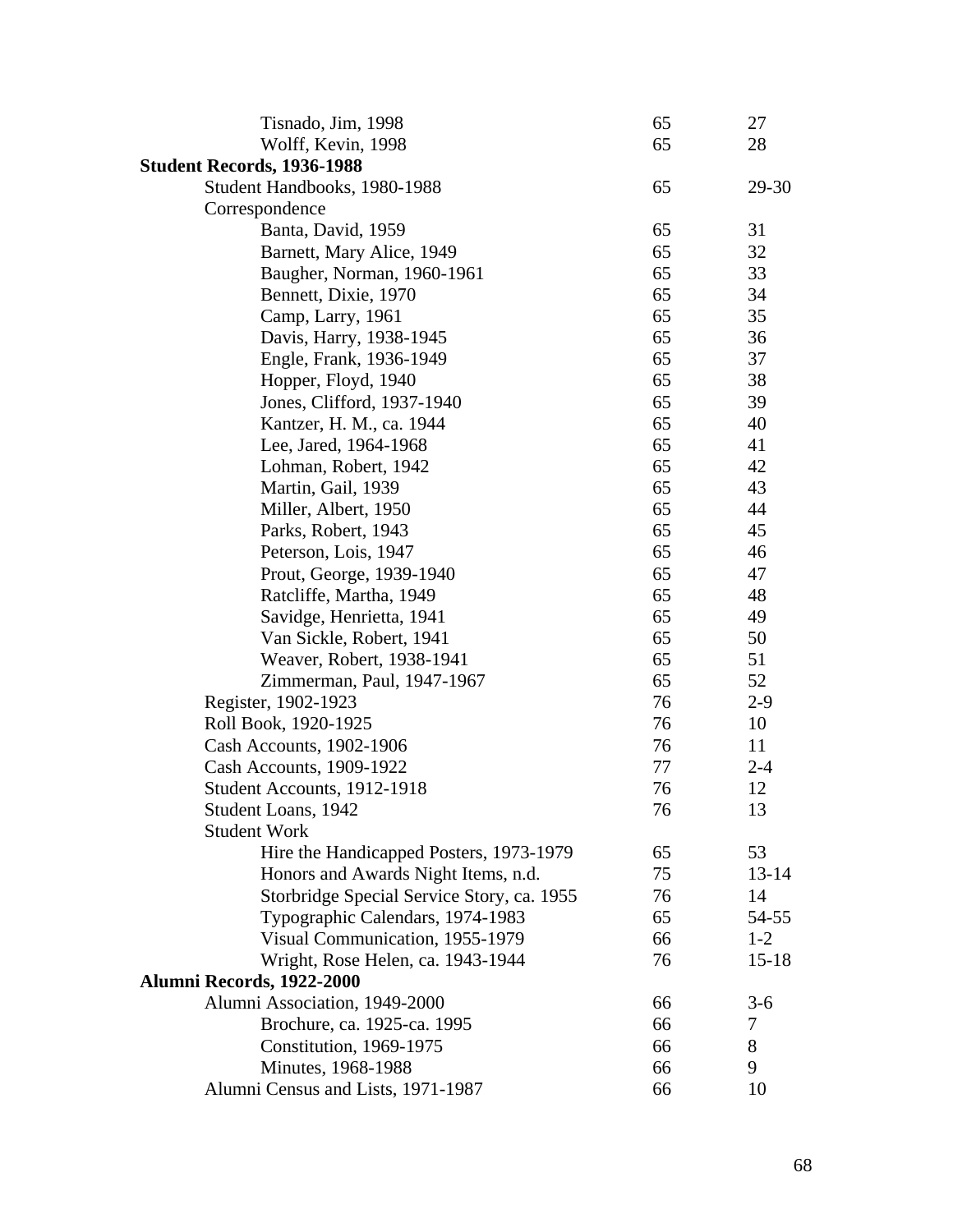| Alumni Information - "A"-"S," 1978-1999               | 66 | 11-29     |
|-------------------------------------------------------|----|-----------|
| Alumni Information - "T"-"Z," 1978-1999               | 67 | $1-6$     |
| Alumni Roundtable, 1926-1984                          | 67 | 7         |
| Alumni Search Letter, 1993                            | 67 | 8         |
| Alumni Survey, 1998-1999                              | 67 | 9         |
| Alumni Survey/Questionnaire Results, 1996             | 67 | $10 - 11$ |
| Antreasian, Garo, 1970                                | 67 | 12        |
| Correspondence, Alumni                                |    |           |
| Anderson, Esther, ca. 1972                            | 67 | 13        |
| Applegate, Ralph C., n.d.                             | 67 | 14        |
| Barrett, Theodore, n.d.                               | 67 | 15        |
| Bradley, Marvin, 1964                                 | 67 | 16        |
| Bridwell, Norman, 1969-1975                           | 67 | 17        |
| Brown, Mary Johnson, 1945                             | 67 | 18        |
| Davis, Perry, 1947-1972                               | 67 | 19        |
| Fisher, James, 1967                                   | 67 | 20        |
| Guinn, Bill, 1967                                     | 67 | 21        |
| Hilton, Carolyn Roth, 1969                            | 67 | 22        |
| Hollinger, Helen Wetherbee, 1968                      | 67 | 23        |
| Manetta, Edward, 1968                                 | 67 | 24        |
| Matsumoto, Ikki, 1961                                 | 67 | 25        |
| Mayer, Jessie, 1976                                   | 67 | 26        |
| Miser, Marjorie (Mann), 1966                          | 67 | 27        |
| Nimori, Ki, 1969                                      | 67 | 28        |
| O'Loughlin, Thomas, 1949-1963                         | 67 | 29        |
| Paluzzi, Rinaldo, n.d.                                | 67 | 30        |
| Passel, Howard, 1970                                  | 67 | 31        |
| Peet, William, 1988-1990                              | 67 | 32        |
| Ross, John, ca. 1964                                  | 67 | 33        |
| Seward, Claude, 1967-1976                             | 67 | 34        |
| Shupinsky, David, 1945                                | 67 | 35        |
| Sidman, Marjorie, 1967                                | 67 | 36        |
| Tyler, Kenneth, 1964-1969                             | 67 | 37        |
| Wingert, Dick, 1965                                   | 67 | 38        |
| Young, Martha, n.d.                                   | 67 | 39        |
| Deceased Herron Alumni, 1985-1987                     | 67 | 40        |
| Enrollment and Graduation Lists, 1970-1982            | 67 | 41        |
| Events and Activities, Alumni                         |    |           |
| Annual Lunch, 1996                                    | 67 | 42        |
| Carnival, 1973                                        | 67 | 43        |
| Fallderall, 1997-1998                                 | 67 | 44        |
| Herron 75 <sup>th</sup> Anniversary Celebration, 1977 | 67 | 45        |
| Homecoming, 1970-1986                                 | 67 | 46        |
| Picnic, 1979-1987                                     | 67 | 47        |
| Reception, 1998                                       | 67 | 48        |
| Studio Tour, 2000                                     | 67 | 49        |
|                                                       |    |           |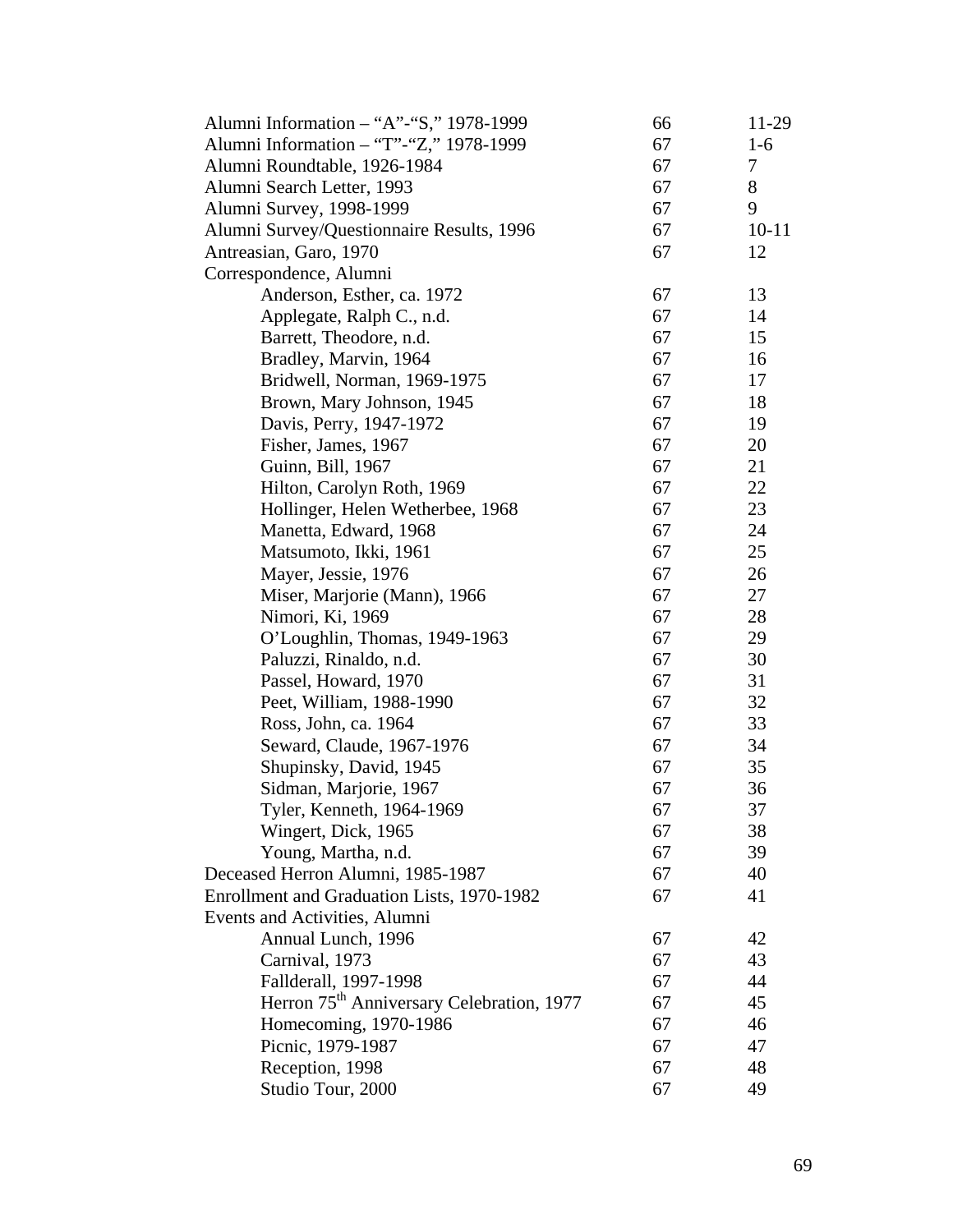| <b>Tours</b> , 1982                                         | 75 | 9              |
|-------------------------------------------------------------|----|----------------|
| Gifts from Alumni, 1996                                     | 67 | 50             |
| Graduation Lists, 1922-1967                                 | 67 | 51             |
| Hopper, Floyd, 1978-1984                                    | 67 | 52             |
| John Delaplane Memorial Fund, 1988-1989                     | 67 | 53             |
| Mattison, Donald, 1975                                      | 67 | 54             |
| Mayer, Henrick, 1974                                        | 67 | 55             |
| Membership Lists, 1964-1972                                 | 67 | 56             |
| Mess, George Jo, 1924-1931                                  | 75 | 10             |
| Nexus Press, n.d.                                           | 67 | 57             |
| Publications, Alumni                                        |    |                |
| Alumnews, 1976                                              | 67 | 58             |
| Alumnibus, 1972-1982                                        | 67 | 59-60          |
| Dear John, 1983-1984                                        | 67 | 61             |
| Herron Alumni Association Newsletter, 1954-                 | 67 | 62             |
| 1955                                                        | 67 | 63             |
| Herron Alumni Events, 1986-1987                             |    |                |
| Herron Alumni News Update, 1987                             | 67 | 64             |
| News from Herron, 1986                                      | 67 | 65             |
| Yearbooks, 1949-1967                                        | 67 | 66-67          |
| Wehr, Paul, n.d.                                            | 67 | 68             |
| Zimmerman, Paul, 1975-1976                                  | 67 | 69             |
| <b>Exhibitions Records, 1922-2004</b>                       |    |                |
| Exhibitions, Alumni, 1927-1992                              | 68 | $\mathbf{1}$   |
| Exhibitions, Alumni, 1980-1998                              | 77 | 5              |
| A-Z, 1968-1987                                              | 68 | $2 - 3$        |
| Exhibitions, Faculty, 1967-1995                             | 68 | $\overline{4}$ |
| Alphabetical, 1969-1990                                     | 68 | 5              |
| Exhibitions, Students, 1905-1999                            | 68 | 6              |
| Exhibitions, Herron, 1922-2004                              | 68 | $7 - 14$       |
| Exhibitions, Herron, 1980-1997                              | 77 | 6              |
| "Art and Feminism," 1997                                    | 68 | 15             |
| Clayfest, 1978-1984                                         | 68 | 16             |
| "Herron Travels," 1997-1998                                 | 68 | 17             |
| "Young Printmakers," 1967-1970                              | 68 | 18-19          |
| Exhibitions, General, 1964-1992                             | 68 | $20 - 21$      |
| Art 500, 1968-1979                                          | 68 | 22             |
| Drawing and Small Sculpture Show, 1963-1968                 | 68 | 23             |
| Exhibition of Fine Arts, Indiana State Museum,<br>1975-1980 | 68 | 24             |
| Fifty Indiana Prints, 1954-1966                             | 69 | $\mathbf{1}$   |
| Fine Arts, Indiana State Fair, 1939-1980                    | 69 | $\overline{c}$ |
| Hoosier Salon, 1952-1977                                    | 69 | $\overline{3}$ |
| Indiana Artists, 1935-1977                                  | 69 | $4 - 5$        |
| Indiana Artists Club, 1962-1982                             | 69 | 6              |
| Michiana Regional Art Exhibition, 1958-1960                 | 69 | 7              |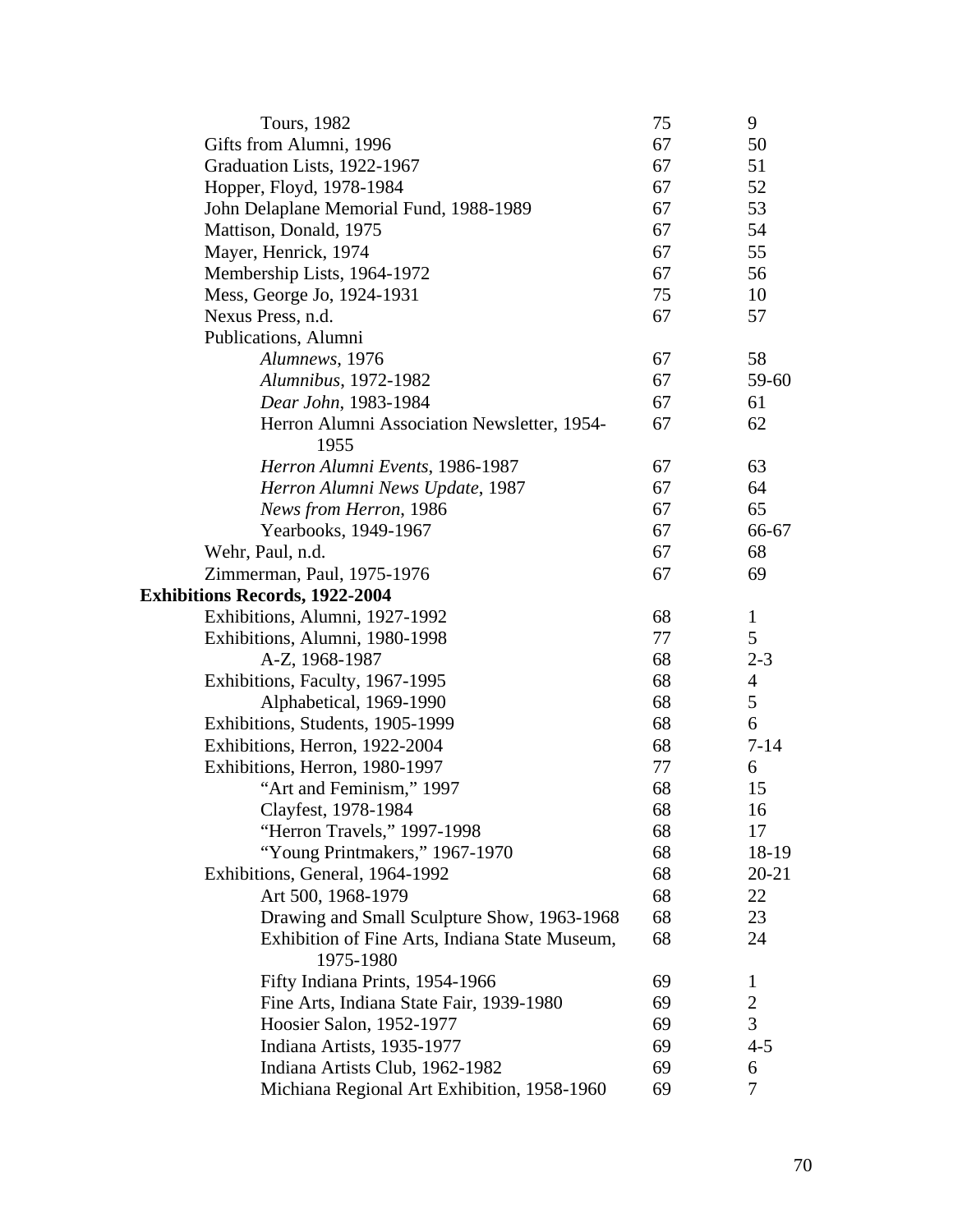| Mid-States Art Exhibition, 1967-1976              | 69 | 8         |
|---------------------------------------------------|----|-----------|
| Ohio Valley Oil and Watercolor Show, 1948-        | 69 | 9         |
| 1955                                              |    |           |
| Tippecanoe Regional Exhibition, 1966-1971         | 69 | 10        |
| Wabash Valley Exhibition, 1968-1978               | 69 | 11        |
| <b>Events Records, 1912-2002</b>                  |    |           |
| Art Sales, n.d.                                   | 69 | 12        |
| Arts Party, 1997                                  | 69 | 13        |
| "Border Crossing: Women and Art in Indiana," 1990 | 69 | 14        |
| Children's Activities, 1954-1973                  | 69 | 15        |
| Costume Ball, 1912-1977                           | 69 | 16        |
| Dances, 1979                                      | 69 | 17        |
| Faculty and Staff Events, 1987-1994               | 69 | 18        |
| Films, 1972-1979                                  | 69 | 19        |
| Fine Arts Festival, 1975                          | 69 | 20        |
| Graduation Exercises, 1927-1970                   | 69 | $21 - 56$ |
| Halloween Party, n.d.                             | 69 | 57        |
| Herron Paint-Out, 1967                            | 69 | 58        |
| Honors and Awards Night, 1964-1996                | 69 | 59-84     |
| Honors and Awards Night, 1997-2002                | 70 | $1 - 5$   |
| Honors and Awards Night, 1991                     | 77 | $\tau$    |
| Janus Ball, 1989-1997                             | 70 | $6 - 30$  |
| Janus Ball, 1997                                  | 77 | 8         |
| Lectures, 1953-1995                               | 70 | 31        |
| Madame Walker Theatre, 1998                       | 70 | 32        |
| "Matter, Mind, Spirit," 1999                      | 70 | 33        |
| Meridian View Festival, 1989-1990                 | 70 | 34        |
| Open House, 1962-1982                             | 70 | 35        |
| "Our Common Thread: Indiana's First Cultural      | 75 | 11        |
| Congress," 1992                                   |    |           |
| Pageants, 1916-1932                               | 70 | 36        |
| Penrod Arts Fair, 1994-1996                       | 70 | 37        |
| Performances, Musical and Theatrical, 1959-1972   | 70 | 38        |
| Presentations, Student, 1979-1981                 | 70 | 39        |
| Receptions, 1973-1995                             | 70 | 40        |
| Spirit of Philanthropy Luncheon, 1990             | 70 | 41        |
| Spirit of Philanthropy Luncheon, 1992-1999        | 71 | $1-6$     |
| Vigil, Herron, 1970                               | 71 | 7         |
| Women Artists, 1999                               | 71 | 8         |
| <b>Publications Records, 1902-2002</b>            |    |           |
| Bulletins, 1902-1966                              | 71 | $9 - 63$  |
| Bulletins, 1966-1999                              | 72 | $1-19$    |
| Calendar, 1999                                    | 75 | 15        |
| Newsletters                                       |    |           |
| Herron School of Art Chronicle, 1937-1970         | 72 | 20-47     |
| Chronicle, The, 1986-1993                         | 72 | 48        |
|                                                   |    |           |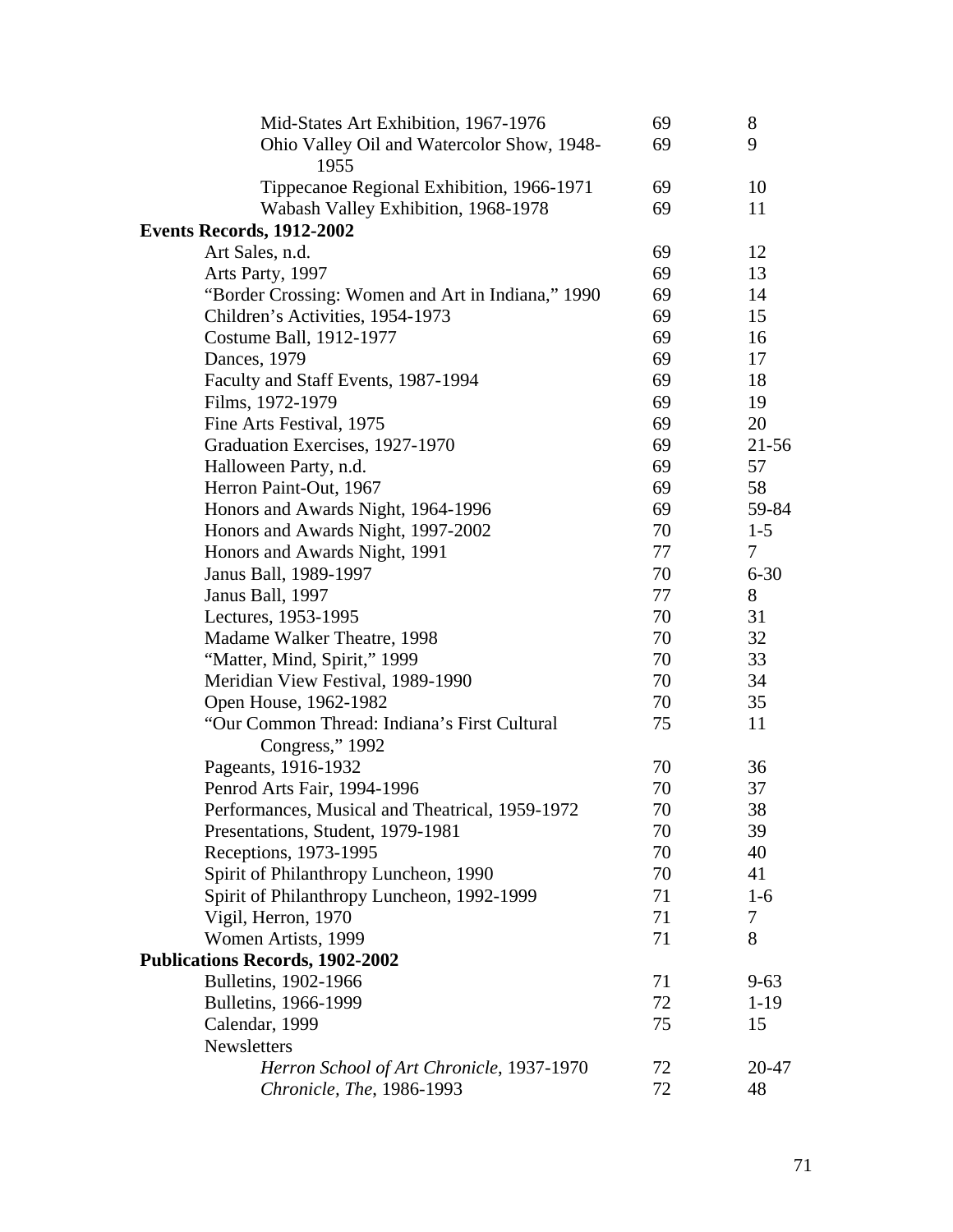| Herron Happenings, 1967                                   | 72 | 49           |
|-----------------------------------------------------------|----|--------------|
| Newsletter, 1968-1970                                     | 72 | 50           |
| Herron Newsletter, 1976-1979                              | 72 | 51           |
| Smartalk, 1980                                            | 72 | 52           |
| Ooze, 1988                                                | 72 | 53           |
| Ex Voto, 1995-1997                                        | 72 | 54           |
| Artist's Once-in-a-While Newsletter, 1998                 | 72 | 55           |
| Herron Highlights, 2000                                   | 72 | 56           |
| Schedules, 1951-1978                                      | 72 | 57-81        |
| Summer Session, 1911-1951                                 | 72 | 82           |
| <b>Academic Programs Publications</b>                     |    |              |
| Amaco (American Art Clay Co.) Summer                      | 72 | 83           |
| Workshops, 1953-1971                                      |    |              |
| Pre-College Art Workshop, 1971-1990                       | 72 | 84           |
| Saturday School Art Classes, 1981-1984                    | 72 | 85           |
| Scholarship Competition, 1919-1996                        | 72 | 86           |
| Summer Courses for High School Students, 1967-            | 72 | 87           |
| 1969                                                      |    |              |
| Visual Communication: 1967 Graduates,                     | 72 | 88           |
| Experiments, Faculty, 1967                                |    |              |
| Postcards, 1995                                           | 73 | $\mathbf{1}$ |
| General Publications, ca. 1925-2002                       | 73 | $2 - 6$      |
| History Records, 1921-2002                                |    |              |
| Articles about Herron, 1921-2002                          | 73 | 7            |
| The Herron Chronicle (Herron History), 2002               | 73 | 8            |
| Herron Facts, 1996                                        | 73 | 9            |
| Herron Faculty, 1970-1995                                 | 73 | 10           |
| History Brochure, 1995-1997                               | 73 | 11           |
| John Herron Bequest Centennial, 1995                      | 73 | 12           |
| Mattison's Notes on Herron's History, 1968                | 73 | 13           |
| 90 <sup>th</sup> Anniversary, 1992                        | 73 | $14 - 15$    |
| 90 <sup>th</sup> Anniversary, 1992                        | 77 | 9            |
| Notes on Herron History, 1987-1988                        | 73 | 16           |
| 75 <sup>th</sup> Anniversary, 1977                        | 73 | 17           |
| "Song for the Art School of the John Herron Art           | 73 | 18           |
| Institute," 1926                                          |    |              |
| <b>Art Association of Indianapolis Records, 1909-1981</b> |    |              |
| Board of Trustees, 1961-1969                              | 73 | $19-25$      |
| Executive Committee, 1959-1960                            | 73 | 26           |
| Annual Meeting, 1961-1968                                 | 73 | 27           |
| Art School Committee, 1964-1968                           | 73 | 28-29        |
| Minutes, 1936-1969                                        | 73 | $30 - 32$    |
| Publications                                              |    |              |
| Annual Report, 1909-1915                                  | 73 | 33           |
| Annual Report, 1930-1937; 1961                            | 74 | 1            |
| Bulletin, 1926-1968                                       | 74 | $2 - 11$     |